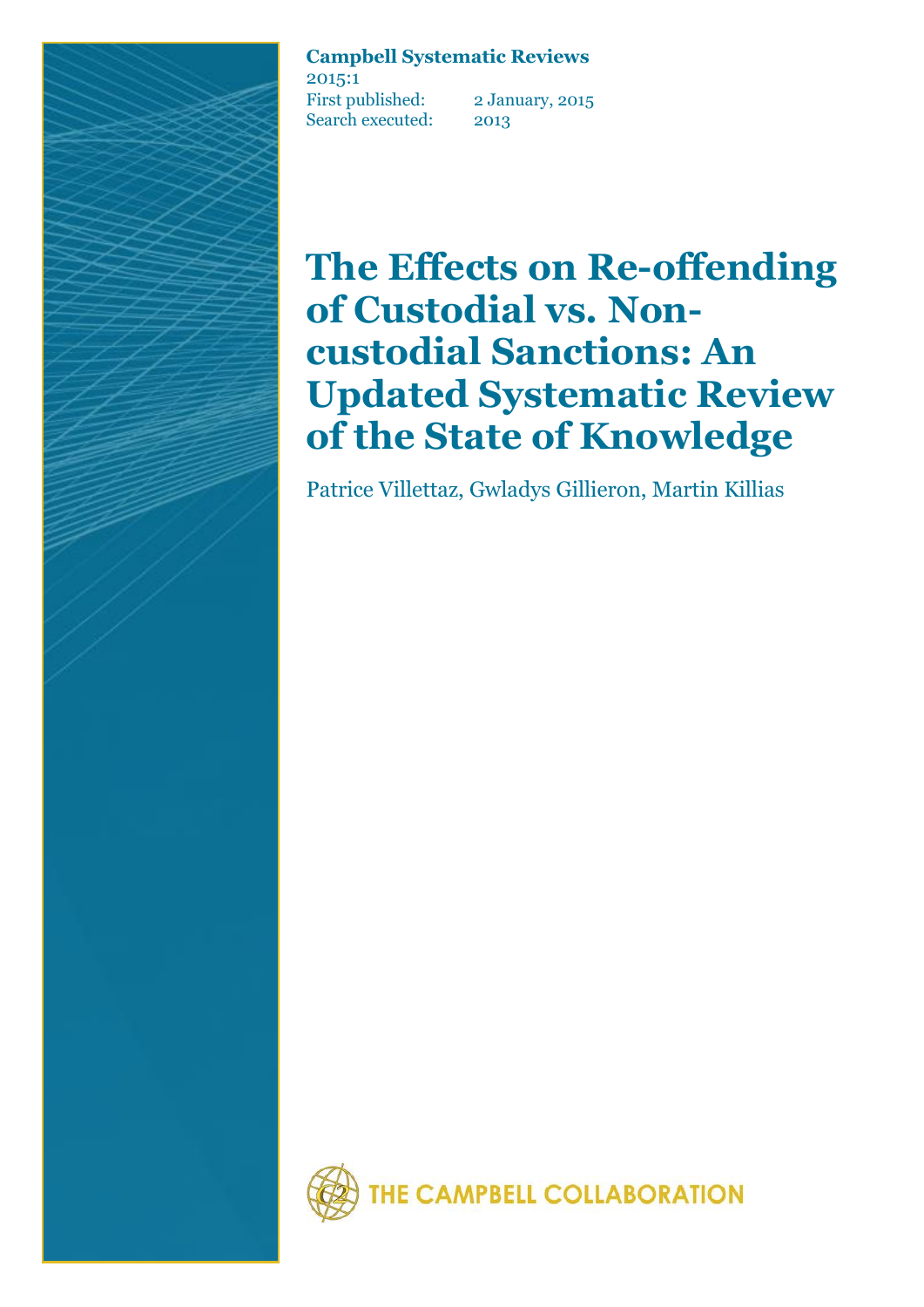## **Colophon**

| <b>Title</b>                      | The Effects on Re-offending of Custodial vs. Non-custodial Sanctions: An<br>Updated Systematic Review of the State of Knowledge                                                                                                                                                                                                                                                                                                                                                                                                                                                                                                                                                                                     |  |  |  |  |
|-----------------------------------|---------------------------------------------------------------------------------------------------------------------------------------------------------------------------------------------------------------------------------------------------------------------------------------------------------------------------------------------------------------------------------------------------------------------------------------------------------------------------------------------------------------------------------------------------------------------------------------------------------------------------------------------------------------------------------------------------------------------|--|--|--|--|
| <b>Authors</b>                    | Villettaz, Patrice <sup>1</sup><br>Gillieron, Gwladys <sup>2</sup><br>Killias, Martin <sup>3</sup><br><sup>1</sup> University of Lausanne,<br><sup>2</sup> University of Zurich<br><sup>3</sup> University of St. Gallen                                                                                                                                                                                                                                                                                                                                                                                                                                                                                            |  |  |  |  |
| <b>DOI</b>                        | 10.4073/csr.2015.1                                                                                                                                                                                                                                                                                                                                                                                                                                                                                                                                                                                                                                                                                                  |  |  |  |  |
| No. of pages                      | 92                                                                                                                                                                                                                                                                                                                                                                                                                                                                                                                                                                                                                                                                                                                  |  |  |  |  |
| <b>Citation</b>                   | Villettaz P, Gillieron G, Killias M. The Effects on Re-offending of Custodial<br>vs. Non-custodial Sanctions: An Updated Systematic Review of the State of<br>Knowledge.<br>Campbell Systematic Reviews 2015:1<br>DOI: 10.4073/csr.2015.1                                                                                                                                                                                                                                                                                                                                                                                                                                                                           |  |  |  |  |
| <b>ISSN</b>                       | 1891-1803                                                                                                                                                                                                                                                                                                                                                                                                                                                                                                                                                                                                                                                                                                           |  |  |  |  |
| Copyright                         | © Villettaz et al.<br>This is an open-access article distributed under the terms of the Creative<br>Commons Attribution License, which permits unrestricted use, distribution,<br>and reproduction in any medium, provided the original author and source<br>are credited.                                                                                                                                                                                                                                                                                                                                                                                                                                          |  |  |  |  |
| <b>Contributions</b>              | The search for and coding of new studies has been in the hands of Dr.<br>Gwladys Gilliéron, assisted by Dr. Nora Markwalder (University of Zurich),<br>during her internships at the University of Minnesota and the Max-Planck-<br>Institute of Comparative Criminal Law and Criminology at<br>Freiburg/Germany, as well as by Julien Chopin of the Lausanne University<br>School of Criminal Justice. As with the previous review, Dr. Patrice Villettaz<br>(School of Criminal Justice, University of Lausanne) has analysed the data<br>and supervised the data collection between 2011 and 2013. Martin Killias<br>(University of St. Gallen Law School) has coordinated the update and<br>drafted the report. |  |  |  |  |
| <b>Editors</b> for<br>this review | Editor: David B. Wilson<br>Managing editor: Charlotte Gill                                                                                                                                                                                                                                                                                                                                                                                                                                                                                                                                                                                                                                                          |  |  |  |  |
| Support/funding                   | This update was funded by a grant from the Swedish National Council of<br>Crime Prevention (Brottsförebyggande rådet) at Stockholm.                                                                                                                                                                                                                                                                                                                                                                                                                                                                                                                                                                                 |  |  |  |  |
| Corresponding<br>authors          | E-mail: gwladys.gillieron@yahoo.com, patrice.villettaz@unil.ch,<br>martin.killias@unisg.ch                                                                                                                                                                                                                                                                                                                                                                                                                                                                                                                                                                                                                          |  |  |  |  |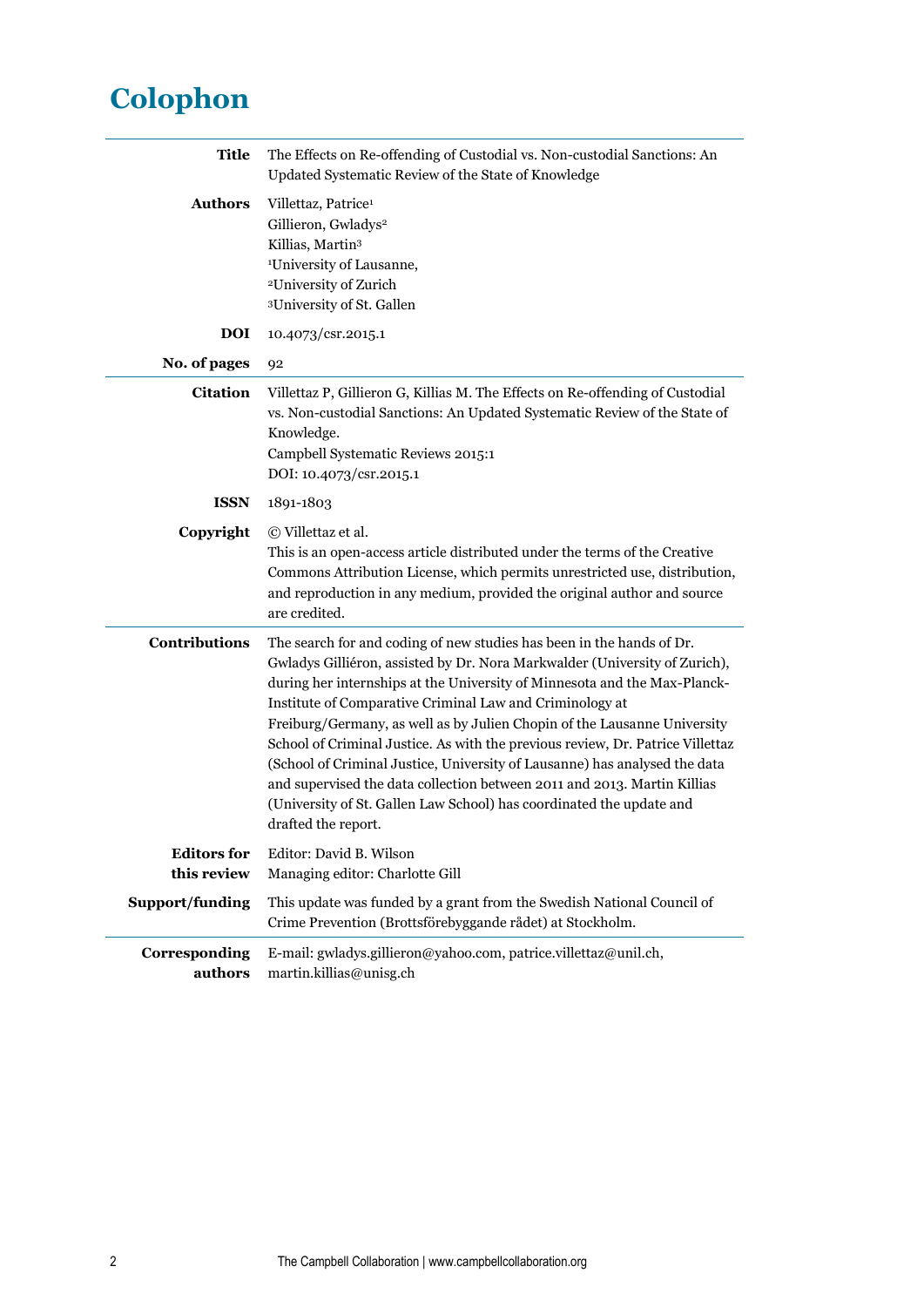### **Campbell Systematic Reviews**

| <b>Editors-in-Chief</b>      | Julia Littell, Bryn Mawr College, USA<br>Howard White, 3ie, UK                                                                                                                                                                                                                                                                                                                                                                              |  |  |  |
|------------------------------|---------------------------------------------------------------------------------------------------------------------------------------------------------------------------------------------------------------------------------------------------------------------------------------------------------------------------------------------------------------------------------------------------------------------------------------------|--|--|--|
| <b>Editors</b>               |                                                                                                                                                                                                                                                                                                                                                                                                                                             |  |  |  |
| Crime and Justice            | David B. Wilson, George Mason University, USA                                                                                                                                                                                                                                                                                                                                                                                               |  |  |  |
| Education                    | Sandra Wilson, Vanderbilt University, USA                                                                                                                                                                                                                                                                                                                                                                                                   |  |  |  |
| International<br>Development | Birte Snilstveit, 3ie, UK<br>Hugh Waddington, 3ie, UK                                                                                                                                                                                                                                                                                                                                                                                       |  |  |  |
| Social Welfare               | Nick Huband, Institute of Mental Health, University of Nottingham, UK<br>Geraldine Macdonald, Queen's University, UK & Cochrane Developmental,<br>Psychosocial and Learning Problems Group                                                                                                                                                                                                                                                  |  |  |  |
| Methods                      | Therese Pigott, Loyola University, USA<br>Emily Tanner-Smith, Vanderbilt University, USA                                                                                                                                                                                                                                                                                                                                                    |  |  |  |
| <b>Managing Editor</b>       | Karianne Thune Hammerstrøm, The Campbell Collaboration                                                                                                                                                                                                                                                                                                                                                                                      |  |  |  |
| <b>Co-Chairs</b>             |                                                                                                                                                                                                                                                                                                                                                                                                                                             |  |  |  |
| Crime and Justice            | David B. Wilson, George Mason University, USA<br>Martin Killias, University of Zurich, Switzerland                                                                                                                                                                                                                                                                                                                                          |  |  |  |
| Education                    | Paul Connolly, Queen's University, UK<br>Gary W. Ritter, University of Arkansas, USA                                                                                                                                                                                                                                                                                                                                                        |  |  |  |
| Social Welfare               | Jane Barlow, University of Warwick, UK<br>Brandy R. Maynard, Saint Louis University, USA                                                                                                                                                                                                                                                                                                                                                    |  |  |  |
| International<br>Development | Peter Tugwell, University of Ottawa, Canada<br>Howard White, 3ie, India                                                                                                                                                                                                                                                                                                                                                                     |  |  |  |
| Methods                      | Ariel Aloe, University of Northern Iowa, USA<br>Ian Shemilt, University of Cambridge, UK                                                                                                                                                                                                                                                                                                                                                    |  |  |  |
|                              | The Campbell Collaboration (C2) was founded on the principle that<br>systematic reviews on the effects of interventions will inform and help<br>improve policy and services. C2 offers editorial and methodological support<br>to review authors throughout the process of producing a systematic review. A<br>number of C2's editors, librarians, methodologists and external peer-<br>reviewers contribute.<br>The Campbell Collaboration |  |  |  |
|                              |                                                                                                                                                                                                                                                                                                                                                                                                                                             |  |  |  |

P.O. Box 7004 St. Olavs plass 0130 Oslo, Norway [www.campbellcollaboration.org](http://www.campbellcollaboration.org/)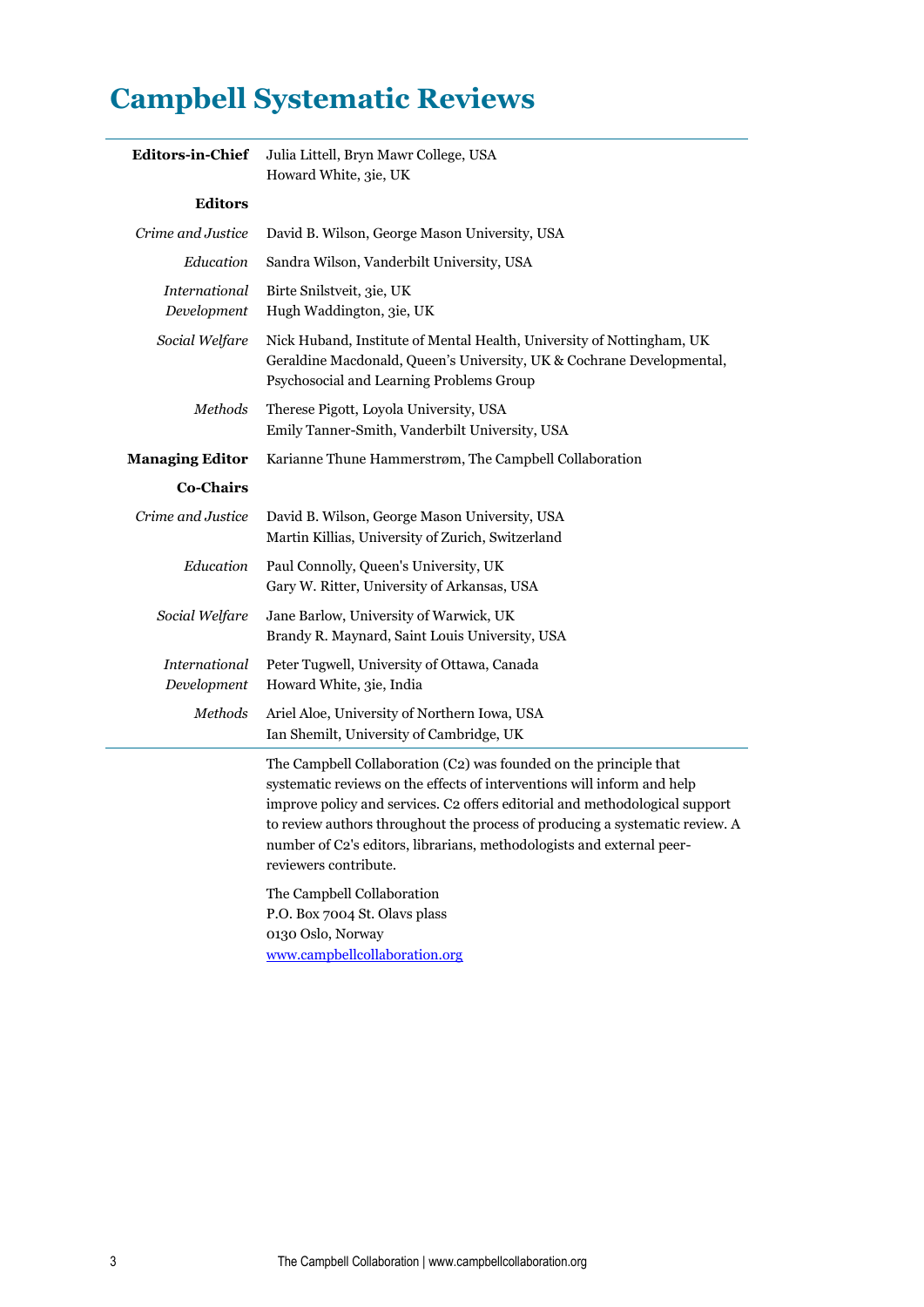## **Table of Contents**

| 1              |       |  |  |  |  |
|----------------|-------|--|--|--|--|
| $\overline{2}$ |       |  |  |  |  |
|                |       |  |  |  |  |
|                |       |  |  |  |  |
|                |       |  |  |  |  |
|                |       |  |  |  |  |
|                |       |  |  |  |  |
|                |       |  |  |  |  |
|                |       |  |  |  |  |
|                |       |  |  |  |  |
| 3              |       |  |  |  |  |
|                | 3.1   |  |  |  |  |
|                | 3.2   |  |  |  |  |
|                | 3.3   |  |  |  |  |
|                | 3.3.1 |  |  |  |  |
|                | 3.3.2 |  |  |  |  |
|                | 3.3.3 |  |  |  |  |
|                | 3.3.4 |  |  |  |  |
|                | 3.3.5 |  |  |  |  |
|                | 3.4   |  |  |  |  |
|                | 3.4.1 |  |  |  |  |
|                | 3.4.2 |  |  |  |  |
|                | 3.5   |  |  |  |  |
|                | 3.6   |  |  |  |  |
| $\overline{4}$ |       |  |  |  |  |
|                | 4.1   |  |  |  |  |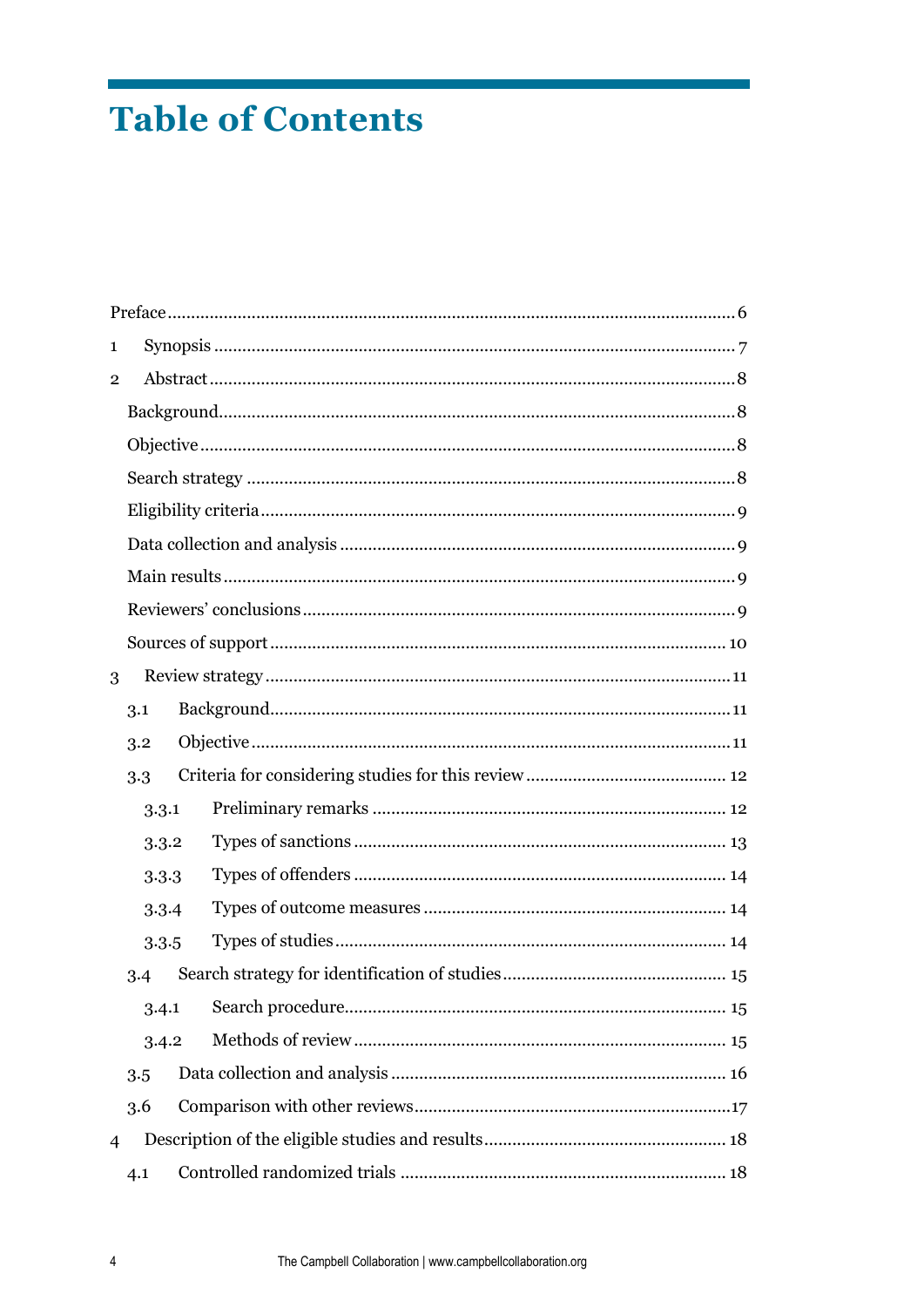|   | 4.2       |                                                                            |  |  |  |
|---|-----------|----------------------------------------------------------------------------|--|--|--|
|   | 4.3       | Matched-pair design studies using propensity score methods 23              |  |  |  |
|   | 4.4       | Other matched-pair studies and studies with several control variables 27   |  |  |  |
|   | 4.5       |                                                                            |  |  |  |
|   | 4.6       |                                                                            |  |  |  |
|   | 4.6.1     |                                                                            |  |  |  |
|   | 4.6.2     | Meta-analysis of quasi-experimental studies using propensity score         |  |  |  |
| 5 |           |                                                                            |  |  |  |
|   | 5.1       | What did we learn through this updated systematic review? 46               |  |  |  |
|   | 5.2       |                                                                            |  |  |  |
|   | 5.3       |                                                                            |  |  |  |
| 6 |           |                                                                            |  |  |  |
|   |           |                                                                            |  |  |  |
|   |           |                                                                            |  |  |  |
|   |           |                                                                            |  |  |  |
|   | A.        |                                                                            |  |  |  |
|   | 1.        |                                                                            |  |  |  |
|   | 2.        |                                                                            |  |  |  |
|   | 3.        | Matched-pair design studies using propensity score methods68               |  |  |  |
|   | 4.        | Other matched-pair studies and studies with several control variables (not |  |  |  |
|   | <b>B.</b> |                                                                            |  |  |  |
|   | C.        |                                                                            |  |  |  |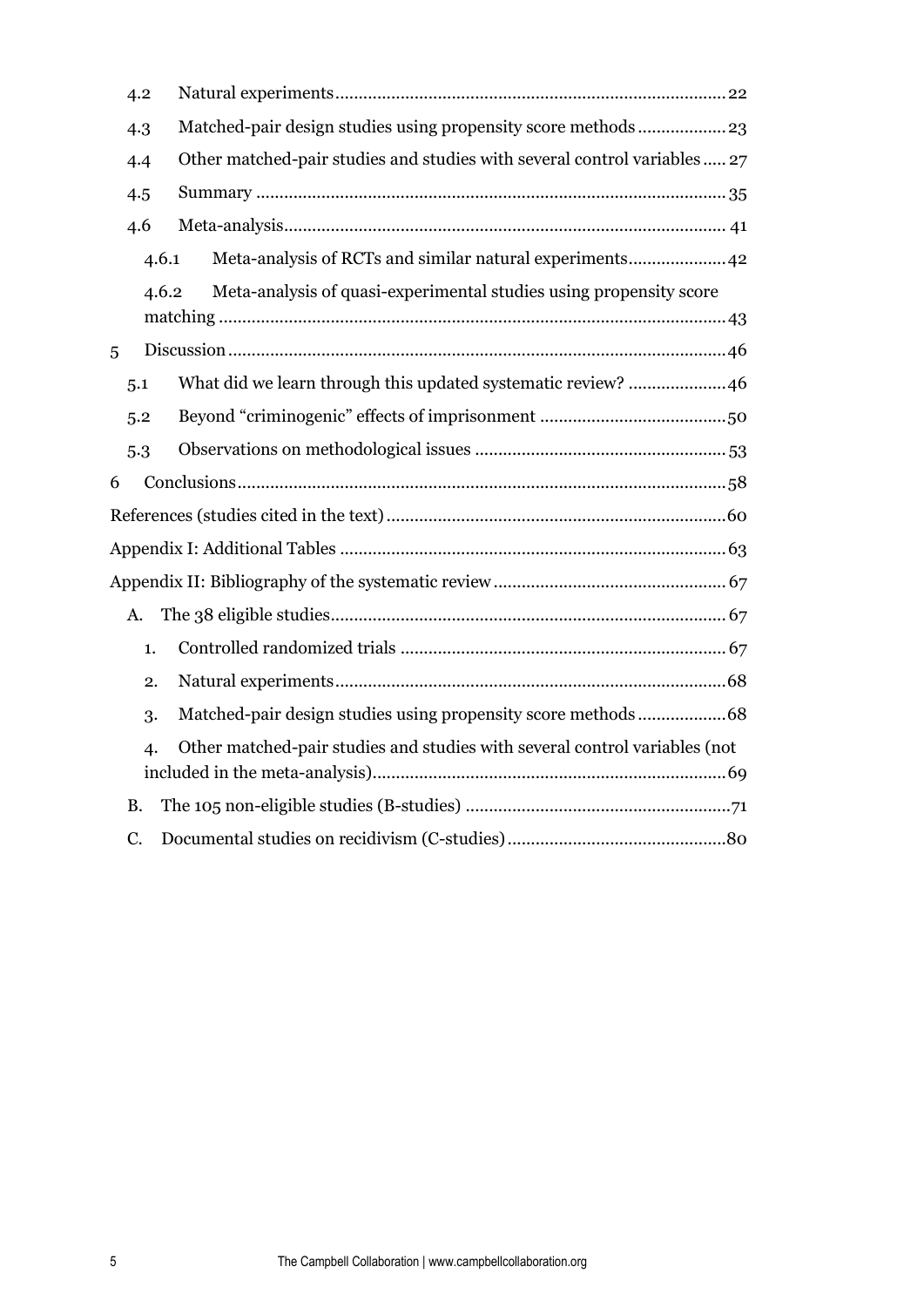### <span id="page-5-0"></span>**Preface**

Almost eight years ago, the preceding systematic review has been published on the website of the Campbell Collaboration Crime and Justice Group. The nearly 100 new relevant studies located through our searches for the present update amply justify the effort to present the state of knowledge in the light of additional studies. The new studies were published between 2003 and 2013. While the first review published in 2006 had been supported by the Swiss National Science Foundation, the update benefitted from a grant by the Swedish National Council of Crime Prevention (Brottsförebyggande rådet) at Stockholm. The search for and coding of new studies has been in the hands of Dr. Gwladys Gilliéron, assisted by Dr. Nora Markwalder (University of Zurich), during her internships at the University of Minnesota and the Max-Planck-Institute of Comparative Criminal Law and Criminology at Freiburg/Germany, as well as by Julien Chopin of the Lausanne University School of Criminal Justice. As with the previous review, Dr. Patrice Villettaz (School of Criminal Justice, University of Lausanne) has analysed the data and supervised the data collection between 2011 and 2013. Martin Killias (University of St. Gallen Law School) has coordinated the update and drafted the report. Contrary to the first review, the meta-analysis has been extended, beyond randomized controlled trials, to quasi-experimental studies that meet higher standards of quality.

The authors wish to express their gratitude to all those who have supported them by providing relevant materials, sharing their experience or helpful suggestions on earlier drafts of this review. Our thank goes in particular to Dr. David Wilson for invaluable advice during the data analysis, to Dr. David Farrington for his support during the preparation of the report, and to the National Council for Crime Prevention and its General Director Erik Wennerström for generously supporting this update and for making the report available to a larger audience. A printed version will be published by the Swedish National Council for Crime Prevention (Brottsförebyggande rådet).

St. Gallen/Lenzburg (Switzerland), August 2014

Martin Killias Gwladys Gilliéron

Patrice Villettaz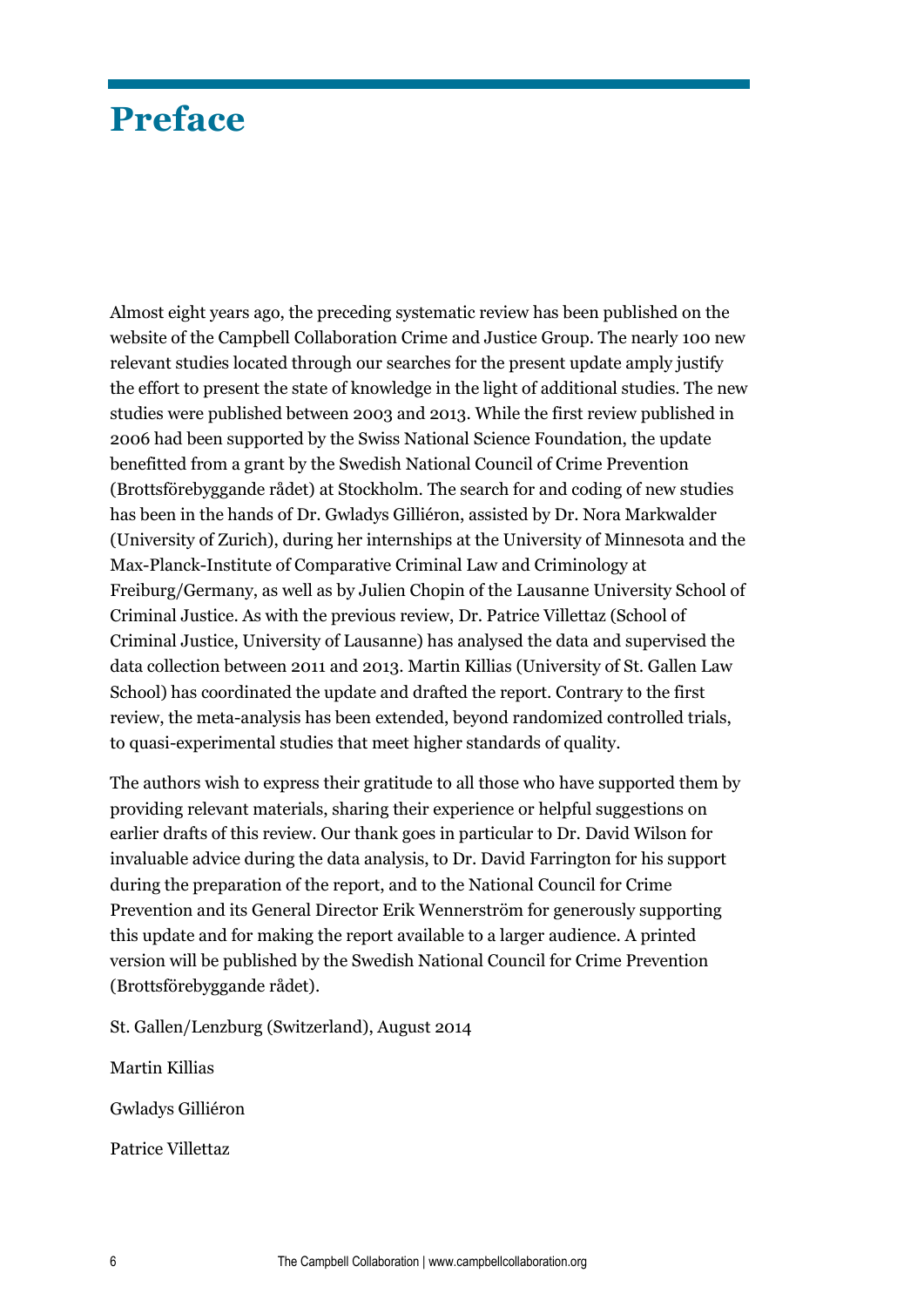### <span id="page-6-0"></span>**1 Synopsis**

As part of a broad initiative of systematic reviews of experimental or quasiexperimental evaluations of interventions in the field of crime prevention and the treatment of offenders, our work consisted in searching through all available databases for evidence concerning the effects of custodial and non-custodial sanctions on re-offending. For this purpose, we examined, in 2006, more than 3,000 abstracts, and identified more than 300 possibly eligible studies. For the update, nearly 100 additional potentially eligible studies published or completed between 2003 and 2013 have been identified. For the update, 10 matched-pair design studies and one RCT have been abstracted. One study (Bergman 1976) that, in 2006, had been classified as an RCT turned out, after closer examination, to have been quasiexperimental with respect to the comparison of the custodial and the non-custodial groups. As a result, it has been "downgraded" and included among the quasiexperimental studies in this update.

The findings of the update confirm one of the major results of the first report, namely that the rate of re-offending after a non-custodial sanction is lower than after a custodial sanction in most comparisons. However, this is true mostly for quasiexperimental studies using weaker designs, whereas experimental evaluations and natural experiments yield results that are less favourable to non-custodial sanctions. It can be concluded that results in favour of non-custodial sanctions in the majority of quasi-experimental studies may reflect insufficient control of pre-intervention differences between prisoners and those serving "alternative" sanctions.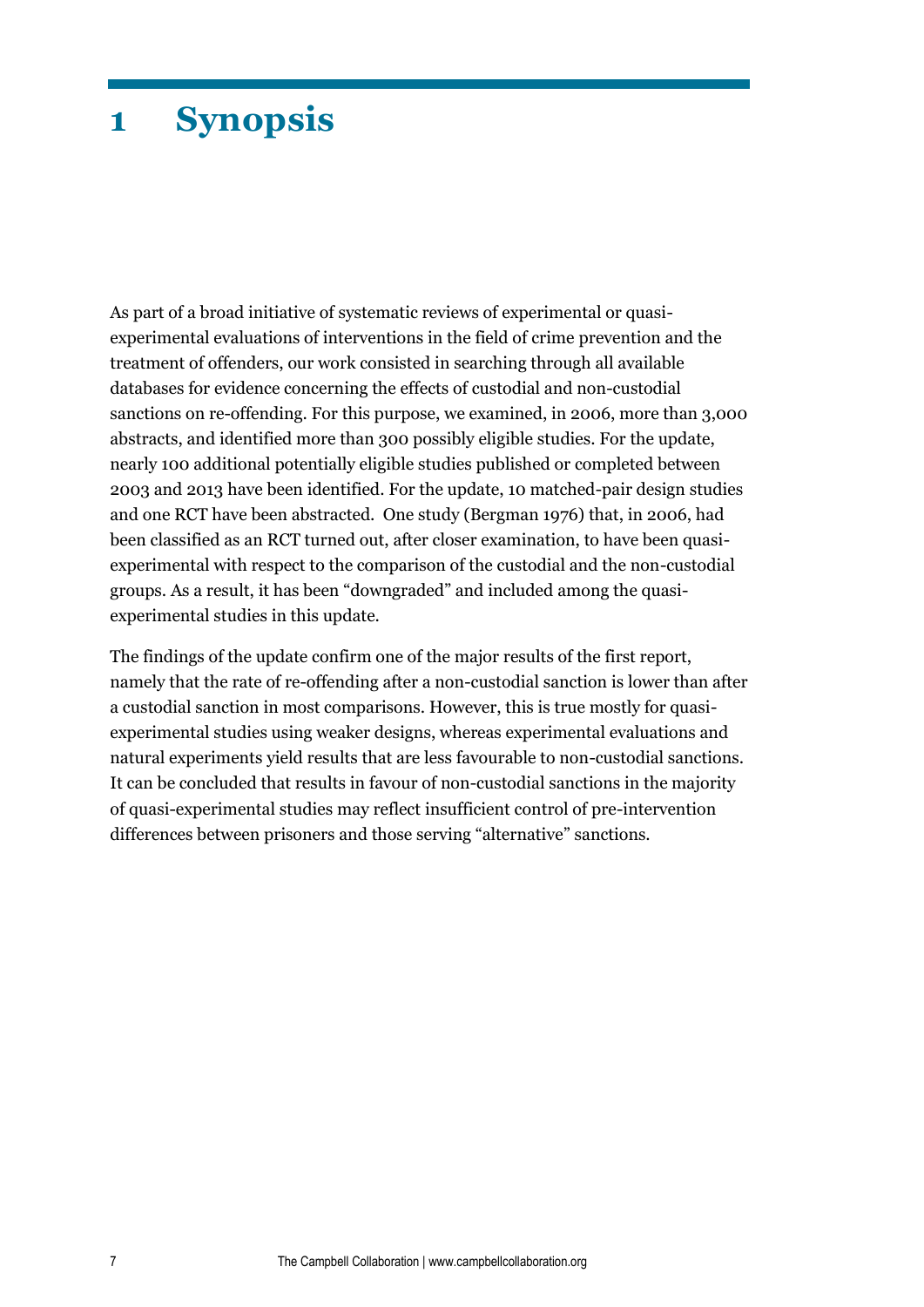### <span id="page-7-0"></span>**2 Abstract**

#### <span id="page-7-1"></span>**BACKGROUND**

Throughout the Western World, community-based sanctions have become a popular and widely used alternative to custodial sentences. There have been many comparisons of rates of reconviction among former prisoners and those who have served any kind of community sanction. So far, the comparative effects on reoffending of custodial and non-custodial sanctions are largely unknown, due to many uncontrolled variables.

#### <span id="page-7-2"></span>**OBJECTIVE**

The objective is to assess the relative effects of custodial sanctions (imprisonment) and non-custodial ("alternative" or "community") sanctions on re-offending. By "custodial" we understand any sanction where offenders are deprived of freedom of movement, i.e. placed in a closed residential setting not their home, no matter whether they are allowed to leave these premises during the day or over weekends. Thus, jails and boot camps would be considered "custodial" settings according to the definition adopted here. By "non-custodial", we mean any form of sanction that does not involve any deprivation of liberty, such as community work, electronic monitoring, financial or suspended custodial sanctions. Thus, the category of noncustodial sanctions includes a great variety of punishments that have in common leaving the offender in the community rather than putting him into confinement.

#### <span id="page-7-3"></span>**SEARCH STRATEGY**

Relevant published and unpublished studies which meet the eligibility criteria have been identified, during the first as well as for the updated review, through multiple sources, including Abstracts, bibliographies, and contacts with experts in several countries. In particular, the following sources have been searched for abstracts: Criminal Justice Abstracts, Criminology and Penology Abstracts, National Criminal Justice Reference Service (NCJRS), Library Catalogues (University of Minnesota), [http://www.google.ch](http://www.google.ch/). The following keywords have been used to identify relevant studies: Prison, jail, imprisonment, alternative sanctions, house arrest, electronic monitoring, community service, probation, day reporting, fines, shock incarceration,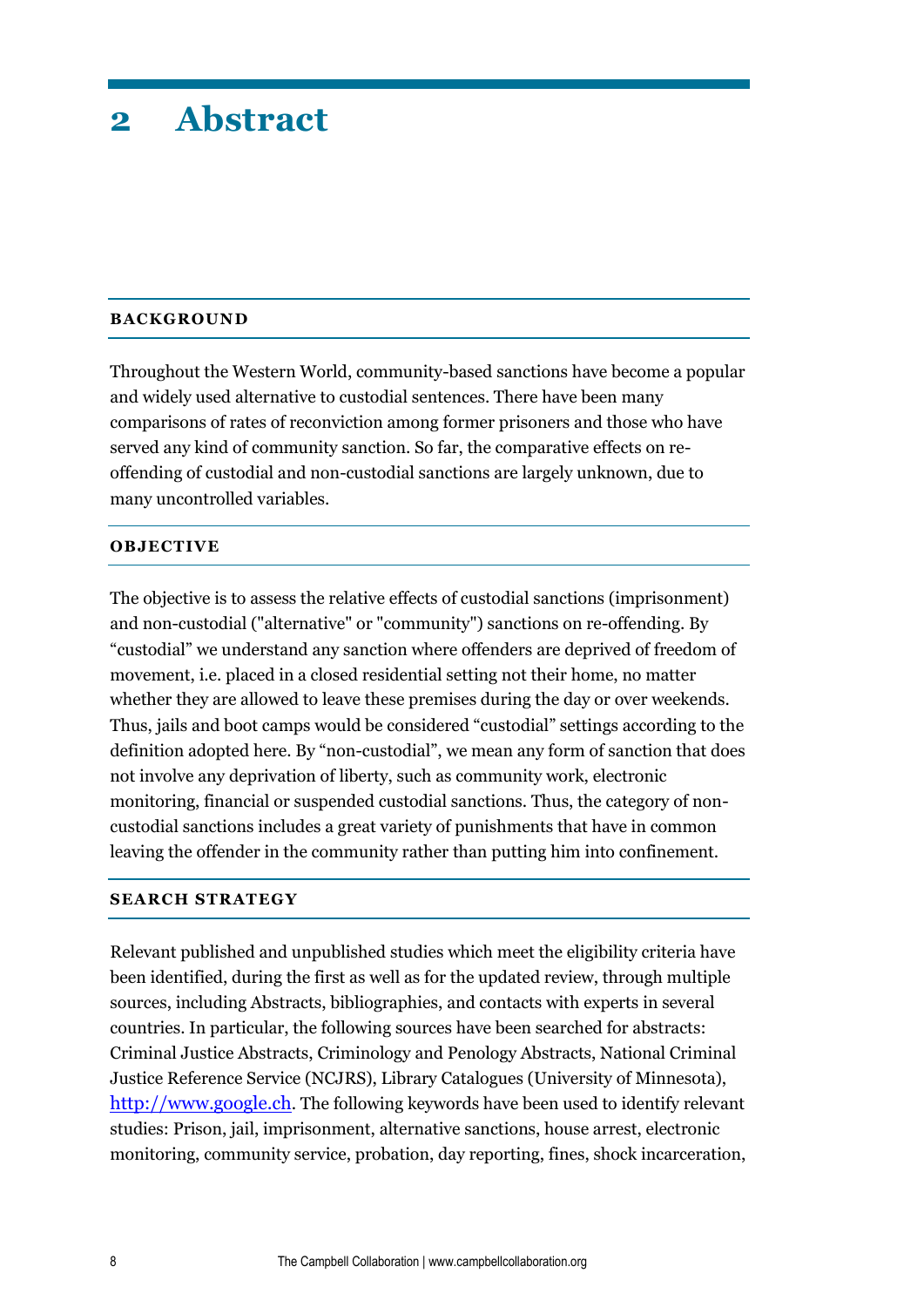boot camps; further keywords: re-conviction, re-offending, self-reported offenses, recidivism, re-arrest and re-incarceration.

#### <span id="page-8-0"></span>**ELIGIBILITY CRITERIA**

Randomized or natural experiments, as well as quasi-experimental comparisons between former prison inmates and those who served community sanctions have been included without exception, provided that propensity score matching methods were used. Other quasi-experimental studies have been included, for the updated as well as the first review, if subject were matched or if three or more potentially relevant independent variables had been controlled for. Studies written in any language and prepared between 1961 and 2013 have been considered for inclusion. For the update, ten studies have been identified and considered that used propensity scores in order to control for pre-existing differences between custodial and noncustodial groups.

#### <span id="page-8-1"></span>**DATA COLLECTION AND ANALYSIS**

A coding protocol has been prepared, following the guidelines of the Campbell Collaboration.

#### <span id="page-8-2"></span>**MAIN RESULTS**

Although a majority of the selected studies (see Table 2) show non-custodial sanctions to be more beneficial in terms of re-offending than custodial sanctions, no significant difference is found in the meta-analysis based on four controlled and one natural experiments. It should be noted that offences prevented through incapacitation of incarcerated offenders have not been considered in this assessment.

#### <span id="page-8-3"></span>**REVIEWERS' CONCLUSIONS**

The review has allowed identifying several shortcomings of studies on this subject:

- *1)* Controlled experiments are still rare exceptions, although obstacles to randomisation are often less formidable than claimed.
- *2)* Follow-up periods rarely extend beyond two years. Even in cases of controlled trials where later follow-up studies might be feasible, periods considered rarely extended to significant parts of subjects' biographies.
- *3)* Despite alternative (and presumably more valid) measures of re-offending (such as self-reports) have become widely available, most studies do not include measures of re-offending beyond re-arrest or re-conviction.
- *4)* In most studies, only the occurrence (prevalence) of re-arrest or reconviction is considered, but not the frequency (incidence) of new offences. Some studies have shown, however, that most offenders reduce offending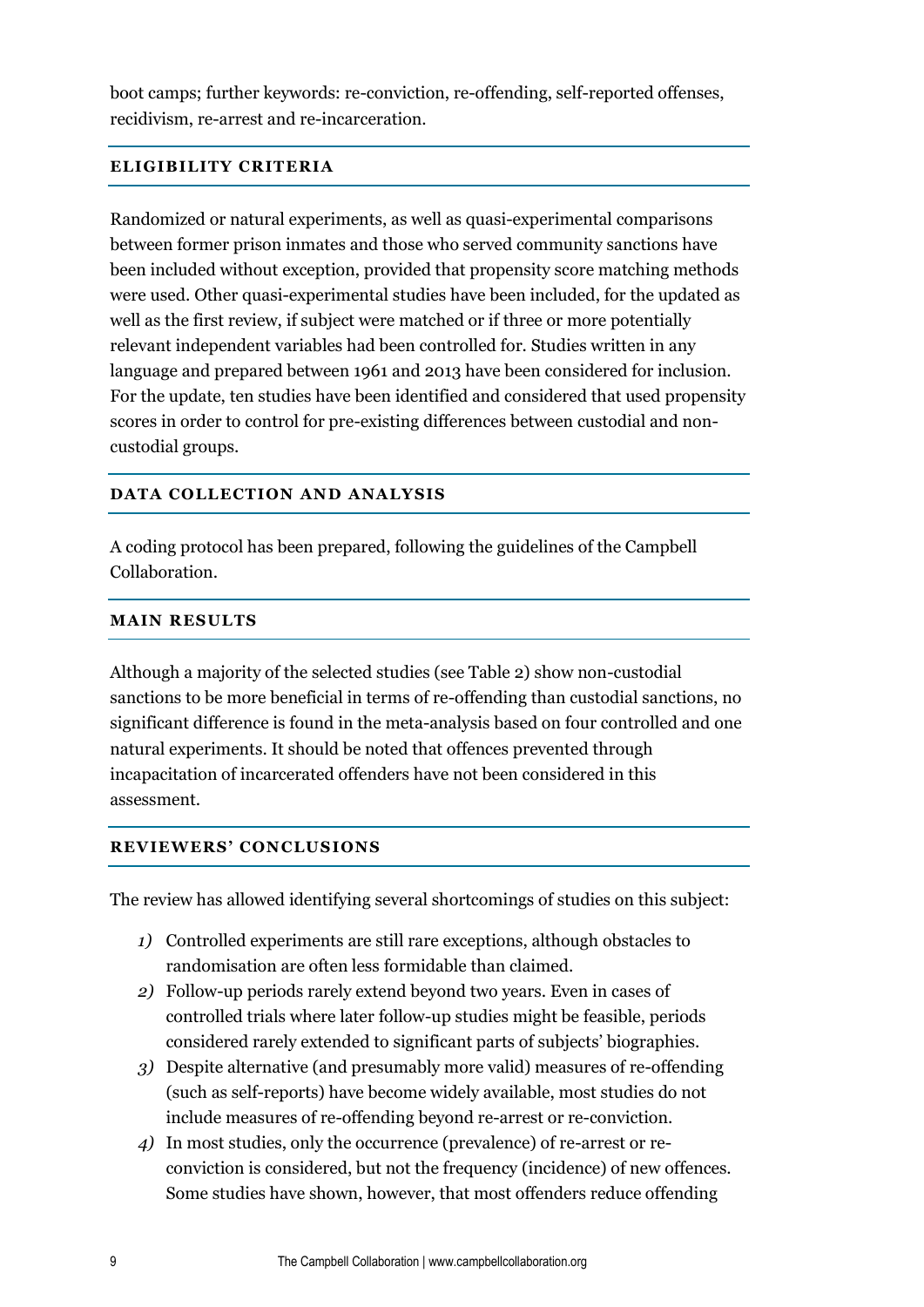rates after any type of intervention. Thus, the relevant question may be to what extent improvement differs by type of sanction. Therefore, future studies should look at rates of improvement (or reductions in offending) rather than merely at "recidivism" as such.

- *5)* Rehabilitation in other relevant areas, such as health, employment, family and social networks, is rarely considered, despite century-old claims that short custodial sentences are damaging with respect to social integration in these other areas.
- *6)* No study has addressed the possibility of placebo (or Hawthorn) effects. Even in controlled trials, it is not clear to what extent outcomes that favoured "alternative" sanctions were due to the fact that subjects assigned to noncustodial sanctions may have felt treated more fairly, rather than to specific effects of "alternative" sanctions as such. Given experimental research on neurobiological effects of feelings of fairness (Fehr and Rockenbach, 2003), such a possibility should be envisaged with more attention in future research.

#### <span id="page-9-0"></span>**SOURCES OF SUPPORT**

The update has been supported by a grant of the Swedish National Council for Crime Prevention. The original review, published in 2006, was supported by a grant of the Swiss National Science foundation.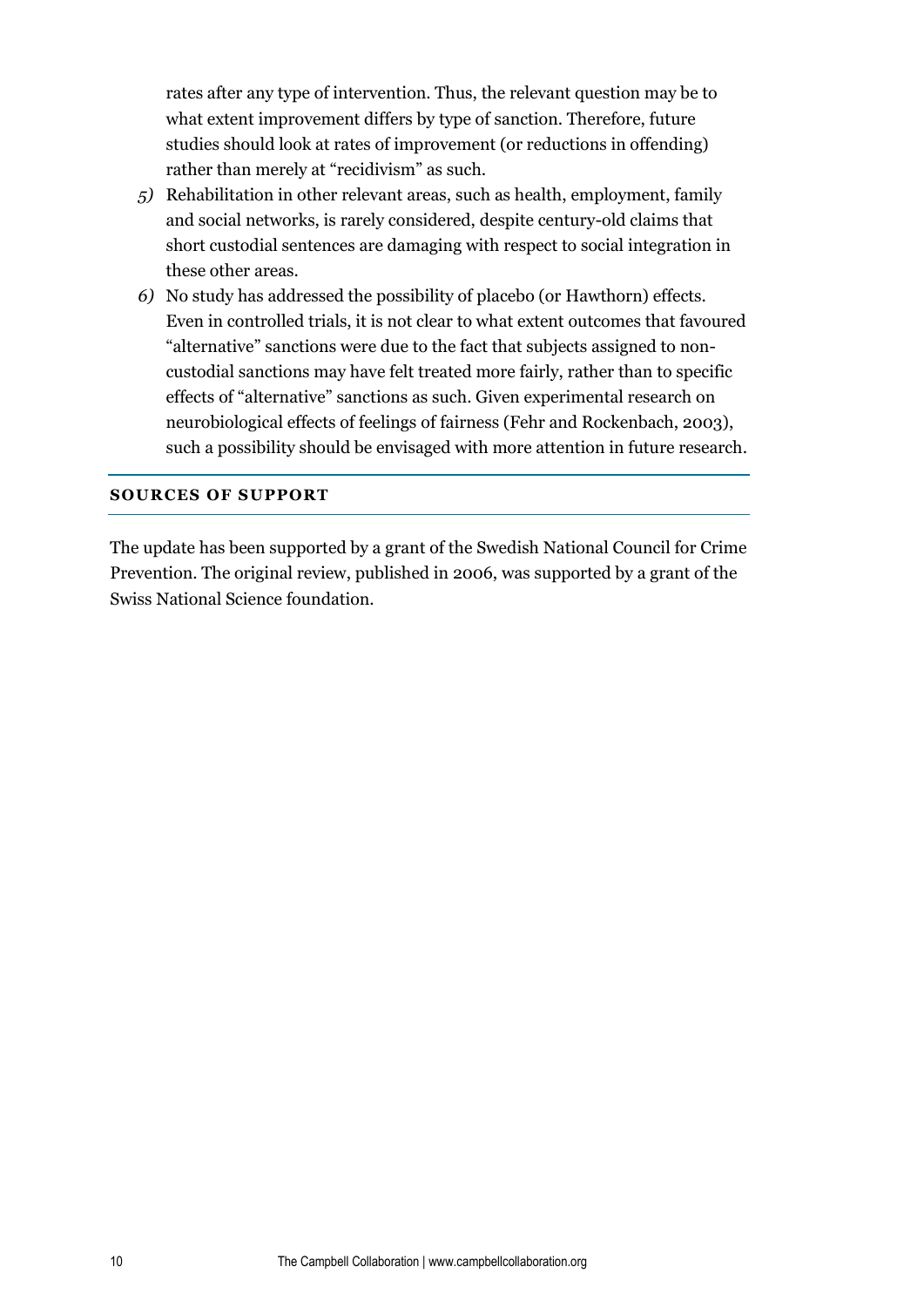# <span id="page-10-0"></span>**3 Review strategy**

#### <span id="page-10-1"></span>**3.1 BACKGROUND**

In the late  $19<sup>th</sup>$  century, leading criminal law teachers (such as Franz von Listz in Germany, Adolphe Prins in Belgium, and van Hamel in the Netherlands) promoted the idea that short-term imprisonment is damaging, since inmates are in custody for too short a period to allow any treatment to be beneficial, and for too long to avoid contamination with more severe criminal propensities through the contacts with other prisoners. These ideas go back to a French magistrate, Arnould Bonneville de Marsangy (1802-1894) who, in several writings (Normandeau, 1969) and especially in his most prominent publication (Bonneville de Marsangy 1847), expressed the idea that crime is a disease which, if not thoroughly treated, will worsen and, ultimately, contaminate others, especially if offenders are brought to prison where they will live in proximity with other criminals. Particularly the idea that short-term imprisonment is damaging led many teachers of criminal law ever since to the call for the replacement of short prison sentences by either long sentences, or by "alternative" sanctions such as fines, suspended sentences, or probation (Franz von Listz, 1882) – often without paying credit to Bonneville de Marsangy. Later, more "modern" alternatives were "invented", such as community service or electronic monitoring.

Over the decades and throughout the Western World, community-based sanctions have become a popular and widely used alternative to custodial sentences. There have been many comparisons of rates of re-offending or reconviction among former prisoners and those who have served any kind of community sanction. So far, the comparability of these rates is questionable due to many uncontrolled variables.

#### <span id="page-10-2"></span>**3.2 OBJECTIVE**

The main objective of this review was to compare rates of re-offending after custodial sanctions versus non-custodial sanctions. In other words, the question is to know whether custodial *vs.* non-custodial sanctions have different effects on the rates of re-offending. Given the small number of relevant studies that meet the inclusion criteria, studies on adults and juveniles have been considered. The objective of the update is to see whether new studies have become available in the mean-time that might challenge the former review's conclusions.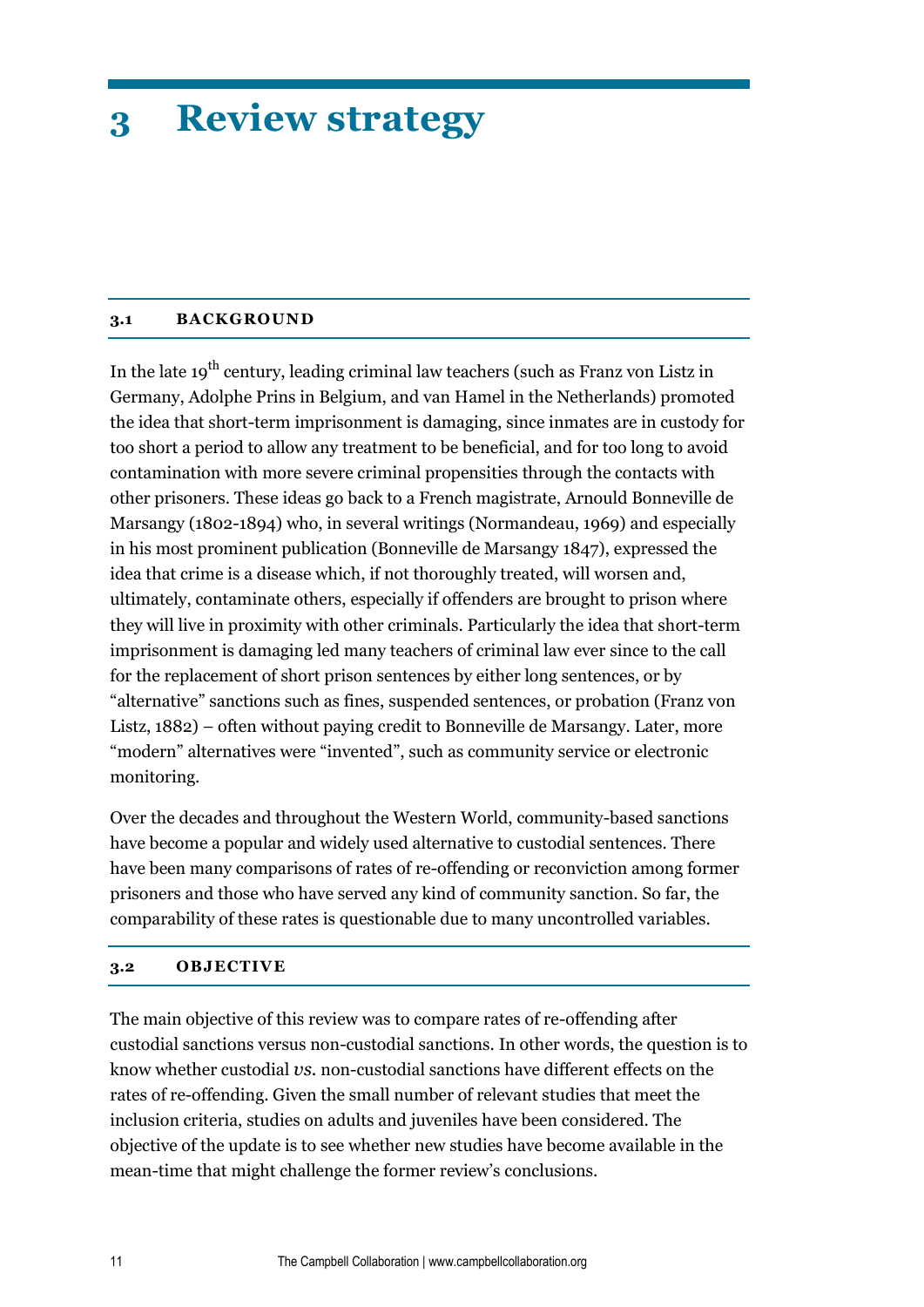#### <span id="page-11-1"></span><span id="page-11-0"></span>**3.3.1 Preliminary remarks**

The criteria of inclusion and exclusion, as developed for the first review, have remained unchanged during the update. The first step was to define what should be considered as custodial and non-custodial sanctions. We considered as custodial all sanctions that imply confinement in a closed institution like prison and jail, including temporary confinement over night or during weekends in half-way houses. Boot-camps, jails and shock incarceration programs are also considered as custodial, although Morris and Tonry (1990) define such punishments as sanctions that can be placed on a continuum of severity between incarceration and probation. However, boot camp prisons (or any sentences involving short terms of incarceration) are similar to a short-term confinement in Europe, for which often alternative sanctions have been developed. All other sanctions have been considered as non-custodial, especially fines or any form of "treatment" or sanction that did not imply placement in any type of facility.

In order to be eligible studies also had to meet the following criteria:

- *1)* All studies had to include at least two distinct groups: a custodial sanction group and a non-custodial sanction group;
- *2)* The sanctions to be compared were imposed following a conviction for a criminal offense;
- *3)* There was at least one outcome measure of recidivism (new arrests, reconvictions, re-incarceration or self-report data);
- 4) The study was completed after 1960 and 2002, and between 2003 and 2013 for the update.

No restriction about type of publication, geographical area, language, type of delinquency, age, or gender has been applied.

Looking for studies that compared some sort of custodial and non-custodial sanctions, the original review allowed identifying more than three thousand studies across the Western countries in which re-offending (mostly reconvictions) has been compared between former prisoners and those who experienced any kind of "alternative" or non-custodial sentence. On the scale developed by Sherman *et al.* (1997), many studies of this kind would be classified at level 3. Usually, the only control variables included information available in official files, such as number and type of previous convictions, gender and age. Since offenders who receive different types of sanctions tend to differ in many other ways which are likely to be related to judicial disposal as well as to risks of re-offending, namely attitudes, employment record, drug or alcohol abuse history, any conclusions about "superiority" (in terms of special deterrence) of "alternative" over custodial sanctions in such studies are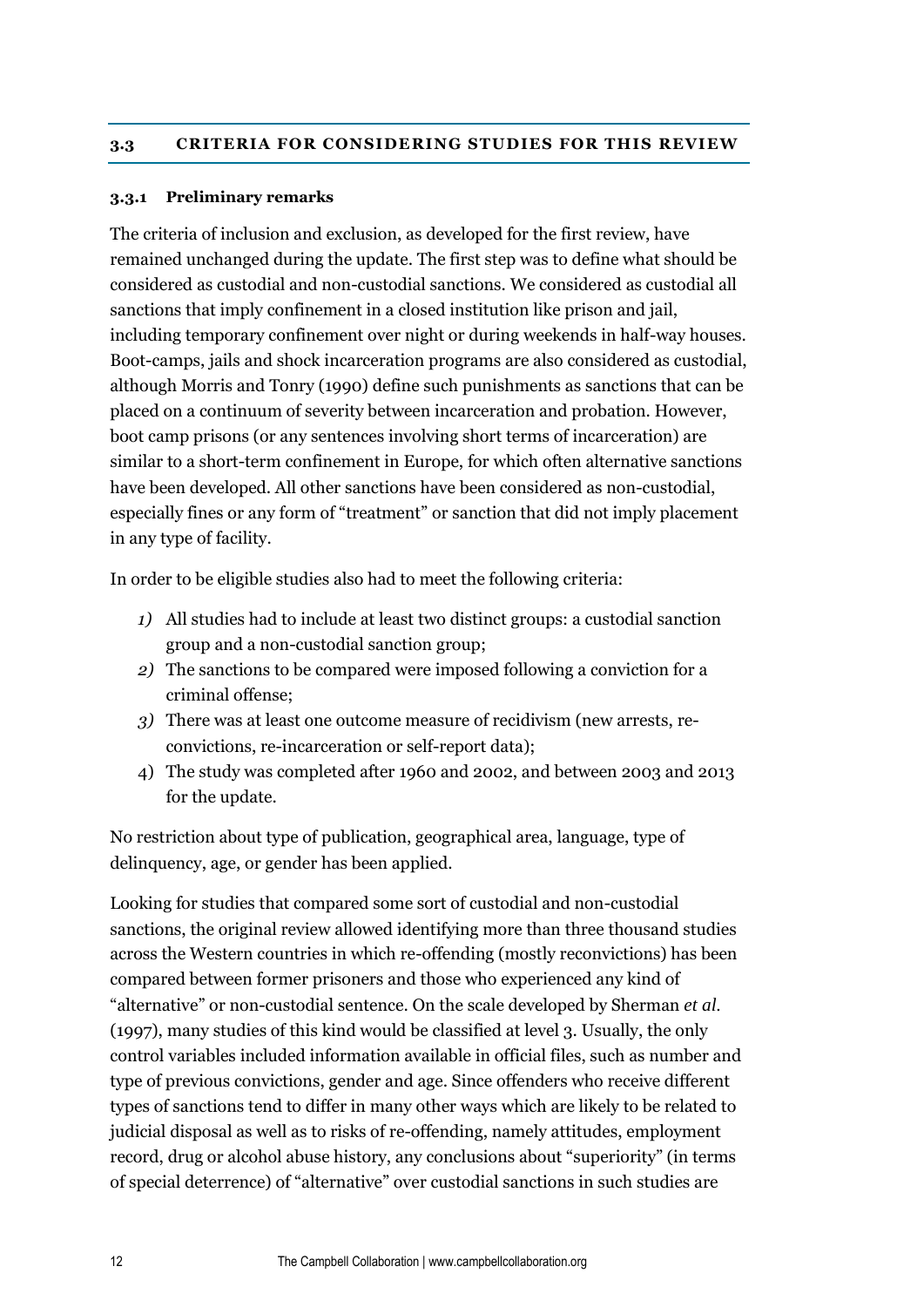highly questionable. Further, under all systems defendants with higher odds of reoffending are more likely to receive a custodial sentence than those with more promising outlooks. Thus, the bias is systematic in all studies of this kind and in all countries. Comparing later outcomes of sanctions with such different populations will lead to flawed conclusions. Thus, including low-quality studies in a metaanalysis and computing mean effects cannot be the solution.

Therefore and in order to reach reasonably valid conclusions, only studies that meet higher methodological standards have been included in this review. In the update, we have extended the meta-analysis beyond RCTs to quasi-experimental studies using propensity score methods, but analysed them separately.

#### <span id="page-12-0"></span>**3.3.2 Types of sanctions**

Any studies meeting these criteria where "alternative" or community-based sanctions have been compared with some form of custodial sanctions have been included. To qualify for the review, a study had to compare any form of confinement or imprisonment with any of these "alternative" sanctions; on the contrary, comparisons between several community sanctions (e.g. community work *vs.* electronic monitoring), or several forms of treatment during confinement, have not been included. By "custodial", we understand any sanction where offenders are placed in a residential setting, i.e. deprived of freedom of movement, no matter whether or not they are allowed to leave the facility during the day or at certain occasions. Thus, boot camps would, according to this definition, qualify as a form of custodial sanction, just as "community" treatment in a residential setting, as in the Silverlake experiment (Empey and Steven 1971) or in the case of the Californian Youth Authority's Community Treatment Program (Palmer, 1971 and 1974), would be considered as "custodial" sanctions. This definition led to the exclusion of several randomized experiments where different forms of residential treatment of juveniles (Empey and Steven 1971, Palmer 1971, 1974) or adults (Lamb and Goertzel 1974) were compared. Whatever the merits of comparing more closed with more "open" facilities for juveniles, or boot camps with traditional prisons, such experiments do not have their place in a review concerned with comparing custodial with noncustodial sanctions. Despite these reservations, protocols summarizing these studies have been included in the *Appendix III* (numbers 1003, 1004, 1006) of the first review.

Studies were considered for inclusion regardless of the length of custodial sentences. Some studies have compared prisoners who, after a considerable time in custody, have been paroled (and transferred to a program of electronic monitoring), with those who had to serve their entire sentence (as in the case of the studies by Finn and Muirhead-Steves 2002, and by Bonta J., Wallace-Capretta S., Rooney J. 2000).

Only *sanctions* (following a formal conviction) have been considered. Thus, studies on police cautioning are not included, since such a sanction does not follow a judicial decision, nor are studies on "alternatives" to pre-trial detention.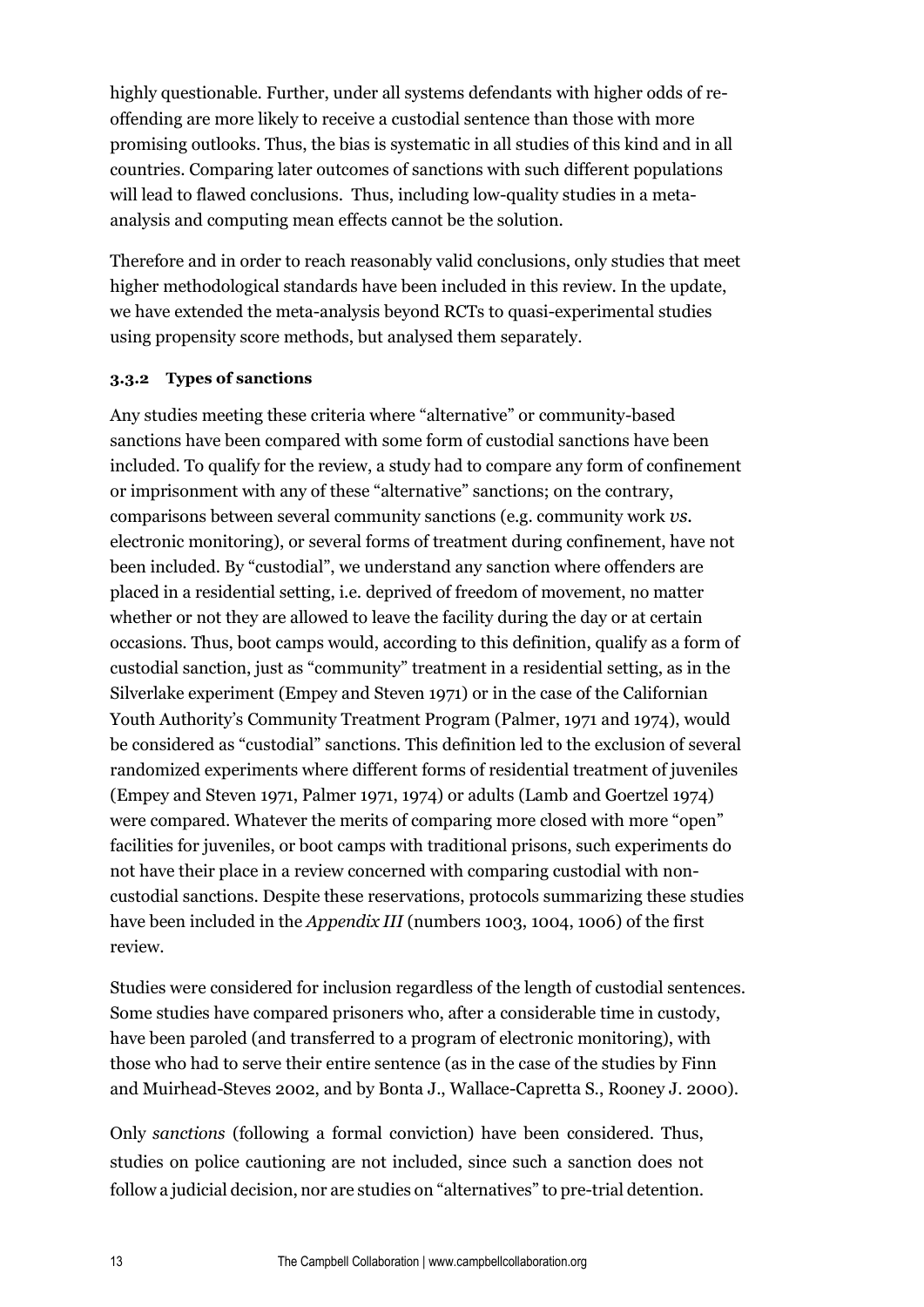In the same line, studies comparing immediate detention before any judicial hearing (such as in cases of domestic violence in the United States and many other countries) are not included, nor are studies comparing recidivism among defendants in pre-trial detention with those who were bailed out.

#### <span id="page-13-0"></span>**3.3.3 Types of offenders**

Given the scarcity of RCTs in this domain, studies involving adult and juvenile offenders and any type of offenses were included during the original review as well as during the update.

#### <span id="page-13-1"></span>**3.3.4 Types of outcome measures**

Most of the included studies concentrate on reconviction. This is certainly a key variable, but efforts have been made to find more differentiated indicators of reoffending, such as new arrests, contacts with police, or self-report measures. For example, some studies have shown that the frequency of new offences decreases following any type of intervention (compared with an equivalent pre-intervention period), and that arrest data may differentiate better between groups of offenders who were treated in different ways. This is particularly true in countries where reincarceration (for parole violations) is more common than reconviction in case of a new offence, or in continental countries where a multitude of offences leads eventually to one single rather than several convictions (that will be recorded under the most serious offence). Some studies have also used self-report data in order to assess the outcome of different interventions.

In order to assess improvement, we have tried to look not only at prevalence of reconviction (or percentage of those who re-offend), but also at "incidence" rates (i.e. frequencies of new offences per time unit).

#### <span id="page-13-2"></span>**3.3.5 Types of studies**

In a first step, randomized experiments have been selected where re-offending rates among former prisoners (in a broad sense) had been compared with those among convicted persons who served any kind of community-based sanction.

In a second step, we included natural experiments where, for example, convicts who were eligible for an "alternative" sanction as part of an amnesty package were compared with others who had to serve their time in prison. In studies of this kind, the criterion for eligibility for an "alternative" sanction was usually a certain date at which the offence had occurred (and which coincided with a significant royal or state event in the country). In such cases, eligibility for an "alternative" sanction was presumably independent of offender characteristics. Such studies may, despite the absence of randomization, eventually qualify for level 5 on the scale by Sherman et al. (1997).

As a next step, studies using propensity scores matching methods have been considered. Such studies are preferable over conventional matching studies (Nagin,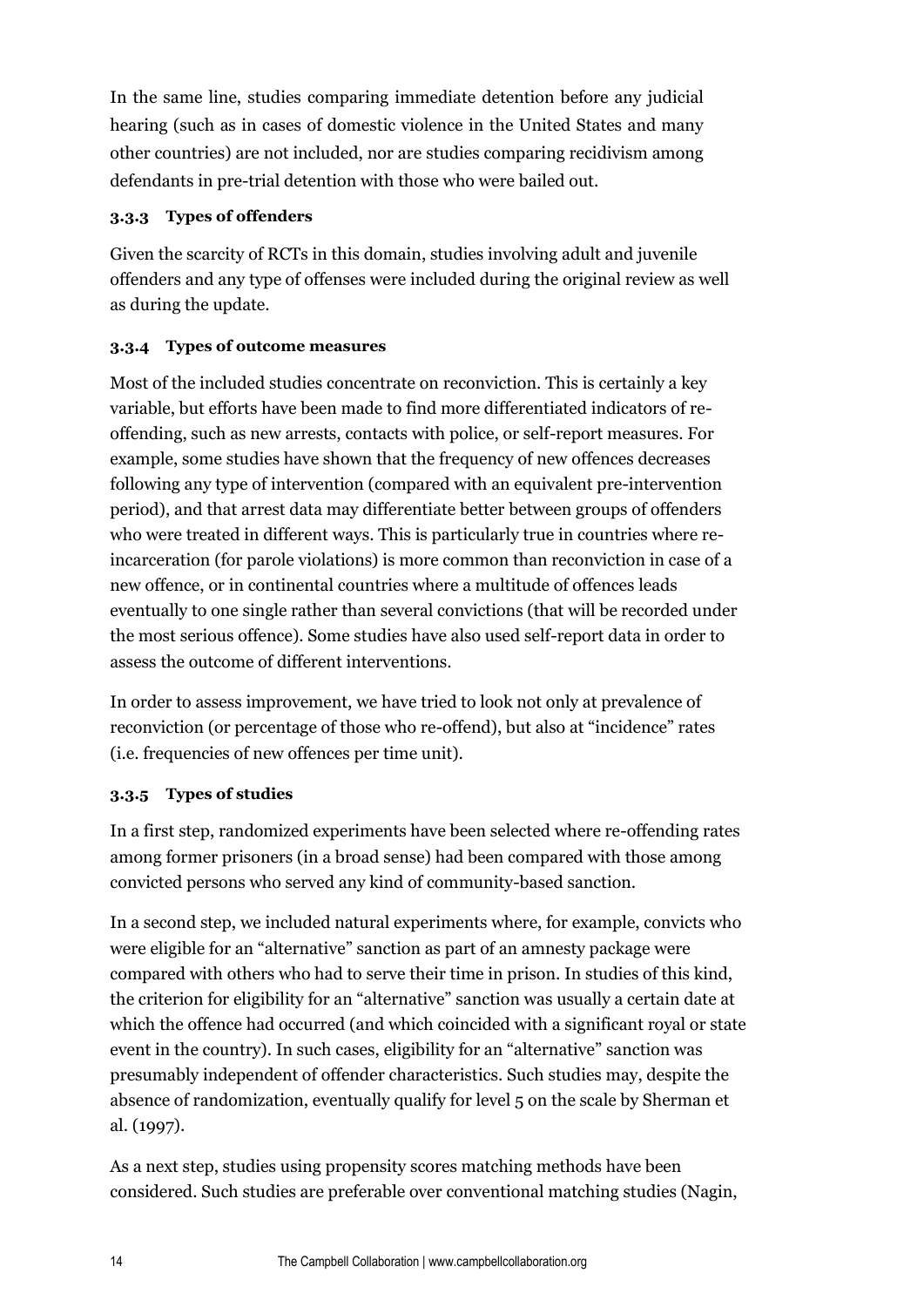Cullen and Jonson, 2009) which were included in the next category, along with quasi-experimental studies with control of several potentially confounding variables (age, gender, prior record, offence type etc.). Finally, level 3 (on the Sherman et al. scale) studies are excluded and listed in the bibliography under C.

#### <span id="page-14-0"></span>**3.4 SEARCH STRATEGY FOR IDENTIFICATION OF STUDIES**

#### <span id="page-14-1"></span>**3.4.1 Search procedure**

Potentially relevant studies were sought through abstracts, internet, library catalogues, bibliographies of studies and e-mail contacts with research institutes in a number of countries.

For the update, some 100 additional potentially relevant studies have been located (published between 2003 and 2010) and added to the list of nearly 300 relevant studies from the first review. For experimental and quasi-experimental studies using propensity score methods, the update extends up to 2013.

It was not very difficult to find published studies, especially when there was an article version. However, unpublished studies turned out to be more difficult to locate. This is unfortunate given the frequent bias among the scientific community and editors of journals. There are indeed anecdotal indications that studies showing no difference or, worse, unfavourable outcomes for "alternative" sanctions might less likely be published than those showing successful outcomes. Provided it is real, this bias would have produced a conservative error, however, given that our metaanalysis has failed to demonstrate any significant overall effects of either custodial or non-custodial sanctions.

For the update as well as for the original review, relevant studies which met our eligibility criteria have been identified through multiple sources, including Criminal Justice Abstracts, Criminology and Penology Abstracts, bibliographies (in several languages), and databases (such as those listed under the Campbell Crime and Justice Group website). Also consulted were the National Criminal Justice Reference Service NCJRS, C2-SPECTR, KRIMDOK of the University of Tübingen (Germany), IUSCRIM of the Max-Planck Institute in Freiburg in Germany, and WWW.GOOGLE.CH. All new eligible studies have been published in English.

We used keywords covering all types of sanctions (prison, jail, imprisonment, alternative sanctions, electronic monitoring, house arrest, community service, probation, day reporting, fines, shock incarceration, boot camps, etc.) and the usual definitions of recidivism (re-offending, reconviction, self-reported offences, recidivism, re-arrest, re-incarceration, etc.).

#### <span id="page-14-2"></span>**3.4.2 Methods of review**

The search method generated nearly 300 citations of potentially eligible studies, plus some 100 citations for the update. We screened these citations and for each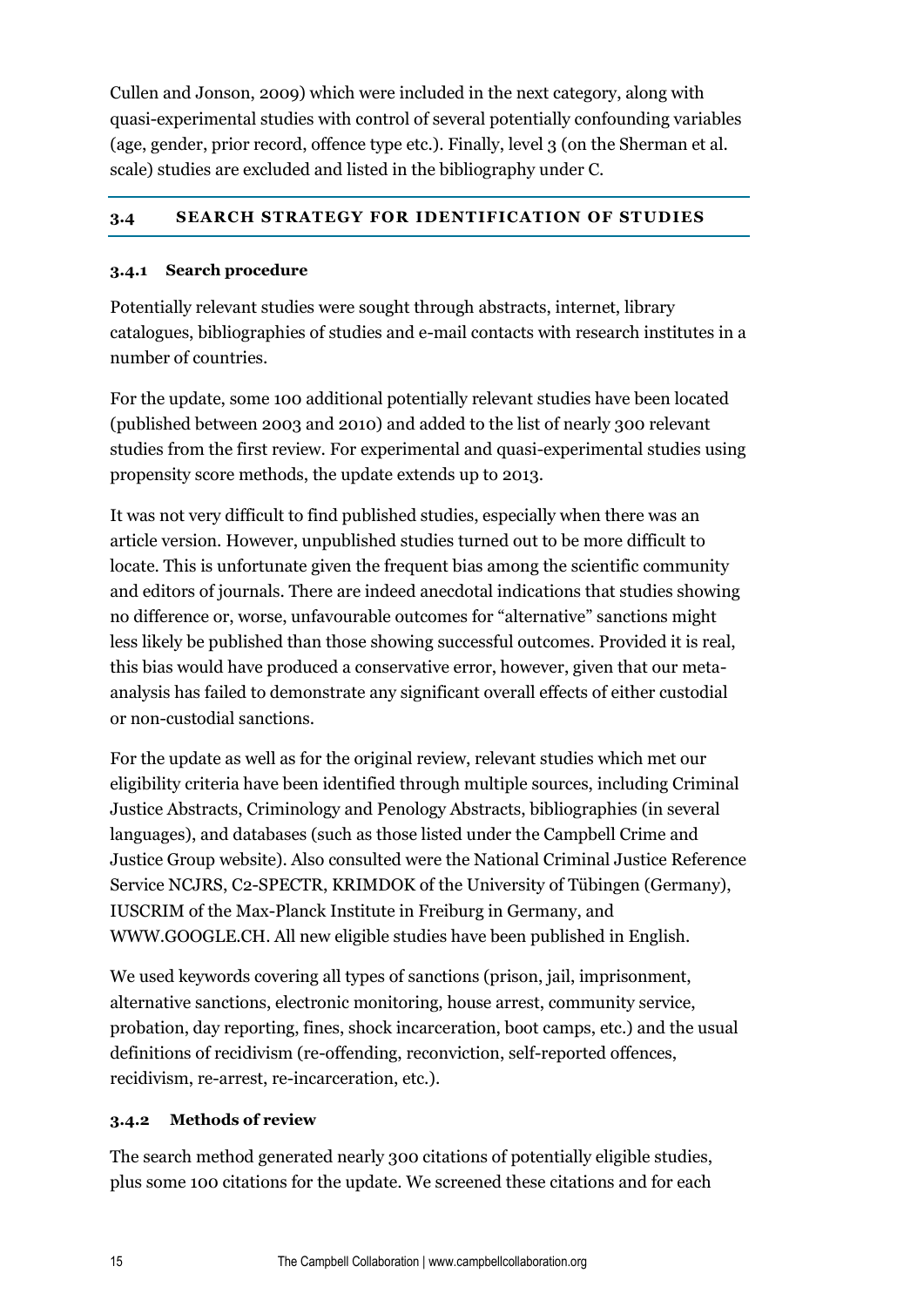study, we assessed its methodological quality. For the update, most of this work was accomplished during the second author's assignment to the Max-Planck-Institute for Criminal Law and Criminology at Freiburg (Germany). All code sheets were controlled by a different person from the staff of the Zurich University Institute of Criminology (Dr. Nora Markwalder). The search for propensity score studies completed between 2011 and 2013 was accomplished by a researcher of the University of Lausanne (Julien Chopin).

Each study has been screened for eventual methodological short comings:

- 1) The only new RCT was a study on long-term effects (over 11 years) of a RCT included already in the original review.
- 2) In the case of natural experiments, special attention has been given to the independence of the selection criterion from offender characteristics. Of the two natural experiments that have been identified, one did not present difficulties in this regard, whereas another did not to qualify for inclusion.
- 3) In case of non-randomized studies, the theoretical and/or practical relevance of the control variables has been considered. Compared with the first review, the methodological rigour of quasi-experiments has seen some important improvements. Subjects undergoing different sanctions have been matched more carefully and propensity scores matching has been used in several studies. Studies using propensity scores have been meta-analysed. On the other hand, studies that did not meet higher standards and controlled only for gender, age and previous offense record were not abstracted, nor metaanalysed. As an example, Bartles (2009) who compared, without matching, reconvictions after several types of sanctions in Tasmania (Australia), such as wholly and partially suspended or unsuspended sentences, has not been abstracted, nor meta-analysed. The number of relevant studies World-wide is appallingly week, namely no more than 14. This is to say that, despite strong rhetoric about the damaging effects of incarceration, the empirical base to assess such claims is appallingly weak. Especially deplorable is the nearabsence of RCTs and natural experiments.

#### <span id="page-15-0"></span>**3.5 DATA COLLECTION AND ANALYSIS**

As during the first review, a coding sheet along the guidelines of the Campbell Collaboration has been used to extract all relevant information from the eligible studies. All studies completed by the end of 2010 have been coded by G. Gilliéron, supported by Nora Markwalder of the Institute of Criminology of the University of Zurich. Studies completed between 2011 and 2013 have been identified and coded by Julien Chopin (University of Lausanne, School of Criminal Justice).

Studies differed widely in methodology and research design, types of offenders, sanctions and outcome measures. Some of these problems will be addressed more in detail in the Discussion section. As in the original review, mixing the few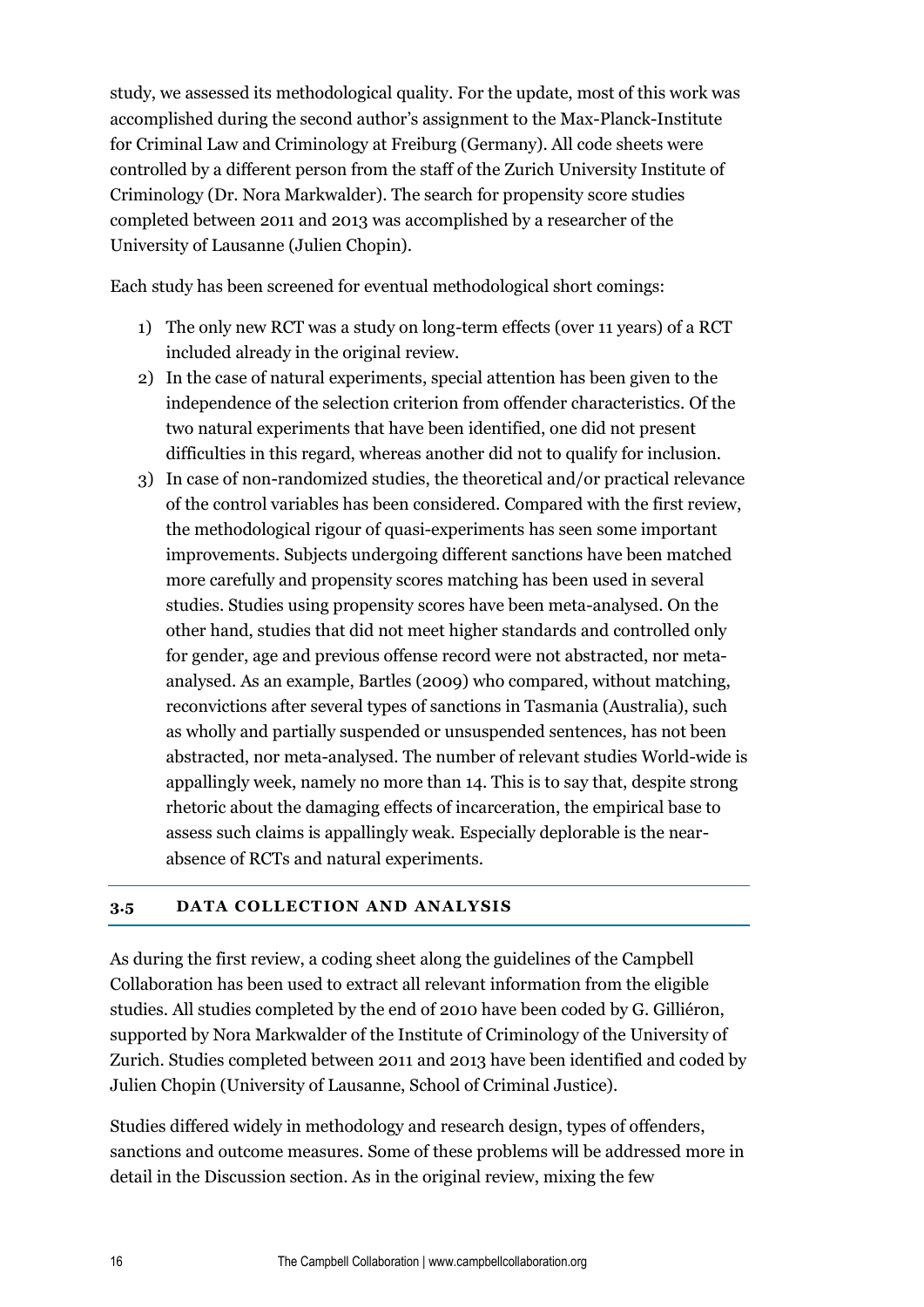randomized or natural experiments with studies of different quality has been avoided. Studies using propensity score methods have, thus, been meta-analysed separately.

#### <span id="page-16-0"></span>**3.6 COMPARISON WITH OTHER REVIEWS**

At the time of the first review, the authors have received from Professor Gendreau his and his Colleagues' review of studies on recidivism after custodial or communitybased sanctions (Smith, Goggin and Gendreau 2002) that updated earlier work on the same topic (Gendreau, Goggin, Cullen 1999). There was no complete overlap, mostly due to the differences in scope of the two reviews, but higher quality studies were covered more completely in our first review. For the update, the authors have been inspired by Nagin, Cullen end Jonson (2009) review that included the higher quality studies from our first review. For the update, all studies using propensity score methods have been included in both reviews – with the obvious exception of studies that have been completed in the mean-time.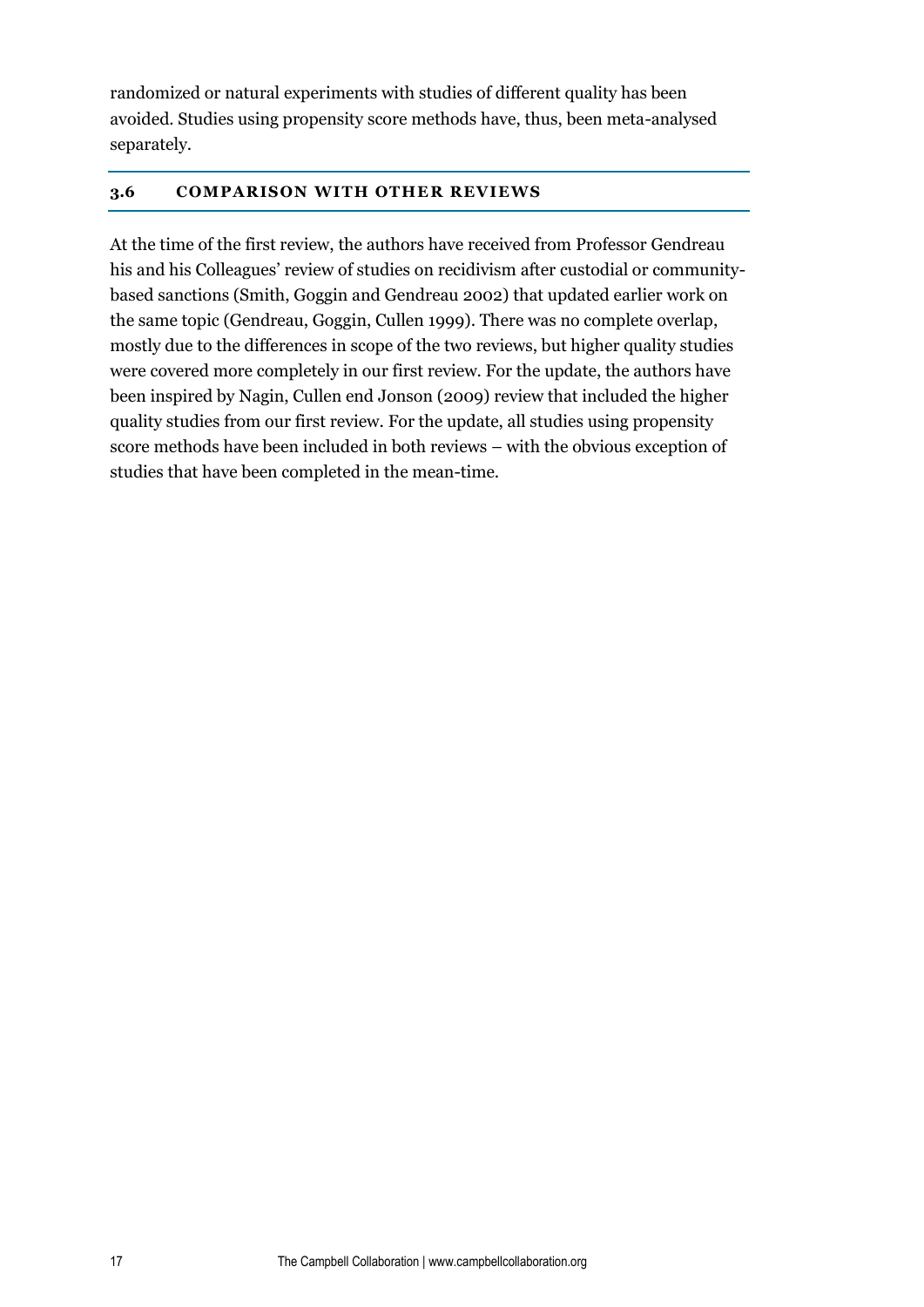## <span id="page-17-0"></span>**4 Description of the eligible studies and results**

In this section, we first describe the randomized studies included in this review. Most of them have already been included in the previous review. In the following section, we summarize two natural experiments. Next, studies using propensity matching will be described. In the fourth section, other matching studies and those controlling for several control variables will be listed. Some of the studies described here have not been eligible, despite an apparently higher quality. The reasons are indicated in the summaries.

Studies listed under 4.1, 4.2 and 4.3 are, with a few exceptions, included in the metaanalysis.

In the meta-analysis (below 4.5), effects on several outcomes will often be combined. In these cases, the results discussed in the following summaries go beyond what will be considered in the meta-analysis. The numbers of the studies refer to the bibliography. Studies identified during the update are marked with U. An \* designs studies included in the meta-analysis.

#### <span id="page-17-1"></span>**4.1 CONTROLLED RANDOMIZED TRIALS**

\*01 Barton W.H., Butts J.A. (1990): Viable options: intensive supervision programs for juvenile delinquents. *Crime and Delinquency* 36/2 (1990), 238-256

This study examines the impact on recidivism of a new intensive supervision program developed by the Wayne County Juvenile Court in Detroit (Michigan), compared with the normal institutional placement of juvenile law violators. More than 500 youths were randomly assigned to either home-based intensive supervision (experimental group, N=326) or to a control group that was committed to the State for institutional placement (N=185) that lasted on average about 13 months. The evaluation focuses on the programs' ability to prevent or reduce delinquent behaviour, taking into account that clients could remain in the community instead of being placed in correctional institutions. This evaluation was limited to males.

On the whole, the findings show mixed differences in recidivism after a two-year follow-up period, either in official charges or by self-report measures. In particular, the experimental group has significantly more charges than the control group (2.63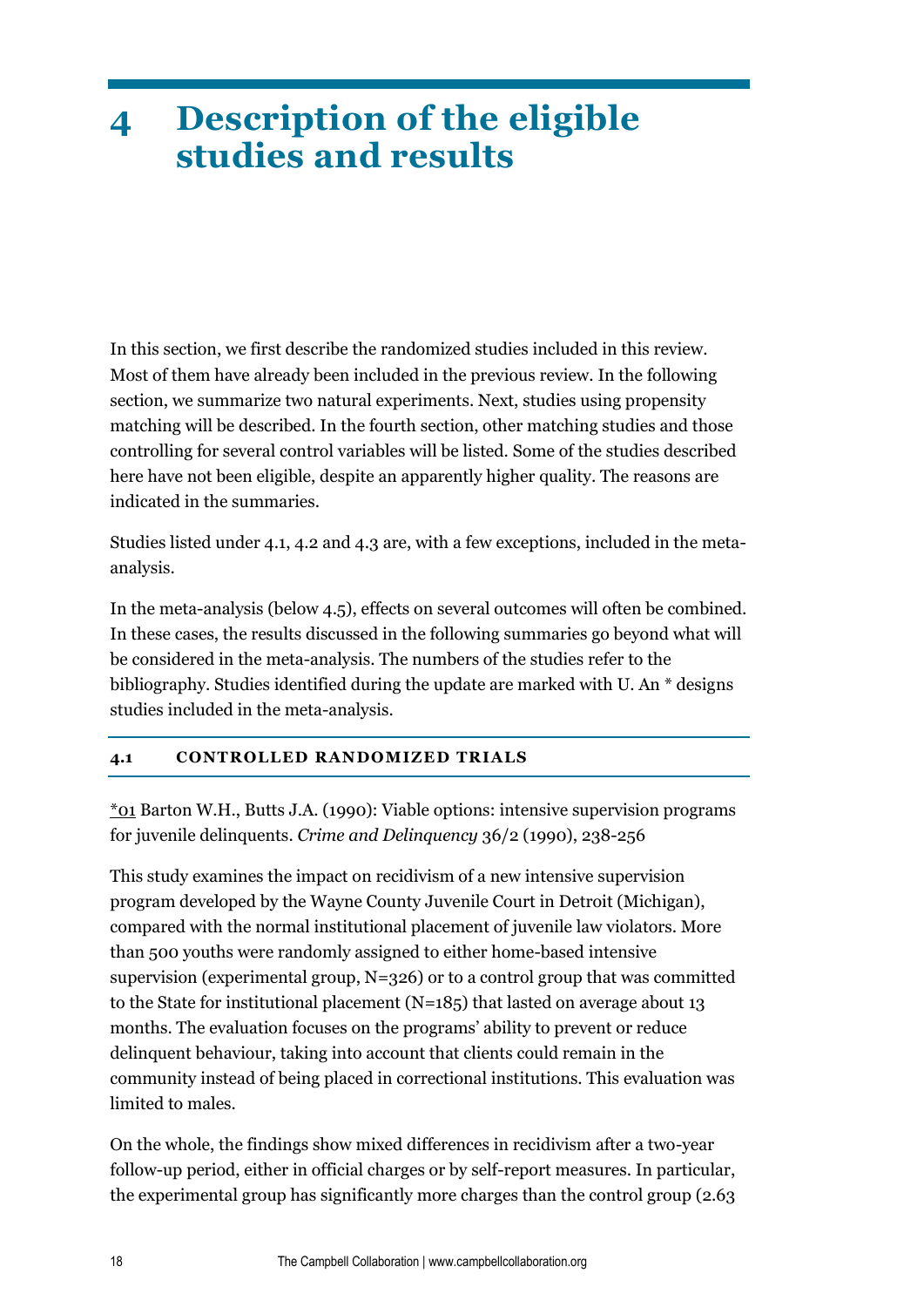*versus* 1.31 per case). Even when status offences and technical violations are excluded, the average number of criminal charges per case still favours the control group (1.17 *versus* 1.85) although the difference is smaller. However, the average seriousness of the control group's charges is significantly higher (4.19) than that of the program youths (3.44). Finally, once all youths are at large for 24 months at least, the average number of criminal charges is always higher for the experimental group than the control group (5.41 *versus* 4.05), but this difference is marginally not statistically significant (p<.07).

Concerning self-reported delinquency, about 64% of the innovative program youths report having reduced levels of overall delinquency, compared to 50% among those in the control group. On the relatively serious property and violent behaviour indexes, more than 70% of the experimental group juveniles report reductions, compared to about 60% of the control group youths.

Overall, the results indicate that the experimental group (under home-based intensive supervision) re-offends no less than the control group (placed in an institution).

*Reviewers' comment:* Nagin, Cullen and Jonson (2009) and McGrath and Weatherburn (2012) criticize that the non-institutionalized group actually spent on average about six months in custody during the two-year follow-up period, and that parts of the preventive effect may be due to incapacitation rather than special deterrence. The authors, however, have taken time spent in custody into account, and weighted re-offending rates for time spent at large by subjects of both groups (p. 244). Further, the authors have excluded from the analysis all subjects who spent the entire 2-years follow-up period in custody. Therefore, the comparison remains valid, in the reviewer's view.

\*02 Bergman G.R. (1976): *The evaluation of an experimental program designed to reduce recidivism among second felony criminal offenders.* Wayne State University, Detroit (Mich.), PhD dissertation (77-9368).

This study evaluated a pool of second felony offenders who ordinarily were sentenced to prison in Oakland County, Michigan. Offenders from the prison pool were assigned to either an innovative probation program (experimental group) or a traditional prison program (control group). The comparison of these two groups focused on rates of recidivism and the offenders' change of status in society after treatment.

The results show that offenders diverted from prison and assigned to extensive community treatment had lower failure rates after a 12-month follow-up period than those sent to prison (14% *versus* 33%).

*Reviewers' comment:* After a new examination of the selection process, as described by Bergman in his unpublished dissertation (pp. 204-208), it turned out that subjects were not randomly assigned to custodial and non-custodial sanctions. The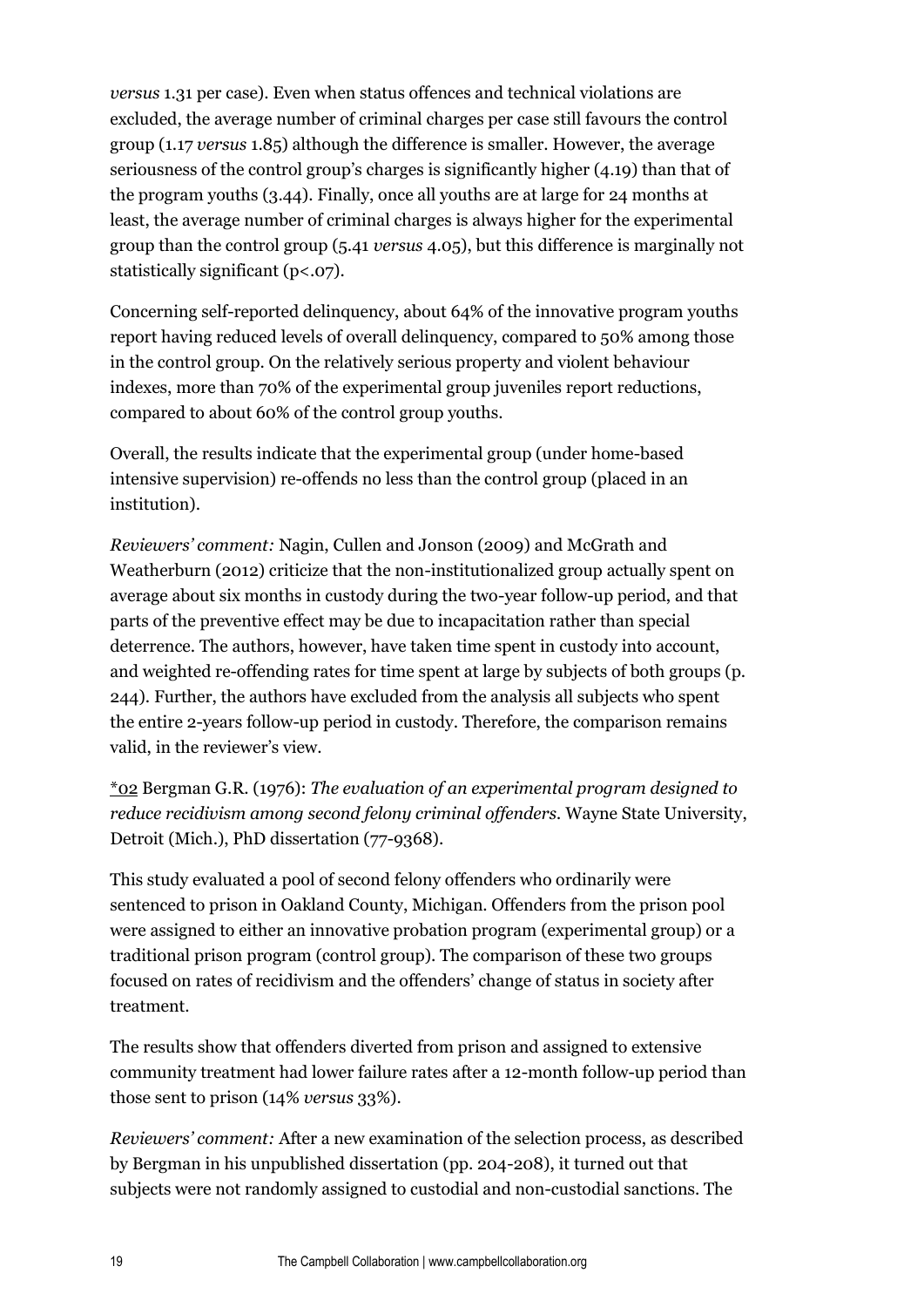study evaluated a pool of second felony offenders who ordinarily were sentenced to prison in Oakland County, Michigan. Offenders from the prison pool were randomly assigned to either an innovative probation program (experimental group) or a traditional prison program (control group). The comparison of these two groups focused on rates of recidivism and the offenders' change of status in society after treatment. However, the description of the randomization process being not entirely clear, the author's explanations lead us to assume that randomization was limited to program variations within the prison and the probation condition and did not include the assignment either to prison or probation. Given this uncertainty and despite the fact that it was included among RCTs in our former review as well as in the Nagin, Cullen and Jonson (2009) review, this study has been considered as a quasi-experiment rather than an RCT for the purposes of this review.

\*03 Killias M., Aebi M., Ribeaud D. (2000): Does community service rehabilitate better than shorter-term imprisonment? Results of a controlled experiment. *Howard Journal of Criminal Justice* 39/1, 40-57.

This study compares the effects of community service *versus* short prison sentences through a controlled experiment conducted in the Swiss Canton of Vaud between 1993 and 1995. Community service was used as an alternative to serving unsuspended prison sentences of up to 14 days, with 1 day in jail corresponding to 8 hours of work. The treatment group consisted of 84 adult offenders, and the control group (sent to jail) of 39. The total of 123 offenders were randomly assigned to either condition, the odds being 2 to 1 for community service

The results show that prevalence of re-arrest by the police was slightly, but not significantly higher among prisoners (38.5% *versus* 33.3%). The number of offences known to the police was also higher among prisoners than among those selected for community service after a 24-months follow-up period (2.18 *versus* 0.76). However, during the two-year period, the experimental group improved significantly, in terms of re-offending (incidence rates), whereas the group of former prisoners deteriorated. Moreover, no difference with respect to later employment history and private life circumstances had been noticed. However, prisoners developed significantly more often unfavourable attitudes towards their sentence and the criminal justice system. The significantly better improvement of those assigned to community service might be due to the fact that they had a choice (and luck), whereas prisoners had not.

\*U01 Killias M., Gilliéron G., Villard F., Poglia C. (2010): How damaging is imprisonment in the long-term? A controlled experiment comparing long-term effects of community service and short custodial sentences on re-offending and social integration. *J. of Experimental Criminology* 6/2, 115-130.

This is a follow-up study of the previous RCT (see above, \*25). The observation period (new convictions) was extended from 2 years (as in the previous study) to 11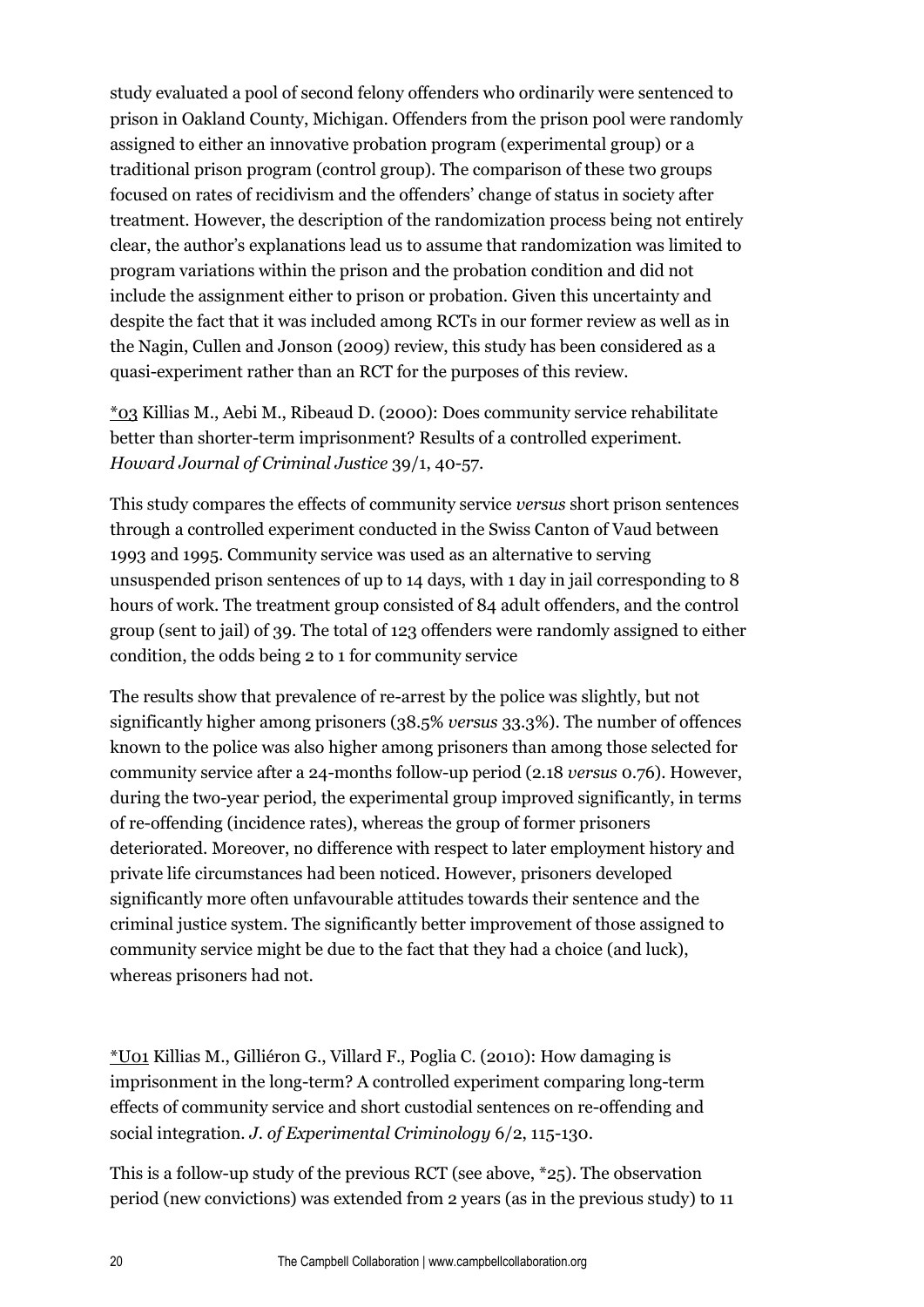years. Social integration was assessed through data from the Internal Revenue Service on marital status, employment history, income, financial circumstances (including debts) and compliance with tax regulations (i.e. filing an income tax form). Few significant differences were found, but former prisoners fared slightly better in terms of social integration. Reconviction rates were nearly the same in both groups after 11 years. However, only 2 former prisoners (or 5%) were convicted during both the first 5 years and again later during the following six years, whereas this was the case for 16 subjects (20%) among those who had served community service.<sup>1</sup> This study is one of the few that looked, beyond reconviction, at social integration. In contrast to mainstream thinking since 1850, it found no difference of social integration. Two objections were raised by Wermink et al. (2010), namely that (1) offenders assigned to community service kept the right to opt for imprisonment, and that (2) the correctional service retained the right to override random assignment and send offenders to prison. However, dropping-out concerned actually 2 subjects among the 41 assigned to prison (1 died, 1 emigrated) and 16 among the 100 assigned to community service (2 died, 4 emigrated, 3 were excluded from the program due to serious offences during the program, 2 fine-defaulters paid their fine before executing community work, and 5 opted finally for short-term imprisonment instead). As the authors (Killias et al. 2010) observe, it is rather surprising that 39 of 41 among those assigned to prison, and 84 among the 100 sent to community work were still available for analysis. The objections made by Wermink et al. (2010) concern actually 3 and 5 subjects, respectively.

\*04 Schneider A.L. (1986): Restitution and recidivism rates of juvenile offenders: results from four experimental studies. *Criminology* 24/3, 533-552

This study examines the impact on recidivism of the restitution programs implemented simultaneously in four communities (Boise, Idaho; Washington D.C.; Clayton County, Georgia; and Oklahoma County, Oklahoma). In these four correctional programs, youths were randomly assigned to restitution or to traditional correction programs (probation or detention). For this review, only the Boise (Idaho) trial is relevant. 95 subjects aged 15 on average were randomly assigned to weekend detention, while 86 had been allocated to a restitution program. Detention lasted on average 8 days that juveniles often spent during several successive weekends. On the whole, the recidivism analysis suggests that the restitution group had fewer re-offences than the detention group during the followup period, but the differences in both prevalence and incidence rates are not statistically significant. Specifically, in the 22 months of the follow-up period, 53% of the restitution group had one or more subsequent contacts with the court compared with 59% of the incarcerated group. The post-program annual rate of subsequent contacts per 100 youths (annual incidence rate) was 86 for the restitution group

 $\overline{a}$ 

<sup>1</sup> This (significant) difference had not been noticed by the authors, but came to the attention of the reviewers through Dr. Farrington).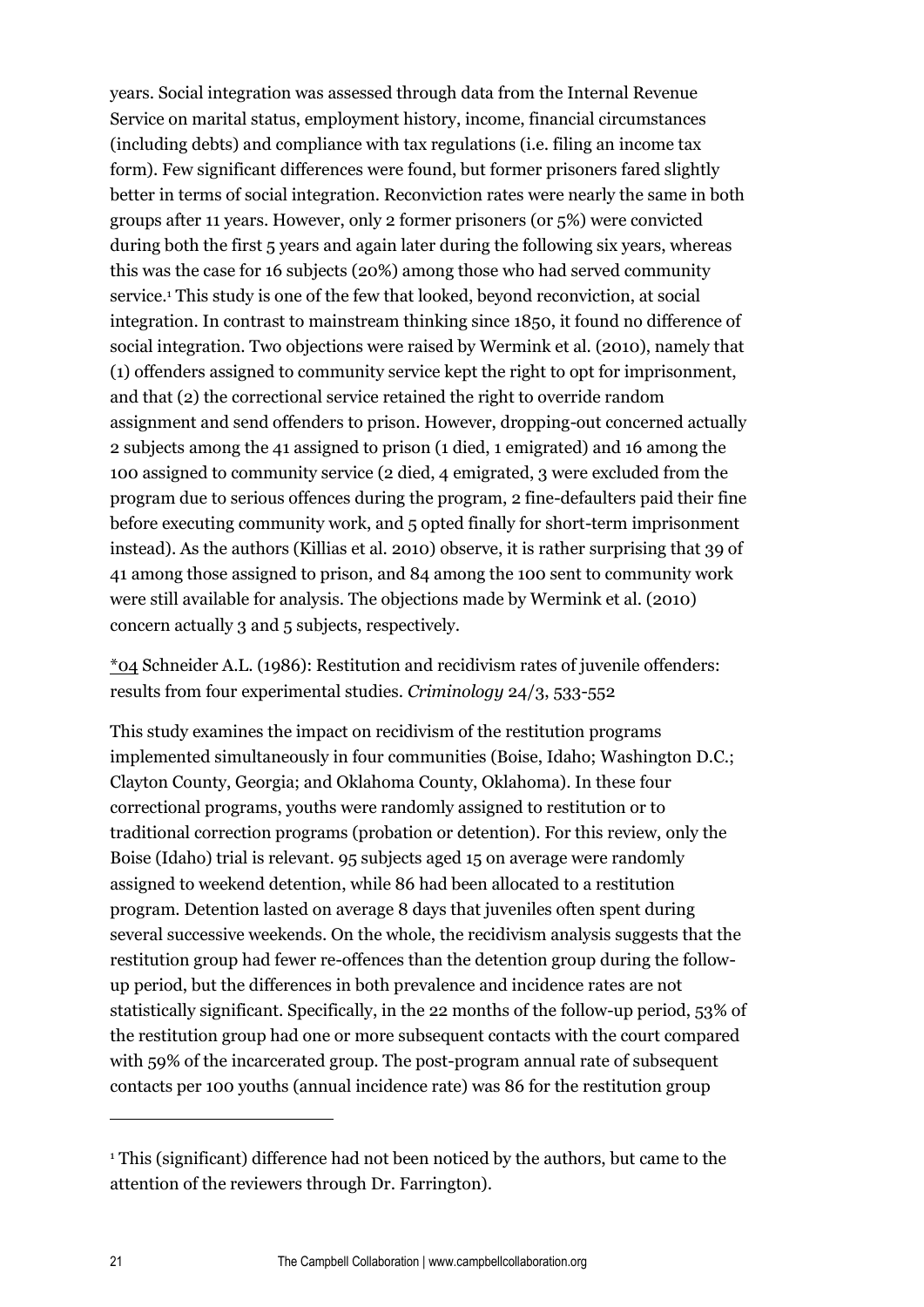compared to 100 for the incarceration group. However, although the annual offence rate of both groups has decreased after the intervention, the cross-comparison of pre/post rates shows that number of offences dropped from 137 to 100 among the detention group and from 103 to 86 among the restitution group. This difference points to the fact that the detention group was somewhat more delinquent prior to the intervention than the experimental group.

*Reviewers' comment:* McGrath and Weatherburn (2012) observe that the random process was somewhat disturbed because the judge overruled it in 3 per cent of cases assigned to the custodial and in 11 per cent of cases assigned to the restitution condition. Schneider (1986) analysed these cross-overs in a first time "as assigned" and in a second time "as treated" and did not find a difference in outcome (pp. 538, 543-545). Therefore, the reviewer's do not think these cross-overs invalidate this RCT.

#### <span id="page-21-0"></span>**4.2 NATURAL EXPERIMENTS**

05 Gottfredson D.C., Barton W. H. (1993). Deinstitutionalization of juvenile offenders. *Criminology* 31/4, 591-610.

In 1988, the State of Maryland closed one of its two juvenile training schools, Montrose. This natural experiment offered the opportunity to follow three groups of juvenile offenders over 32 months after release at most (on average, 2.5 years). The first group (N=318) consisted of juveniles who had passed their full time (of 8.5 months on average) at Montrose and who were released shortly before the decision to close this institution. The second (i.e. the "transition" group,  $N = 355$ ) were juveniles who had passed some time (on average, 6.9 months) at Montrose and who, at the moment of its closure, were transferred to community treatment. The third group (N=256) consisted of young offenders who would normally have had a high probability to be placed at Montrose but who, having been disposed of after the decision to close, spent little or no time in placement. Records on re-offending showed rates of the two confined groups to be lower compared to the third group. The differences were consistent and significant for property offences, but not for drug and violent or more serious offences, however. Self-report measures did not show significant differences across groups, probably due to the inclusion of many trivial offences (which resulted in generally very high offending rates in all three groups).

*Reviewers' comment:* Unfortunately, the groups differed in some important respects (age, prior record, place of residence). Thus (and as declared by the authors), they are not equivalent. Therefore, this study has not been included in the meta-analysis.

\*06 Van der Werff C. (1979) : *Speciale Preventie.* Den Haag (NL): WODC, 1979.

This study compares the recidivism rates for different offenders sentenced to an unsuspended prison sentence of up to 14 days. Thanks to a royal pardon (at the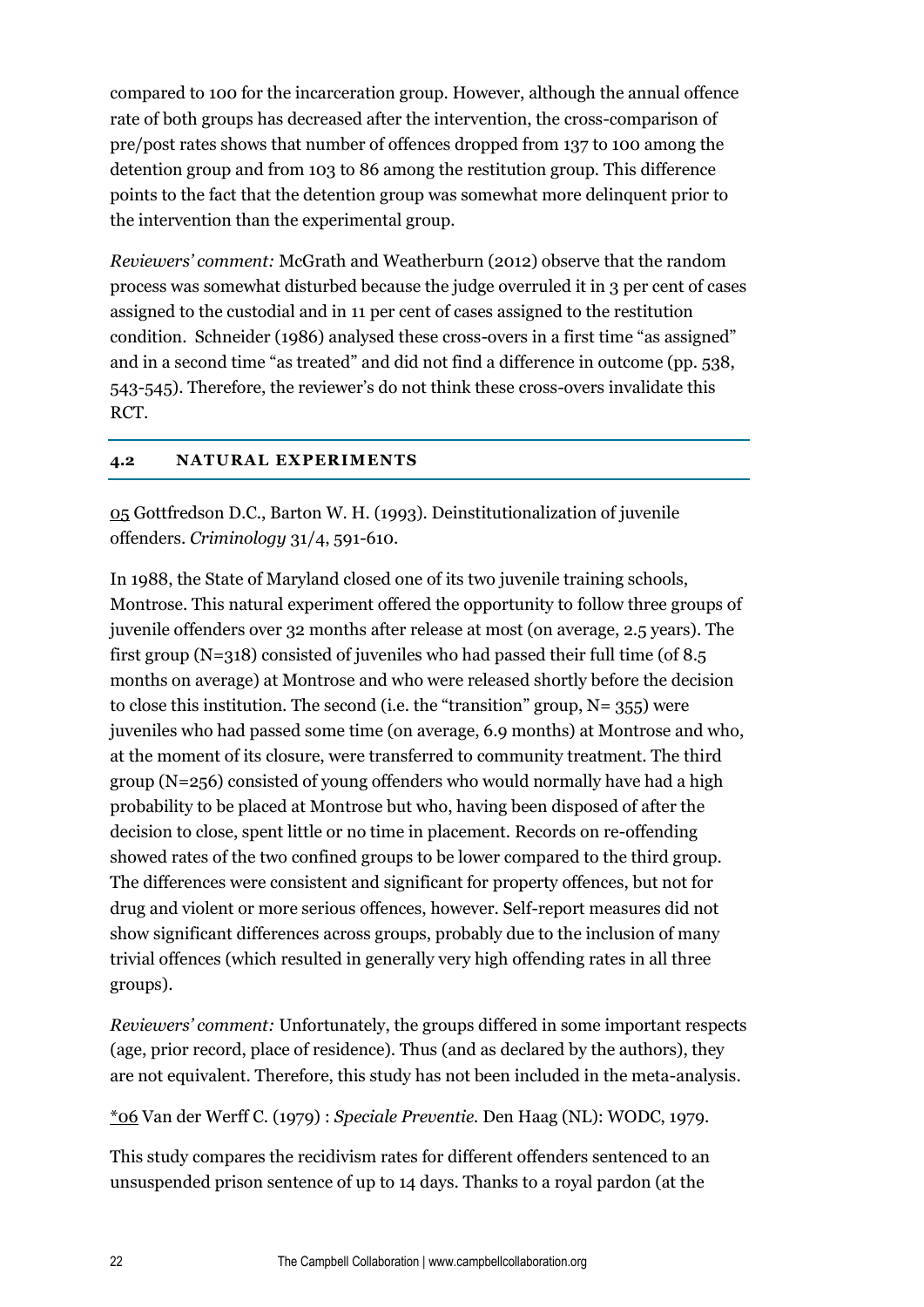occasion of the wedding of princess and later Queen Beatrix), people having to serve such a sentence who had committed their offence before a fixed date (January 1, 1966) had automatically their sentence suspended, while sentences for offences committed after that date had to be served. Thus, both groups of offenders could be considered as similar, except for the date on which the offences had been committed.

The results show that the recidivism rates of both groups were similar for traffic  $(N=1397)$  and property  $(N=202)$  offenders after a 6-year follow-up period (40%) versus 40%, and 68% versus 65%, respectively). Among violent offenders (N=321), subjects who had, as a result of the royal pardon, their prison sentence suspended, re-offended significantly less often than those serving a prison sentence (53% versus 63%).

#### <span id="page-22-0"></span>**4.3 MATCHED-PAIR DESIGN STUDIES USING PROPENSITY SCORE METHODS**

\*U02 Apel R., Sweeten G. (2010a) The impact of first-time incarceration on criminal behaviour during transition to adulthood. Unpublished. (Note: The authors have published a related paper based on the same data: Apel R. & Sweeten G. (2010b). The impact of incarceration on employment during the transition to adulthood. *Social Problems* 57/3, 448-479.

This study evaluated the impact of incarceration (mostly jail) during late adolescence and early adulthood on later criminal history. Based on the National Longitudinal Survey of Youth 1997, it looked at first-time convictions and incarcerations prospectively and assessed both short and long-term effects on later crime over up to six years on samples of 315 incarcerated and 508 non-incarcerated adolescents. The results indicated that incarceration increases (self-reported) criminal involvement as well as the risk of re-conviction and re-incarceration during the first four years following imprisonment, with particularly high risks during the first year following confinement. Systematic differences between individuals sentenced to prison and those receiving non-custodial sanctions are controlled for through propensity score matching and fixed-effects modelling for unobserved differences. Due to major attrition problems, only the first-year follow-up has been considered, with 307 incarcerated adolescents and 307 matched-pairs (Table 3, p. 43). Confinement lasted on average 4.3 months. According to the second paper (Apel & Sweeten 2010b) incarceration affects negatively employment opportunities over the following years.

\*U03 Bales W., Piquero A. (2012). [Assessing the impact of imprisonment on](http://web.b.ebscohost.com/ehost/viewarticle?data=dGJyMPPp44rp2%2FdV0%2Bnjisfk5Ie46a9Krq%2BxSrak63nn5Kx95uXxjL6prUmwpbBIr6qeTbipt1Kzqp5Zy5zyit%2Fk8Xnh6ueH7N%2FiVbCmtE6zqrdIsZzqeezdu37wnOJ6u9noeaTq33%2B7t8w%2B3%2BS7T6%2BrrlCyq7M%2B5OXwhd%2Fqu37z4uqM4%2B7y&hid=121)  [recidivism.](http://web.b.ebscohost.com/ehost/viewarticle?data=dGJyMPPp44rp2%2FdV0%2Bnjisfk5Ie46a9Krq%2BxSrak63nn5Kx95uXxjL6prUmwpbBIr6qeTbipt1Kzqp5Zy5zyit%2Fk8Xnh6ueH7N%2FiVbCmtE6zqrdIsZzqeezdu37wnOJ6u9noeaTq33%2B7t8w%2B3%2BS7T6%2BrrlCyq7M%2B5OXwhd%2Fqu37z4uqM4%2B7y&hid=121)

*Journal of Experimental Criminology*, 8/1, 71-101.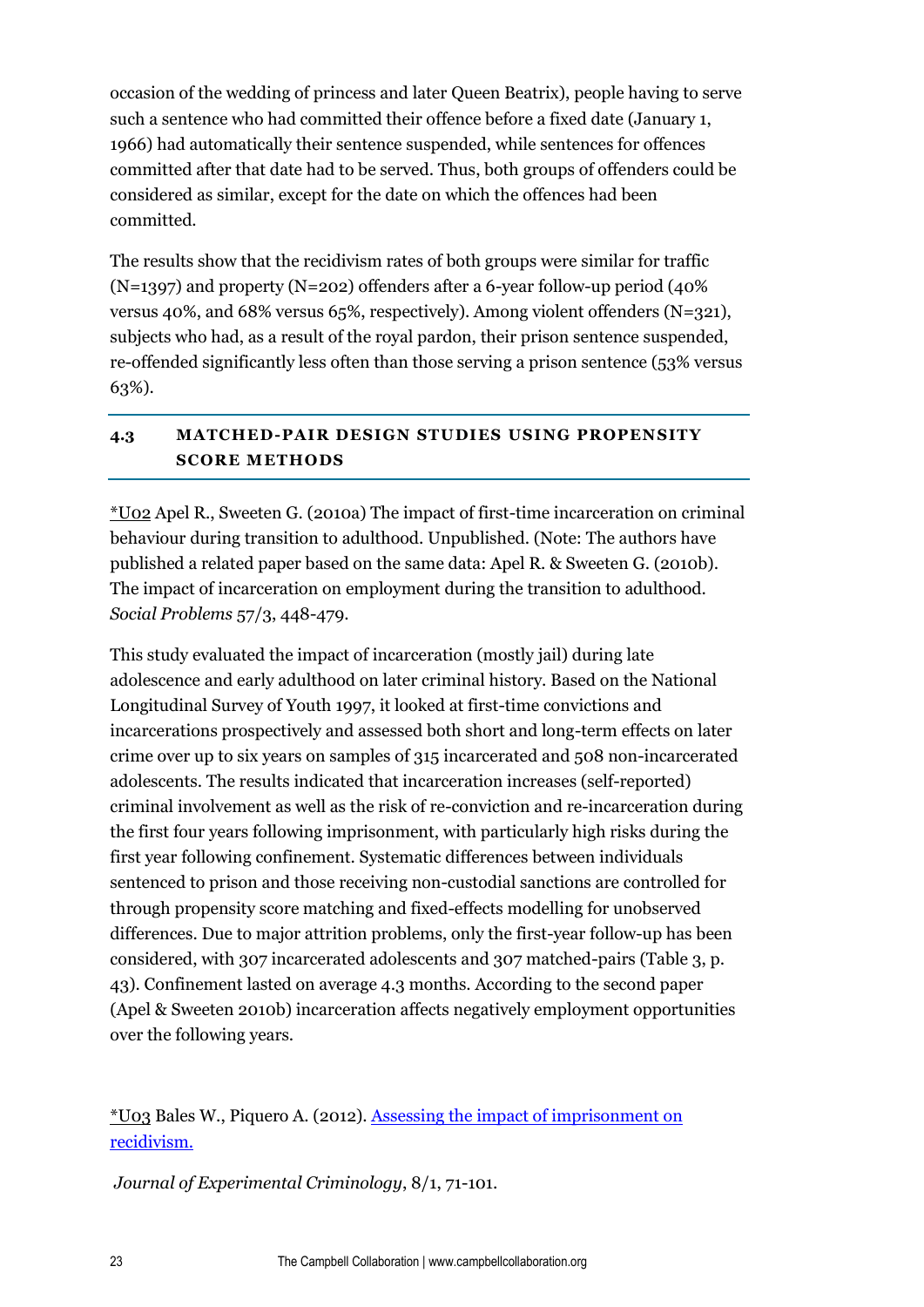This study compares over 65,000 probationers (the Community control group) with 79,000 prisoners in Florida sentenced between 1994 and 2002. Using propensity score matching, precise matching and logistic regression, the authors conclude that prison exerts a consistent criminogenic effect. The follow-up time was 36 months.

\*U04 Loughran T.A., Mulvey E.P., Schubert C.A., Fagan J., Piquero A.R., Losoya S.H. (2009). Estimating a dose-response relationship between length of stay and future recidivism in serious juvenile offenders. *Criminology* 47/3, 699-738.

A large longitudinal sample of serious juvenile offenders from two large cities has been followed over four years. Among the sample, 419 had experienced incarceration and 502 were sentenced to non-custodial sanctions. Many potentially relevant variables and propensity scores were used to control for systematic differences between the two groups. The study found a null effect of institutional confinement overall, as assessed through re-arrest or self-reported offending. Regarding the doseresponse effect, it was found that longer lengths of stay in institutional settings had little or marginal effect on later re-offending.

\*U05 Lulham R., Weatherburn D., Bartels L. (2009). [The recidivism of offenders](http://web.b.ebscohost.com/ehost/viewarticle?data=dGJyMPPp44rp2%2FdV0%2Bnjisfk5Ie46a9Krq%2BxSrak63nn5Kx95uXxjL6prUmwpbBIr6qeTbipt1Kzqp5Zy5zyit%2Fk8Xnh6ueH7N%2FiVbCmtE6zqrdIsZzqeezdu37wnOJ6u9noeaTq33%2B7t8w%2B3%2BS7TLaqtki0r7E%2B5OXwhd%2Fqu37z4uqM4%2B7y&hid=121)  [given suspended sentences: A comparison with full-time imprisonment.](http://web.b.ebscohost.com/ehost/viewarticle?data=dGJyMPPp44rp2%2FdV0%2Bnjisfk5Ie46a9Krq%2BxSrak63nn5Kx95uXxjL6prUmwpbBIr6qeTbipt1Kzqp5Zy5zyit%2Fk8Xnh6ueH7N%2FiVbCmtE6zqrdIsZzqeezdu37wnOJ6u9noeaTq33%2B7t8w%2B3%2BS7TLaqtki0r7E%2B5OXwhd%2Fqu37z4uqM4%2B7y&hid=121) *Crime & Justice Bulletin*, 136, 1-16.

Using propensity score matching, the preventive effect of prison was assessed, over a three-year follow-up time, through a comparison of 6,825 offenders receiving a suspended sentence with 7,018 offenders sentenced to custody in New South Wales (Australia). Through survival analysis, differences in "free time" between the groups were taken into account (subjects sentenced to custody spent on average about one year and nine months or 648 days in the community). Among offenders without prior record, no effect of imprisonment was found. Among those with prior experience of custody, however, a significant criminogenic effect has been observed.

*Reviewer's comment:* Given the authors' explanations, the custodial and the noncustodial groups may have differed more on some unmeasured variables. Indeed, the odds of a defendant to receive a suspended sentence decrease with prior convictions or incarcerations. In many jurisdictions, offenders with substantial criminal records who still receive a suspended sentence may benefit from particularly positive prognostic outlooks.

\*U06 McGrath A., Weatherburn D. (2012). The effect of custodial penalties on juvenile reoffending. *Australian & New Zealand J. of Criminology* 45/1, 26-44.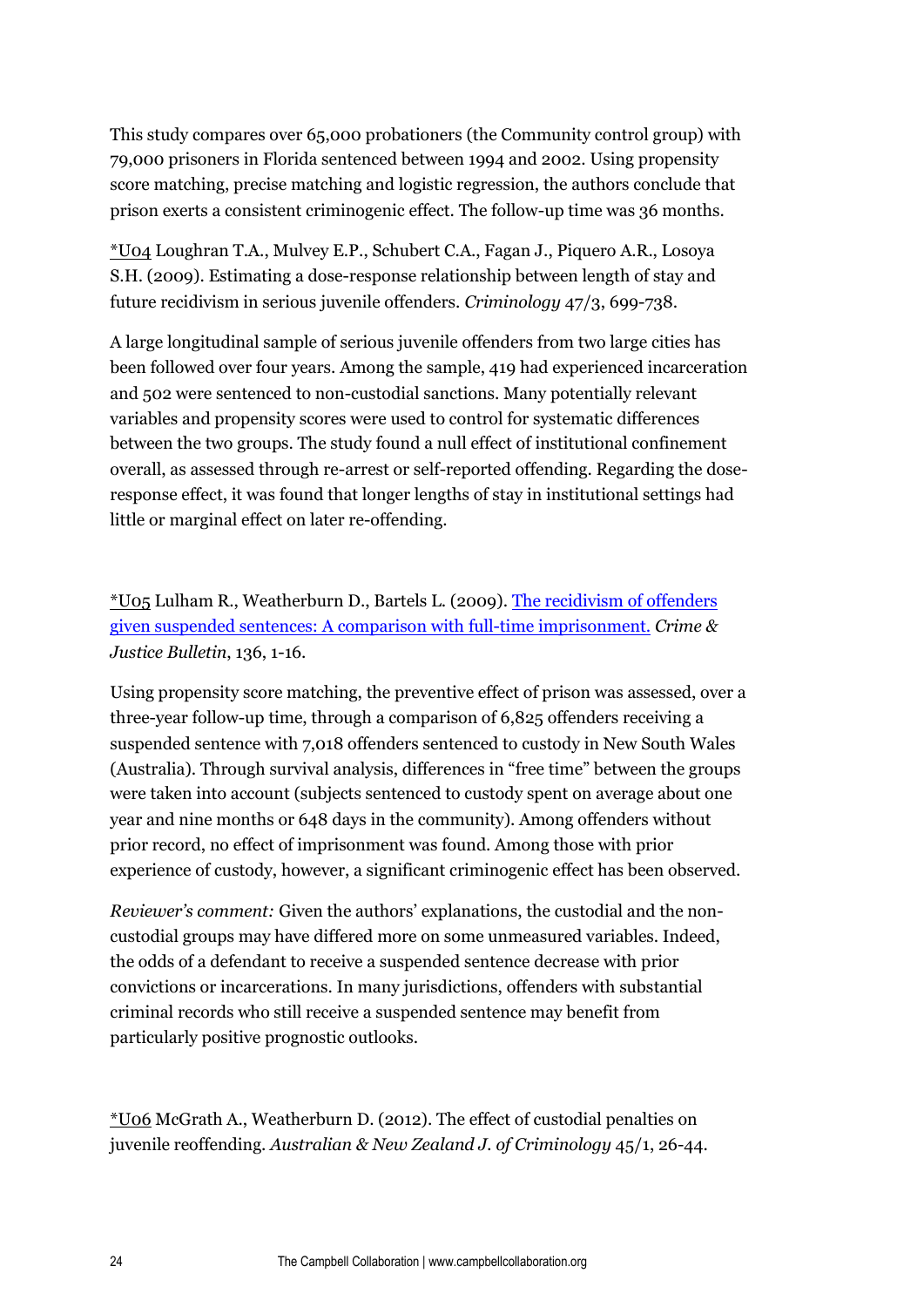Young offenders who appeared in the New South Wales (Australia) Children's Court (N=6,196) and who were sentenced to control orders (i.e. a custodial sanction of on average 8 months and ranging from 2 days to 24 months, N=376) were compared to a group of matched offenders receiving community-based sanctions. Propensity scores matching was used, based on demographic variables (gender, indigenous status), living in an economically disadvantaged area, urbanization, and criminal history (age at first court appearance, concurrent offences, number of counts of the principle offence, offence seriousness, prior convictions, prior imprisonment, and prior violent offences). Prior to matching, the survival analysis revealed a significantly higher re-offending probability among subjects sentenced to detention compared to those receiving community-sanctions. However, after matching (using propensity scores), the trend reversed and juveniles sent to detention had a slightly (though not significantly) longer median survival time (i.e. number of days to reoffend), namely 359 compared to 325 days. The follow-up period was 21 months.

*Reviewers' note:* Due to missing information in the published paper, no effect sizes could be computed. It has not been possible to obtain the missing information in time. Therefore, this study had to be dropped from the meta-analysis.

#### U07 Mears D.P., Cochran J.C., Bales William D. (2012). [Gender differences in the](http://web.b.ebscohost.com/ehost/viewarticle?data=dGJyMPPp44rp2%2FdV0%2Bnjisfk5Ie46a9Krq%2BxSrak63nn5Kx95uXxjL6prUmwpbBIr6qeTbipt1Kzqp5Zy5zyit%2Fk8Xnh6ueH7N%2FiVbCmtE6zqrdIsZzqeezdu37wnOJ6u9noeaTq33%2B7t8w%2B3%2BS7T7anskuyrLc%2B5OXwhd%2Fqu37z4uqM4%2B7y&hid=121)  [effects of prison on recidivism.](http://web.b.ebscohost.com/ehost/viewarticle?data=dGJyMPPp44rp2%2FdV0%2Bnjisfk5Ie46a9Krq%2BxSrak63nn5Kx95uXxjL6prUmwpbBIr6qeTbipt1Kzqp5Zy5zyit%2Fk8Xnh6ueH7N%2FiVbCmtE6zqrdIsZzqeezdu37wnOJ6u9noeaTq33%2B7t8w%2B3%2BS7T7anskuyrLc%2B5OXwhd%2Fqu37z4uqM4%2B7y&hid=121) *Journal of Criminal Justice* 40/5, 370-378.

Using propensity score matching, this study compared male and female offenders, sentenced either to custody or to probation. The authors differentiated reoffending by types of new offenses (violent, property, drug and other recidivism). As it turned out, new offenses are more common among those sentenced to prison, regardless of the type of offenses, although this effect is strongest for drug offences, followed by property recidivism and minimal for violent and other offenses. This result holds for men and women. Interestingly, the "criminogenic" effect of prison (i.e. State correctional facilities) is strongest in the comparison with intensive probation, followed by traditional probation and jail.

*Reviewer's comment:* The difference in size of "criminogenic" effects across type of "alternatives" to prison may reflect selection of offenders to different sanction types – jail inmates may be more similar to prisoners in (unmeasured) respects than probationers. This study has not been retained for the meta-analysis because the "counterfactual group" (i.e. the non-custodial condition) included jail and, thus, another custodial sanction.

\*U08 Nieuwbeerta P., Nagin D., Blokland A. (2009). Assessing the impact of firsttime imprisonment on offenders' subsequent criminal career development: A matched samples comparison. *Journal of Quantitative Criminology* 25, 227-257.

This study has assessed re-convictions among 575 incarcerated and 1,111 nonincarcerated first-time offenders (aged 18-38) in The Netherlands over three years.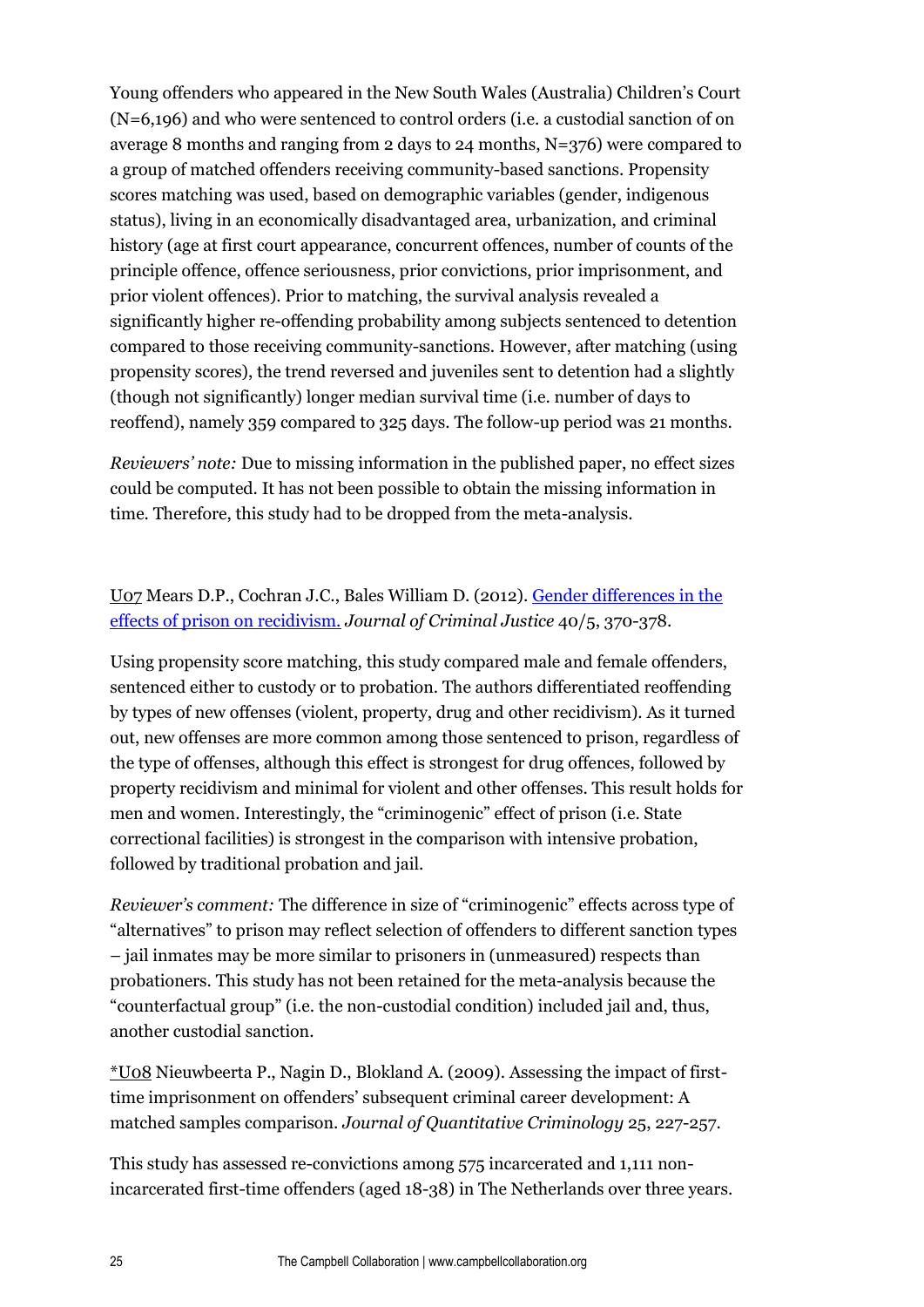The non-custodial sanctions included fines, prosecution wavers and suspended sentences. The relatively large sample allowed considering over 70 independent variables. Using propensity score methodology, it was found that re-convictions were nearly twice as frequent after (mostly short) prison sentences. Interestingly, this (negative) effect of imprisonment leveled off after age 26. As the authors observe (p. 251), no controls have been possible for subjects' histories of alcohol and drug abuse, employment, marital status and family circumstances. These variables are likely to be known to sentencing judges and, in turn, affect probabilities of reconviction.

\*U09 Nirel R., Landau S.F., Sebba L. and Sagiv B. (1997). The effectiveness of service work: An analysis of recidivism. *J. Quantitative Criminology* 13/1, 73-92.

This study analyses reconvictions over 14 months among 950 offenders sentenced to imprisonment and 407 offenders sentenced to service work (community service) in Israel. Propensity score methodology was used to assess the odds of recidivism by (a) estimating the probability of assignment to a particular sanction given a set of confounding variables, and (b) estimating the conditional probability of recidivism, given cofounders and probability scores. Before adjustment for the systematic differences between the two groups, the odds of re-conviction was 2.4 times higher for prisoners compared to those assigned to service work. After adjustment, it was reduced to 1.7. (This study has been deemed non-eligible in the first review, but after re-examination, it has been decided to include it among the meta-analysed matchedpair studies.)

#### \*07 Weisburd D., Waring E., Chayet E. (1995): *Specific deterrence in a sample of offenders convicted of white-collar crimes. Criminology* 33/4 (1995), 587-607.

This study examines the impact of sanctions on the criminal careers of 742 offenders convicted of white-collar crimes. Using data on court-imposed sanctions and information on subsequent criminal behaviour provided by the Identification Bureau of the FBI, the authors assess the effect of imprisonment upon the official criminal records of these offenders.

Comparing prisoners (368) and those sentenced to non-custodial sanctions (374) that were matched on factors related to their criminal history, the results show that prison does not have a specific deterrent effect upon the likelihood of re-arrest over a 10.5-year follow-up period.

*Reviewers' note:* The authors have re-analysed the data in a later publication, using propensity scores: Weisburd D., Waring E., Chayet E. (2001), *White-collar crime and criminal careers*. Cambridge: Cambridge University Press.

\*U10 Wermink H., Blokland A., Nieuwbeerta P., Nagin D., Tollenaar N. (2010). Comparing the effects of community service and short-term imprisonment on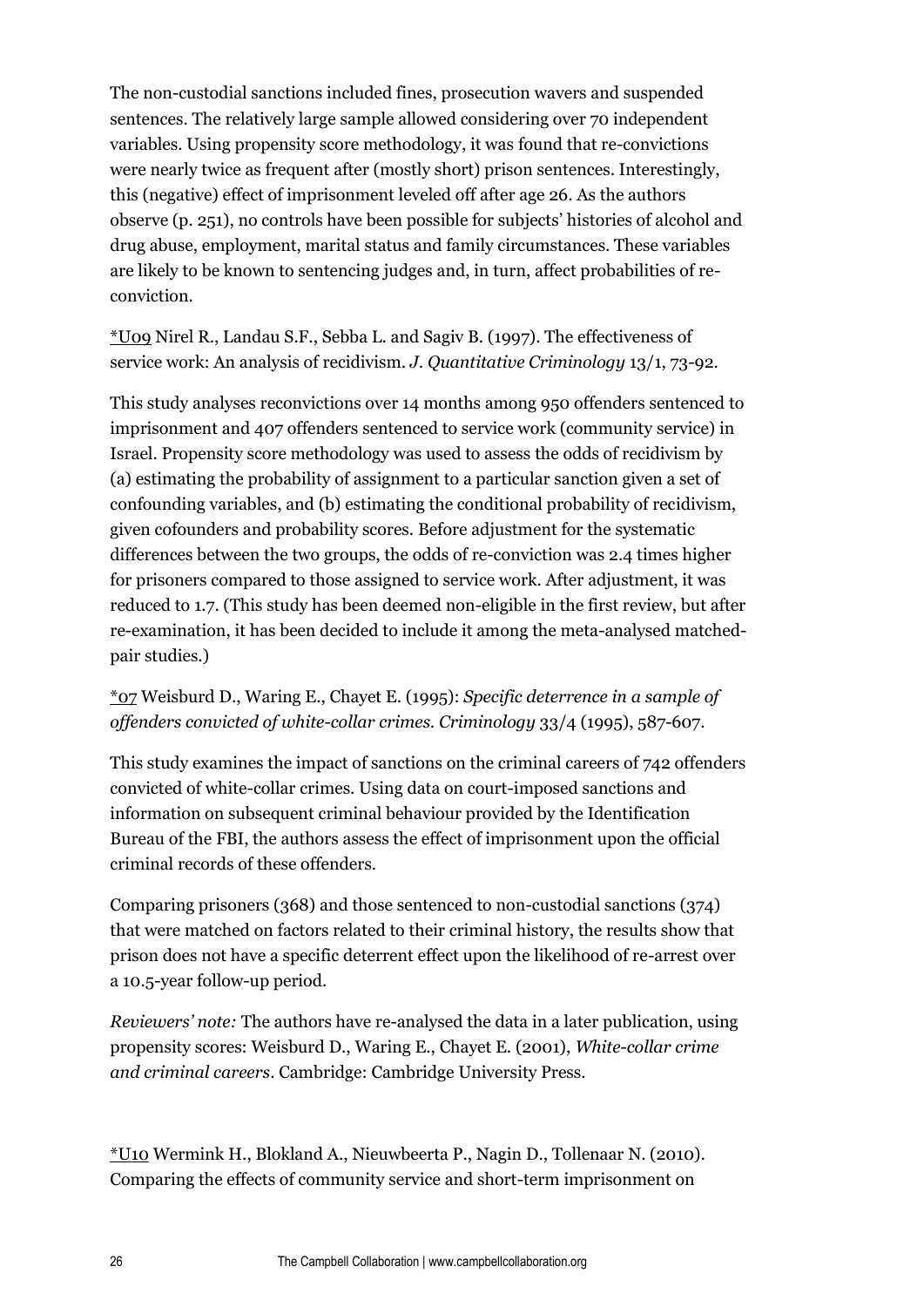recidivism: a matched samples approach. *J. of Experimental Criminology* 6/3, 325- 349.

Longitudinal official record data on adult offenders ( $n=4,246$ ) from The Netherlands have been used to compare re-convictions after community service and short-term imprisonment. To account for possible bias due to selection of offenders into these types of sanctions, a large set of confounding variables have been controlled for through a combined method of "matching by variable" (gender, age, length of incarceration) and "propensity score matching". Re-offending was significantly less frequent after community service, both in the short-term and in the long run. The total post-intervention observation period was 8 years.

#### <span id="page-26-0"></span>**4.4 OTHER MATCHED-PAIR STUDIES AND STUDIES WITH SEVERAL CONTROL VARIABLES**

08 Bondeson U.V. (1994). *Alternatives to imprisonment: intentions and reality*, Transaction Publishers / Westview Press, London / Boulder (2nd edition 2002)

This study examines the use of community-based sanctions in Sweden. A quasiexperimental design compares groups assigned to ordinary probation  $(N=138)$ , probation with institutional treatment (considered as a custodial sanction)  $(N=127)$ , and unsupervised conditional sentences (N=148). Offenders' personal and social backgrounds up to the time they were sentenced are described in detail. Data collection from official records began at the end of 1969 and the beginning of 1970. Information about offenders' prior record (nearly 40 variables in all) as well as their convictions during the follow-up period was collected. Recidivism data were collected from the Central Criminal Register and from the criminal records kept by the National Board of Excise.

The findings show that recidivism was more likely for those sentenced to probation with institutional treatment, less so for supervised probation, and least likely for the conditional sentence group, even after controlling for risk scores. All in all, about 40 percent of variance in reconvictions was explained.

09 Bonta J., Wallace-Capretta S., Rooney J. (2000a): Can electronic monitoring make a difference? An evaluation of three Canadian programs. *Crime and Delinquency* 46/1, 61-75

This Canadian study compares recidivism for three groups of male offenders, namely a group sentenced to electronic monitoring (EM, n=262), a group of prison inmates who were released on parole (n=256), and a group sentenced to probation (n=30). In addition, EM offenders are compared with inmates and probationers matched for offence risk. Re-offending was assessed through self-report measures and correctional files.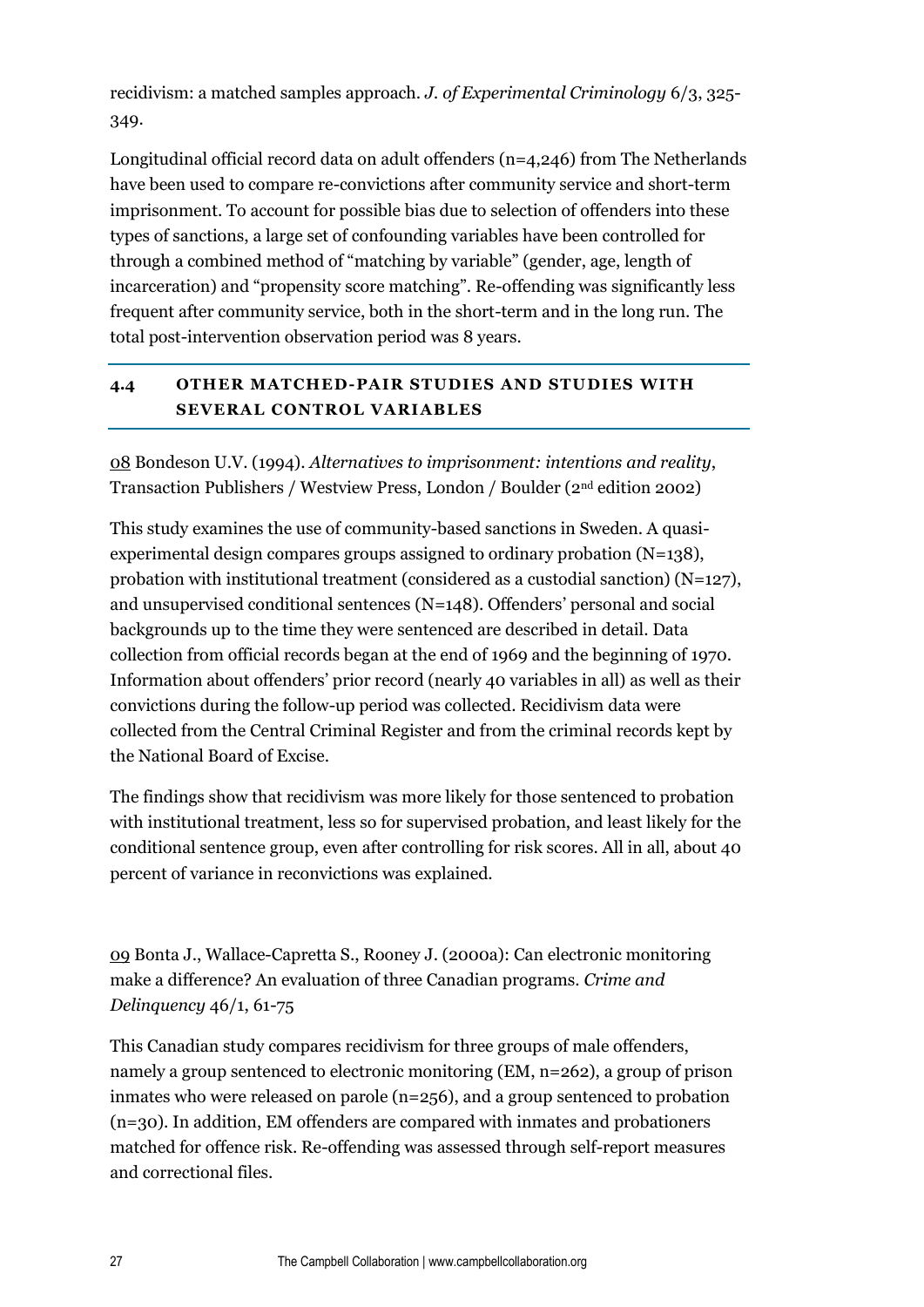The initial findings show that the EM group had significantly lower recidivism rates than both the parole and probation groups: 26.7% *vs.* 37.9% for parole (prisoners), and 33.3% for probation. In the further analysis, however, these differences could be entirely accounted for by differences in offender risk level. The authors conclude that it is not the EM programs that result in lower recidivism, but the selection of low risk offenders into EM.

10 Bonta J., Wallace-Capretta S., Rooney J. (2000b): A quasi-experimental evaluation of an intensive rehabilitation supervision program. *Criminal Justice and Behaviour* 27/3, 312-329

This Canadian study evaluates a cognitive-behavioural treatment program within the context of intensive rehabilitative supervision (IRS program) based on electronic monitoring (EM). The experimental group consisted of 54 inmates released into the community under EM who were required to attend IRS program. Offenders of this first group were statistically matched on risk and needs factors to 100 inmates who did not receive such a treatment because it was not available in situ. The initial selection of the non-treated inmate group was based on the criteria used for identifying inmates for the IRS program. Data were obtained from prison and program records and questionnaires. This study was part of a larger evaluation of EM programs in Canada. This study does not, strictly speaking, compare reoffending after a custodial and a non-custodial sanction, but rather compares inmates who, after some time in confinement, qualified for non-custodial treatment (with EM), with those who remained in prison up to the end of their term. We decided to include it because the comparison of incarceration with some form of non-custodial supervision seems relevant to our topic, even if both groups shared some common experience with incarceration.

The recidivism rates were 31.5% for the IRS offenders and 31% for the control inmates. Low- and high-risk groups were compared for both the treated offenders and the control inmates. A statistically significant interaction was found between treatment and risk level. Low-risk offenders who received treatment had higher recidivism rates than those not treated (32.3% *versus* 14.5%), whereas high-risk treated offenders showed lower recidivism rates, compared to those not treated (31.6% *versus* 51.1%). Findings illustrate the importance of matching treatment intensity to offender risk level, and ensuring that there is a treatment component in intensive supervision programs.

U11 Bontrager R.S., Winokur E.K., Hand G., Chapman S. (2013). [Juvenile justice](http://web.b.ebscohost.com/ehost/viewarticle?data=dGJyMPPp44rp2%2FdV0%2Bnjisfk5Ie46a9Krq%2BxSrak63nn5Kx95uXxjL6prUmwpbBIr6qeTbipt1Kzqp5Zy5zyit%2Fk8Xnh6ueH7N%2FiVbCmtE6zqrdIsZzqeezdu37wnOJ6u9noeaTq33%2B7t8w%2B3%2BS7ULavs02yqLM%2B5OXwhd%2Fqu37z4uqM4%2B7y&hid=121)  [interventions: System escalation and effective alternatives to residential placement.](http://web.b.ebscohost.com/ehost/viewarticle?data=dGJyMPPp44rp2%2FdV0%2Bnjisfk5Ie46a9Krq%2BxSrak63nn5Kx95uXxjL6prUmwpbBIr6qeTbipt1Kzqp5Zy5zyit%2Fk8Xnh6ueH7N%2FiVbCmtE6zqrdIsZzqeezdu37wnOJ6u9noeaTq33%2B7t8w%2B3%2BS7ULavs02yqLM%2B5OXwhd%2Fqu37z4uqM4%2B7y&hid=121) *Journal of Offender Rehabilitation*, 52/5, 358-375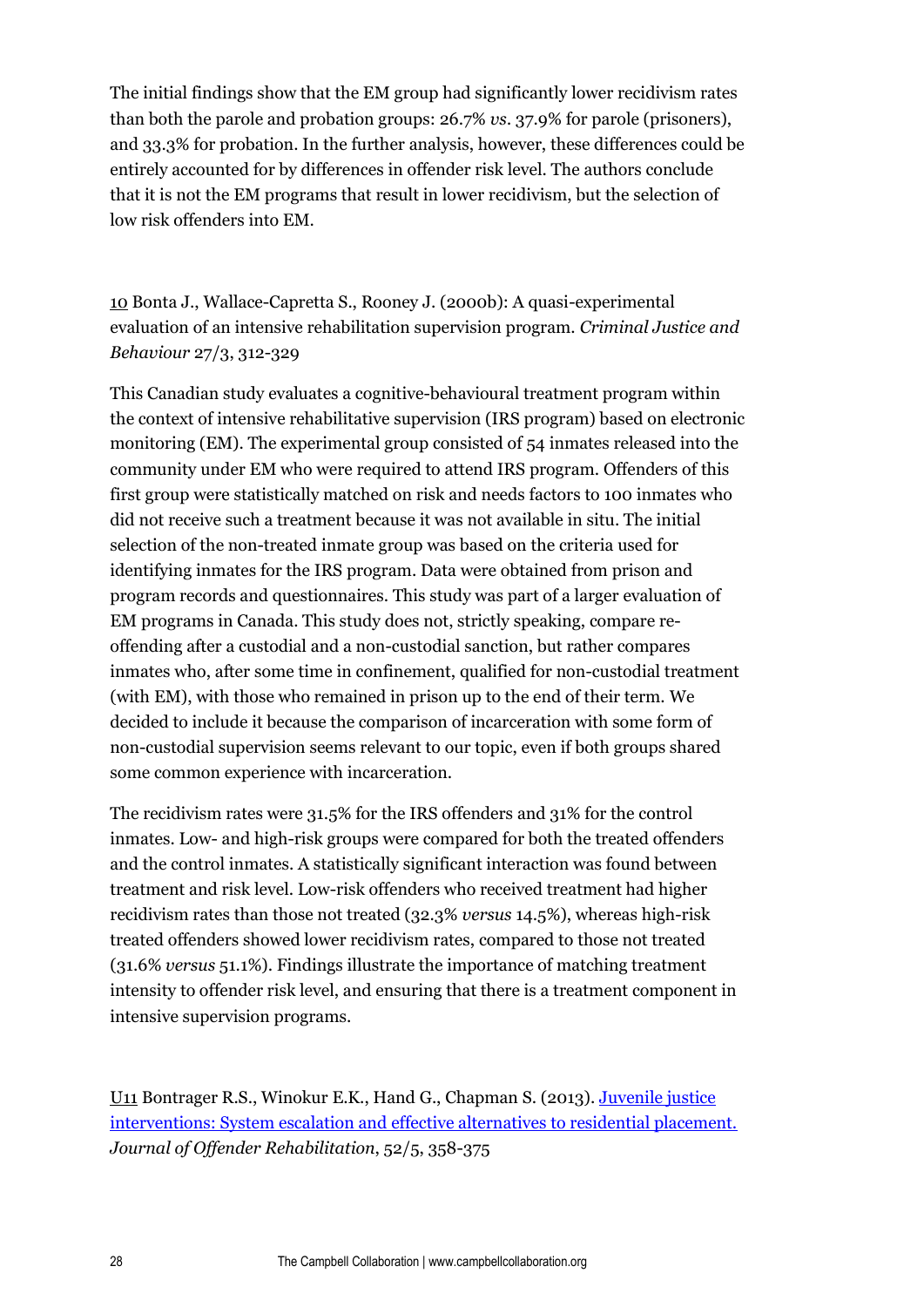This study included all juveniles sentenced either to probation (N= 2,823) or to institutional placement (N=269) in Connecticut between 2005 and 2007. The results suggest that juveniles placed on probation re-offend less than comparable subjects placed in a closed setting.

11 Börjeson B. (1966). *Om Paföljders Verkningar (On the effects of sanctions). En undersökning av prognosen för unga lagöverlrdare efter olika slag av behandling*, Almqvist & Wiksell, Stockholm

This study compares the effects of conditional sentences, fines, determinate imprisonment, training school and youth imposed on young law-breakers aged 18 to 20 years in Sweden. The various sanctions have been classified into custodial  $(n=101)$  and non-custodial sanctions  $(n=315)$ . Subjects included in this study were selected according to three criteria: (1) they were born in 1937-39, (2) they were sentenced for a serious crime after their eighteenth but before their twenty-first birthday, and (3) a severe sentence had been imposed by the court. Nearly 40 variables have been taken into account. Over a follow-up period of three years, noncustodial sanctions were followed by less reconviction in every risk category. About 40 per cent of total variance was explained.

12 Brennan P.A., Mednick S.A. (1994): Learning theory approach to the deterrence of criminal recidivism. *Journal of Abnormal Psychology* 103/3, 430-440.

This study tests a learning theory approach to criminal deterrence. Subjects were drawn from a total birth cohort of men born in Copenhagen (Denmark) between January 1944 and December 1947. The authors compared the effects of prison with those of fine and probation for offenders aged 18 years or older at the time of the arrest. In order to allow for a standard period of risk for the entire cohort, the authors examined only data through age 26 in this study.

The findings show that the type of sanction (prison *vs*. fine) has a significant effect on subsequent arrest rates only at the one-to-two offence level, otherwise, no significant differences in subsequent arrest rates were found at every other level of recidivism risk (two to three offences, and higher). In the same way, no significant effects of the type of sanction (prison *vs.* probation) were found at all levels of recidivism risk when age, SES, and time in prison were controlled. Finally, continuous delivery of sanctions is more effective than intermittent sanctions in reducing future rates of offending. Criminal recidivism resumed if punishment is discontinued.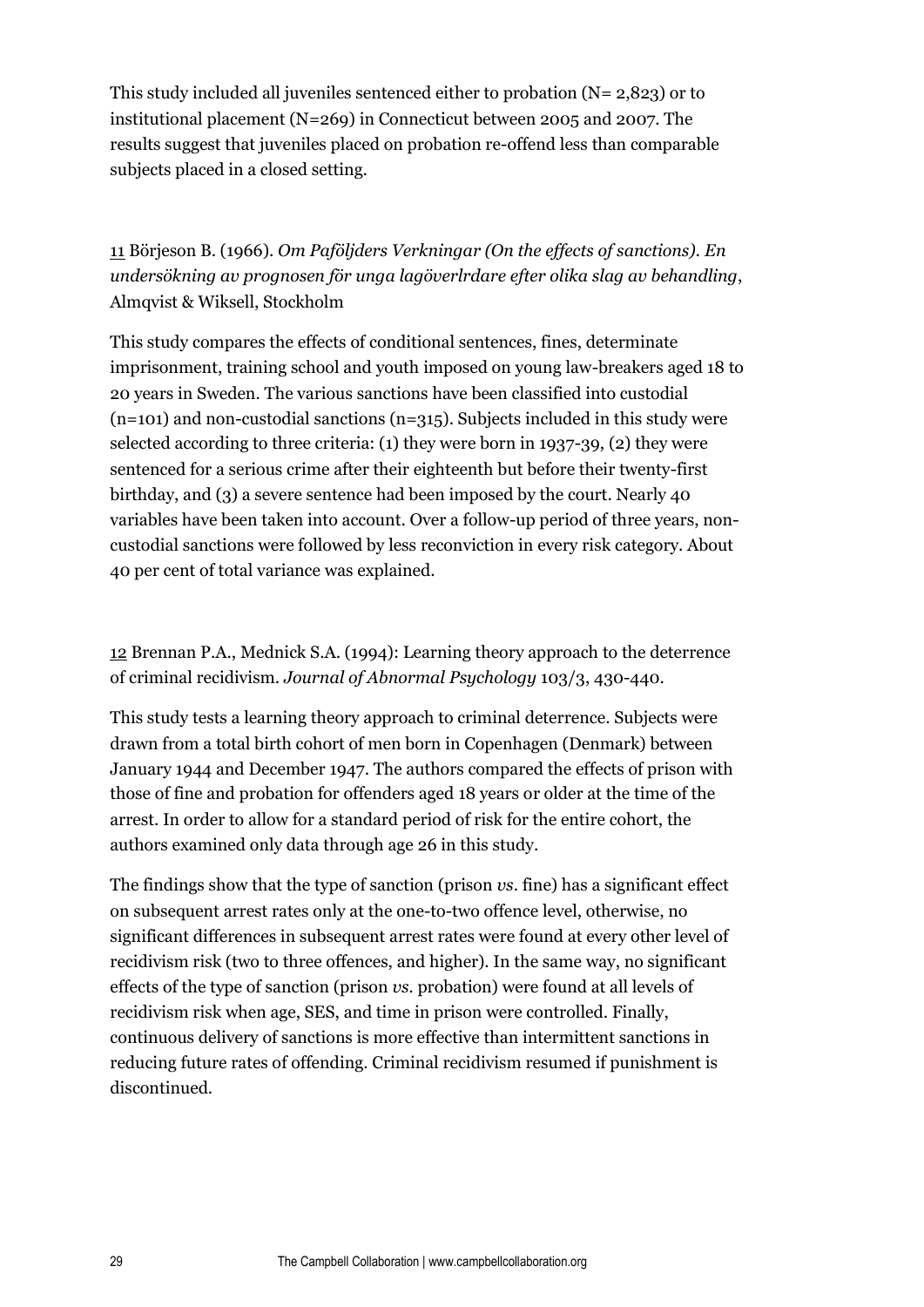U12 Cid J. (2009). Is imprisonment criminogenic? A comparative study of recidivism rates between prison and suspended prison sentences. *European J. of Criminology* 6/6, 459-480.

Cases from Barcelona courts were used to assess recidivism (i.e. re-incarceration over a period of 8 years) among defendants sentenced to unsuspended (N=179) and suspended imprisonment (N=304). Offenders were not matched, but demographic and offense-related variables (type, previous convictions and previous imprisonment) have been controlled for. The defendant's drug dependency and difficult financial circumstances have also been taken into account. The results showed that re-admissions to prison were much higher among those sentenced to an unsuspended custodial sanction.

*Reviewers note:* Since the criterion was re-incarceration rather than re-offending (or a proxy like re-convictions), the results could also be taken as evidence that former prison experience increases the odds of being sentenced to immediate custody at a next court appearance.

13 DeYoung, D.J. (1997): An evaluation of the effectiveness of alcohol treatment, driver license actions and jail terms in reducing drunk-driving recidivism in California. *Addiction* 92/8, 989-997.

This study examines the effectiveness of alcohol treatment, driver license actions and jail terms in reducing drunk-driving recidivism. This quasi-experimental study examines the relationships between the sanctions that drivers convicted of drivingunder-the-influence (DUI) receive and their subsequent reconviction of DUI, while statistically controlling for pre-existing differences among groups receiving different sanctions. Data were obtained from California motor vehicle agency records of all licensed drivers who were convicted of DUI in the state during 1990 and 1991.

The findings show that for first DUI convictions, combining alcohol treatment with either driver's license restriction or suspension was significantly associated with the lowest DUI recidivism rates during the 18-month follow-up period, compared to jail sanction alone or jail combined with license actions or alcohol treatment. More specifically, the analyses on first offenders show that subjects receiving jail have, on average, almost twice as many DUI re-convictions as those assigned to first offenders' treatment programs in combination with license restriction. The author concludes that license actions combined with alcohol treatment are the most effective in reducing DUI recidivism.

14 Kraus J. (1974): A comparison of corrective effects of probation and detention on male juvenile offenders. *British Journal of Criminology* 14/1, 49-62.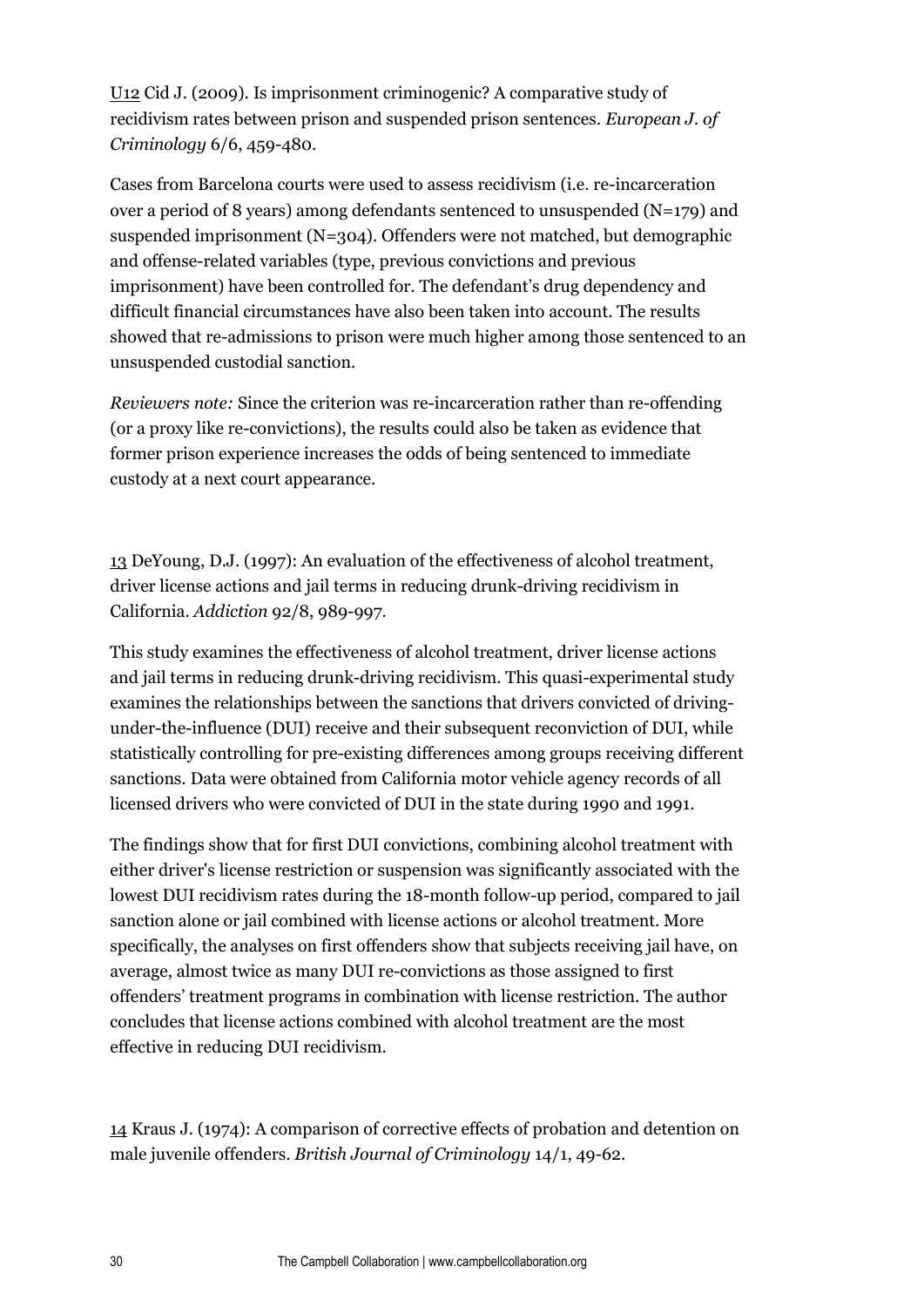This study investigated the relative efficacy of probation and detention as applied to male juvenile offenders in New South Wales (Australia). The age range of these offenders was 8-18, with a median of 15.2. Matching was done on seven demographic variables to build up two comparable groups of offenders.

In the five-year follow-up period, the recidivism rate for overall delinquency is significantly higher among the institutional group than among the probation group (74.9% *versus* 67.7%), but the difference is not very large. The difference is larger among first-time offenders and for property offenses (with 62.6% *versus* 82.4% of re-offenders).

U13 Kraus J. (1978). Remand in custody as a deterrent in juvenile jurisdiction. *Brit. J. of Criminology* 18/3, 285-289.

Two groups of 90 male juvenile first offenders each, aged between 11 and 17 (16 on average), were remanded either *in custody* (up to 3 weeks) or *at home* by a metropolitan children's court in Sidney (Australia). The follow-up period was 24 months. Groups were matched on age and type and number of charges. However, no information on families was available. Offenders remanded in custody had far higher re-offending rates (assessed through number and seriousness of "proven charges".

15 MacKenzie D.L. (1991): The parole performance of offenders released from shock incarceration (boot camp prisons): a survival time analysis. *Journal of Quantitative Criminology* 7/3, 213-236.

This study compares the parole performance of male offenders who were released after successfully completing a shock incarceration program  $(N=74)$ , to that of offenders who were serving time on probation (N=108) or parole after a period of incarceration  $(N=74)$ . Data were gathered from the records of the Louisiana Department of Public Safety and Corrections, and from performance evaluations completed by parole and probation agents.

The findings show that prior incarceration, age, age at first arrest, and risk assessment score were related to recidivism, but type of sentence was not. No evidence was found that shock incarceration reduces recidivism, compared to prison or probation. To the contrary, prevalence rates of arrests after a 12-month follow-up period are higher for the shock incarceration graduates (37.8%) than for the parolees (25.2%) and the probationers (28.2%).

16 MacKenzie D.L., Shaw J.W. (1993): The impact of shock incarceration on technical violations and new criminal activities. *Justice Quarterly* 10/3, 463-487.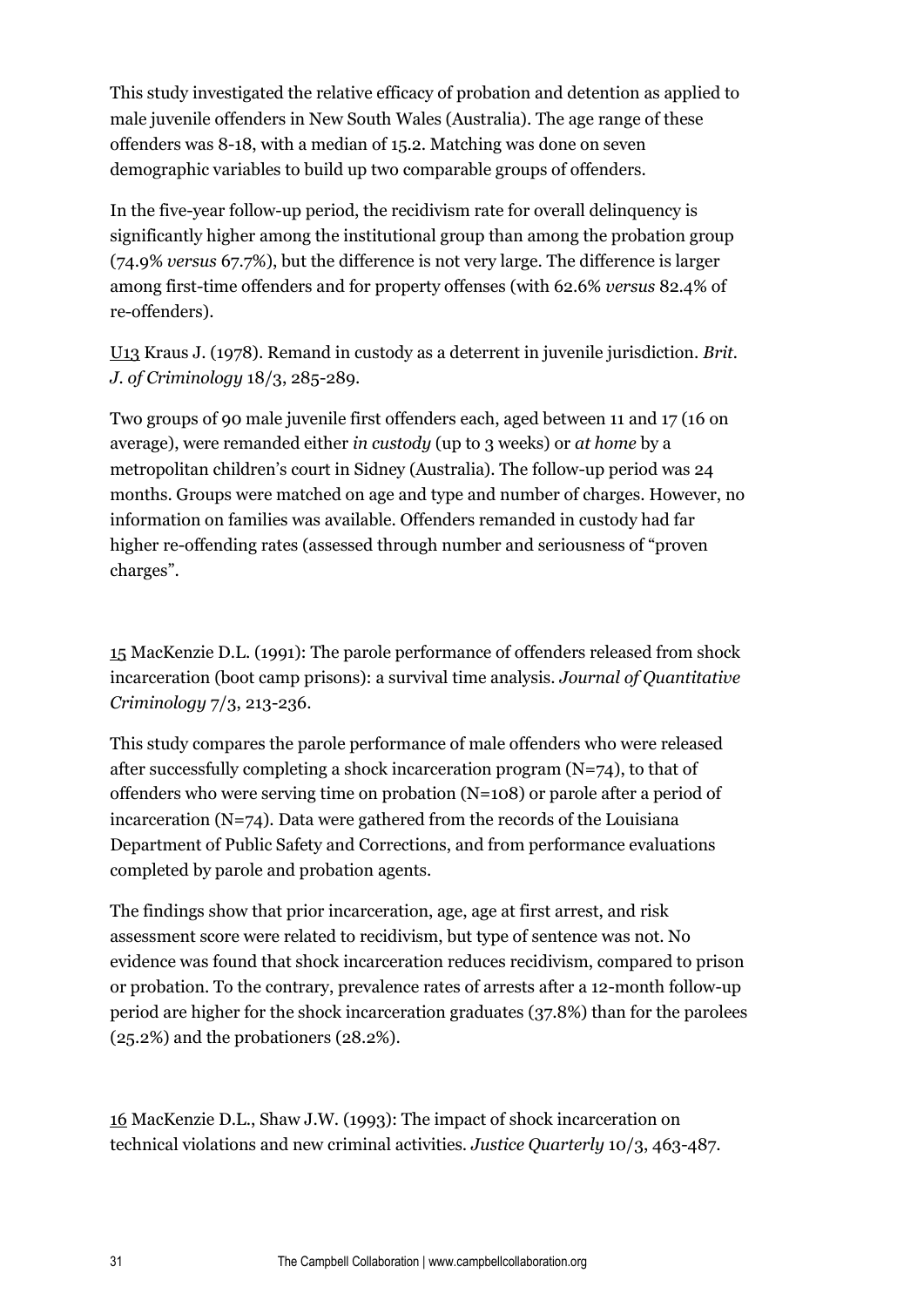This study compared offenders who were legally eligible for the shock program but who received prison and probation sentences, with those who went to the shock incarceration program.

In general, shock offenders had significantly lower rates of arrests and convictions for new offences than parolees and probationers. Moreover, shock graduates had lower rates of revocations than parolees. However, the results should be interpreted with caution because of the possibility of prior differences between the two groups, although there are strong arguments for assuming that the samples were indeed similar.

17 MacKenzie D.L., Brame R., McDowall D., Souryal C. (1995): Boot camp prisons and recidivism in eight states. *Criminology* 33/3, 327-358.

This study compares recidivism among boot camp graduates in eight states (Florida, Georgia, Illinois, Louisiana, New York, Oklahoma, South Carolina and Texas) during community supervision with re-offending among control groups (probation or parole). Data were gathered for a 12-month period in half the states, and for 24 months in the other half.

The results suggest that those who complete boot camp do not perform better or worse than comparison groups (probation or parole). However, re-offending among boot camp releasees was actually higher for those camps that emphasized physical activity and military training without any therapeutic component in their program.

18 Muiluvuori M.-L. (2001): Recidivism among people sentenced to community service in Finland. *Journal of Scandinavian Studies in Criminology and Crime Prevention* 2/1, 72-82.

This study conducted in Finland compared re-offending among offenders sentenced to community service or to prison for a maximum of 8 months. The prison group was selected outside the experimental area. The distribution of sex, age, principal offence, time in prison and length of sentence in the prison group was similar to that of the community service group.

The findings show that recidivism after community service (N=160) was slightly lower than after a prison sentence  $(N=157)$  during the 5-year follow-up period (60.5% *versus* 66.7%). The differences between the groups were not statistically significant.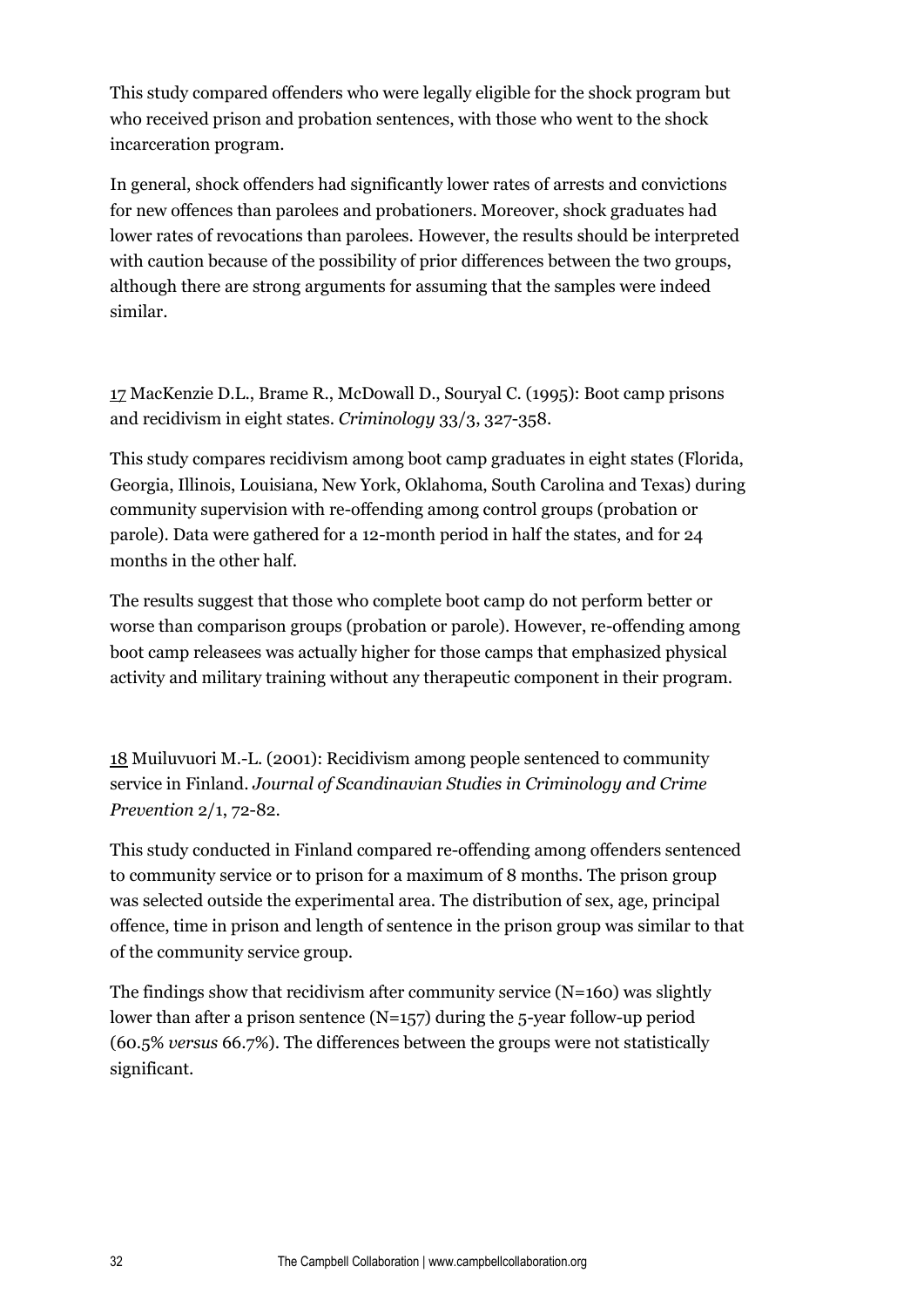19 Petersilia J., Turner S., and Peterson J. (1986): Prison versus probation in California: Implications for crime and offender recidivism. Santa Monica (Ca.): The RAND Corporation.

Using a California sample of 511 comparable prisoners and probationers, the authors compared rates of re-offending and estimated the amount of crime that was prevented when felons were imprisoned rather than placed on probation.

After statistical controls (of 12 variables), the results show that prisoners had higher recidivism rates than probationers. In the two-year follow-up period, 68 percent of the prisoners were rearrested, as compared with 63 percent of the probationers, but this difference was not statistically significant. However, 51 percent of the prisoners were charged with new offenses, compared to 38 percent of the probationers, and 47 percent of the prisoners were re-incarcerated, compared to 35 percent of the probationers. These last two differences are statistically significant. However, although former prisoners' recidivism rates were higher than those of probationers, their new offences were no more serious.

20 Roeger L.S. (1994): The effectiveness of criminal justice sanctions for Aboriginal offenders. *Australian and New Zealand Journal of Criminology* 27/3, 264-281.

This Australian study compares re-offending among Aboriginal offenders who were sentenced either to imprisonment or community-based sanctions (probation or community service). Three-and-a-half-year follow-up data were collected from the records of the South Australian Department of Correctional Services and the South Australian Police Department.

The findings show that after controlling for factors associated with recidivism, rates of re-offending do not differ between offenders serving time in prison and those given community-based sanctions.

21 Savolainen J., Nehwadowich W., Tejaratchi A., Linen-Reed B. (2002): *Criminal Recidivism Among Felony-Level ATI Program Participants in New York City*. New York City Criminal Justice Agency, New York, 2002.

The purpose of this study is to evaluate the impact of an alternative-to-incarceration program on recidivism. The analyses examined three dimensions of re-offending: prevalence, incidence, and timing of re-arrest. The follow-up period in this study ranged from 6 to 12 months.

The results showed that the probability of recidivism is significantly higher among those sent to jail than among probationers.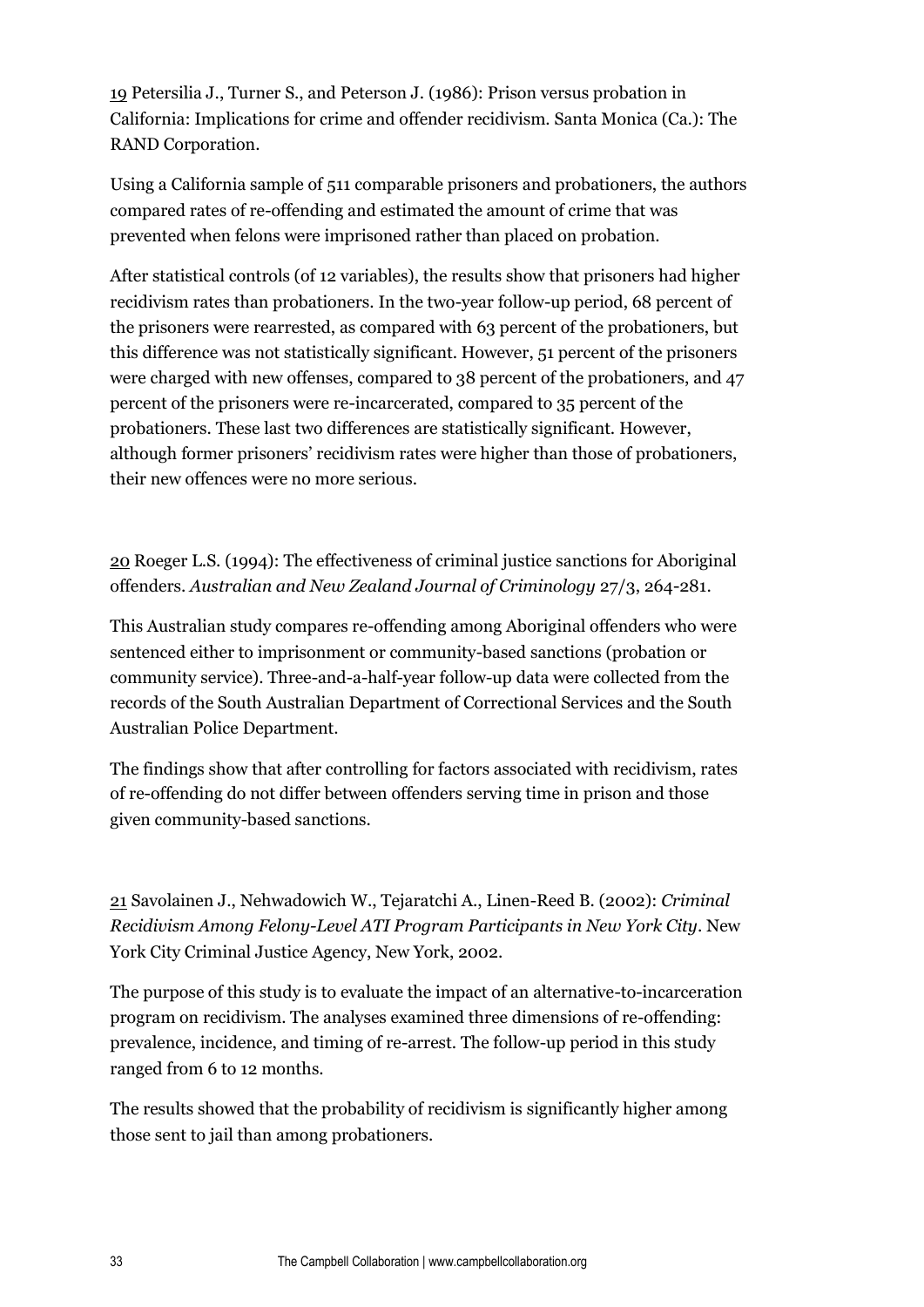22 Smith L.G., Akers R.L. (1993): A comparison of recidivism of Florida's community control and prison: a five-year survival analysis. *Journal of Research in Crime and Delinquency* 30/3, 267-292.

This study examines the effectiveness of home confinement compared to imprisonment on re-offending. The re-arrest, reconviction, imprisonment, and recidivism survival of the first cohort of convicted felons sentenced to community control were tracked for nearly five years and compared to the recidivism of a partially matched group of convicted felons released from prison. The findings show that recidivism rates and survival curves of the two groups are essentially the same. Approximately 4 out of 5 felony offenders sentenced to community control or prison re-offended during the five-year follow-up period (77.8% *versus* 78.6%).

#### U14 Spohn C. (2007). The Deterrent Effect of Imprisonment and Offenders'Stakes in Conformity. *Criminal Justice Policy Review* 18/1, 31-50

In Jackson County (Kansas City, Missouri), drug offenders (N=342, mostly convicted of drug possession), offenders convicted of property or other nun-drug offences with a history of drug use or previous convictions of a felony drug offense (N=274), and non-drug offenders (N=461) were followed over a period of 4 years. Recidivism (defined as a scale, ranging from filing of a new charge up to reincarceration) was more frequent among those in every group who were sentenced to unsuspended custodial sanctions. Among drug offenders, those who were sent to prison re-offended less often than those receiving suspended sentences, see Table 1). The criminogenic effect of prison held even when stakes in conformity (marital status) were taken into account. (Subjects were not matched, but demographic background, marital and employment status and drug abuse history, have been controlled.)

23 Spohn C., Holleran D. (2002): The effect of imprisonment on recidivism rates of felony offenders: a focus on drug offenders. *Criminology* 40/2, 329-357.

Using 1993 data on offenders convicted of felonies (drug offenders, drug-involved offenders and non-drug offenders) from the Jackson County Circuit Court (Kansas City, Missouri), recidivism rates for offenders sentenced to prison (N=301) and offenders placed on probation (N=776) have been compared.

The findings show that offenders sentenced to prison have significantly higher rates of recidivism. The four-year recidivism rates for prisoners and probationers were 82% *versus* 43% for drug offenders, 62% *versus* 48% for drug-involved offenders, and 57% *versus* 40% for non-drug offenders. Moreover, offenders sentenced to prison re-offend more quickly than offenders placed on probation. In particular, drug offenders sentenced to prison failed more quickly than drug offenders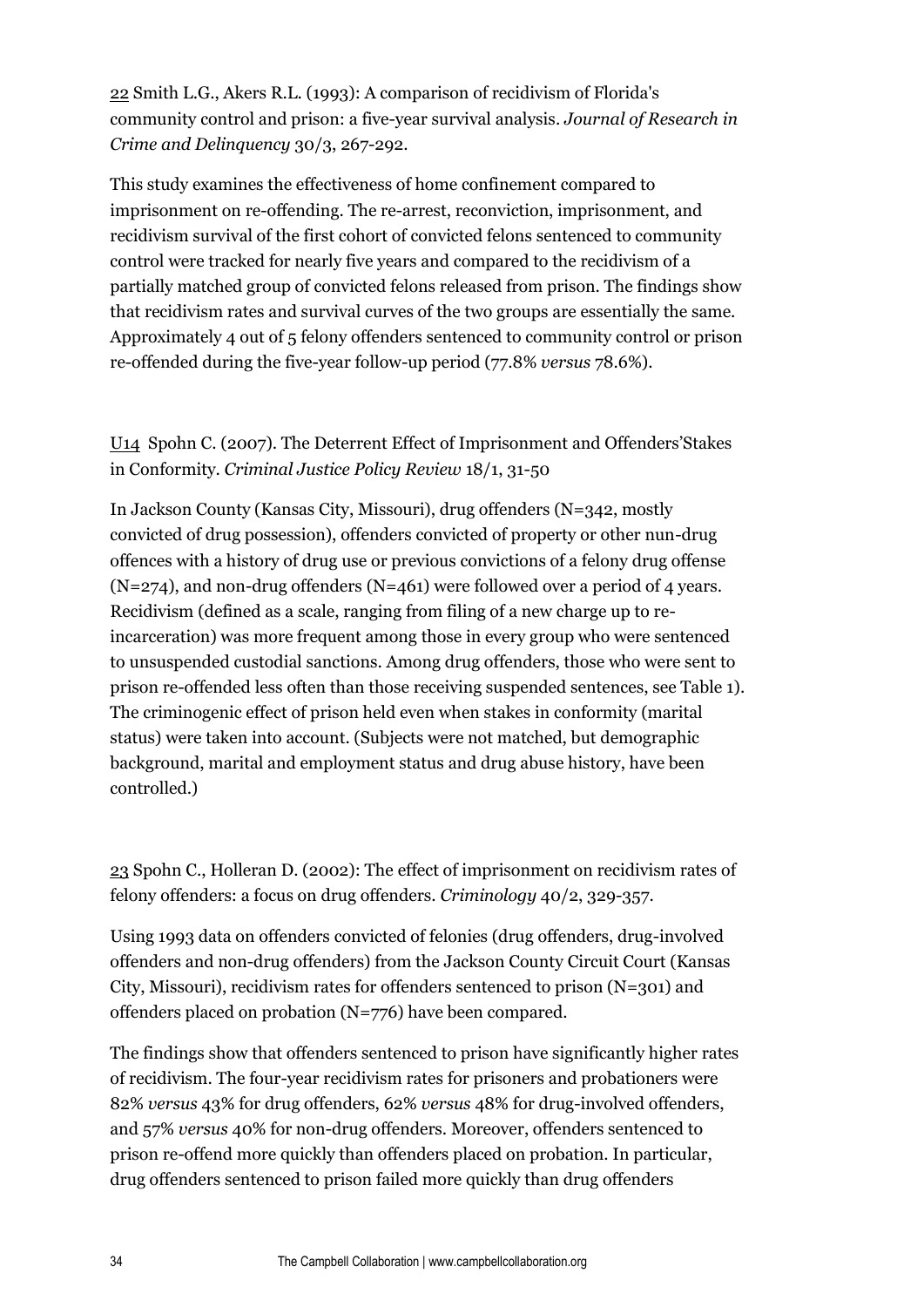sentenced to probation throughout the four-year follow-up period, and the difference between the two groups increased over time. Finally, by the end of the follow-up period, about 65% of the probationers had not been charged with any new offence, compared with only 20% of the prisoners.

24 Tashima H.N. Marelich W.D. (1989): *A comparison of the relative effectiveness of alternative sanctions for DUI offenders.* Sacramento, CA: California Department of Motor Vehicles.

This Californian study examined the relationship between various sanctions for driving under the influence of alcohol, and post-treatment driving records, subsequent accidents and convictions. Driving curtailment, through license restriction or suspension with or without alcohol education, is also in relation to fines, jail days, and blood alcohol concentration (BAC). Whether the impaired driver was a first-time or a repeat offender has also been considered.

The findings show that first and second-time offenders receiving license suspension, either alone or in conjunction with educational alcohol programs, have significantly fewer post-treatment accidents than those receiving no licence suspension. Moreover, groups without licence control actions had the highest subsequent accident and conviction rates. First and second-time offenders sentenced to shortterm imprisonment only had higher subsequent accident and conviction rates than those sentenced to different sanctions, after a two-year follow-up period. For thirdtime offenders, all types of sanction are equally effective. Finally, for first and second-time offenders, license suspension with a rehabilitative alcohol program seems to be the most effective sanction to reduce driving under influence.

#### <span id="page-34-0"></span>**4.5 SUMMARY**

To facilitate the overview, all studies summarized above are shortly summarized in the following Table 1. They appear grouped along methodological criteria: randomized controlled trials (RCT), natural experiments, matched-pair studies using propensity scores and quasi-experimental evaluations (QE) using several control variables (usually gender, age, type of current offense and prior record).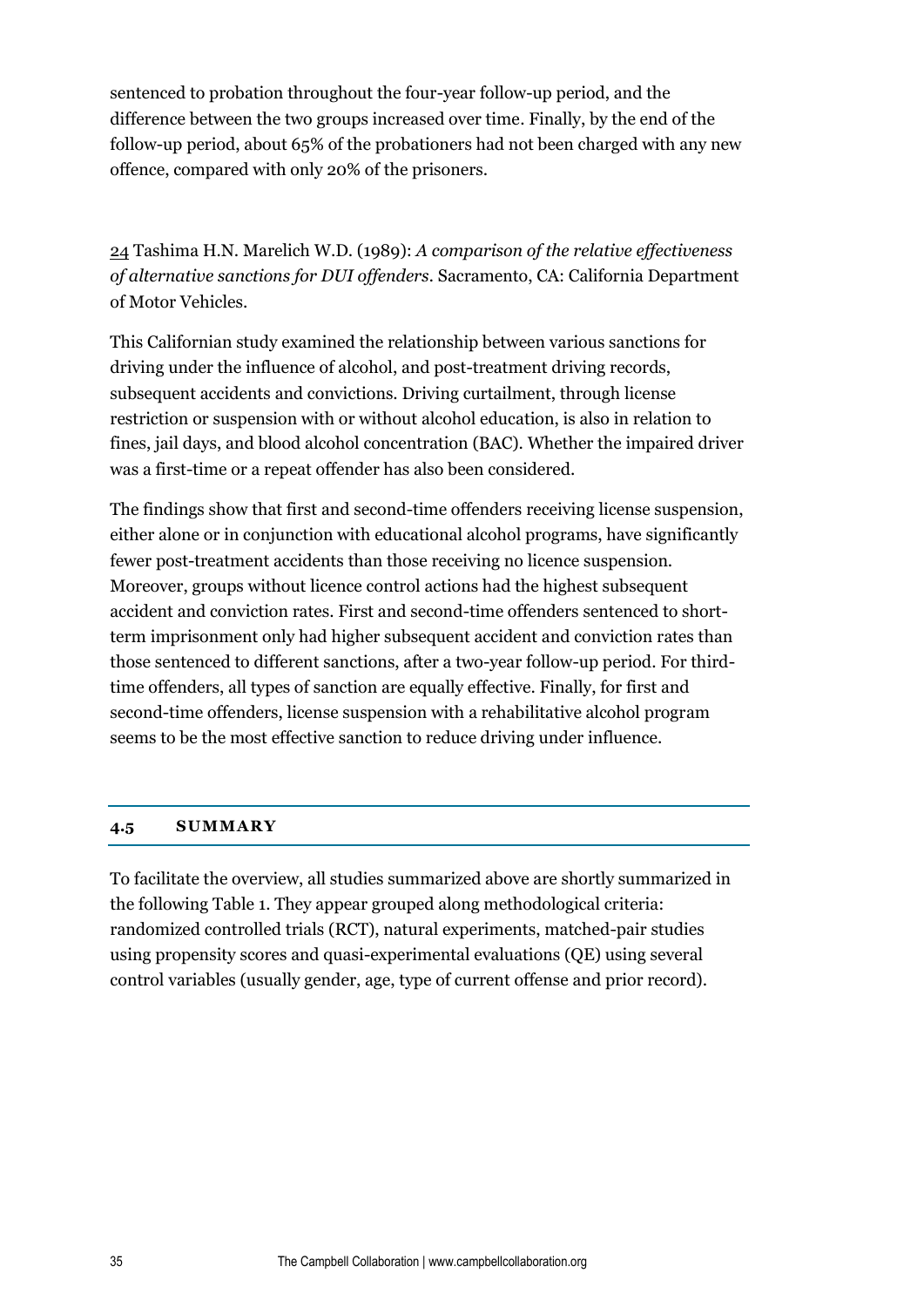| $N^{\circ}$ | <b>Author Name</b>                            | Study design,<br>country                 | <b>Custodial</b><br>sanction                                                                  | <b>Non-custodial sanction</b>                                                 | Offender type                   | Follow-up<br>period    | Results favour<br>(number of<br>comparisons,<br>$* = p < .05$ at least)                                                          | <b>Observations</b>                                                                                                                                                                                                                       |
|-------------|-----------------------------------------------|------------------------------------------|-----------------------------------------------------------------------------------------------|-------------------------------------------------------------------------------|---------------------------------|------------------------|----------------------------------------------------------------------------------------------------------------------------------|-------------------------------------------------------------------------------------------------------------------------------------------------------------------------------------------------------------------------------------------|
| $01*$       | Barton, Butts (1990)                          | RCT (Michigan,<br>USA)                   | Institutional<br>placement of<br>13 months on<br>average                                      | Intensive (home-based)<br>supervision                                         | <b>Juveniles</b>                | 24 months              | 3 custodial (2*)<br>3 non-custodial (2*)                                                                                         | Non-institutionalized group spent on average<br>6 months in custody, but authors weighted<br>for time spent at large by subjects                                                                                                          |
| 02          | Bergman (1976)                                | RCT (Michigan,<br>USA)                   | Prison                                                                                        | Probation                                                                     | Adults                          | 12 months              | Non-custodial                                                                                                                    | Subjects have not been randomly assigned<br>to custody vs. probation                                                                                                                                                                      |
| $03*$       | Killias, Aebi, Ribeaud<br>(2000)              | <b>RCT</b><br>(Switzerland)              | Prison up to<br>14 days                                                                       | Community service                                                             | Adults                          | 24 months              | 5 non-custodial (1*)                                                                                                             |                                                                                                                                                                                                                                           |
| $U01*$      | Killias, Gilliéron, Villard,<br>Poglia (2010) | <b>RCT</b><br>(Switzerland)              | Prison up to<br>a4 days                                                                       | Community service                                                             | Adults                          | 132 months             | 1 custodial (1 <sup>*</sup> for social<br>integration)<br>1 non-custodial                                                        | Follow-up of study 3. Meta-analysis<br>combines 3/U01 (11 years)                                                                                                                                                                          |
| $04*$       | Schneider (1986)                              | RCT (Idaho,<br>USA)                      | Weekend<br>detention of 8<br>days (on<br>average),<br>served during<br>successive<br>weekends | Restitution                                                                   | Juveniles aged<br>15 on average | 22 months              | 2 non-custodial<br>(prevalence and<br>incidence rates)<br>1 custodial (change in<br>post- vs. pre-intervention<br>offense rates) | Randomization process disturbed by judicial<br>interference but outcomes did not change<br>when cross-overs were analysed "as<br>assigned" rather than "as treated".                                                                      |
| 05          | Gottfredson & Barton<br>(1993)                | Natural<br>experiment<br>(Maryland, USA) | Placement in<br>Training<br>School (8.4<br>months on<br>average)                              | Treatment in the community juveniles<br>(with little or no placement<br>time) |                                 | 30 months<br>(average) | 1 institutionalized,<br>3 none                                                                                                   | Three groups were compared<br>(institutionalized, before closing of Montrose<br>Training School): a pre-closure and a post-<br>closure group plus a "transition" group.<br>Groups were not equivalent (not included in<br>meta-analysis). |
| 06*         | Van der Werff (1979)<br>(#124)                | Natural<br>experiment<br>(Netherlands)   | Prison up to<br>14 days                                                                       | Suspended custodial<br>sentence                                               | Adults                          | 72 months              | Traffic offenders: none<br>Property offenders: none                                                                              |                                                                                                                                                                                                                                           |

### *Table 1: Characteristics of included eligible studies (\* included in the meta-analysis)*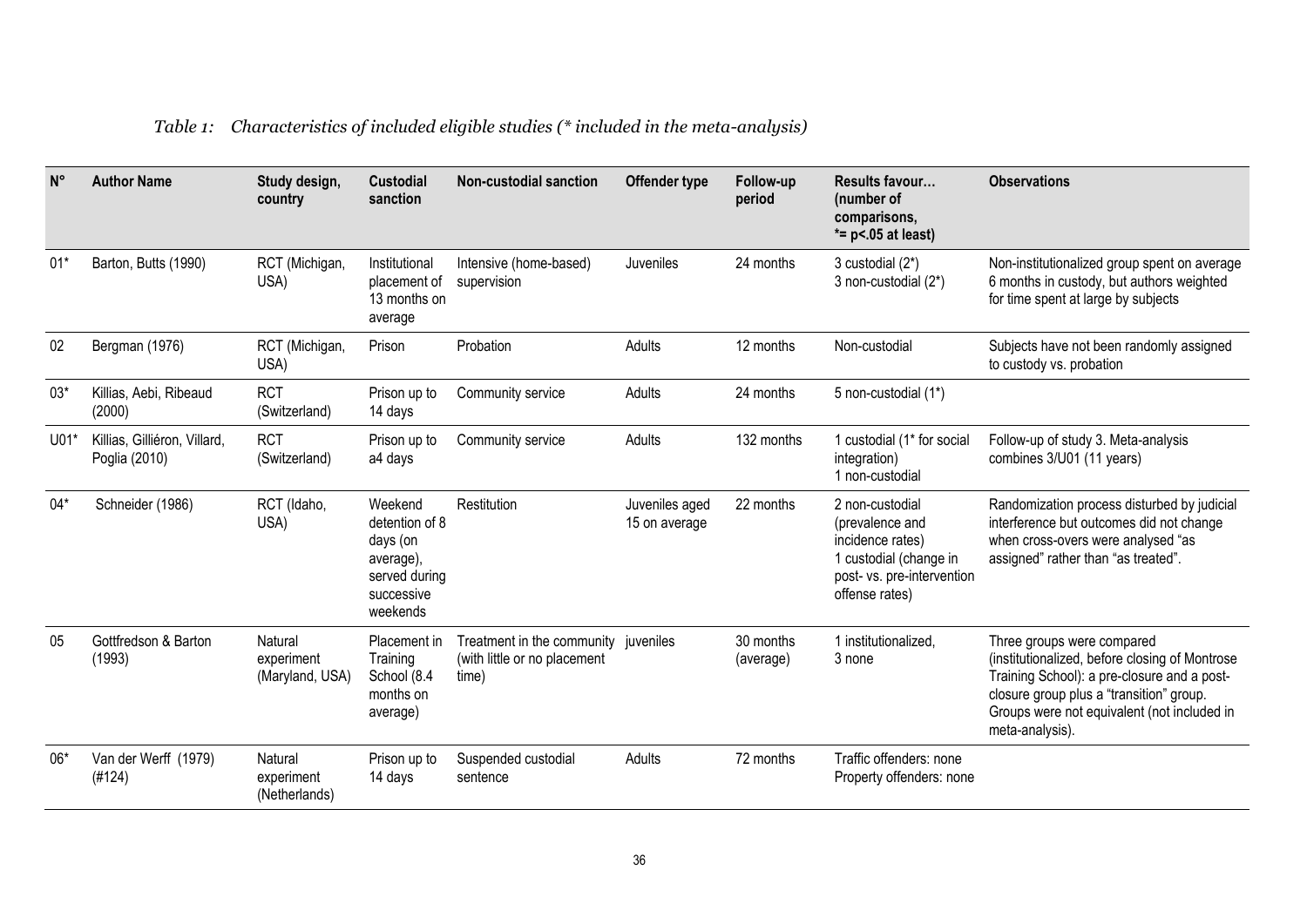|        |                                              |                                                                                       |                                                                      |                                                      |                             |                    | Violent offenders: non-<br>custodial (1*)                                  |                                                                                                                                                   |
|--------|----------------------------------------------|---------------------------------------------------------------------------------------|----------------------------------------------------------------------|------------------------------------------------------|-----------------------------|--------------------|----------------------------------------------------------------------------|---------------------------------------------------------------------------------------------------------------------------------------------------|
| $U02*$ | Apel & Sweeten (2010a)                       | Propensity score<br>matching (USA)                                                    | 4.3 months<br>(on average)                                           | Prison (jail) of Any non-custodial<br>alternative    | Adolescents                 | 12 months          | Non-custodial (*)                                                          | Imprisonment negatively affects employment<br>opportunities                                                                                       |
| $U03*$ | Bales and Piquero (2012)                     | Propensity score,<br>precise matching<br>and logistic<br>regression<br>(Florida, USA) | Prison                                                               | Community control                                    | Adults                      | up to 36<br>months | Non-custodial*                                                             | Unusually large sample (prison group:<br>n=79,022; community control group:<br>n=65,394)                                                          |
| $U04*$ | Loughran et al. (2009)                       | Propensity score<br>matching (USA)                                                    | Prison                                                               | Any non-custodial sanctions Juveniles                |                             | 48 months          | Non-custodial (3)                                                          | Length of imprisonment was negatively<br>correlated with later offending                                                                          |
| $U05*$ | Lulham, Weatherburn, and<br>Bartels (2009)   | Propensity score<br>matching (New<br>South Wales,<br>Australia)                       | Prison                                                               | Suspended sentences                                  | Adults                      | up to 36<br>months | Non-custodial* (except<br>for first-time offenders)                        | Difference in "free time" between the groups<br>was corrected through survival analysis.                                                          |
| $U06*$ | McGrath & Weatherburn<br>(2012)              | Propensity score<br>matching (New<br>South Wales,<br>Australia)                       | Prison of 8<br>months on<br>average<br>(from 2 days<br>to 24 months) | Community-based<br>sanctions                         | Adolescents                 | 21 months          | Non-custodial (1, before<br>matching)<br>Custodial (1*, after<br>matching) | Not included in the meta-analysis because<br>essential information has not been available<br>(as a result, effect sizes could not be<br>computed) |
| U07    | Mears et al. (2012)                          | Propensity score<br>matching<br>(Florida, USA)                                        | Prison (State<br>prisons)                                            | Traditional probation,<br>intensive probation, jail  | Adults                      | 36 months          | Non-custodial* (few<br>exceptions), for male and<br>female releasees       | Not included in the meta-analysis because<br>the alternative condition included jail (i.e.<br>another custodial sentence)                         |
| U08*   | Nieuwbeerta et al. (2009)                    | Propensity score<br>matching<br>(Netherlands)                                         | Prison (short)                                                       | Fines, suspended prison<br>terms, prosecution wavers | Adults aged 18-<br>38 years | 36 months          | Noncustodial (2*)                                                          |                                                                                                                                                   |
| U09*   | Nirel et al. (1997)                          | Propensity score<br>matching (Israel)                                                 | Prison                                                               | Community sanctions                                  | Adults                      | 14 months          | Non-custodial (1*)                                                         | Propensity score reduced results in favor of<br>community service                                                                                 |
| $07*$  | Weisburd, Waring, Chayet<br>$(1995)$ $(#16)$ | Propensity score<br>matching (USA)                                                    | Prison                                                               | Any non-custodial sanctions Adult white-collar       | offenders                   | 126 months         | No significant difference                                                  | Data were re-analyzed in Weisburd, Waring<br>and Chayet (2001).                                                                                   |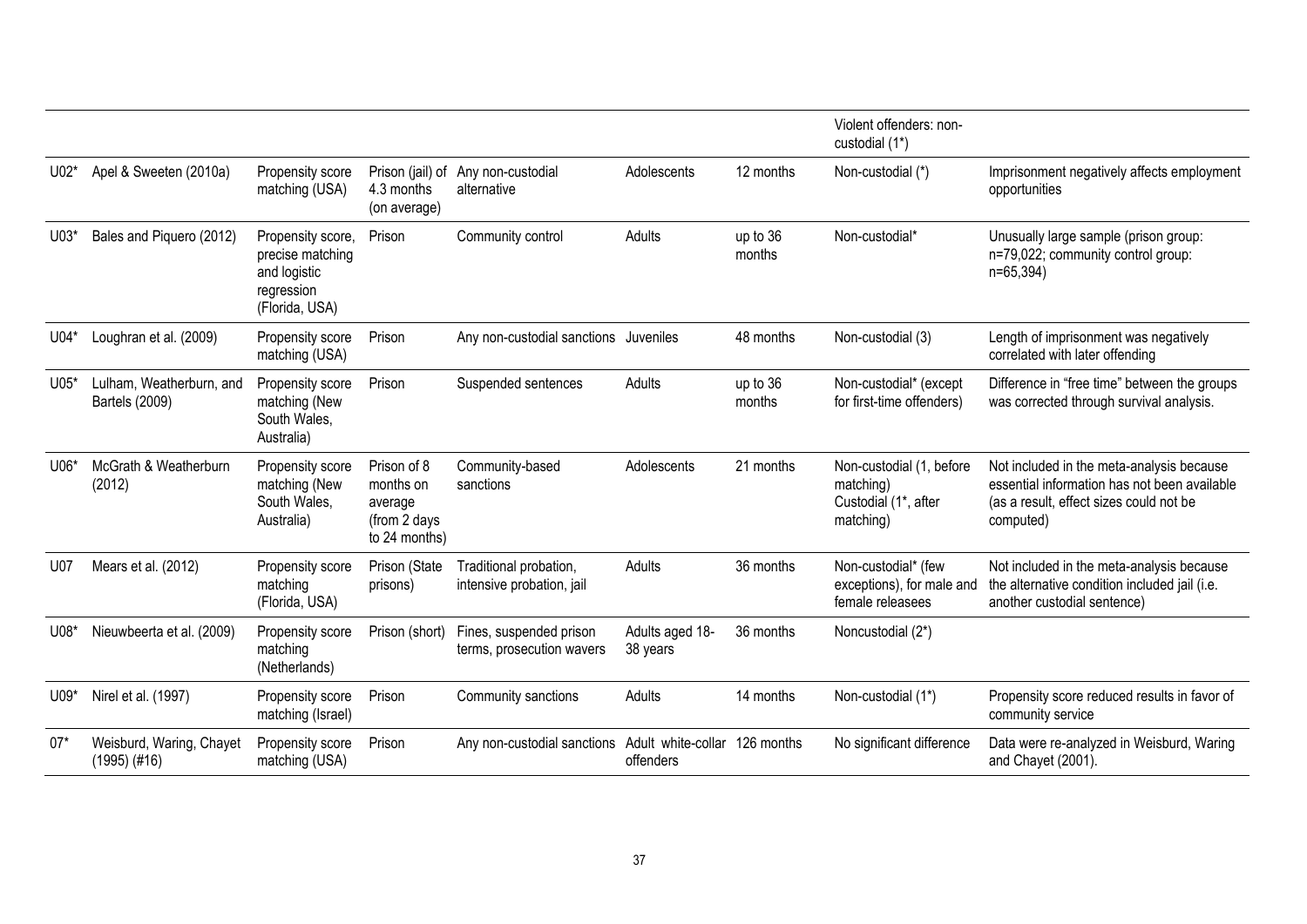| $U10*$ | Wermink et al. (2010)                           | Propensity score<br>matching<br>(Netherlands) | Prison (60<br>days on<br>average)               | Community service                           | Adults aged 18-<br>50                           | 96 months                            | Non-custodial (OR 1.7<br>after matching)                                                                                               |                                                                                                                                                                                                                                                                        |
|--------|-------------------------------------------------|-----------------------------------------------|-------------------------------------------------|---------------------------------------------|-------------------------------------------------|--------------------------------------|----------------------------------------------------------------------------------------------------------------------------------------|------------------------------------------------------------------------------------------------------------------------------------------------------------------------------------------------------------------------------------------------------------------------|
| 08     | Bondeson (1994, 2002) (#<br>1002)               | QE (Sweden)                                   | Placement<br>with<br>institutional<br>treatment | Suspended custodial<br>sentence, probation  | Adults                                          | 24-36 months                         | Non-custodial*                                                                                                                         |                                                                                                                                                                                                                                                                        |
| 09     | Bonta, Wallace-Capretta,<br>Rooney (2000) (#32) | QE (Canada)                                   | Prison                                          | Electronic monitoring and<br>rehabilitation | Adults                                          | 12 months                            | None (after controls)                                                                                                                  |                                                                                                                                                                                                                                                                        |
| 10     | Bonta, Wallace-Capretta,<br>Rooney (2000) (#20) | QE (Canada)                                   | Prison                                          | Electronic monitoring and<br>rehabilitation | Adult low vs.<br>high-risk<br>offenders         | 12 months                            | Custodial* (high-risk<br>group)<br>Non-custodial* (low-risk<br>group)                                                                  |                                                                                                                                                                                                                                                                        |
| U11    | Bontrager et al. (2013)                         | QE (Connecticut,<br>USA)                      | Institutional<br>placement                      | probation                                   | juveniles                                       |                                      | Non-custodial*                                                                                                                         |                                                                                                                                                                                                                                                                        |
| 11     | Börjeson (1966) (#1005)                         | QE (Sweden)                                   | Prison                                          | Non-custodial                               | Adults                                          | 36 months                            | Custodial*                                                                                                                             |                                                                                                                                                                                                                                                                        |
| 12     | Brennan & Mednick (1994)<br>(H23)               | QE (Denmark)                                  | Prison                                          | Probation                                   | Men born in<br>Denmark<br>between 1944-<br>1947 | Subjects<br>followed up to<br>age 26 | No effect if SES, age and<br>time spent in custody are<br>controlled for. Preventive<br>effect for first- and<br>second-time offenders | Effects are complex and suggest different<br>effects of custody in various sub-groups.                                                                                                                                                                                 |
| U12    | Cid (2009)                                      | QE (Barcelona,<br>Spain)                      | Prison                                          | Suspended sentences                         | Adults                                          | 96 months                            | Non-custodial*                                                                                                                         | Reviewers' note: The criterion was re-<br>incarceration. Thus, the results do not<br>establish a criminogenic effect of prison, but<br>could indicate that former incarceration<br>increases the odds of being sentenced to<br>prison again at a new court appearance. |
| 13     | DeYoung (1997) (#2)                             | QE (California,<br>USA)                       | Prison                                          | Alcohol treatment and<br>license suspension | Adult convicted of 18 months<br>drunk-driving   |                                      | Custodial*                                                                                                                             |                                                                                                                                                                                                                                                                        |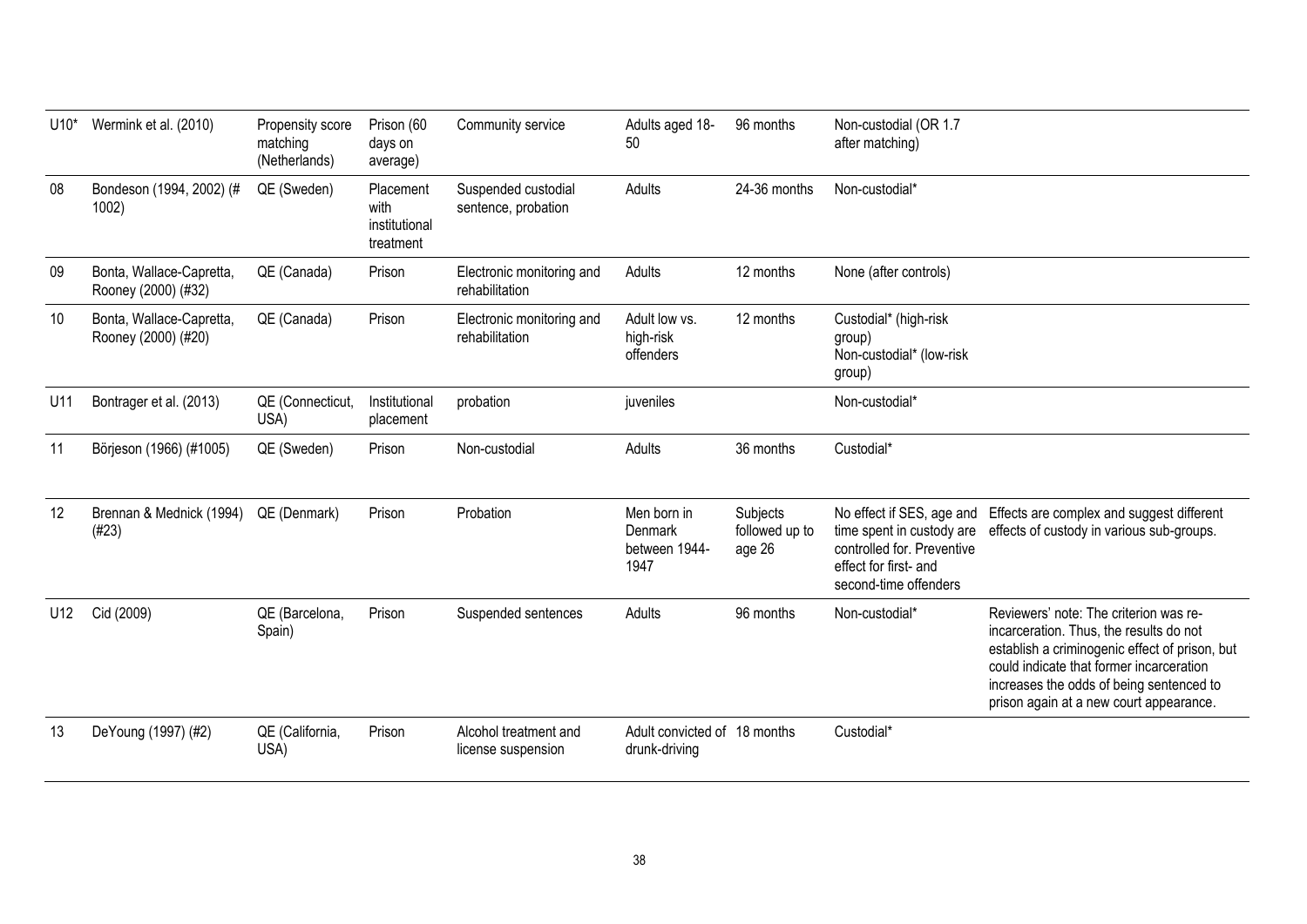| 14  | Kraus (1974)                                                                     | Matching (New<br>South Wales,<br>Australia) | Prison                                    | Probation                        | Juveniles                                           | 60 months    | Non-custodial*                                                             |                                                                                                                   |
|-----|----------------------------------------------------------------------------------|---------------------------------------------|-------------------------------------------|----------------------------------|-----------------------------------------------------|--------------|----------------------------------------------------------------------------|-------------------------------------------------------------------------------------------------------------------|
| U13 | Kraus (1978)                                                                     | Matching (Sidney,<br>Australia)             | Pre-trial<br>detention (up<br>to 3 weeks) | Other disposition                | Juveniles                                           | 24 months    | Non-custodial*                                                             |                                                                                                                   |
| 15  | MacKenzie (1991) (#31)                                                           | QE (USA)                                    | Shock<br>incarceration                    | Probation                        | Adults                                              | 12<br>months | custodial*                                                                 |                                                                                                                   |
| 16  | MacKenzie & Shaw (1993)<br>(H31)                                                 | QE (USA)                                    | Shock<br>incarceration                    | Probation                        | Adults                                              | 24 months    | Non-custodial*                                                             |                                                                                                                   |
| 17  | MacKenzie, Brame,<br>McDowall, Souryal (1995)<br>(H72)                           | QE (USA)                                    | Shock-<br>incarceration                   | Probation                        | Adults                                              | 12/24 months | none                                                                       |                                                                                                                   |
| 18  | Muiluvuori (2001)                                                                | Matching<br>(Finland)                       | Prison (8<br>months on<br>average)        | Community service                | Adults                                              | 60 months    | Non-custodial (p<.10)                                                      |                                                                                                                   |
| 19  | Petersilia, Turner, and<br>Peterson (1986)                                       | Matching<br>(California, USA)               | Prison                                    | Probation                        | Adults                                              | 24 months    | Non-custodial (p<.10)                                                      |                                                                                                                   |
| 20  | Roeger (1994)                                                                    | QE (Australia)                              | Prison                                    | Community service                | <b>Aboriginal Adults</b>                            | 42 months    | none                                                                       |                                                                                                                   |
| 21  | Savolainen J.,<br>Nehwadowich W.,<br>Tejaratchi A., Linen-Reed<br>B. (2002) (#9) | QE (New York,<br>USA)                       | Prison                                    | Probation                        | Adults                                              | 6-12 months  | Non-custodial*                                                             |                                                                                                                   |
| 22  | Smith and Akers (1993)<br>(H74)                                                  | Matching (Florida,<br>USA)                  | Prison                                    | Home confinement                 | Adults                                              | 60 months    | none                                                                       |                                                                                                                   |
| U14 | Spohn (2007)                                                                     | QE (Missouri,<br>USA)                       | Prison                                    | Suspended custodial<br>sentences | Adult drug<br>(N=342), non-<br>drug ( $N=461$ ) and | 48 years     | Offenders sentenced to<br>unsuspended sentences<br>had higher re-offending | Subjects were not matched, but marital<br>status, demographic background and drug<br>history were controlled for. |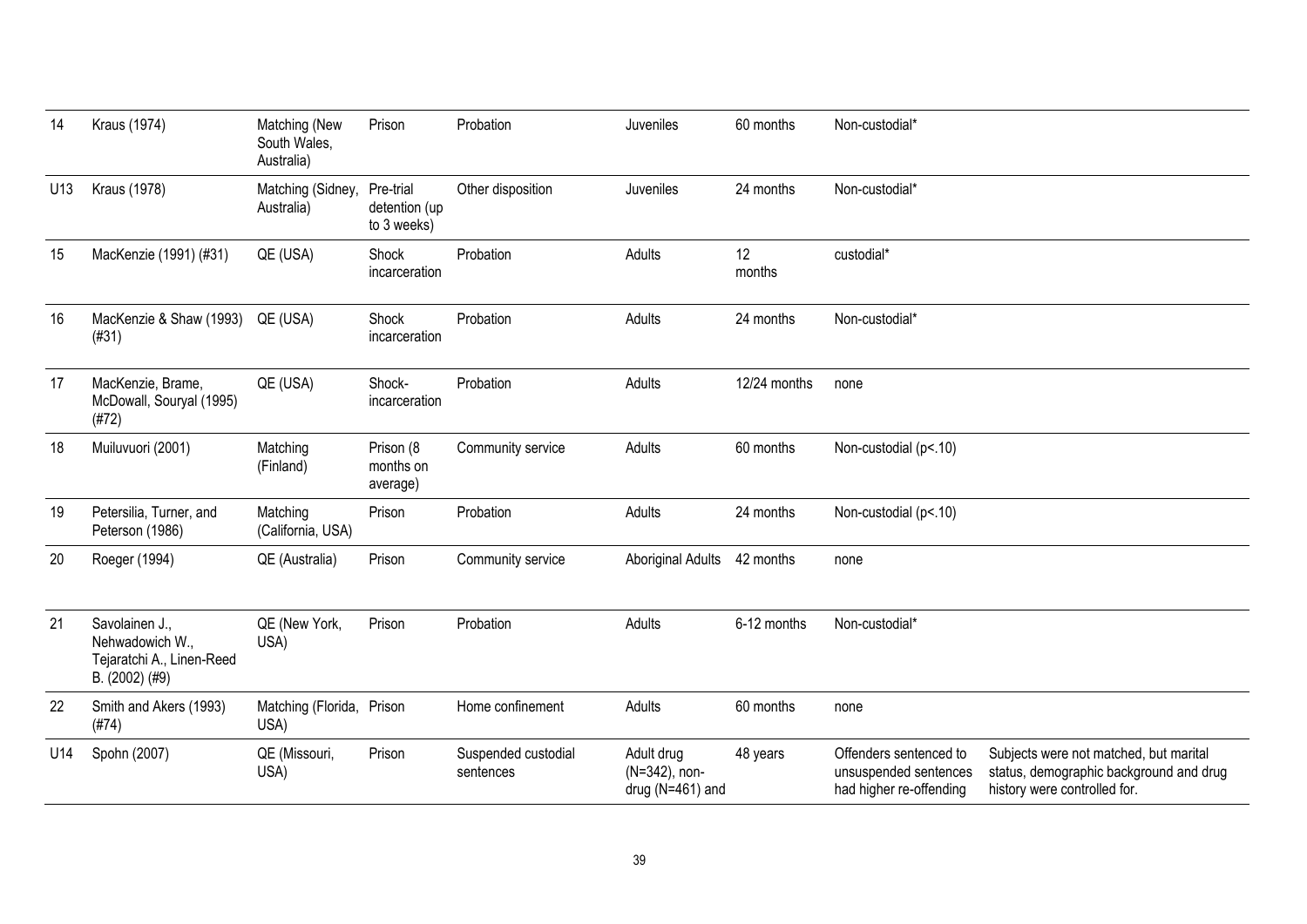|     |                                            |                         |        |                                             | property<br>offenders with a<br>history of drug<br>abuse $(N=274)$ |           | rates (however<br>measured) even when<br>marital status was<br>controlled. | Reviewers' note: drug offenders sent to<br>prison seemed to reoffend less often. |
|-----|--------------------------------------------|-------------------------|--------|---------------------------------------------|--------------------------------------------------------------------|-----------|----------------------------------------------------------------------------|----------------------------------------------------------------------------------|
| -23 | Spohn C., Holleran D.<br>(2002) (#35)      | QE (Missouri,<br>USA)   | Prison | Probation                                   | Adult drug and<br>other offenders                                  | 48 months | Non-custodial*                                                             |                                                                                  |
| -24 | Tashima H.N. Marelich<br>W.D. (1989) (#43) | QE (California,<br>USA) | Prison | Alcohol treatment and<br>license suspension | Adults convicted<br>of drunk-driving                               | 24 months | Non-custodial (p<.10)                                                      |                                                                                  |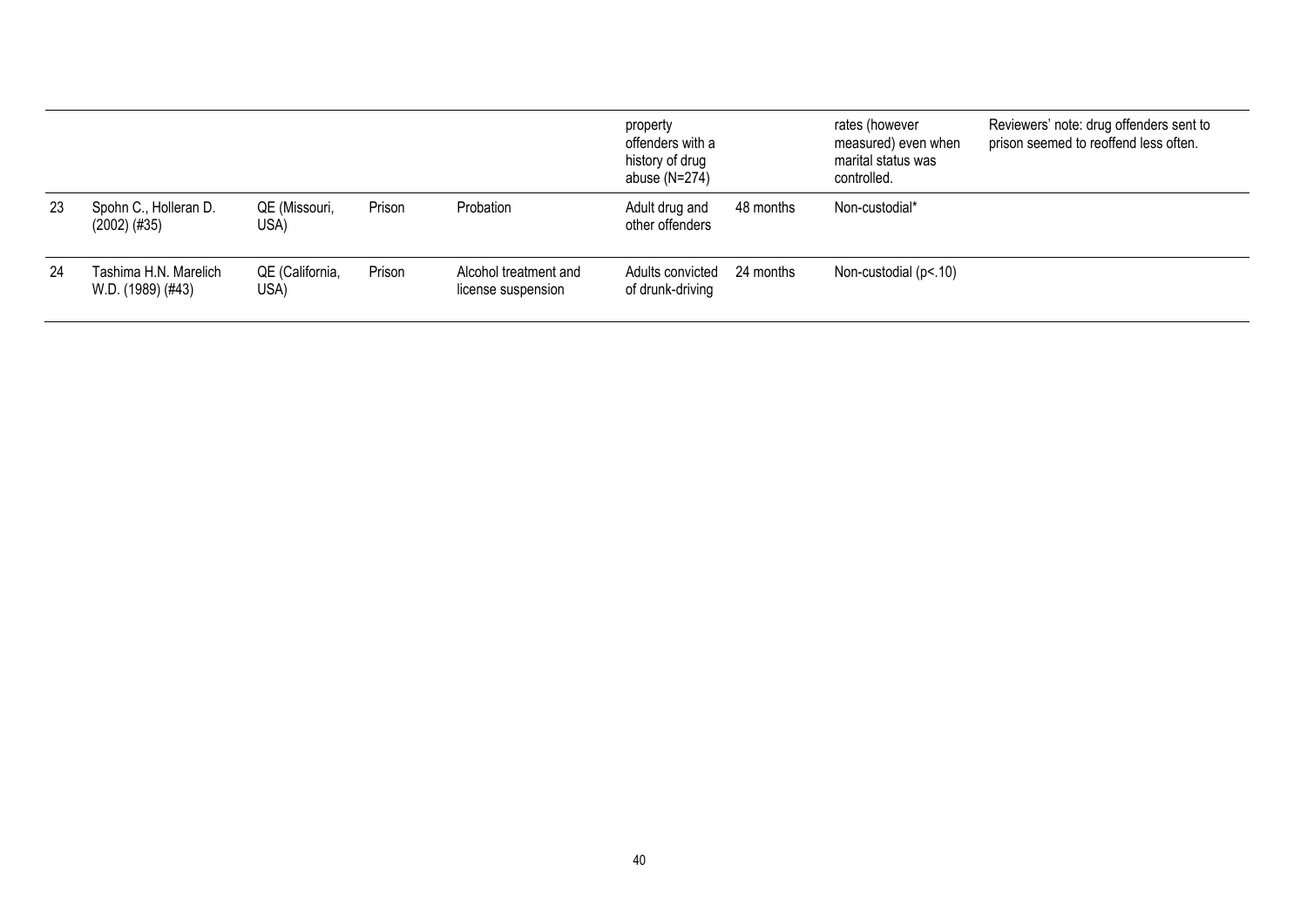### **4.6 META-ANALYSIS<sup>2</sup>**

Meta-analysis is an efficient tool to identify combined effects of a certain intervention across a multitude of studies. However, its internal validity never goes beyond the original studies. Therefore, conducting a meta-analysis on studies with systematically biased outcomes can only yield misleading results. If the mission of the Campbell Collaboration Crime and Justice Group is to be taken seriously, namely to produce and distribute World-wide reliable knowledge about all sorts of interventions, limiting any meta-analysis to high quality studies is essential. In the present case, this implies that only studies can be included where subjects have been either randomly assigned to different sanctions or where, through propensity score matching methods, the possibility of unmeasured differences between offenders sent to prison and those sentenced to alternative sanctions is more than minimally controlled. This also means that quasi-experiments using weaker methods of control cannot be considered, since the possibility cannot be ruled out that decision-makers (i.e. usually judges) decide using criteria that remain uncontrolled, but that are likely to be related to risks of re-conviction. Further, this possibility is undoubtedly better controlled by randomized controlled experiments than by any other design, including matching using propensity scores. For these reasons, the following metaanalysis has been conducted in two different steps, first with the four randomized trials and one of the two natural experiments that have been identified, and next for the studies using propensity score matching. The outcome measure is new offences known to the police or reconvictions during the follow-up period, as reported by the authors and summarized above.

Given the limitations of the available data, we had to transform them before conducting the meta-analysis. As most studies report dichotomous outcomes (proportion of re-offenders), we have first transformed these original outcomes into Odds Ratios (OR) (our effect size index), according to recommendations in the literature (Lipsey and Wilson, 2001; Wolf, 1986; Glass, McGaw and Smith, 1981). A positive effect size means that the non-custodial sanction is more effective than the custodial sanction in preventing recidivism. For our purposes, we use, both for fixed and random effects, odds ratios, logarithmic odds ratios, and standardized mean differences (respectively Tables 2a/2b and Tables 3a/3b, *and in Appendix-I, Tables 2c/2d/2e/2f and Tables 3c/3d/3e/3f*)).

In two of the four studies (Barton, Schneider) listed in the following Tables, only one effect size has been reported on which a meta-analysis has been feasible. In the two studies by Killias et al., only re-convictions over the entire period (of 11 years) are considered, and the combined effects for all three offences in the van der Werff

 $\overline{a}$ 

<sup>2</sup>The authors are deeply indebted to Dr. David Wilson for his assistance with the present meta-analysis.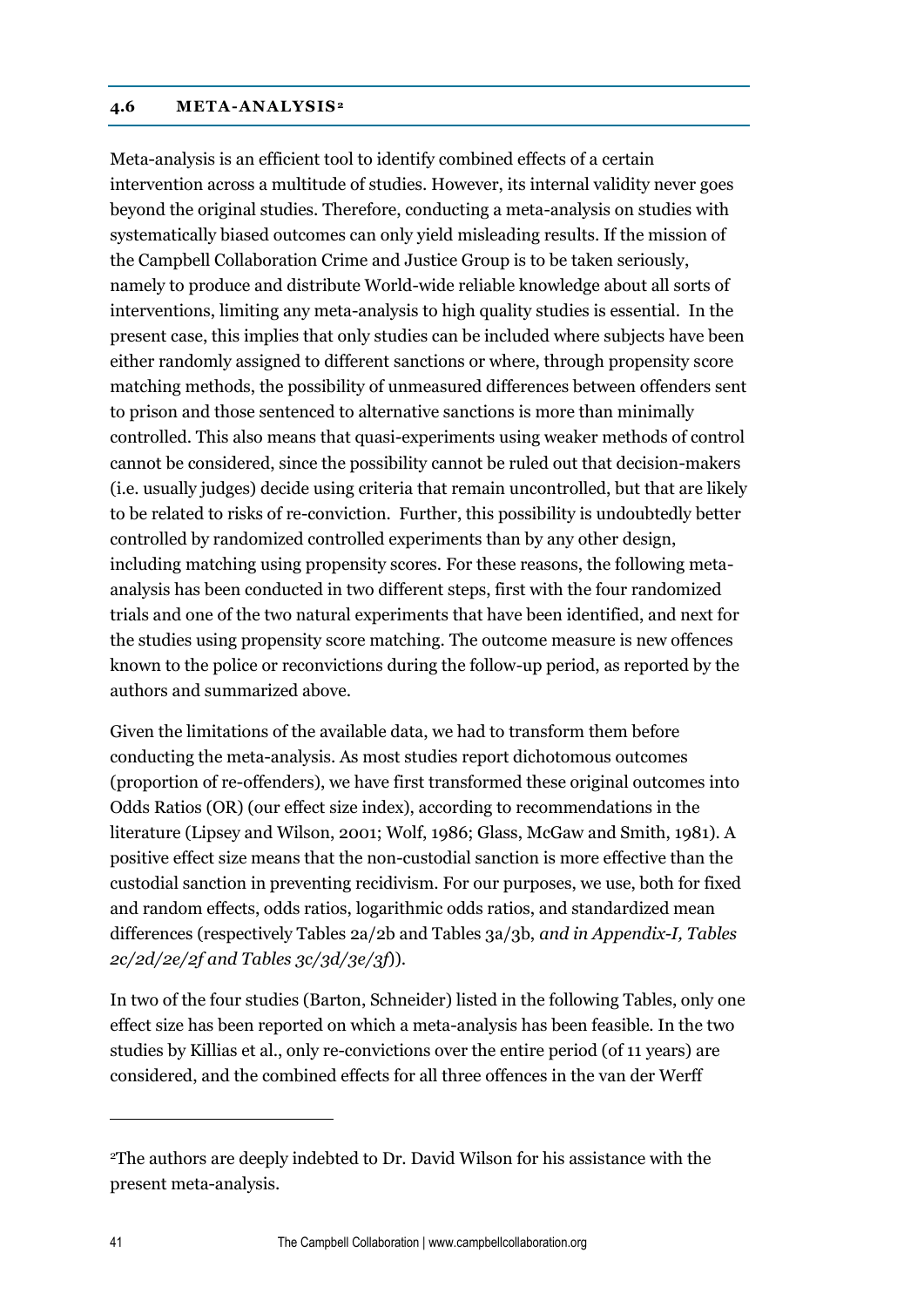natural experiment. As explained above, the Bergman study has been excluded since it turned out to be quasi-experimental as far as the comparison of custodial and noncustodial subjects is concerned. For all studies included in the meta-analysis and given the fact that the overall results favoured the null hypothesis, the strongest effect sizes have been used as a conservative way to minimize the chance of obtaining a non-significant outcome. The updated Killias et al. experiment showed also partially significant improvement of social integration among persons assigned to short-term imprisonment. This effect size could not be used, however, given that no other meta-analysed study presented comparable outcomes.

## **4.6.1 Meta-analysis of RCTs and similar natural experiments**

As mentioned above, the four RCTs (or three, the Killias et al. 2010 study being an update) that were located and the van der Werff (1979) natural experiment have been meta-analysed in a first step. The results are given in Tables 2a using odds ratios for fixed effects, followed by random effects (Table 2b). The Q-test being nonsignificant, the random as well as the fixed effect models can be considered as valid.

*Tables 2a: Comparison of non-custodial versus custodial sanctions on reoffending (all types of offenders), odds ratios (fixed effects), RCTs and one natural experiment only*

## Fixed effect

| <b>Study name</b>           | Subgroup within study | <b>Time point</b> | <b>Statistics for each study</b> |                |                       | Odds ratio and 95% CI |                 |     |     |     |  |   |   |    |                           |
|-----------------------------|-----------------------|-------------------|----------------------------------|----------------|-----------------------|-----------------------|-----------------|-----|-----|-----|--|---|---|----|---------------------------|
|                             |                       |                   | Odds<br>ratio                    | Lower<br>limit | <b>Upper</b><br>limit |                       | Z-Value p-Value |     |     |     |  |   |   |    | <b>Relative</b><br>weight |
| Van der Werff 1979 Combined |                       | <b>Blank</b>      | 0.947                            | 0.788          | 1.137                 | $-0.588$              | 0.557           |     |     |     |  |   |   |    | 69.61                     |
| Barton 1990                 | <b>Blank</b>          | <b>Blank</b>      | 1.034                            | 0.733          | 1.457                 | 0.189                 | 0.850           |     |     |     |  |   |   |    | 19.87                     |
| Schneider 1986              | <b>Blank</b>          | <b>Blank</b>      | 0.801                            | 0.445          | 1.443                 | $-0.739$              | 0.460           |     |     |     |  |   |   |    | 6.75                      |
| Killias 2010                | <b>Blank</b>          | Combined          | 0.795                            | 0.361          | 1.747                 | $-0.572$              | 0.567           |     |     |     |  |   |   |    | 3.77                      |
|                             |                       |                   | 0.946                            | 0.812          | 1.103                 | $-0.709$              | 0.478           |     |     |     |  |   |   |    |                           |
|                             |                       |                   |                                  |                |                       |                       |                 | 0.1 | 0.2 | 0.5 |  | 2 | 5 | 10 |                           |

| <b>Favours Non-Custodial</b> | <b>Favours Custodial</b> |
|------------------------------|--------------------------|
|------------------------------|--------------------------|

| Model           |                          | Effect size and 95% interval |                |                | Test of null (2-Tail) |                | Heterogeneity |        |                   |       |                | Tau-squared       |          |       |  |
|-----------------|--------------------------|------------------------------|----------------|----------------|-----------------------|----------------|---------------|--------|-------------------|-------|----------------|-------------------|----------|-------|--|
| Model           | Number<br><b>Studies</b> | Point<br>estimate            | Lower<br>limit | Upper<br>limit | Z-value               | P-value        | 0-value       | df (Q) | P-value I-squared |       | Tau<br>Squared | Standard<br>Error | Variance | Tau   |  |
| Fixed<br>Random |                          | 0.946<br>0.946               | 0.812<br>0.812 | 1.103<br>1.103 | $-0.709$<br>$-0.709$  | 0.478<br>0.478 | 0.752         |        | 0.861             | 0.000 | 0.000          | 0.032             | 0.001    | 0.000 |  |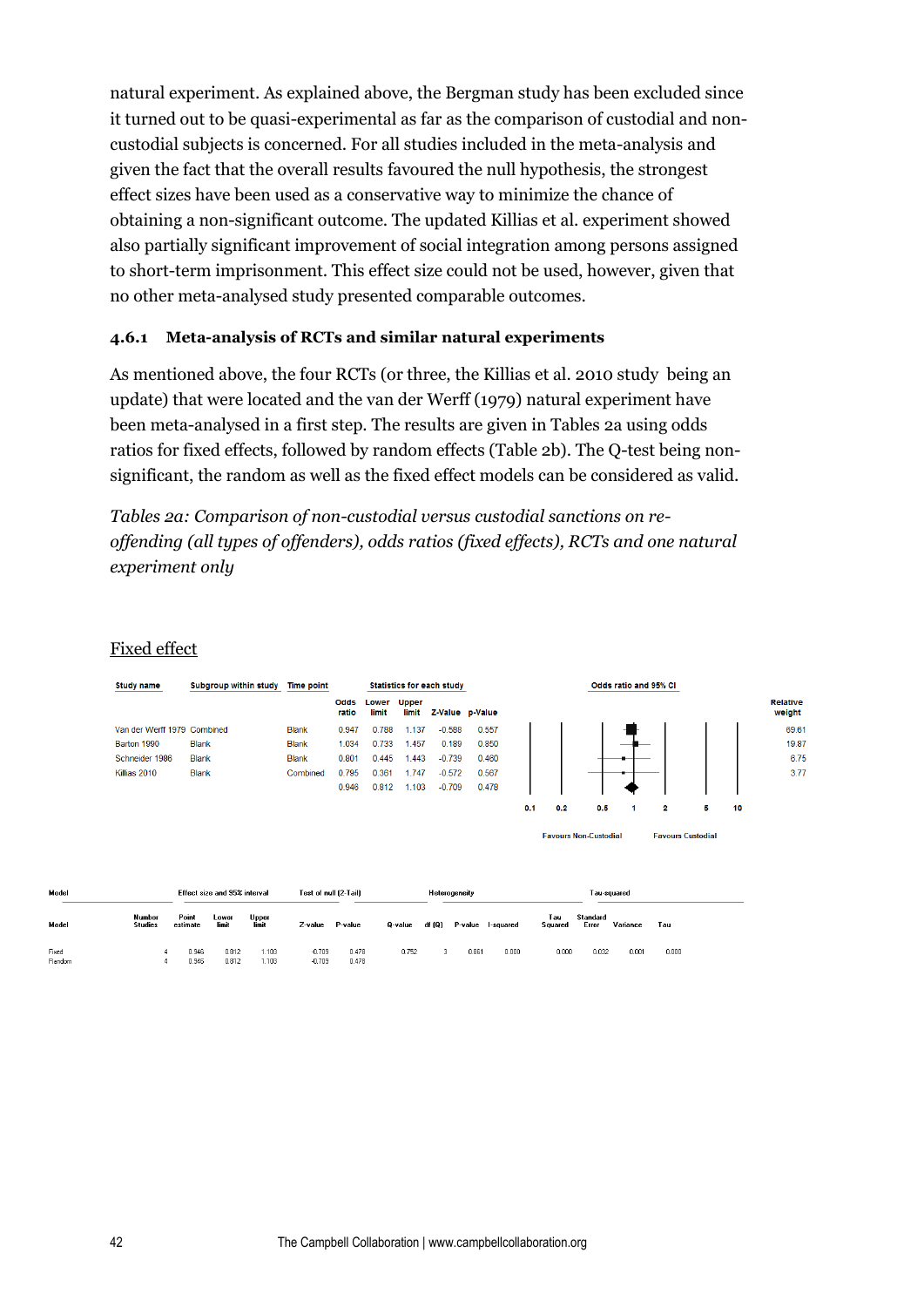# *Table 2b: Comparison of non-custodial versus custodial sanctions on re-offending (all types of offenders), odds ratios (random effects), RCTs and one natural experiment only*

## Random effect

| <b>Study name</b>           | Subgroup within study | <b>Time point</b> |               |                |                       | <b>Statistics for each study</b> |                 |     |     |                              |   | Odds ratio and 95% CI    |   |    |                    |
|-----------------------------|-----------------------|-------------------|---------------|----------------|-----------------------|----------------------------------|-----------------|-----|-----|------------------------------|---|--------------------------|---|----|--------------------|
|                             |                       |                   | Odds<br>ratio | Lower<br>limit | <b>Upper</b><br>limit |                                  | Z-Value p-Value |     |     |                              |   |                          |   |    | Relative<br>weight |
| Van der Werff 1979 Combined |                       | <b>Blank</b>      | 0.947         | 0.788          | 1.137                 | $-0.588$                         | 0.557           |     |     |                              |   |                          |   |    | 69.61              |
| Barton 1990                 | <b>Blank</b>          | <b>Blank</b>      | 1.034         | 0.733          | 1.457                 | 0.189                            | 0.850           |     |     |                              |   |                          |   |    | 19.87              |
| Schneider 1986              | <b>Blank</b>          | <b>Blank</b>      | 0.801         | 0.445          | 1.443                 | $-0.739$                         | 0.460           |     |     |                              |   |                          |   |    | 6.75               |
| Killias 2010                | <b>Blank</b>          | Combined          | 0.795         | 0.361          | 1.747                 | $-0.572$                         | 0.567           |     |     |                              |   |                          |   |    | 3.77               |
|                             |                       |                   | 0.946         | 0.812          | 1.103                 | $-0.709$                         | 0.478           |     |     |                              |   |                          |   |    |                    |
|                             |                       |                   |               |                |                       |                                  |                 | 0.1 | 0.2 | 0.5                          | 1 | 2                        | 5 | 10 |                    |
|                             |                       |                   |               |                |                       |                                  |                 |     |     | <b>Favours Non-Custodial</b> |   | <b>Favours Custodial</b> |   |    |                    |

The results in Tables 2a-2b summarize the results for each of the four studies considered, as well as for all studies together. The results show that custodial and non-custodial sanctions do not differ significantly with regard to their effect on reoffending.

Of course, a meta-analysis based on four studies can easily be criticized for being "too" selective. Further, differences between custodial and non-custodial sanctions in terms of re-offending are modest at best, although slightly in the direction favourable to non-custodial sanctions.

# **4.6.2 Meta-analysis of quasi-experimental studies using propensity score matching**

In all, 10 studies using propensity scores have been located. Eight of them are included in the following meta-analysis. One study (by McGrath and Weatherburn, 2012) has not been included because essential information to compute effect sizes has not been available. A second study (by Mears et al., 2009) has not been included because the non-custodial condition includes, beyond "alternative" sanctions in the usual sense, also jail (and, thus, a custodial sanction in our definition).

The meta-analytic methods follow the same line as for the RCTs. The effect sizes have been computed based on the log odds ratios, the standardized differences of means and the odds ratios. Effect sizes have been assessed using the fixed as well as the random models. Given the significant Q-tests, the studies are not homogeneous and only the random effects should be considered in interpreting the outcomes.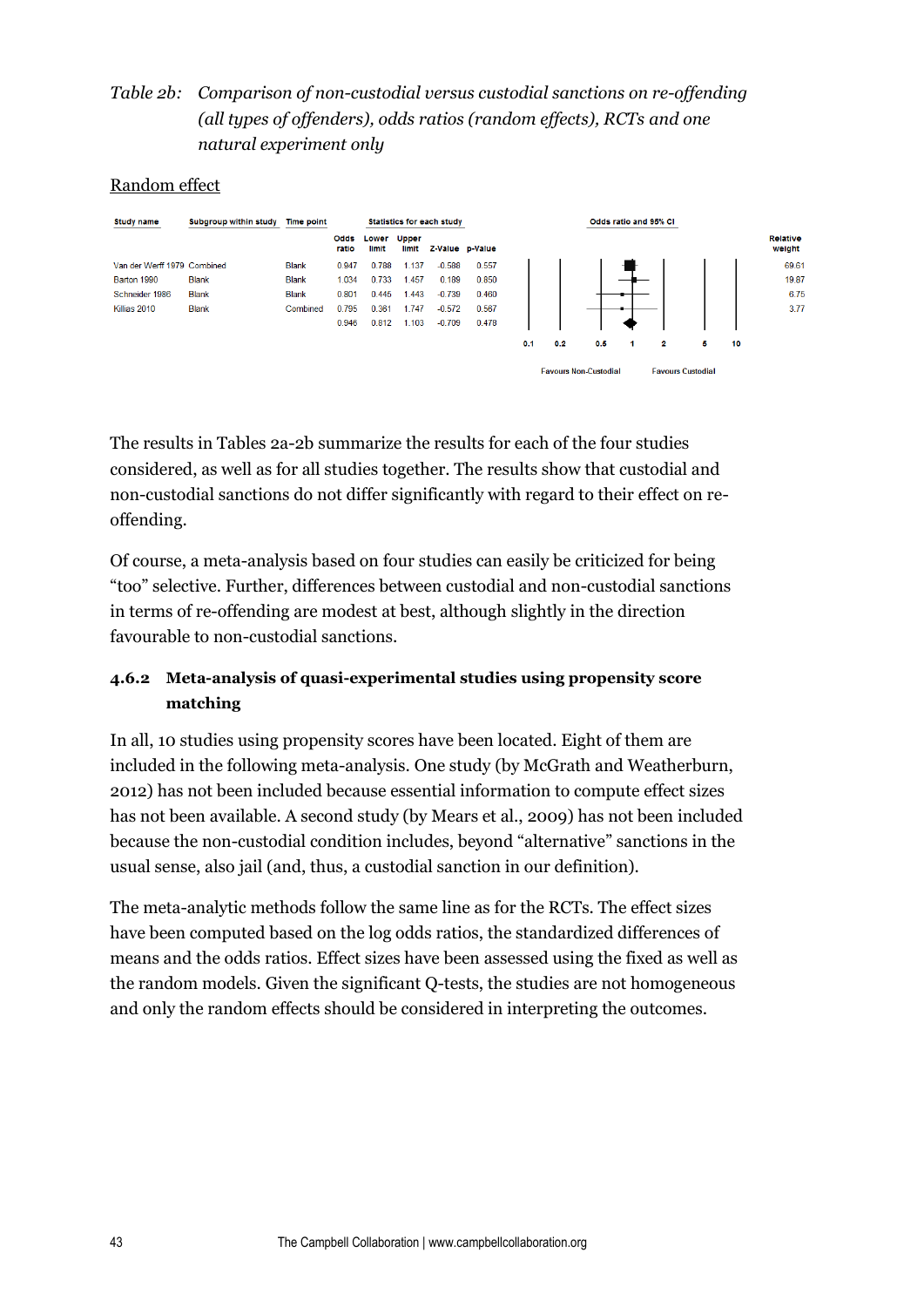*Tables 3a: Comparison of non-custodial versus custodial sanctions on re-offending (all types of offenders), odds ratios (fixed effect), studies using propensity score matching only*

### Fixed effect

| Study name   |               |                |                       | <b>Statistics for each study</b> |         |
|--------------|---------------|----------------|-----------------------|----------------------------------|---------|
|              | Odds<br>ratio | Lower<br>limit | <b>Upper</b><br>limit | Z-Value                          | p-Value |
| Wermink      | 0.759         | 0.681          | 0.847                 | $-4.936$                         | 0.000   |
| Lulham       | 0.640         | 0.548          | 0.748                 | $-5.603$                         | 0.000   |
| Nieuwbeerta  | 0.546         | 0.455          | 0.656                 | $-6.449$                         | 0.000   |
| Loughran     | 0.827         | 0.654          | 1.047                 | $-1.577$                         | 0.115   |
| <b>Nirel</b> | 0.635         | 0.493          | 0.817                 | $-3.525$                         | 0.000   |
| Apel         | 0 740         | 0.555          | 0.986                 | $-2.055$                         | 0.040   |
| Weisburd     | 0.706         | 0.514          | 0.970                 | $-2.151$                         | 0.031   |
| <b>Bales</b> | 0.680         | 0478           | 0.966                 | $-2.154$                         | 0.031   |
|              | 0.693         | 0.648          | 0.742                 | $-10.618$                        | 0.000   |



| Model<br>Effect size and 95% interval |                          |                   |                | Test of null (2-Tail) |                       | Heterogeneity  |         |        |         | T au-squared |                |                   |          |       |
|---------------------------------------|--------------------------|-------------------|----------------|-----------------------|-----------------------|----------------|---------|--------|---------|--------------|----------------|-------------------|----------|-------|
| Model                                 | Number<br><b>Studies</b> | Point<br>estimate | Lower<br>limit | Upper<br>limit        | Z-value               | P-value        | 0-value | df (Q) | P-value | l-squared    | Tau<br>Squared | Standard<br>Error | Variance | Tau   |
| Fixed<br>Random                       | 8<br>8.                  | 0.693<br>0.684    | 0.648<br>0.618 | 0.742<br>0.758        | $-10.618$<br>$-7.276$ | 0.000<br>0.000 | 12.993  |        | 0.072   | 46.124       | 0.009          | 0.011             | 0.000    | 0.096 |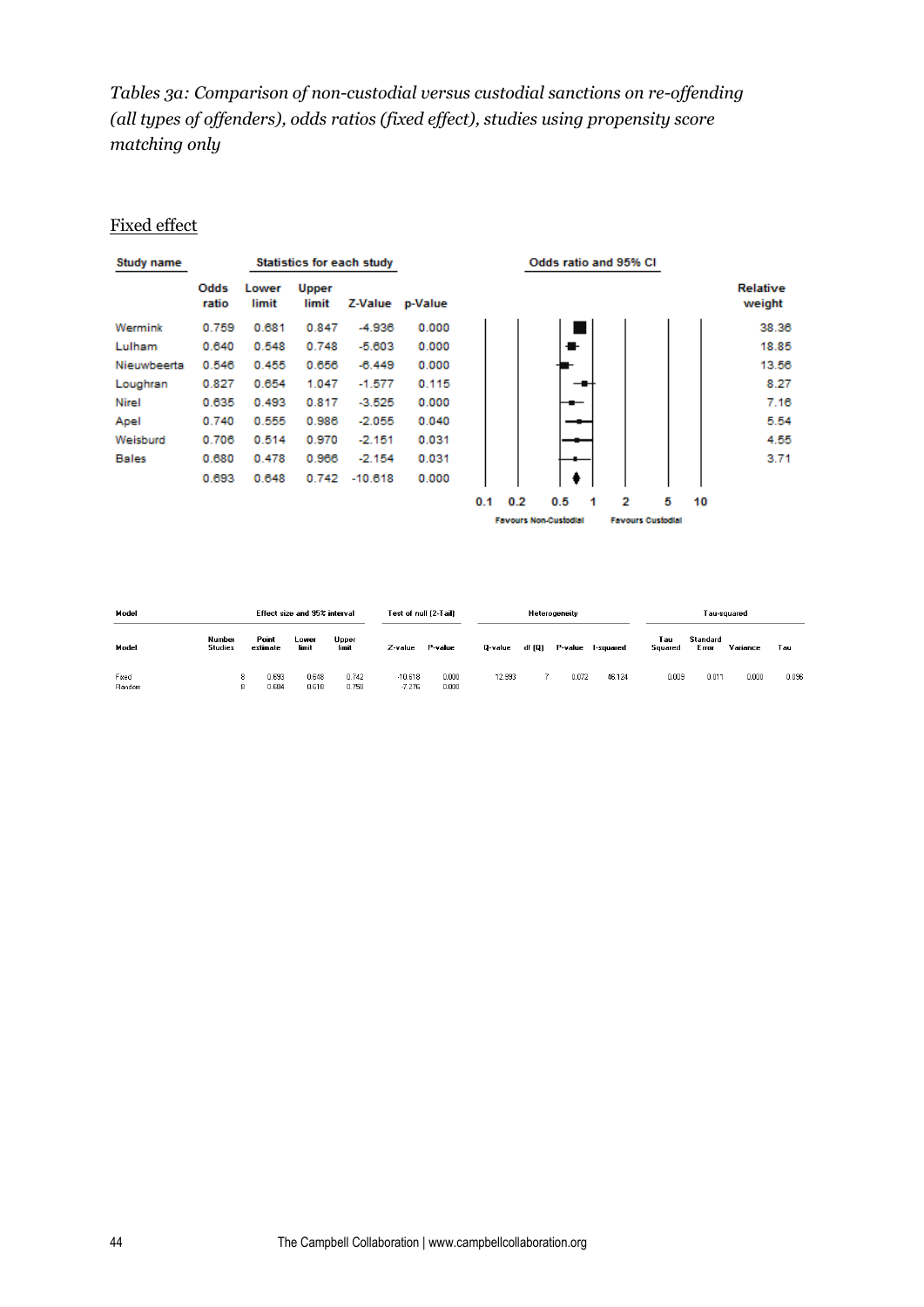*Table 3b: Comparison of non-custodial versus custodial sanctions on re-offending (all types of offenders), odds ratios (random effect), studies using propensity score matching only*

#### Random effect

| Study name   |               |                |                       | <b>Statistics for each study</b> |         |
|--------------|---------------|----------------|-----------------------|----------------------------------|---------|
|              | Odds<br>ratio | Lower<br>limit | <b>Upper</b><br>limit | Z-Value                          | p-Value |
| Wermink      | 0.759         | 0.681          | 0.847                 | $-4.936$                         | 0.000   |
| Lulham       | 0.640         | 0.548          | 0.748                 | $-5.603$                         | 0.000   |
| Nieuwbeerta  | 0.546         | 0.455          | 0.656                 | $-6.449$                         | 0.000   |
| Loughran     | 0.827         | 0.654          | 1.047                 | $-1.577$                         | 0.115   |
| <b>Nirel</b> | 0.635         | 0.493          | 0.817                 | -3.525                           | 0.000   |
| Apel         | 0.740         | 0.555          | 0.986                 | $-2.055$                         | 0.040   |
| Weisburd     | 0.706         | 0.514          | 0.970                 | $-2.151$                         | 0.031   |
| <b>Bales</b> | 0.680         | 0478           | 0.966                 | $-2.154$                         | 0.031   |
|              | 0.684         | 0.618          | 0 758                 | $-7.276$                         | 0.000   |

#### Odds ratio and 95% CI



As we can see from the analyses in Tables 3a-3b, the studies using propensity score matching show, taken together, a significant "criminogenic" effect of imprisonment. Some studies (Wermink et al., Loughran et al., McGrath and Weahterburn, not included) found non-significant effects, suggesting that the difference may not be too substantial. All in all, however there is no doubt that the two parts of the metaanalysis lead to contradicting conclusion, i.e. namely a "null effect" if the analysis is limited to RCTs and one RCT-like natural experiment, and a significant effect in favor of non-custodial sanctions if the analysis is conducted with studies using propensity score matching. To our knowledge, this contradiction has not attracted much attention so far, as e.g. in the review of the evidence by Nagin, Cullen and Jonson (2009). A possible explanation may be that RCTs are in a better situation to control for potentially influential variables, such as some unrecorded personal characteristics of offenders that may affect sentencing decisions as well as risks of re-offending. That some studies based on propensity score matching reach similar ("neutral") conclusions may be related to a more complete control of such confounding variables. In sum, the safe conclusion may be that studies that have controlled for a more complete assemblage of independent variables provide results that are close to a "null effect", whereas studies with a more limited number of controlled variables produce results that are consistently in favor of non-custodial sanctions.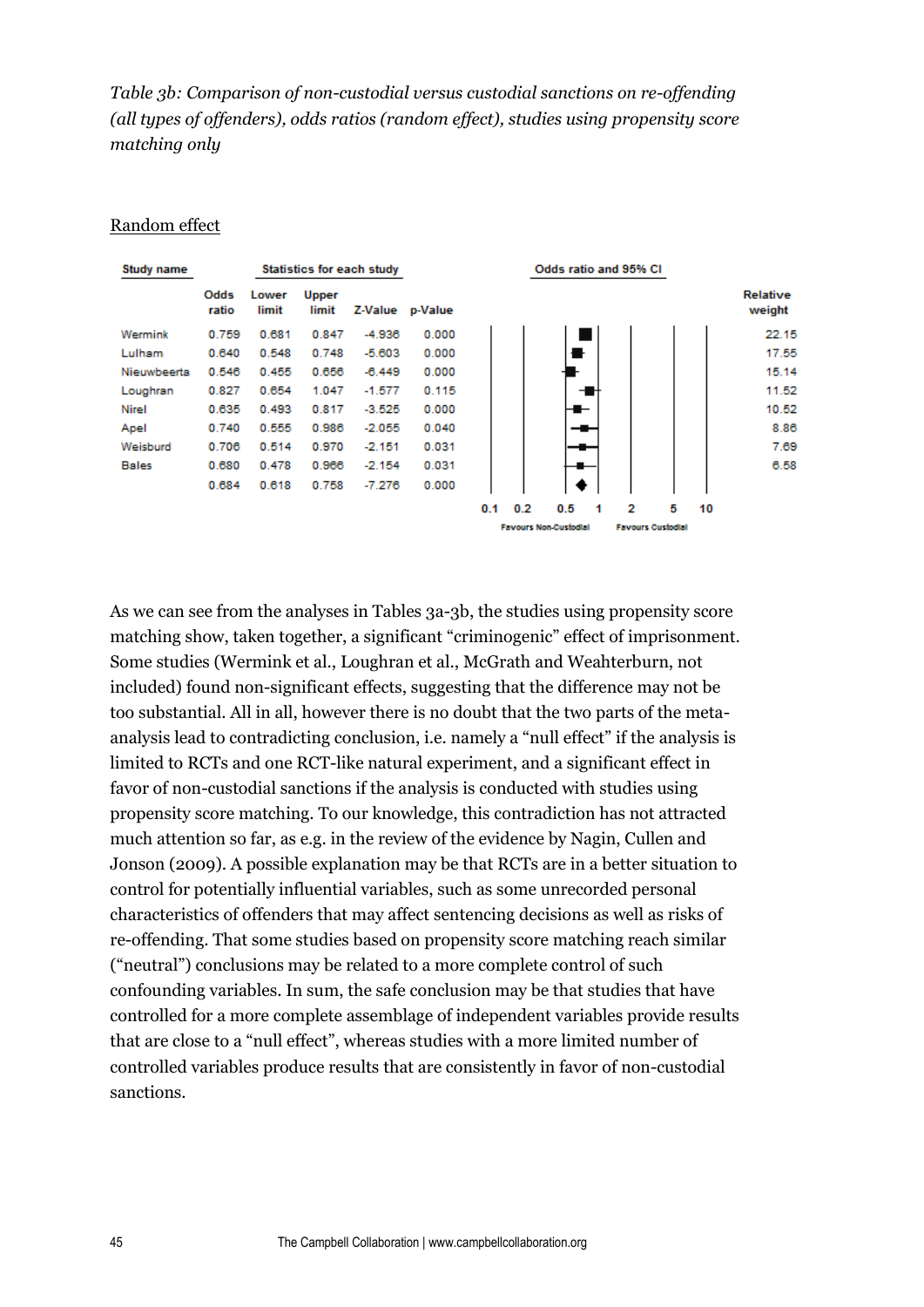# **5 Discussion**

# **5.1 WHAT DID WE LEARN THROUGH THIS UPDATED SYSTEMATIC REVIEW?**

The comparison of the effectiveness of custodial and non-custodial sanctions has been a preoccupation of criminological research over more than one century. Hundreds of studies tried to find out what sanction may be the most effective in reducing recidivism. Although results did not always point in the same direction, an overwhelming majority of the studies summarized here as well as in other reviews (Nagin, Cullen and Jonson 2009, Smith, Goggin and Gendreau 2002, Gendreau, Goggin and Cullen 1999) point in the direction of criminogenic effects of imprisonment. However, it has also been generally recognized that any difference between custodial and non-custodial conditions are smaller when more relevant independent variables are controlled for. Given that more recent studies have tried to improve control of extraneous variables through new statistical techniques (such as, for example, propensity score matching), an update of the Campbell systematic review published in 2006 was thought to be helpful for researchers, policy makers and legislators. The present update has been undertaken with the purpose of taking these more recent and presumably more convincing studies into account

Unfortunately, the number of randomized trials has not increased over the last ten years. The only new RCT which came to our attention was indeed an update of an earlier trial (Killias, Ribeaud and Aebi, 2000, #03) that extended the postintervention period from two to eleven years and used more complete measures of social integration (Killias et al. 2010, #U01). New examination of the original reports of all the RCTs led to the exclusion of one formerly included study (Bergman 1976, #02) because subjects had not been assigned randomly to the custodial or to the non-custodial condition, as previously presumed (by our team as well as by Nagin, Cullen and Jonson 2009). The first meta-analysis, conducted with four RCTs and one natural experiment, confirmed the results published in 2006, namely a zeroeffect of imprisonment over its non-custodial alternatives. As in the previous systematic review, it has been decided to analyse these high-quality studies separately from those where the similitude of groups is more questionable. The internal validity is a higher priority than statistical power with biased data.

As explained throughout this report and as Walker, Farrington and Tucker (1981) observed 25 years ago, quasi-experimental studies using statistical control methods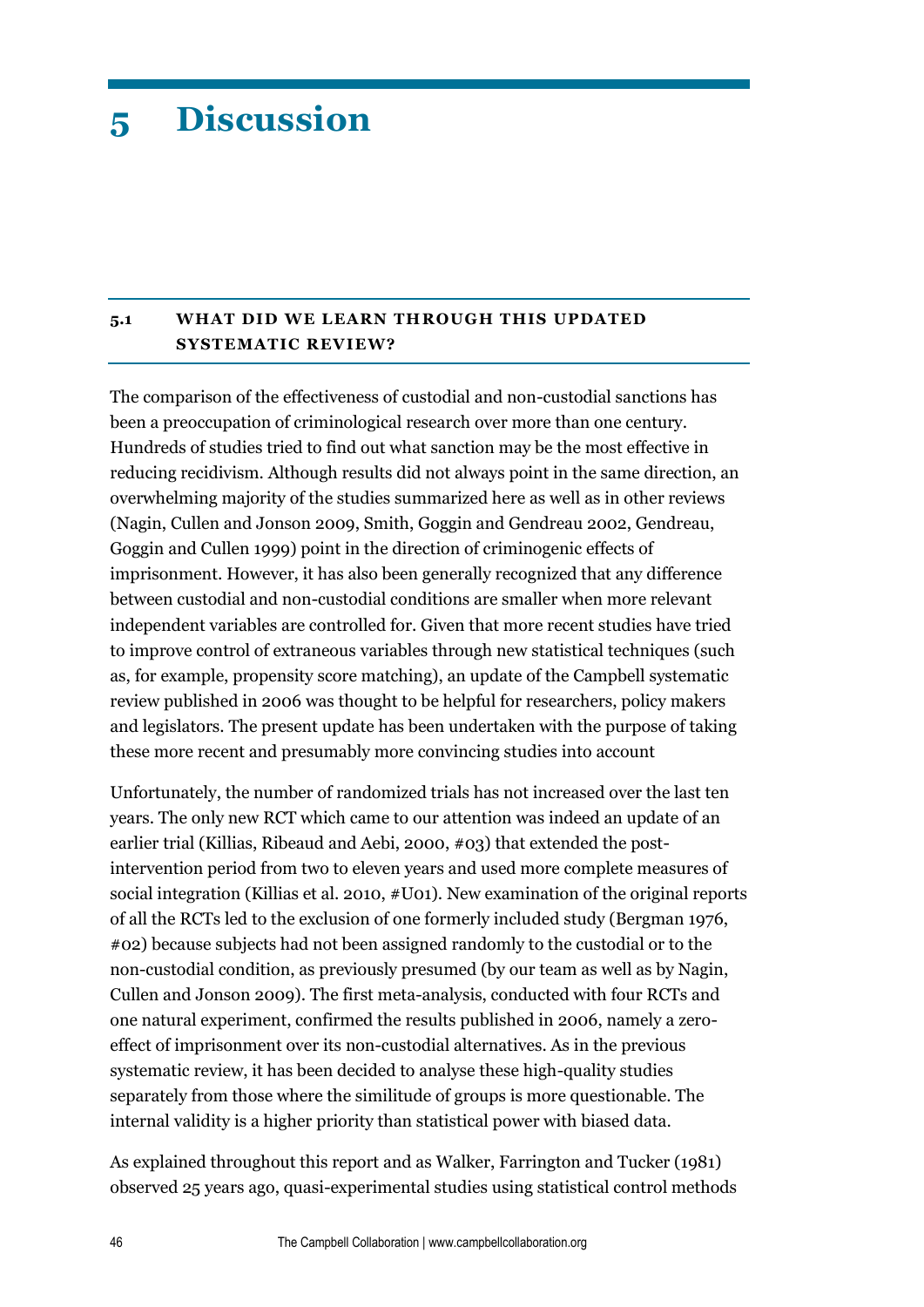are unable to take into account all the variables which could influence sentencing judges as well as later recidivism. This may be one of the reasons why the proportion of total variance in re-offending that is explained in multivariate regression analyses remains relatively modest. Bondeson (1994/2002, #08) and Börjeson (1966, #11), who reached 40 per cent, are noteworthy exceptions, probably due to the fact that they controlled for an unusually large number of independent variables (about 40). Even so, a very high proportion of variance in reoffending may be due to variables that remain unknown or that have not been controlled for. This was one of the arguments Weisburd (2010) invoked to criticize the reliance on correlational studies rather than RCTs in assessing the effectiveness of certain policies.

Already at the moment of the first systematic review, a few matched studies have been identified that controlled for a certain number of critical independent variables affecting risks of reoffending and, at the same time, sentencing judges' decisions over the type of sanction to be imposed. In this update, we have focused on studies that used propensity score matching. This method provides clear advantages over classical matching due to the so-called dimensionality problem, i.e. the fact that perfect matching (that does not reduce continuous scales to ordinal scales or dichotomies) does not allow controlling beyond very few variables. Over the last decade, eight studies using propensity score matching have been located, while two further studies were published in the 1990ies (Weisburd, Waring and Chayet 1995, #07; Nirel et al. 1997, #U09). Nine of these studies qualified for inclusion in the meta-analysis. One study (Mears et al. 2012, #U07) has been excluded because the "non-custodial" group includes jail which, according to our definition, is to be considered as a custodial sanction.

The studies using propensity score matching point, taken together, into the direction of a criminogenic effect of imprisonment, although the differences are sometimes small and not always significant. Does this mean that, in terms of rehabilitation, community service, fines, suspended sentences, electronic monitoring and all the other feasible non-custodial sanctions produce better results than imprisonment? We believe not.

The problem is that comparisons between custodial and non-custodial sanctions are systematically biased because, as Bales and Piqueiro (2012) phrased it, *"the main problem in this area of research is that individuals sentenced to prison differ in fundamental ways from those individuals who receive a non-custodial sanction" (p. 97).* Propensity score matching is certainly a powerful tool in controlling for a given set of variables. Nagin, Cullen and Jonson (2009) advocate that five critical variables should, through propensity score matching, be taken into account, namely gender, age, race, current offense and prior record. But why should just these five variables be controlled for, why not many more or why all of them? As Bales and Piqueiro (2012) observe, *"…there may be other covariates not represented in the data that are related to both the imprisonment and recidivism variables" (p. 77).* Feasible candidates might be, among other variables, a history of alcohol or drug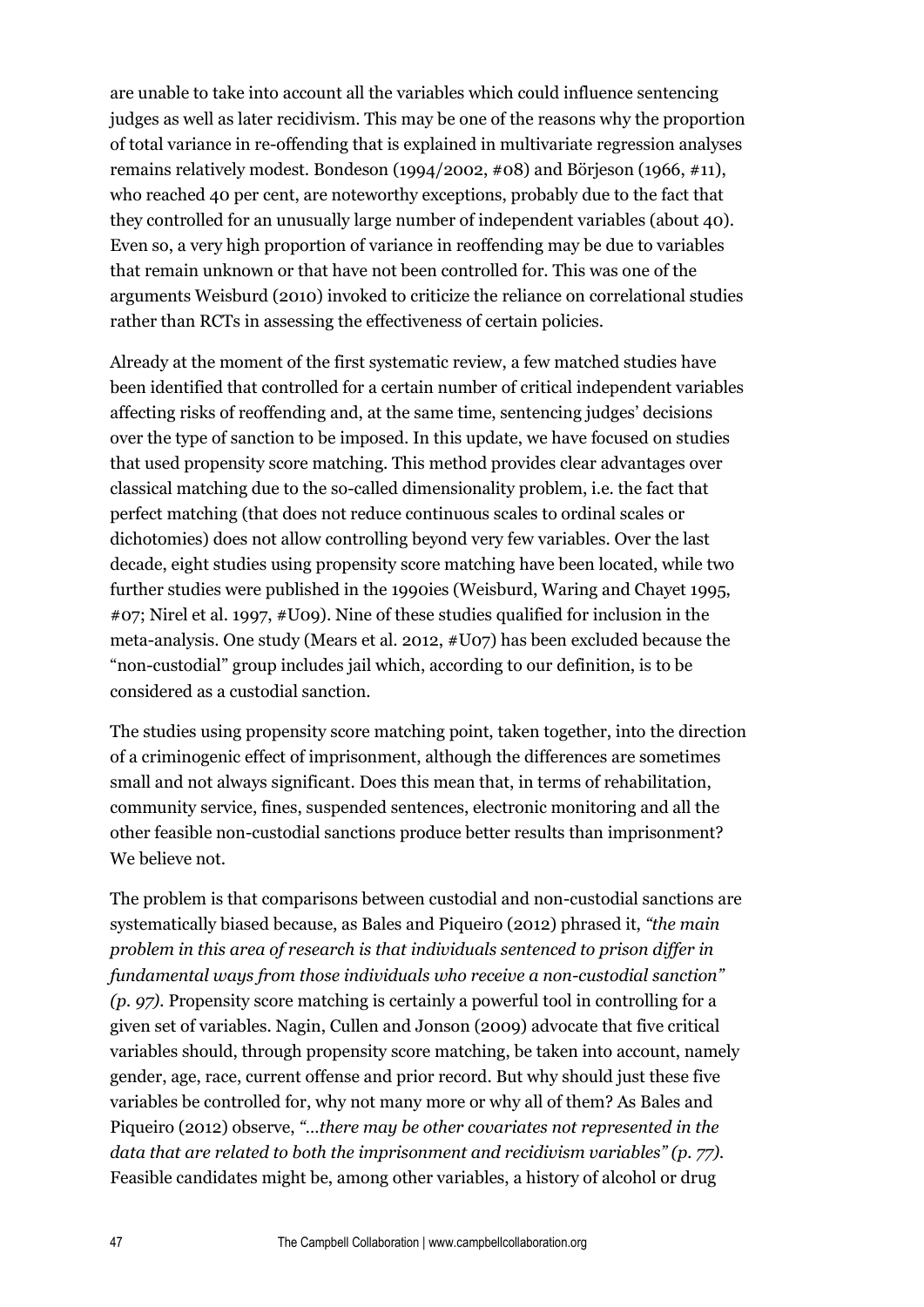abuse, employment history, involvement in and quality of a marital relationship, having dependent children to care for, addiction to gambling and possibly many more that all affect risk of reoffending as well as judge's sentencing preferences (Wermink et al. 2010, 344; Nieuwbeerta et al. 2009, 251). In addition, some nonverbal cues such as the defendant's dressing style, his body-language and the attitude he/she displays towards the victim, the offence and the court, may further be worth being controlled for. Some evidence indicates that, for example, attitudes have an impact not only on judicial decision-making, but also on the risks of reoffending (Henning and Frueh 1996). Unfortunately, none of the studies located so far has ever included variables like these in the propensity scores or other matching procedures. The truth probably is that judges are less simple human beings and their reasoning may be more complex than what the research has been able to model.

The only way how the shortcoming of uncontrolled variables can be overcome are randomized controlled trials. Therefore, whatever the appeal of propensity scores and other matching procedures, no method has come into play so far that could claim to be a full-fledged substitute to random assignment of subjects (Weisburd 2010). Unfortunately, it has become all too comfortable to dismiss in advance RCTs on ethical grounds or because they are more difficult to "sell" to funding agencies. In the literature, several statements can be found about the few RCTs conducted in the present field that may not be justified. For example, McGrath and Weatherburn (2012, #U06) observe that Schneider's (1986, #04) experiment was flawed because random assignment was overridden by judicial interventions in a few cases. Although, through judicial decisions, a few subjects became cross-overs (serving non-custodial sanctions instead of being placed in a juvenile institution, or the other way around), the truth is that Schneider correctly analysed these subjects "as assigned" as well as "as treated". (Note that no difference was found between these two ways of analysing the data.) By any standard, this is a conservative procedure that minimizes all excessive conclusions (in either way). Further, the RCT by Barton and Butts (1990, #01) has been criticized for having ignored the fact that incarcerated subjects had a shorter post-intervention period than those receiving a non-custodial sentence (McGrath and Weatherburn 2012). However, Barton and Butts (1990) have well taken this difference into account by standardizing postintervention periods. Finally the Killias et al. (2000, #03) experiment has been criticized for having overlooked that the correctional service kept the right to revoke community service (and replace it by prison), or that a small number of defendants finally opted, despite having been randomly assigned to community service, for (halfway) prison (Nieuwbeerta et al. 2009). These cases have been correctly treated as drop-outs and documented (Killias et al. 2010, #U01). The truth is that no RCTs have ever been conducted without some subjects dropping out of the condition they were assigned to. As long as the proportion of drop outs remains low and the statistical analyses of these cases remains conservative, there is no reason to dismiss the findings.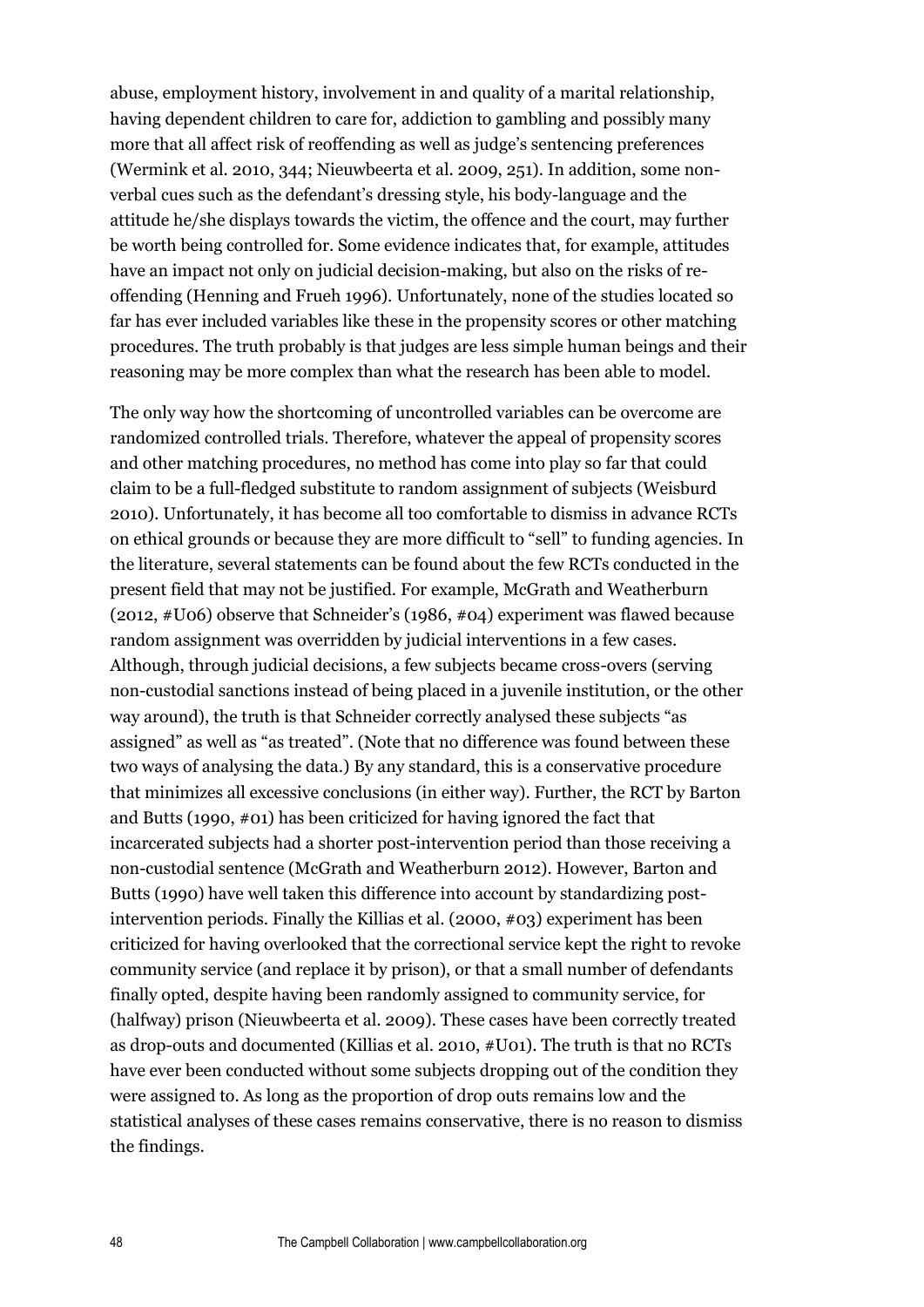The only alternative to RCTs may be natural experiments (as the one described by van der Werff 1979, #06) where it can be assumed that subjects have been sentenced to prison or a non-custodial sanction for reasons related to the date of a royal pardon, i.e. an element that can be presumed to be unrelated to the sentence and to later re-offending. That is not to say that quasi-experiments could not be improved beyond controlling for variables that usually can be found in criminal records, such as offence type, prior record, gender, age and ethnic/racial background. As the third authors has suggested during several workshops where future studies were to be planned, one could imagine, for example, that researchers follow court hearings as observers and rate, independently of the judge's later decision, what sentence they would predict given the offender's background and the merits of the case. During such hearings, researchers could observe also non-verbal cues, such as the way the defendant dresses, his body-language and the attitude he displays towards the victim, the offence and the court. Whenever the judge's sentencing decision deviates from what the researcher would have expected, an interview might help to understand even better the subtle mechanisms of judicial decision-making. No study that would have used direct observation as a method has come to our attention, however.

There are a few more ways how quasi-experiments could be improved, whatever the matching method they use. For example, most studies have compared post-sanction recidivism rates across different sanctions, but have not compared levels of "improvement" during the post-intervention period compared to an identical period before the intervention. As in the study by Schneider (1986, #04), even randomly assigned samples of offenders undergoing different sanctions may have different offending rates before the intervention. The best way to deal with this problem would, obviously, be to compare relative improvement following the sanction, as done by Schneider (1986, #04), Empey and Steven (1971) and Killias, Aebi and Ribeaud (2000,  $\#03$ ). All three were able to show that prevalence of offending decreased (even substantially) after any type of sanction or intervention. In sum, sanctions (of whatever kind) may not be "damaging" (in the sense of increasing subjects' propensity to offend), but simply be more or less helpful in reducing future offending.

Given the quantity of studies that have been meta-analysed in this updated review (that covers studies up to 2013), what conclusion can we draw? Ignoring methodological rigor, the apparent conclusion would be that imprisonment is increasing the risk of re-offending among those who experience it, compared to those who "benefit" from a non-custodial sanction. If we take into account the methodological rigor, the conclusion is that imprisonment is damaging according to a majority of quasi-experimental studies, while the randomized or natural trials located for this update do not warrant such a conclusion. Rather, the highest quality evidence suggests no difference between these sentencing options. We think it is disturbing that the potential "criminogenic" effect of prison receives the strongest support from studies that have the least successfully managed controlling relevant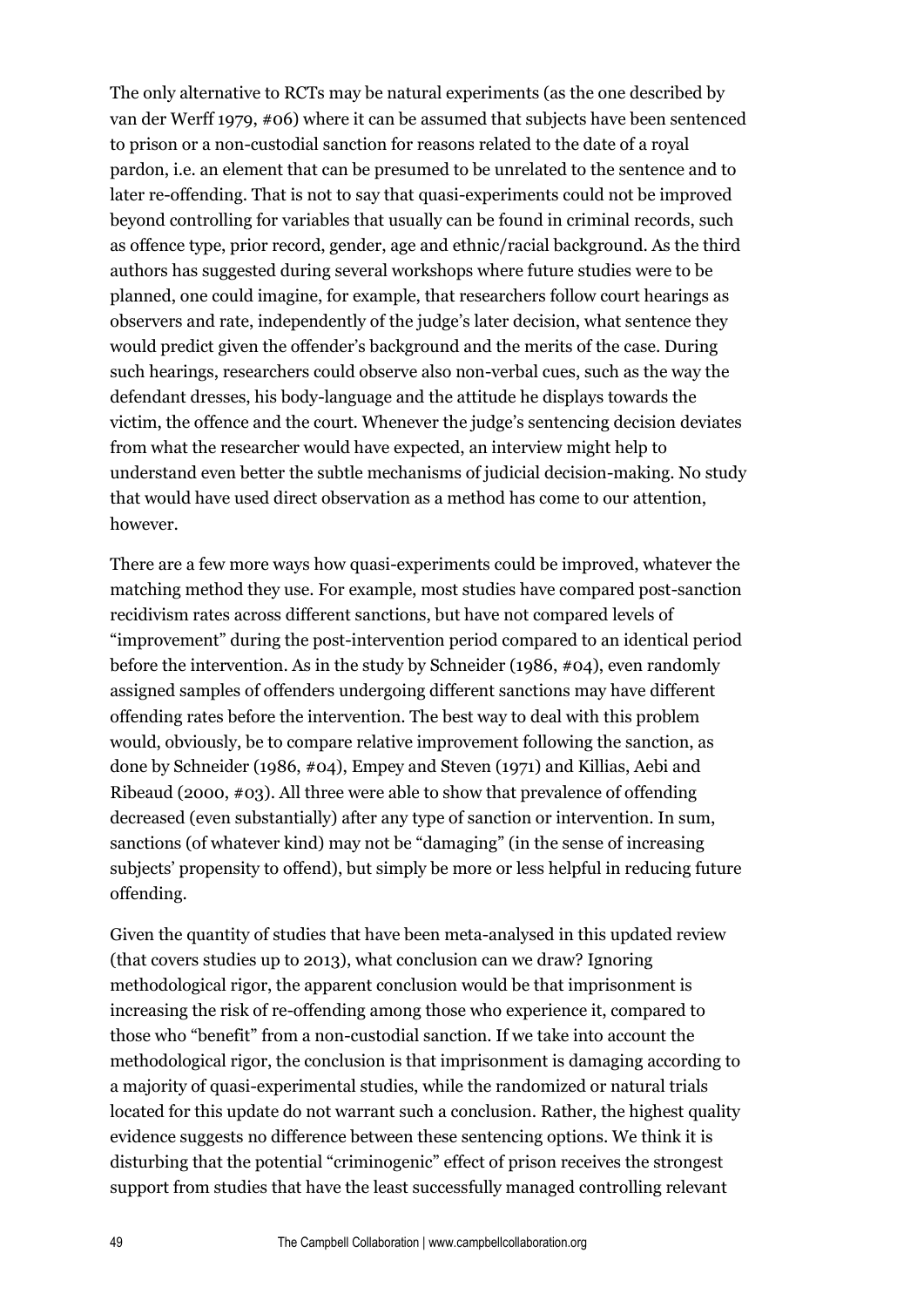third variables. Although a few quasi-experimental studies found comparable outcomes for custodial and non-custodial sanctions, anti-prison conclusions prevail particularly among the studies that have not been integrated in the meta-analysis, but summarized in the text. The most credible interpretation of the evidence is that any difference between prison and alternative sanctions is a wash.. There are obviously a number of caveats, among them the fact that some possibly important variables (such as the length of imprisonment) have not been considered in this review. These will be discussed below.

## **5.2 BEYOND "CRIMINOGENIC" EFFECTS OF IMPRISONMENT**

If prison does not have much effect in either way relative to non-custodial alternatives, what does this mean considering other aspects of punishment and social control? Why, despite the evidence showing that imprisonment is not reducing re-offending relative to a community sanction, do virtually all societies across the World continue using it, and often even in growing proportions? Considering that prisons are expensive to build and to operate, policies supporting its continued use would seem to be perfectly irrational. Some scholars may indeed subscribe to this claim without hesitation.

Beyond rehabilitation, prisons have always been considered useful as means of incapacitating (at least temporarily) offenders who otherwise might continue doing harm to other people. It is not the purpose of this review to look into this matter (see Nagin 2013 for a recent review of the evidence). However, the issue is not only whether incapacitation works as a general crime control strategy – an idea that has widely contributed to mass-incarceration in the United States and elsewhere. Even short-term imprisonment has the obvious advantage of stopping temporarily offenders from doing harm to others. Since offenders are often arrested at a time of frequent offending (when they actually faced the highest risk of arrest), stopping them from pursuing an intensive period of delinquency may well have beneficial effects for public safety. In research on recidivism it has been an obvious requirement to start the observation period when prisoners are released, and to compare following re-offending rates with those of defendants sentenced to a noncustodial sanction. The decision to start with "time at risk" is obviously a heritage of medical thinking in criminology where the issue is recovery or rehabilitation. Looking at the matter from a public safety angle, however, a correct assessment of potential benefits of imprisonment should follow prisoners and those receiving alternative sanctions from the time of disposition, and compare re-offending rates of both groups from that moment. In studies included in this literature review, this has not been the generally followed approach however – leading to a further and serious caveat about the apparently detrimental effect of imprisonment.

Beyond incapacitation, prisons may serve also purposes of deterrence in other ways. Some recent studies have shed new light on this question. For example, Helland and Tabarrok (2007) found evidence of a deterrent effect in their analysis of data from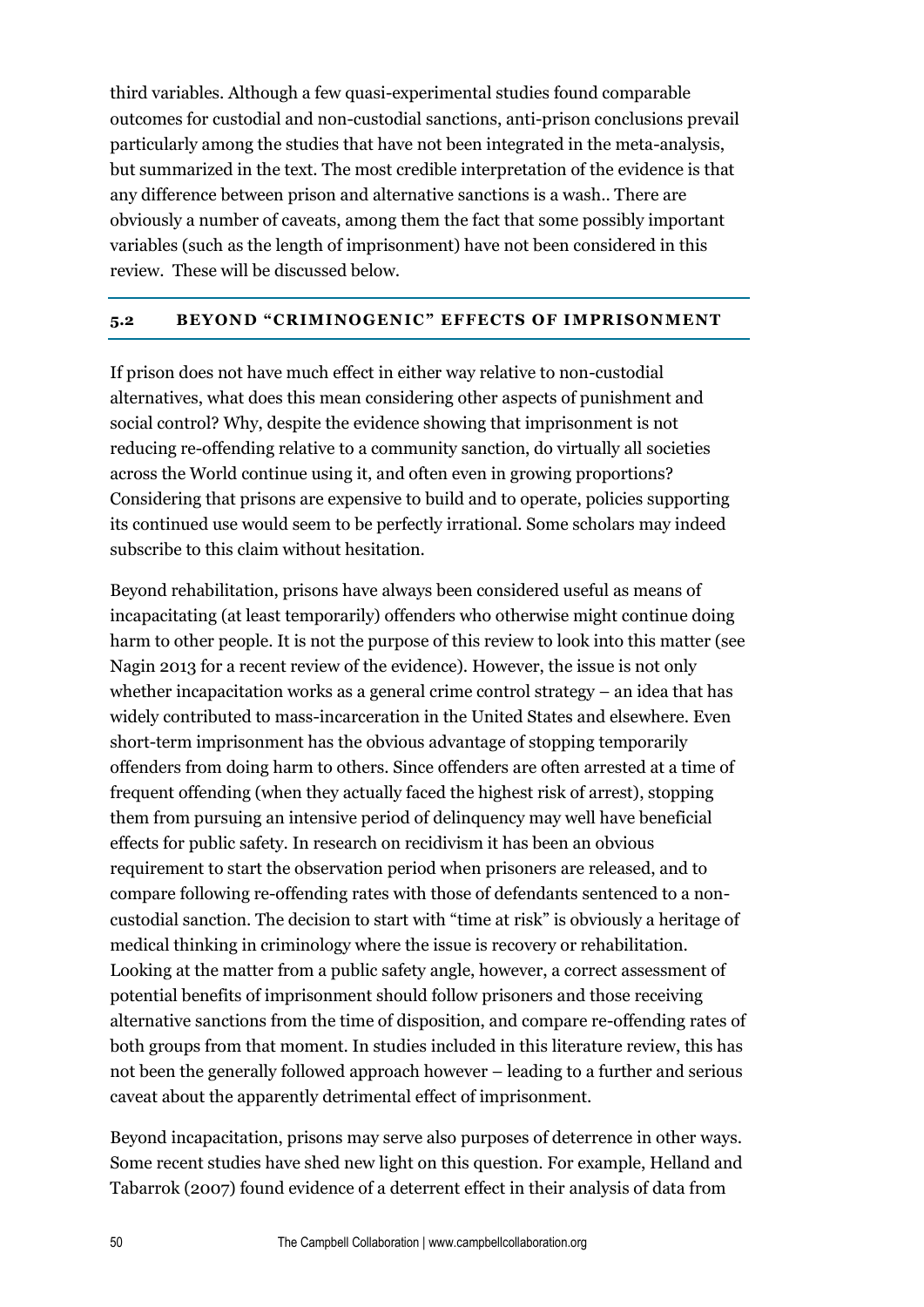California and other states having adopted Three-Strikes Laws. They compared reoffending among offenders who were released from prison in 1994 after having experienced two strikeable convictions, with those released after two trials for strikeable offenses, but only one "second-strike" conviction. The results suggest a reduction of re-offending due to the immediate threat of a third strike by about 17 per cent.

In a similar way, Drago, Galbiati and Vertova (2009) have analysed a brilliant natural experiment conducted in Italy in 2006. With the purpose to reduce prison overcrowding, the Parliament voted an amnesty that reduced the remaining sentence of all prisoners uniformly by three years. About 22,000 inmates who had no more than three years left to serve in prison were all released on August 1st, 2006. The law provided that offenders would be immediately re-incarcerated to serve the remaining time in case of a new offence. Thus, released offenders had to loose, in case of re-offending, between one day and three years. Further, this threat does not vary with the offenders' profile since all prisoners benefitted, regardless of the length of their sentence, of a reduction by up to three years. Drago, Galbiati and Vertova (2009) analysed the outcomes over a period of 7 months and found that re-offending dropped by 0.16 percentage points for every additional month an offender risked losing in case of a new offence3. Along with Drago et al. (2009) who made a similar statement before, Nagin et al. (2009) noticed, however, that according to this study the length of imprisonment was positively correlated with re-offending, and they concluded that longer periods of incarceration may be "criminogenic". This interpretation may be questionable, however, since prisoners serving longer sentences almost certainly differ in profile from those who were incarcerated for shorter periods. The same reservation seems warranted with respect to the finding that prisoners having served their time in particularly harsh prisons re-offend slightly more often (Drago, Galbiati and Vertova 2011). It is at least plausible that prisoners are assigned to Italy's highly variable facilities in line with their profile. Noteworthy is an indirect (or general) deterrent effect that Drago and Galbiati (2012) found with respect to peers of those released who lived in the same area/region. The effect on peers was of comparable size to what had been observed on released prisoners themselves.

A further randomized controlled experiment with several interventions to push defaulters to pay their fines showed that the threat of immediate incarceration was more efficient than milder admonitions (Weisburd, Einat and Kowalski, 2008).

These findings support the conclusion that perhaps not prison as such, but the threat of prison may be a powerful means to reduce future offending. Similar conclusions had been reached by Gottfredson and Barton (1993) in their analysis of the closing of one of the State of Maryland's training school for juvenile delinquents

 $\overline{a}$ 

<sup>3</sup> This post-intervention period may seem exceptionally short, but work in progress by the authors apparently confirms the results over a period of now 17 months (correspondence with Professor Drago, 21 March 2014).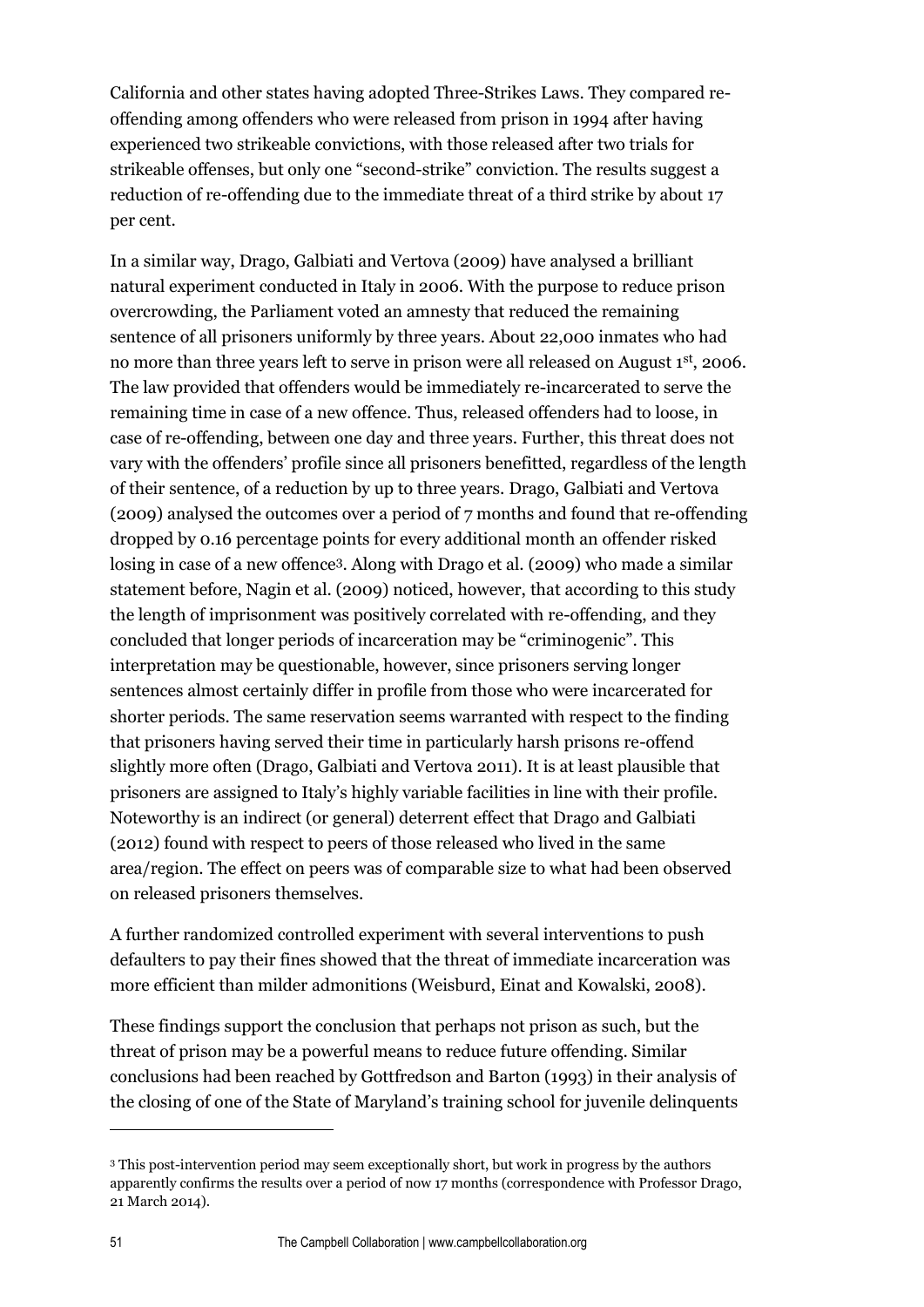(Montrose). There, as well as after the deinstitutionalization experience in Massachusetts (evaluated at that time by Ohlin et al. 1977 and Coates et al. 1978, quoted by Gottfredson and Barton 1993), closing of training schools was followed by higher rates of offending among those who, otherwise, would have been placed there but remained in the community, compared to those who had spent their full sentence in confinement at Montrose, or at least part of it (the "transition" group)4.

The threat (or its removal) of experiencing custody may, thus, have some effect on people's behaviour. Perhaps the wide use of suspended sentences is justified because the threat of incarceration in case of a new offence may work as a powerful deterrent. Since defendants receiving suspended sentences are hardly comparable to those going to prison, a direct comparison of re-offending rates among those with suspended and unsuspended sentences will not allow clearing this question any further. However, it might be worth studying recidivism rates before and after legal change among those who, as a result of a new law, receive a non-custodial rather than a prison sentence, with those who, before the legal change, received a custodial sentence but would otherwise have qualified for a non-custodial sanction. Unfortunately, no study who took advantage of legal change in this area has been located.<sup>5</sup>

Finally, punishment in general and prison in particular may be needed to show the public that justice is really being done. As Fehr and Gaechter (2002) have shown in a laboratory experiment, people have a strong desire that those who deceive their normative expectations will undergo some form of punishment. This desire for "equity" does not necessarily mean that mass incarceration as in the USA will be needed, as the example of many European countries with similar crime rates and far lower rates of incarceration illustrates. On the other hand, some European countries have reduced an offender's odds to be sentenced to an immediate custodial sentence to a point where social cohesion may become problematic. Usually, the Scandinavian countries are mentioned in this context, but the real "prison-free" society is Switzerland where the probability of a convicted defendant to receive (even a short) unsuspended prison sentence is below 30 per cent in case of robbery and even below 10 per cent in cases of sexual assault or aggravated assault (European Sourcebook 2010, Tables 3.2.3.6–3.2.3.10). American readers who are familiar with mandatory and long sentences should not forget that extremes can also go in an opposite direction and possibly produce similar problems of legitimacy and control.

 $\overline{a}$ 

<sup>4</sup> Due to problems of comparability among the three groups, this natural experiment did not qualify for inclusion in the meta-analysis.

<sup>5</sup> The Swiss Federal Office of Statistics published a study on re-offending under the old and the new criminal code, www. /www.bfs.admin.ch/bfs/portal/de/tools/search.html (Neues Sanktionenrecht und strafrechtlicher Rückfall, BfS Aktuell, November 2011). Under the new law, recidivism did not decrease, although "detrimental" prison sentences were used far less often.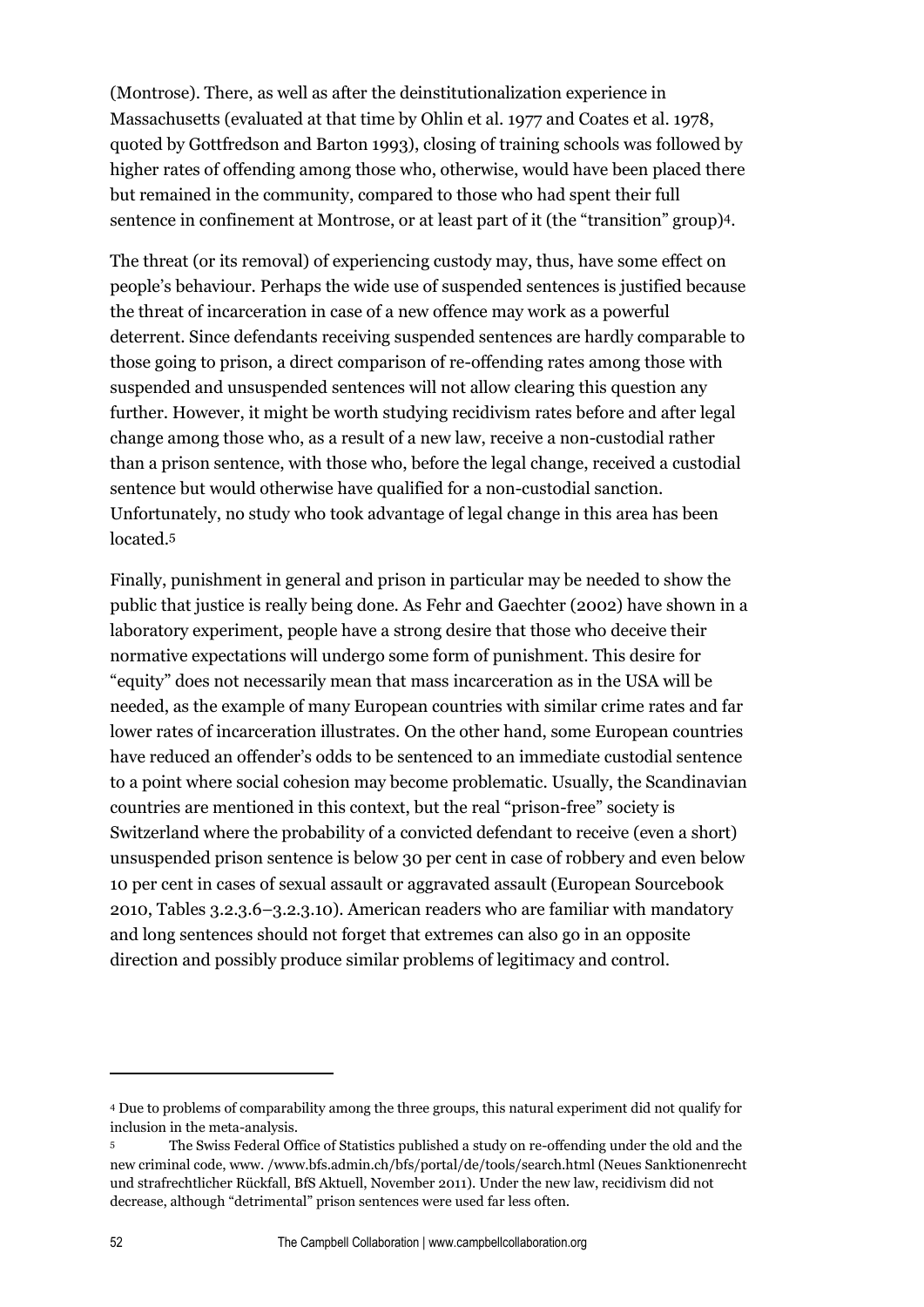#### **5.3 OBSERVATIONS ON METHODOLOGICAL ISSUES**

Our review allows a number of methodological observations that may be helpful for future evaluations of "alternative" sanctions or programs. These observations can be summarized in the following twelve points:

- 1) Not all studies have dealt with the same type of offenders. For instance, some studies included traffic offenders, others property offenders, and some also violent offenders or drug users. Of course, risks to re-offend are far from being equal across these groups. Therefore, efforts (particularly in more recent studies) to differentiate across types of offenders are to be welcome.
- 2) The length of the observation period differs from study to study. At the same time, we know that recidivism rates do not develop in a linear way. Thus, results can depend on the length of the observation period. In the randomised studies, the observation time varied between 12 and 132 months. Experts in the field of recidivism have always insisted that one year or less was too short an observation period, and that the minimal observation period ought to be 36 months at least.
- 3) Whenever custodial and non-custodial sanctions are being compared, the observation period (or "time at risk") usually starts at the moment prisoners leave institutional settings, and at disposal in the case of "alternative" sanctions. This way of defining the beginning of the observation period allows a valid assessment of the rehabilitative effect of both types of sanctions. However, it does not take into account eventual incapacitation effects of imprisonment. As Pease (2010) noted, the correct assessment of the "gains" in crime prevention through custodial and non-custodial sanctions, should, however, also consider time spent in confinement. As far as we can see, none of the studies included in this systematic review complied with this requirement.
- 4) Outcome measures used to estimate recidivism are not always valid in the same way. For instance, some authors define recidivism as the prevalence of re-incarceration. Under continental law, this indicator of re-offending has the advantage that recidivism is only taken into account when a new offence is serious enough to warrant for a new custodial sentence. In the United States, however, many offenders are re-incarcerated because of technical violations of parole. Under both systems, re-incarceration mostly depends on the previous sentence and the criminal history of the offender. Since defendants with previous incarceration face higher risks of being sentenced to a custodial sentence than those having experienced non-custodial sanctions only, higher re-incarceration rates following imprisonment compared to alternative sanctions does not support the conclusion of a "criminogenic" effect of imprisonment, but rather reflects selection (i.e. sentencing) patterns of sentencing judges. Cid (2009) and McGrath and Weatherburn (2012) both concluded that prison was more damaging in case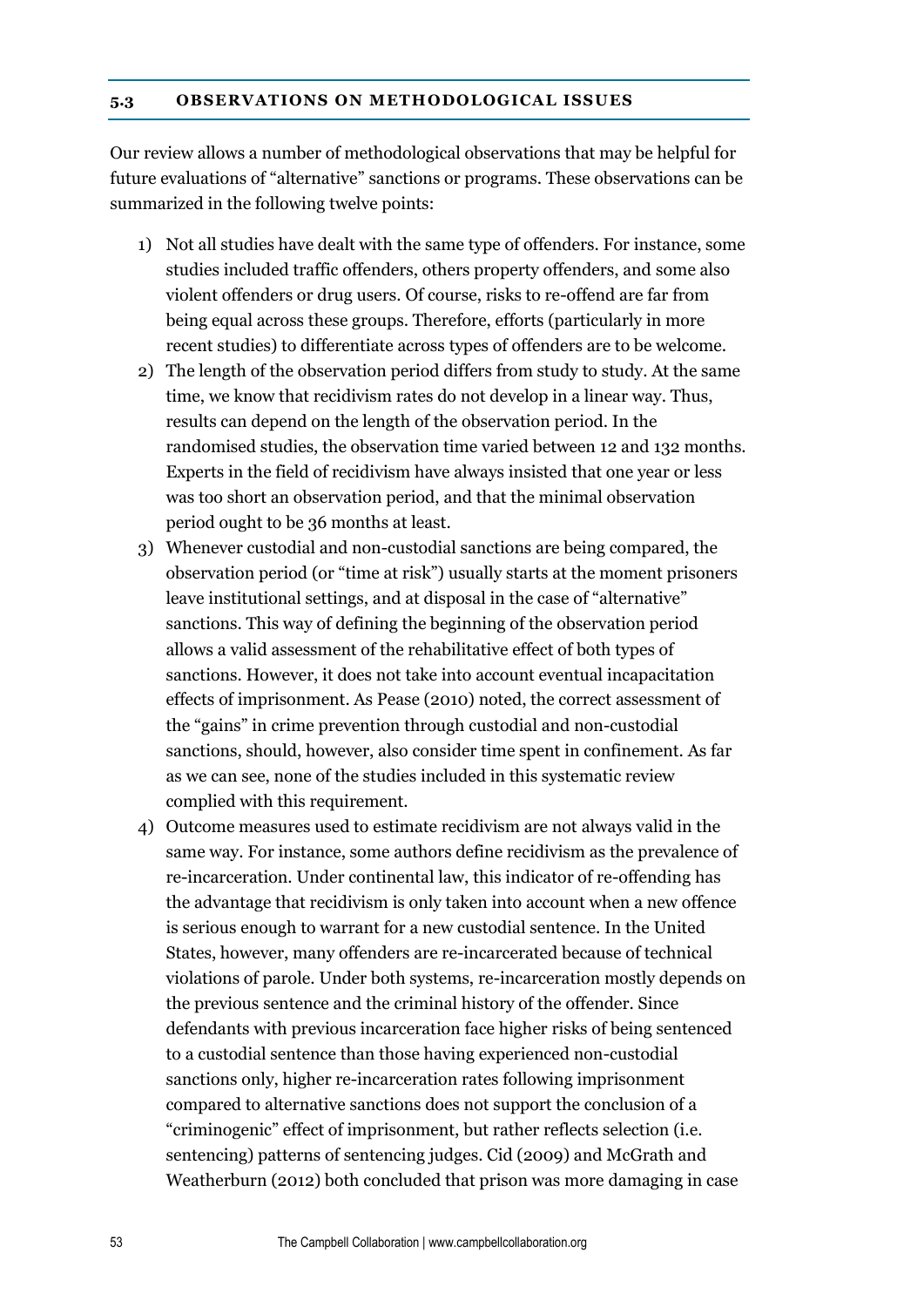of previously incarcerated offenders or among those with more previous convictions; however, they may have overlooked the role of previous on future judicial decisions. Less problematic are, in this respect, data on rearrest and re-convictions. Under continental sentencing systems, however, judges impose one sentence for all offences that come to their attention in one procedure. Therefore, one new conviction can be pronounced for just one or for a multitude of new offences. Therefore, beyond prevalence rates of post-intervention re-convictions or re-arrests, measures of the number of new offences as registered by the police (i.e. "incidence" rather than simple "prevalence" rates) may be more helpful to assess changes in the intensity of offending. So far, not all too many studies have attempted to measure recidivism through incidence rates of offending. Even less have used questionnaires of self-reported delinquency (Barton and Butts, 1990, #10, being among the few exceptions) that, beyond offering an opportunity to validate official counts, provide a unique opportunity to learn more about criminal activities that may otherwise remain unnoticed. Self-reports, if sufficiently adapted to measure serious and not just trivial offending, allow to assess, beyond the simple prevalence ("yes/no") of arrests or convictions after an intervention, variations in the frequency of offending ("incidence rates") before and after an intervention or, in plain terms, subjects' relative improvement following different types of sanctions.

- 5) Custodial sanctions vary greatly in duration and type. On the one hand, custodial sanctions include prison, jail and boot camp programs with inmates serving sentences of very different length. Experimental and most of the studies using propensity scores are, however, limited to very short custodial sanctions, since "alternative" sanctions are being envisaged mostly as a substitute for relatively short sentences. Our review, therefore, does not cover longer custodial sentences. Given the century-old dispute about the detrimental effects of "short" custodial sanctions, this limitation of our review may be less relevant, however. Intuitively, it seems plausible that "prisonization" effects are more frequent after custodial sentences of some length (Bushway 1998). Smith, Goggin and Gendreau (2002) compared recidivism by length of confinement, concluding that the longer the time served in prison, the higher the probability of re-offending. Beyond the fact that previous and, in particular, long-term incarceration is an important factor in future decisions by judges, this conclusion may not be warranted given the many confounding factors that were not adequately controlled for in many among the reviewed studies.
- 6) The diversity of non-custodial sanctions is no less impressive. They include an extended continuum, ranging from fines, community service, probation, intensive probation, and house arrest supervised by electronic monitoring. Some of these sanctions may have opposite effects on re-offending (see 8, below). Taking into account that many of these non-custodial sanctions have been developed as "alternatives" to incarceration to overcome "damaging"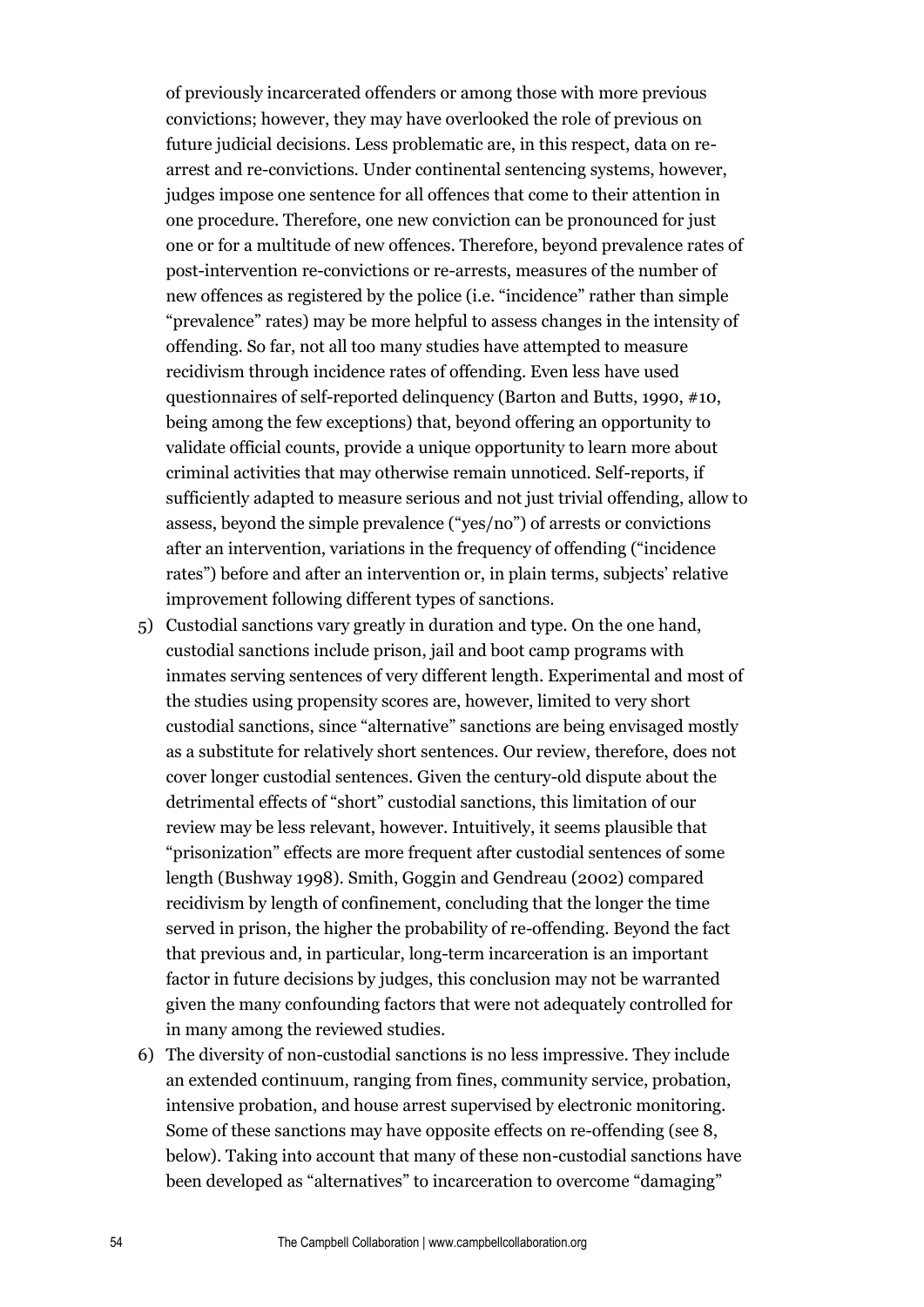effects of prison experiences, it is not impossible, however, to look whether or not they produce, together, less undesirable side-effects compared to custodial sentences.

- 7) Several sanction programs include rehabilitation services such as social therapy, medical and psychiatric assistance, or extensive general counselling. In the case of short custodial or non-custodial sentences, such as those included in our review, intensive therapeutic components have been exceptional, however. In other words, it is not known whether interventions beyond incarceration or "alternative" sanctions are able to produce any rehabilitative effect.
- 8) The 5 randomized and natural experiments and the nine studies using propensity score matching that have been eligible for the meta-analysis extend over a period of 45 years. During all these years, the custodial sentences have changed about as much as the types of available "alternative" sanctions. Therefore, older studies are of questionable external validity to assess recent programs. In the same way, results obtained in the United States cannot automatically be generalized to the rest of the World, particularly when American experts are reluctant about generalizing outcomes across their own country. Of course, the external validity of European studies is no less questionable.
- 9) Usually, lower re-offending rates among those sentenced to an "alternative" sanction were, whenever observed, attributed to the fact that these offenders were not separated from their work and family life and had, therefore, better opportunities to integrate. However, the evidence is extremely limited in this respect. While some studies find a detrimental effect of incarceration on future employment opportunities (as for example Apel and Sweeten, 2010b) and social integration, others reach mixed conclusions in this respect (Lamb and Goertzel 1974, Killias, Aebi and Ribeaud 2000, Killias et al. 2010). Given the often extremely short duration of custodial sentences compared to "alternative" sanctions, it seems plausible that any "prisonization" effect has been limited at worst. In the case of randomised controlled trials, it would be easy, however, to conduct later follow-up studies considering, beyond measures of re-offending, indicators of social integration as they could routinely be found in the files of internal revenue services, such as family disruption, unemployment, income, welfare revenues, debts, assets and mental health. Such data would be highly relevant in assessing any negative long-term effects on integration of custodial compared do "alternative" sanctions. Given the wide-spread rhetoric about "detrimental" effects of custodial sanctions on these levels, it is rather surprising that, apparently, almost no data have been collected on such outcomes. For example, in an experiment comparing electronic monitoring with community service, it was found that offenders in home-confinement re-offended less and did better, in economic and social respects, than those who experienced community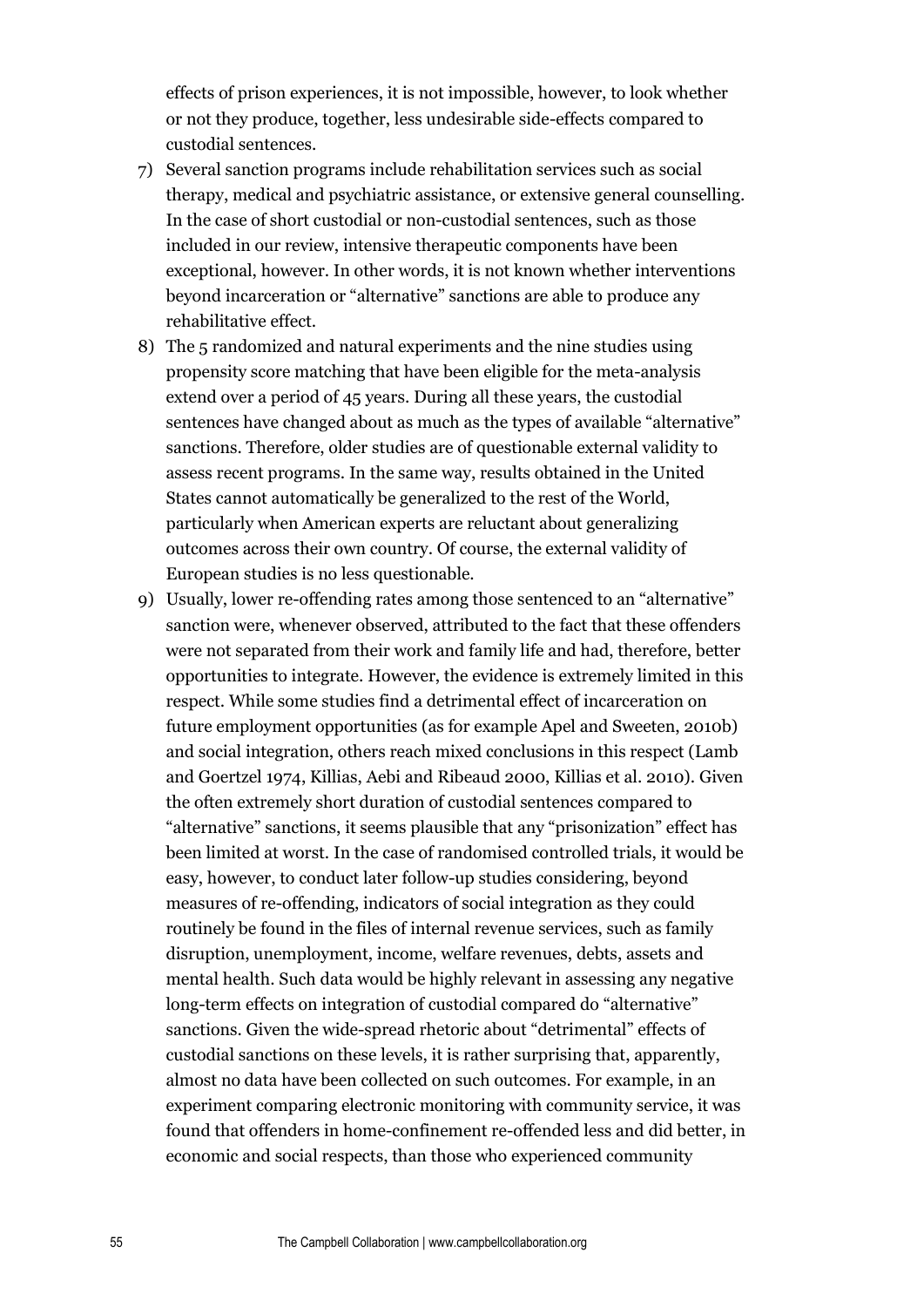service (Killias et al. 2010b). This experiment also illustrates that outcomes may differ substantially across different "alternative" sanctions.

- 10) To the extent that lower re-offending rates have been observed after "alternative" compared to custodial sanctions, it cannot be ruled out that something like a Hawthorne or a "placebo" effect<sup>6</sup> has been at work. Indeed, persons convicted to a custodial sanction who get the "chance" to serve it under the form of an "alternative" obtain, in some way, a second chance which, in turn, may favourably affect their attitudes (as observed by Killias, Aebi and Ribeaud 2000, or perhaps violent offenders in the van der Werff (1979) natural experiment). As experiments on cooperation between unrelated individuals (Fehr and Rockenbach, 2003) have shown, the prevailing self-interest approach in the behavioural sciences has serious shortcomings because it overlooks negative effects of sanctions on "altruism". Indeed, sanctions perceived as fair do not affect subjects' willingness to cooperate, whereas sanctions resented as unjust or unfair destroy altruistic cooperation almost completely. The sanctions perceived as "fair" (in practice, this probably equals "better than expected") increase willingness to cooperate. This finding matches similar results on effects of attitude change on re-offending, often as a result of cognitive-behavioural treatment (Henning and Frueh, 1996; Vennard, Hedderman and Sugg, 1997) or "fair" procedures (Paternoster, Bachman, Brame and Sherman, 1997). In order to cope with possible Hawthorn or "placebo" effects, the obvious answer, in the medical field, would be to organize double-blind trials, an option that will be unavailable in the field of criminal justice for obvious reasons. It is surprising, however, that the possibility of such effects has, so far, found very little attention in the criminal justice literature.
- 11) In assessing the criminogenic or treatment effects of imprisonment on those who experienced this kind of sanction, more attention should be given to factors beyond the prison setting. Where do prisoners return to after their release, and what kind of criminal or legitimate opportunities do they find? In another natural experiment, Kirk (2009, 2012) found that prisoners who, as a result of Hurricane Katrina, had left their native area in and around New Orleans and settled in other states, re-offended considerably less than those who returned home and, thus, presumably rejoined their old networks of delinquent associates. Similar observations were made by Sampson and Laub (1995) in their re-analysis of the Glueck data, or by Sharkey and Sampson (2010) among prisoners who had left Chicago. Perhaps prison as such is less important for re-offending than what environment prisoners find after release.

 $\overline{a}$ 

<sup>6</sup>It may be debatable whether we are dealing here with a Hawthorn or a placebo effect. We think it is more appropriate to speak about a Hawthorn effect, since subjects in the control group did not get a « placebo ». Since this distinction does not seem to have practical bearings in the present context, we use both terms simultaneously.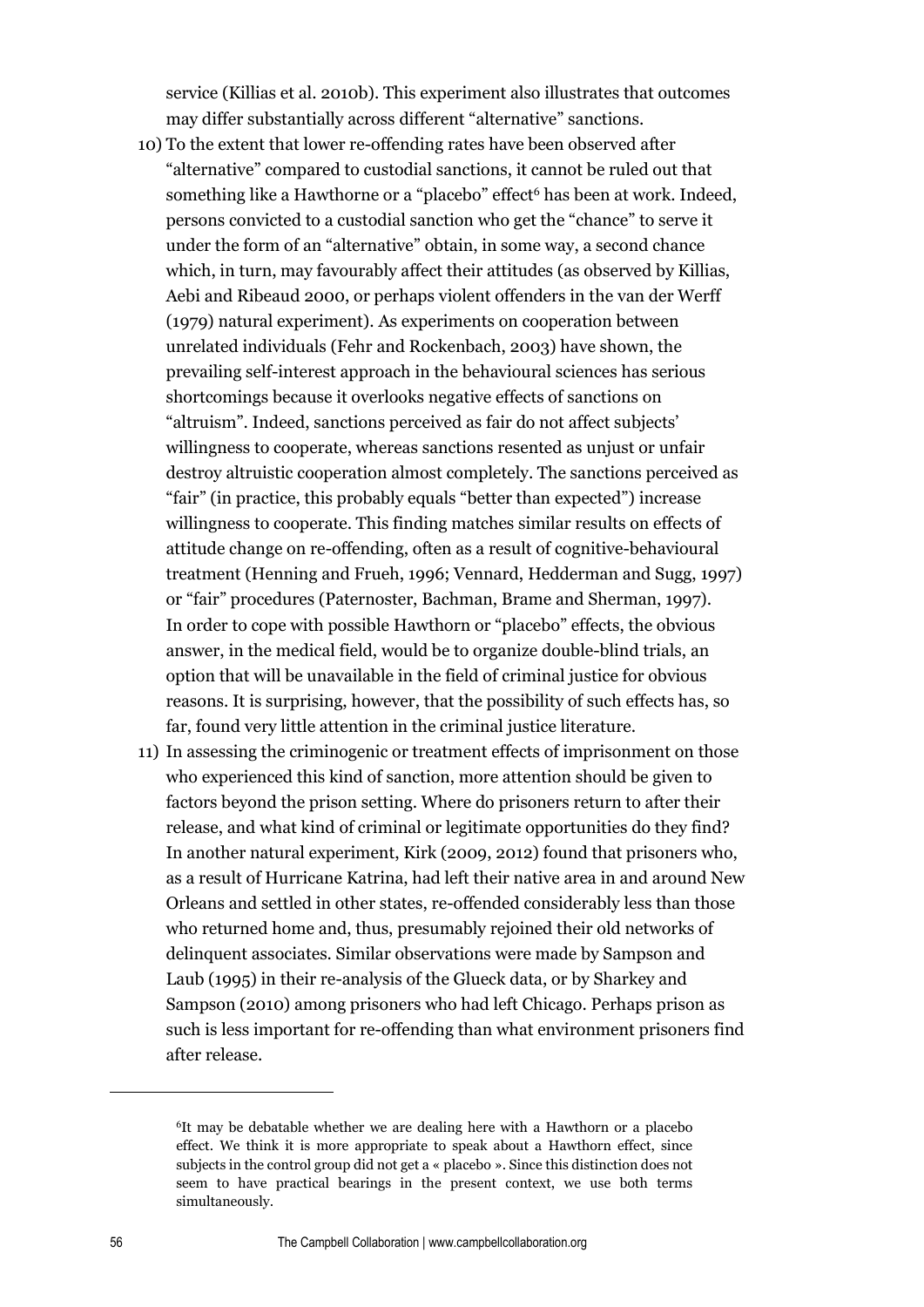12) Obviously, the most serious shortcoming of the current body of relevant studies is the lack in experimental designs among evaluations of correctional programs. Researchers in general and particularly the Campbell Collaboration Crime and Justice Group should, over the next years, urge Governments to insist on experimental designs whenever they test new sanctions or new programs.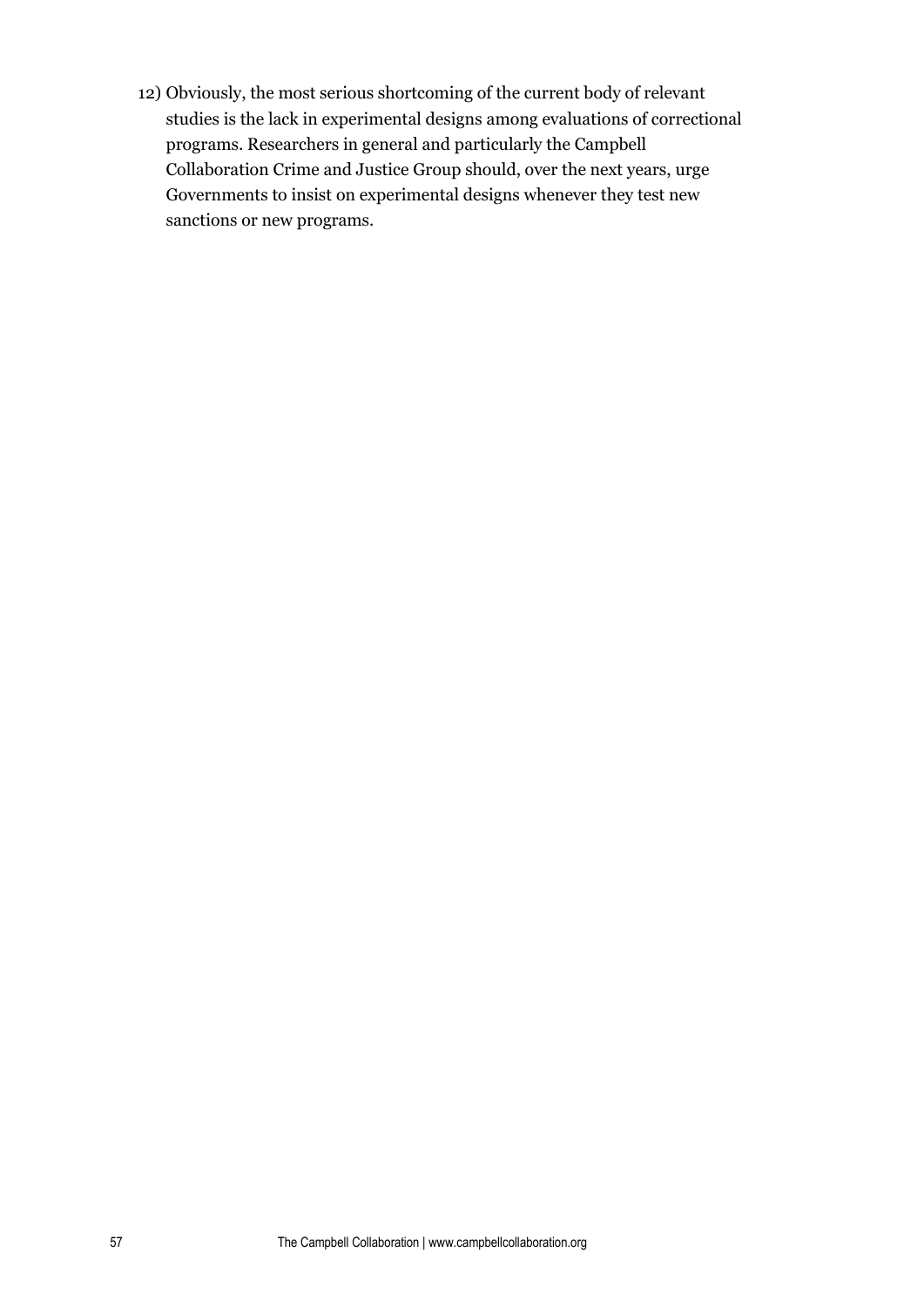# **6 Conclusions**

Consistent with Smith, Goggin and Gendreau (2002) and Nagin, Cullen and Jonson (2009), this updated systematic review leads to ambiguous findings. A majority of quasi-experimental studies suggest that prison is followed by higher re-offending rates than non-custodial sanctions, whereas experimental studies show no difference. Given that the studies with the lower risk of selection bias (i.e., randomised controlled trials) find no difference, it seems that the outcomes of the quasi-experimental studies are for the most part a matter of assigning offenders with different profiles to specific sanctions (Palmer 1974).

In the future, it will be important to develop more rigorous evaluation standards in the field of research on re-offending. Randomised controlled trials or natural experiments ought to be preferred, whenever possible, by researchers and policymakers. Randomised controlled experiments also allow considering later outcomes beyond re-offending, and even with respect to variables, such as health and social integration, whose relevance may not have been anticipated at the start of a trial. At the very least, future analyses should go beyond controlling (under whatever form) those few variables that can be found in criminal records, such as age, gender, offence type and criminal history, but include data on alcohol and drug abuse, employment history, family and other private-life networks, income and offenders' attitudes toward the offence, the victim and the court. If possible, direct (participating) observation, e.g. in a court room, could be used to assess some of these variables. They are likely to affect judicial decision-making as well as reoffending.

Sceptics tend to reply by pointing to ethical, practical or legal difficulties in conducting randomised controlled trials. Having been associated with experimental trials in the field of corrections over more than two decades in Switzerland, we may reply that, in our experience with correctional services, convicted offenders and policy-makers, random assignment has many advantages not only for researchers, but also for staff and decision-makers operating in the field. Random assignment is often easier to justify than choice on the grounds of personal characteristics, merits or institutional constraints. As far as legal obstacles are concerned, the Swiss parliament adopted, in 1971, a section in the penal code allowing the Government to introduce, for a limited number of offenders and for a certain period of time, innovative sanctions and correctional arrangements beyond what the penal code provides. Thus, offenders who are eligible for an "innovative" program may, at any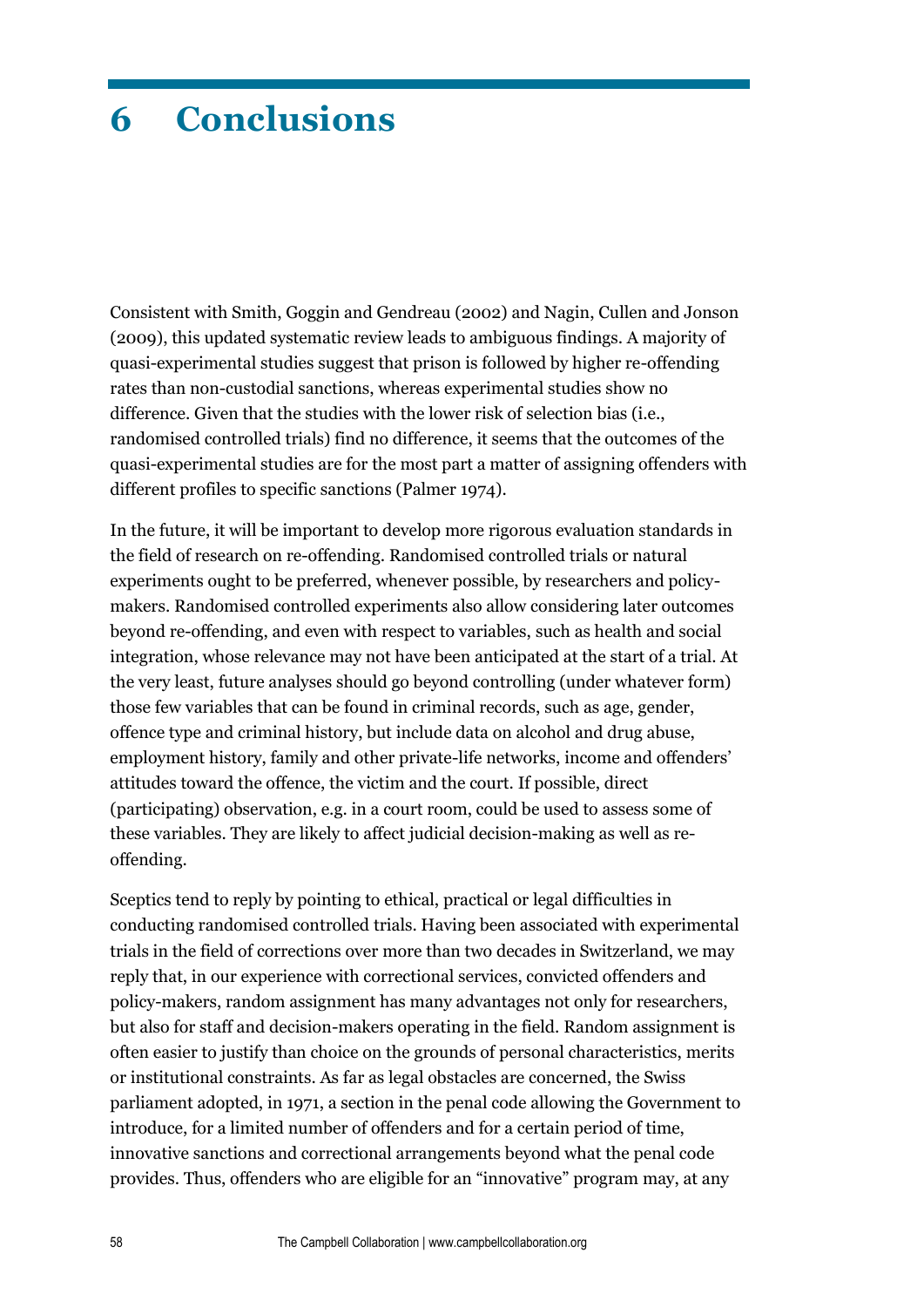time, refuse to participate, and claim to be treated "according to the law" (and go to prison). No one, however, is entitled to claim to become part of an experiment that is, by essence, limited in scope. Therefore, no legal obstacle complicates randomisation among those who are eligible for and who volunteer in any "experiment". Similar provisions have been enacted in other countries where new sanctions have been introduced as a temporary and more or less "experimental" arrangement. Therefore, experimental evaluations should have been no less feasible. Finally, ethical reservations are not justified as long as no evidence has shown that "new" sanctions or programs produce better results than traditional ones, or that they at least are not damaging.

The absence of firm conclusions of our systematic review should not necessarily be taken as bad news. Criminal justice policy makers obviously have to consider many choices and constraints, and it may be good to know that, in terms of rehabilitation, short confinement does not generally fare worse than "alternative" sanctions. Thus, considerations of costs (including for offenders' partners and children, Murray et al. 2009, 2014), equity (for example, towards victims of violent partners) and consistency in sentencing can be awarded due attention without risk of producing important collateral damages in the biographies of offenders. In the end, criminal law and procedure are searching for equity, and decisions on sentences and correctional arrangements should not be based on treatment considerations as long as there is no evidence of beneficial or detrimental effects. Our review suggests that such effects are limited at best (or worst), at least as far as confinement is relatively short in duration.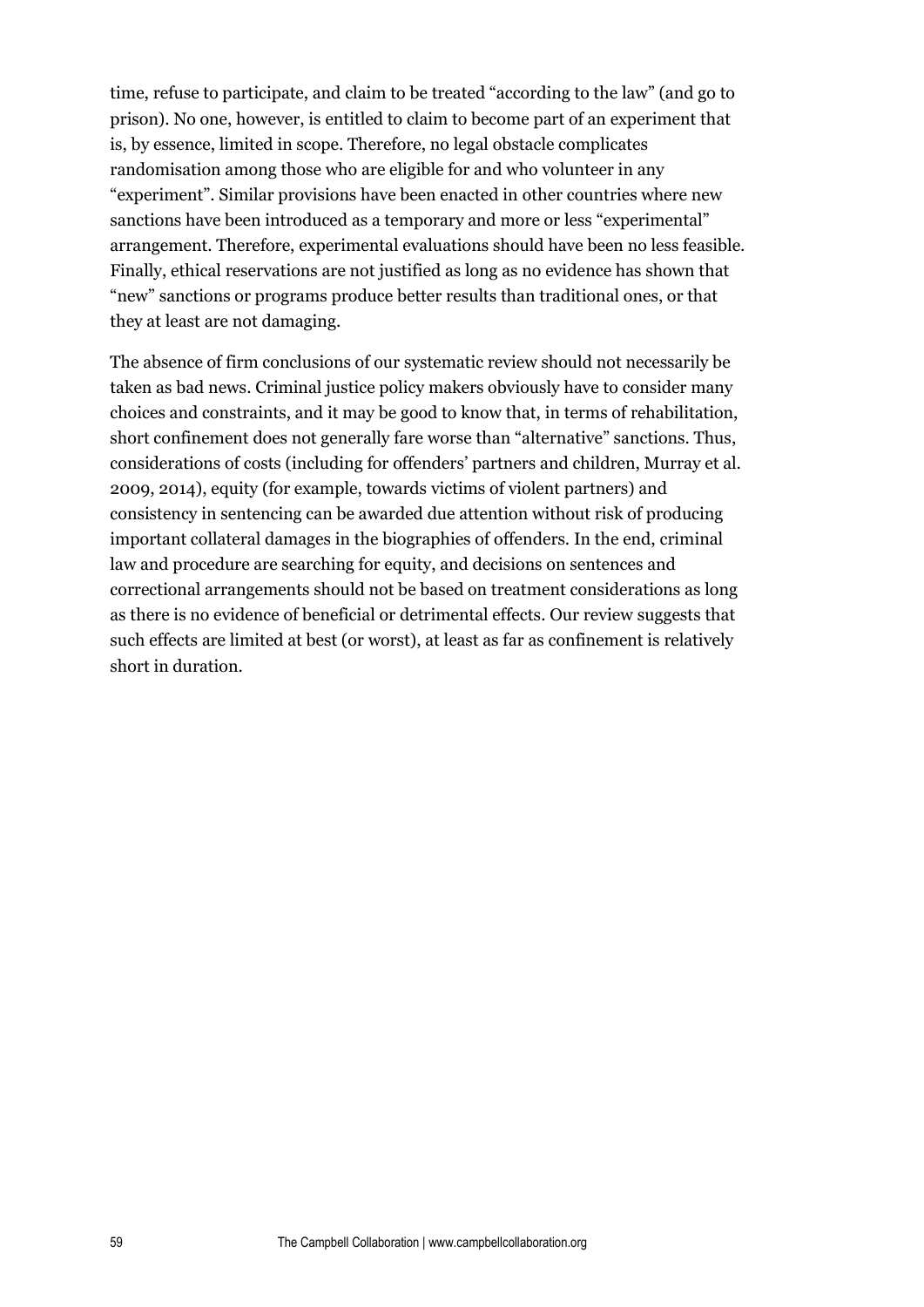# **References (studies cited in the text)**

Apel R. & Sweeten G. (2010b). The impact of incarceration on employment during the transition to adulthood. *Social Problems* 57/3, 448-479.

Bonneville de Marsangy A. (1847). *Traité des diverses institutions complémentaires du régime pénitentiaire*. Paris

Bushway S.D. (1998). The impact of an arrest on the job stability of young white American men. *J. of Research in Crime and Delinquency* 35/4, 454-479.

Cucherat M., Boissel J.-P., Leizorovicz A. (1997). *Manuel pratique de méta-analyse des essais thérapeutiques*. Lyon: Université de Lyon 1.

Drago F., Galbiati, R. (2012). "Indirect Effects of a Policy Altering Criminal Behavior: Evidence from the Italian Prison Experiment." *American Economic Journal: Applied Economics*, 4(2): 199-218.

Drago F., Galbiati R., Vertova P. (2009). The deterrent effects of prison. Evidence from a natural experiment. *J. of Political Economy* 117/2, 257-280.

Drago F., Galbiati R., Vertova P. (2011). Prison conditions and recidivism. *American Law and Economics Review* 13/1, 103-130.

*European Sourcebook of Crime and Criminal Justice Statistics* (2010). Den Haag: Ministry of Justice/de Bloom, ‹www.europeansourcebook.org›

Fehr E., Gaechter S. (2002). Altruistic punishment in humans. *Nature* 415 (January), 137–140.

Fehr E., Rockenbach B., "Detrimental effects of sanctions on human altruism", *Nature* 422 (13 March 2003), 137-140.

Gendreau P., Goggin C., Cullen F.T., *The effects of prison sentences on recidivism*, Ottawa: Solicitor General of Canada, 1999.

Glass G.V., McGaw B., Smith M.L., *Meta-analysis in Social Research*, Sage Publications, Beverly Hills, London, 1981.

Helland E., Tabarrok A. (2007). Does three strikes deter? A nonparametric estimation. *The Journal of Human Resources* 42/2, 309-330.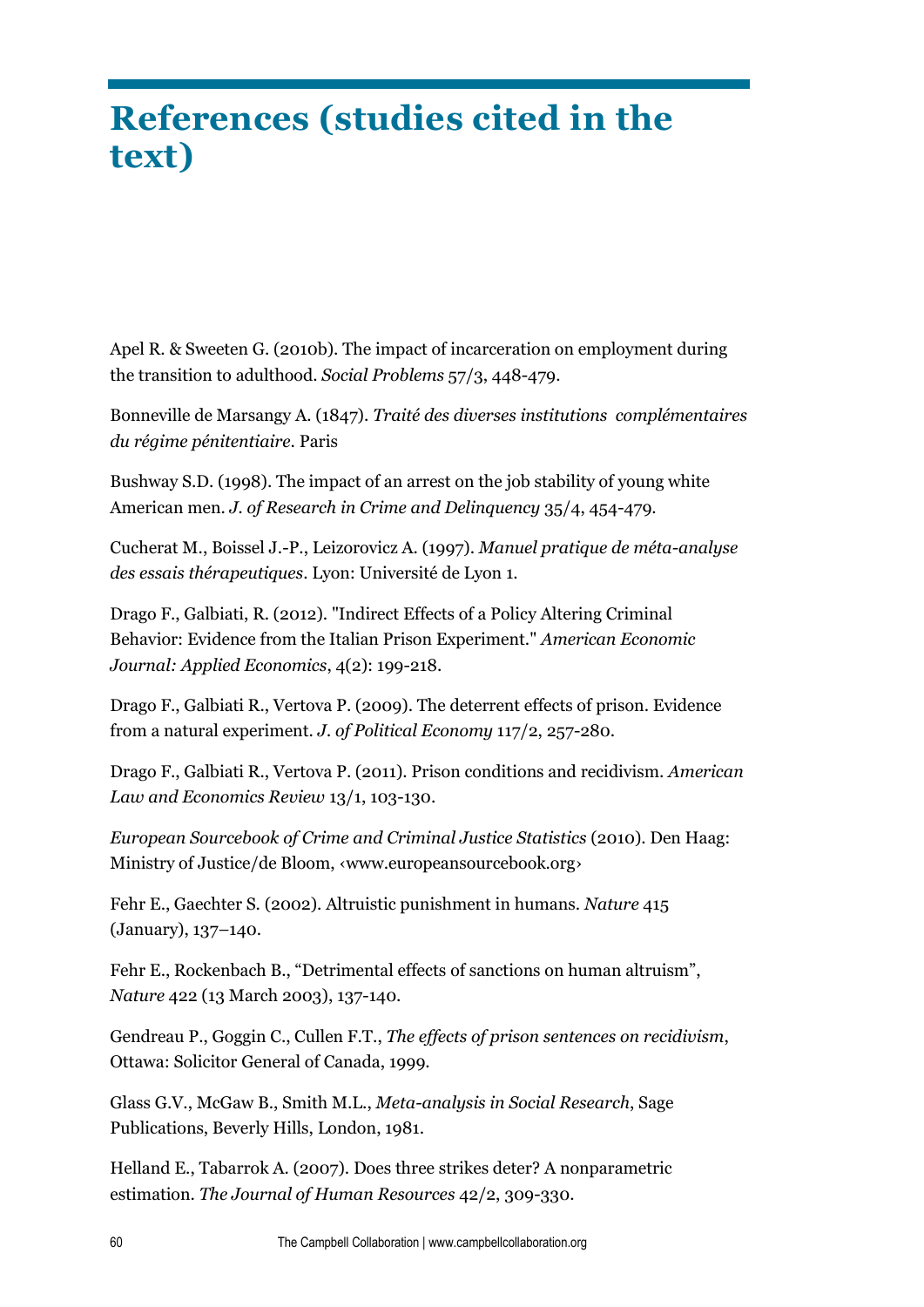Henning K.R., Frueh B.C., "Cognitive-behavioural treatment of incarcerated offenders", *Criminal Justice and Behavior* 23 (1996), 523-541.

Killias M., G. Gilliéron, I. Kissling, P. Villettaz (2010b) "Community service vs. electronic monitoring: What works better? Results of a randomized trial." *British J. of Criminology* 50/6, 1155-70.

Kirk, David (2009): A natural experiment on residential change and recidivism: Lessons from Hurricane Katrina. *American Sociological Review* 74, pp. 484-505.

Kirk, David (2012): Residential change as a turning point in the life course of crime: desistance or temporary cessation? *Criminology* 50 (2), pp. 329-358.

Lipsey M.W., Wilson D.B., "Practical Meta-analysis", *Applied Social Research Methods Series, vol. 49*, Sage Publications, Thousand Oaks, 2001.

McGrath A., Weatherburn D. (2012). The effect of custodial penalties on juvenile reoffending. *Australian & New Zealand J. of Criminology* 45/1, 26-44.

Murray J. Bijleveld C.C.J.H., Farrington D.P., Loeber R. (2014). *Effects of parental incarceration on children. Cross-national comparative studies.* Washington D.C.: American Psychological Association 2014

Murray J., Farrington D.P., Sekol I., Olson R. (2009). Effects of parental imprisonment on child antisocial behaviour and mental health: A systematic review. www.campbellcollaboration.org

Nagin D. (2013). Deterrence in the 21st century. In: Tonry M. (Ed.), *Crime and Justice: A Review of Research,* 42. Chicago: Chicago University Press, (forthcoming)

Nagin D., Cullen F.T., Jonson C.L. (2009). Imprisonment and reoffending. In: Tonry M. (Ed.), *Crime and Justice: A Review of Research 38*. Chicago: Chicago University Press, pp. 115-200.

Normandeau A. (1969). Pioneers in criminology: Arnould Bonneville de Marsangy (1802-1894). *J. of Criminal Law, Criminology and Police Science* 60/1, 28-32.

Paternoster R., Bachman R., Brame R., Sherman L. W. (1997). Do fair procedures matter? The effect of procedural justice on spouse assault. *Law & Society Review* 31, 163-204.

Pease K. (2010). *Prison, Community Sentencing and Crime*. London: CIVITAS (Institute for the Study of Civil Society).

Sampson, R. J., Laub, J. (1995). *Crime in the Making: Pathways and Turning Points through Life*. Cambridge, MA.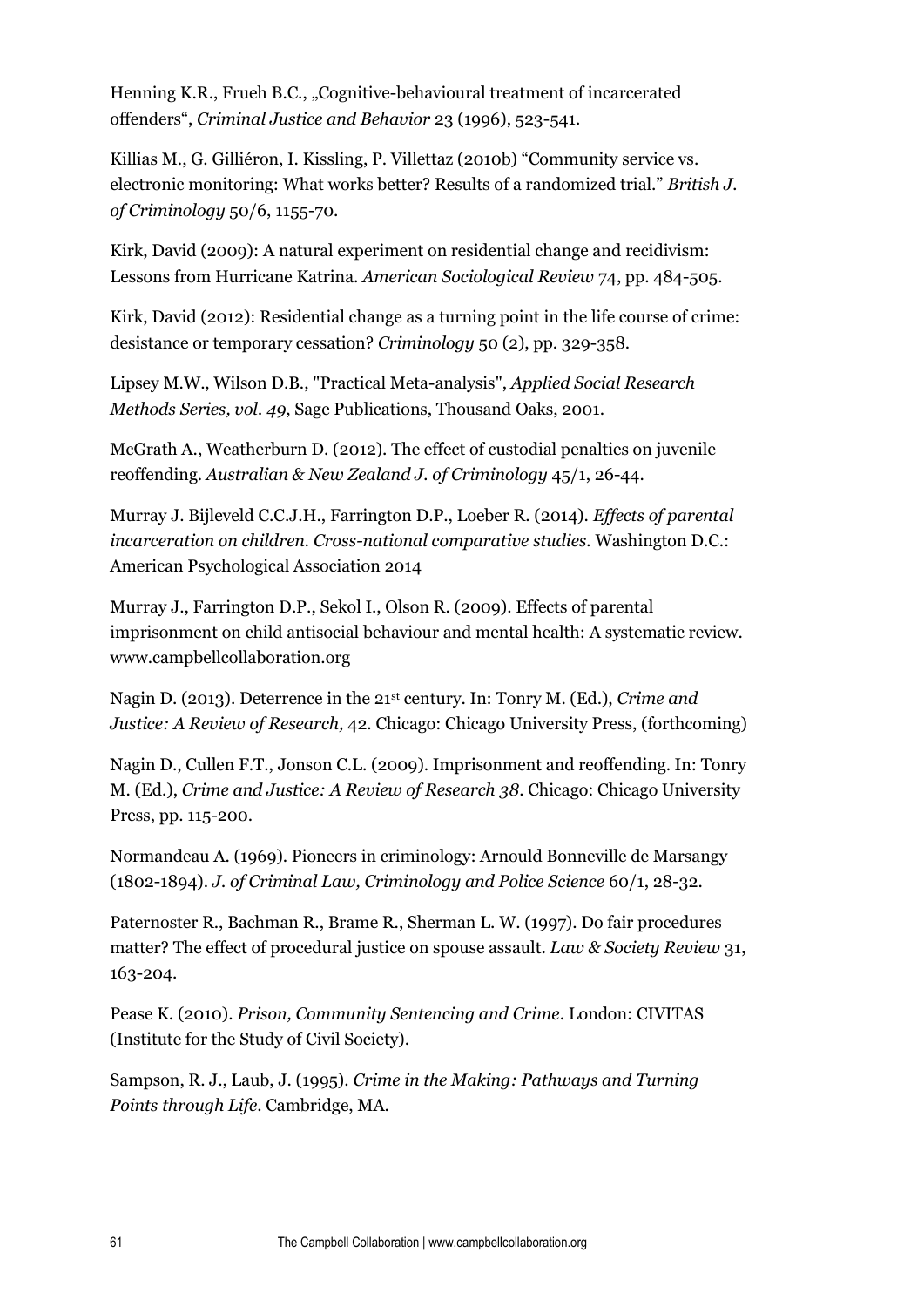Sharkey P., Sampson R.J. (2010). Destination effects: Residential mobility and trajectories of adolescent violence in a stratified metropolis. *Criminology* 48, 639- 682.

Smith P., Goggin C., Gendreau P. (2002). *Effets de l'incarcération et des sanctions intermédiaires sur la récidive: effets généraux et différences individuelles*. Ottawa: Solicitor General of Canada 2002.

Vennard D.J., Hedderman C., Sugg D. (1997). *Changing offenders' attitudes and behavior: what works?* London: Home Office (Research Findings N° 61).

von Liszt F. (1883). Der Zweckgedanke im Strafrecht. *Zeitschrift für die gesamte Strafrechtswissenschaft* 3, 1-47.

Weisburd D. (2010). Justifying the use of non-experimental methods and disqualifying the use of randomized controlled trials: Challenging folklore in evaluation research in crime and justice. *J. of Experimental Criminology* 6/2, 209- 227.

Weisburd D., Einat T., Kowalski M. (2008). The miracle of the cells: An experimental study of interventions to increase payment of court-ordered financial obligations. *Criminology and Public Policy* 7 (1), 9-36.

Wolf F.M.L. (1986). Meta-analysis: Quantitative Methods for Research Synthesis. *Quantitative Applications in the Social Sciences.* London: Sage.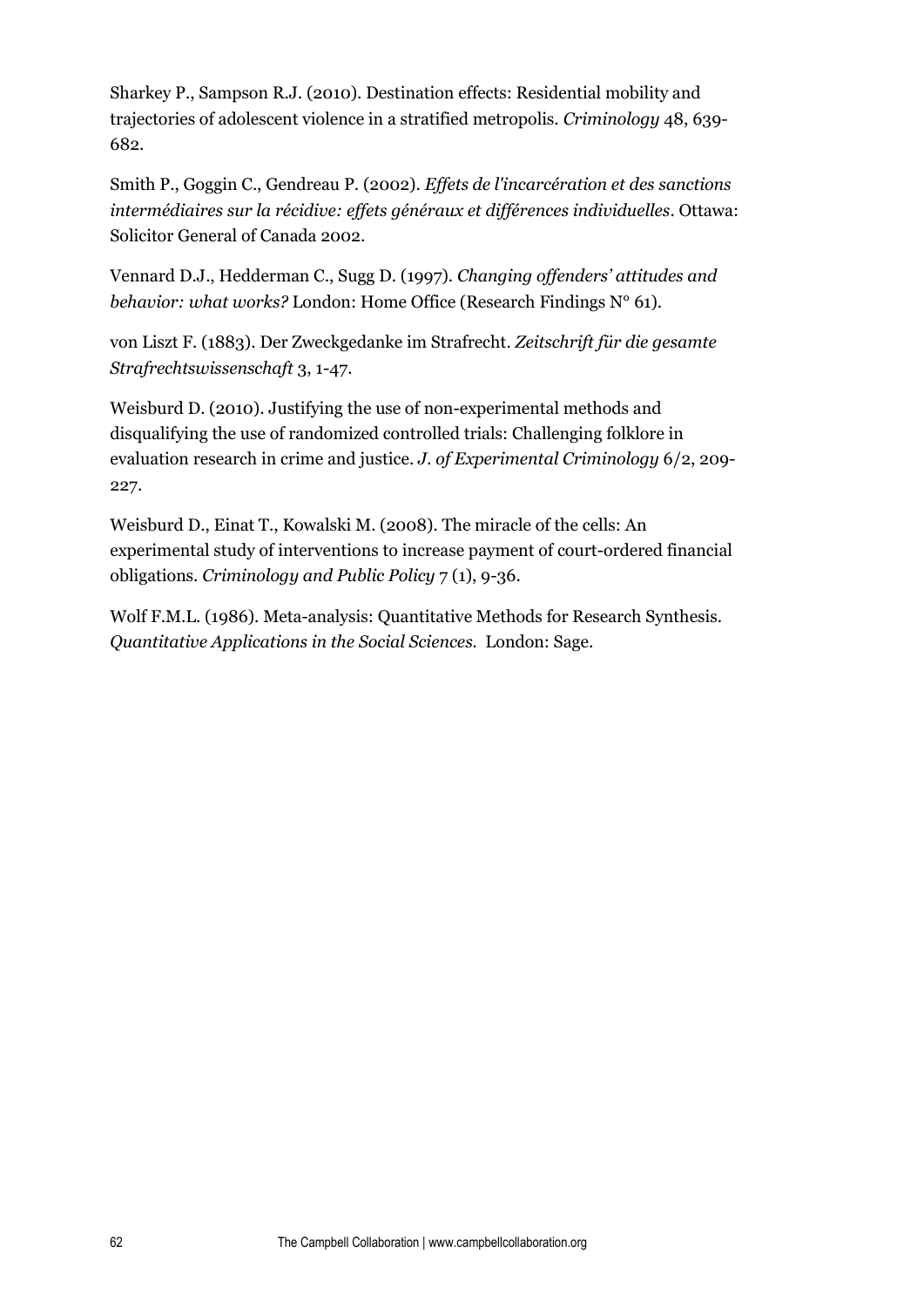# **Appendix I: Additional Tables**

# **A-1 Complementary meta-analysis on the three RCTs and the van der Werff natural experiment with log-odds ratio and standardized mean differences**

*Tables 2c: Comparison of non-custodial versus custodial sanctions on re-offending (all types of offenders), log odds ratio (fixed effect), RCTs and one natural experiment only*

#### Fixed effect



# *Table 2d: Comparison of non-custodial versus custodial sanctions on re-offending (all types of offenders), log odds ratio (random effect), RCTs and one natural experiment only*

#### Random effect

| <b>Study name</b>           | Subgroup within study Time point |              |                   |                          | <b>Statistics for each study</b> |                      |       |          |                 |         |         | Log odds ratio and 95% CI |      |      |                    |
|-----------------------------|----------------------------------|--------------|-------------------|--------------------------|----------------------------------|----------------------|-------|----------|-----------------|---------|---------|---------------------------|------|------|--------------------|
|                             |                                  |              | Log<br>odds ratio | <b>Standard</b><br>error | <b>Variance</b>                  | Lower Upper<br>limit | limit |          | Z-Value p-Value |         |         |                           |      |      | Relative<br>weight |
| Van der Werff 1979 Combined |                                  | <b>Blank</b> | $-0.055$          | 0.094                    | 0.009                            | $-0.238$             | 0.128 | $-0.588$ | 0.557           |         |         |                           |      |      | 69.61              |
| Barton 1990                 | Blank                            | Blank        | 0.033             | 0.175                    | 0.031                            | $-0.310$             | 0.376 | 0.189    | 0.850           |         |         |                           |      |      | 19.87              |
| Schneider 1986              | <b>Blank</b>                     | <b>Blank</b> | $-0.222$          | 0.300                    | 0.090                            | $-0.811$             | 0.367 | $-0.739$ | 0.460           |         |         |                           |      |      | 6.75               |
| Killias 2010                | <b>Blank</b>                     | Combined     | $-0.230$          | 0.402                    | 0.162                            | $-1.018$             | 0.558 | $-0.572$ | 0.567           |         |         |                           |      |      | 3.77               |
|                             |                                  |              | $-0.055$          | 0.078                    | 0.006                            | $-0.208$             | 0.098 | $-0.709$ | 0.478           |         |         |                           |      |      |                    |
|                             |                                  |              |                   |                          |                                  |                      |       |          |                 | $-1.00$ | $-0.50$ | 0.00                      | 0.50 | 1.00 |                    |

**Favours Non-Custodial** 

**Favours Custodial**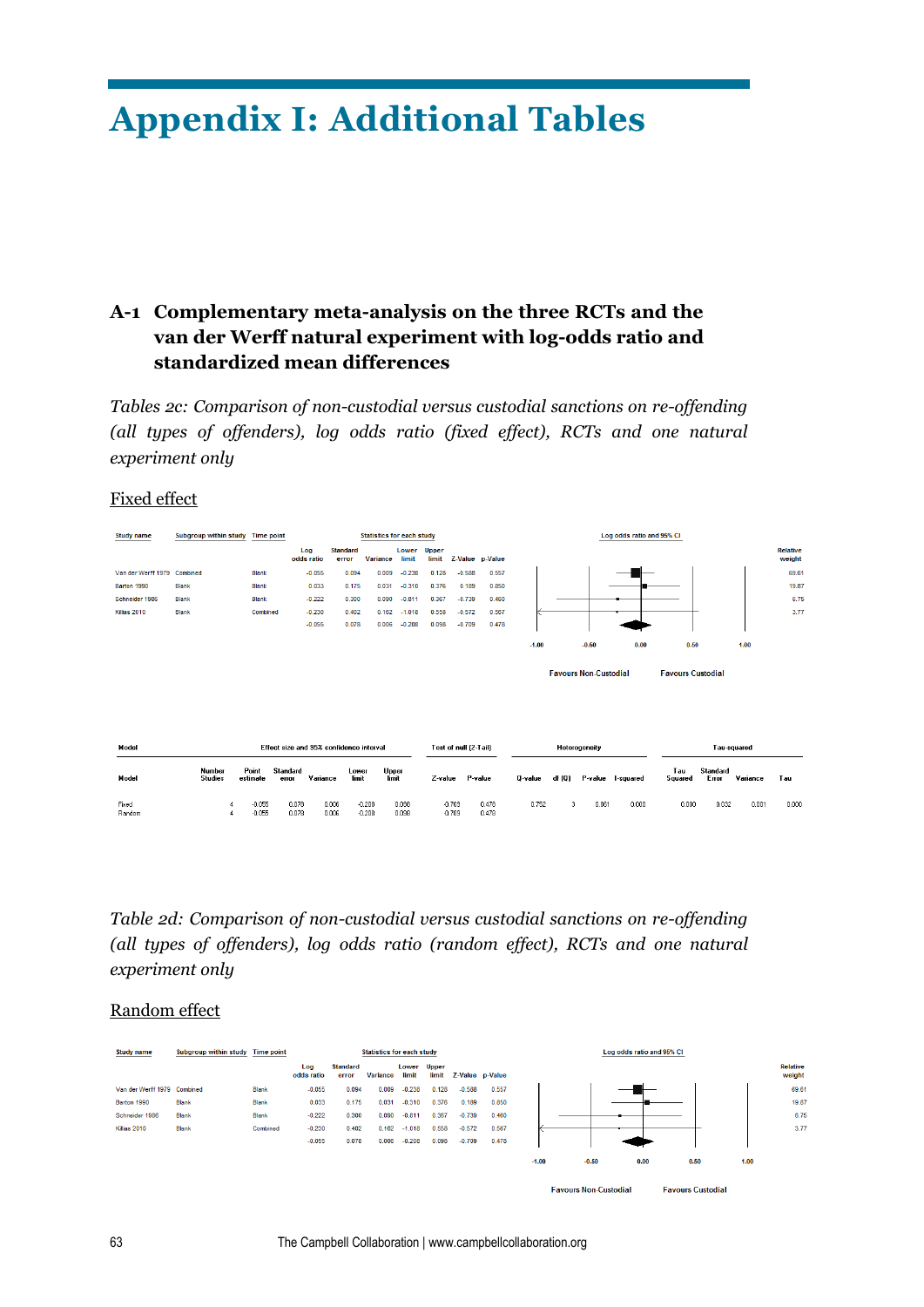# *Tables 2e: Comparison of non-custodial versus custodial sanctions on re-offending (all types of offenders), standardized mean differences (fixed effects), RCTs and one natural experiment*

#### Fixed effect

| <b>Study name</b>           | Subgroup within study Time point        |                                        |                      |                          | <b>Statistics for each study</b> |                |                | Std diff in means and 95% CI |                 |                                                          |        |               |                   |                |                   |          |                    |
|-----------------------------|-----------------------------------------|----------------------------------------|----------------------|--------------------------|----------------------------------|----------------|----------------|------------------------------|-----------------|----------------------------------------------------------|--------|---------------|-------------------|----------------|-------------------|----------|--------------------|
|                             |                                         |                                        | Std diff<br>in means | <b>Standard</b><br>error | Variance                         | Lower<br>limit | Upper<br>limit |                              | Z-Value p-Value |                                                          |        |               |                   |                |                   |          | Relative<br>weight |
| Van der Werff 1979 Combined |                                         | <b>Blank</b>                           | $-0.030$             | 0.052                    | 0.003                            | $-0.131$       | 0.071          | $-0.588$                     | 0.557           |                                                          |        |               |                   |                |                   |          | 69.61              |
| Barton 1990                 | <b>Blank</b>                            | <b>Blank</b>                           | 0.018                | 0.097                    | 0.009                            | $-0.171$       | 0.207          | 0.189                        | 0.850           |                                                          |        |               |                   |                |                   |          | 19.87              |
| Schneider 1986              | <b>Blank</b>                            | <b>Blank</b>                           | $-0.122$             | 0.166                    | 0.027                            | $-0.447$       | 0.202          | $-0.739$                     | 0.460           |                                                          |        |               |                   |                |                   |          | 6.75               |
| Killias 2010                | Blank                                   | Combined                               | $-0.127$             | 0.222                    | 0.049                            | $-0.561$       | 0.307          | $-0.572$                     | 0.567           |                                                          |        |               |                   |                |                   |          | 3.77               |
|                             |                                         |                                        | $-0.031$             | 0.043                    | 0.002                            | $-0.115$       | 0.054          | $-0.709$                     | 0.478           |                                                          |        |               |                   |                |                   |          |                    |
|                             |                                         |                                        |                      |                          |                                  |                |                |                              |                 | $-1.00$                                                  |        | $-0.50$       | 0.00              | 0.50           |                   | 1.00     |                    |
|                             |                                         |                                        |                      |                          |                                  |                |                |                              |                 | <b>Favours Non-Custodial</b><br><b>Favours Custodial</b> |        |               |                   |                |                   |          |                    |
|                             |                                         |                                        |                      |                          |                                  |                |                |                              |                 |                                                          |        |               |                   |                |                   |          |                    |
|                             |                                         |                                        |                      |                          |                                  |                |                |                              |                 |                                                          |        |               |                   |                |                   |          |                    |
| Model                       | Effect size and 95% confidence interval |                                        |                      |                          |                                  |                |                | Test of null (2-Tail)        |                 |                                                          |        | Heterogeneity |                   |                | Tau-squared       |          |                    |
| Model                       | Number<br><b>Studies</b>                | Point<br>Standard<br>estimate<br>error | Variance             | Lower<br>limit           |                                  | Upper<br>limit | Z-value        |                              | P-value         | Q-value                                                  | df (Q) |               | P-value I-squared | Tau<br>Squared | Standard<br>Error | Variance | Tau                |
| Fixed<br>Random             | $\overline{4}$                          | $-0.031$<br>$-0.031$                   | 0.043<br>0.043       | 0.002<br>0.002           | $-0.115$<br>$-0.115$             | 0.054<br>0.054 |                | $-0.709$<br>$-0.709$         | 0.478<br>0.478  | 0.752                                                    | з      | 0.861         | 0.000             | 0.000          | 0.010             | 0.000    | 0.000              |

*Table 2f: Comparison of non-custodial versus custodial sanctions on re-offending (all types of offenders), standardized mean differences (random effects), RCTs and one natural experiment only*

## Random effect

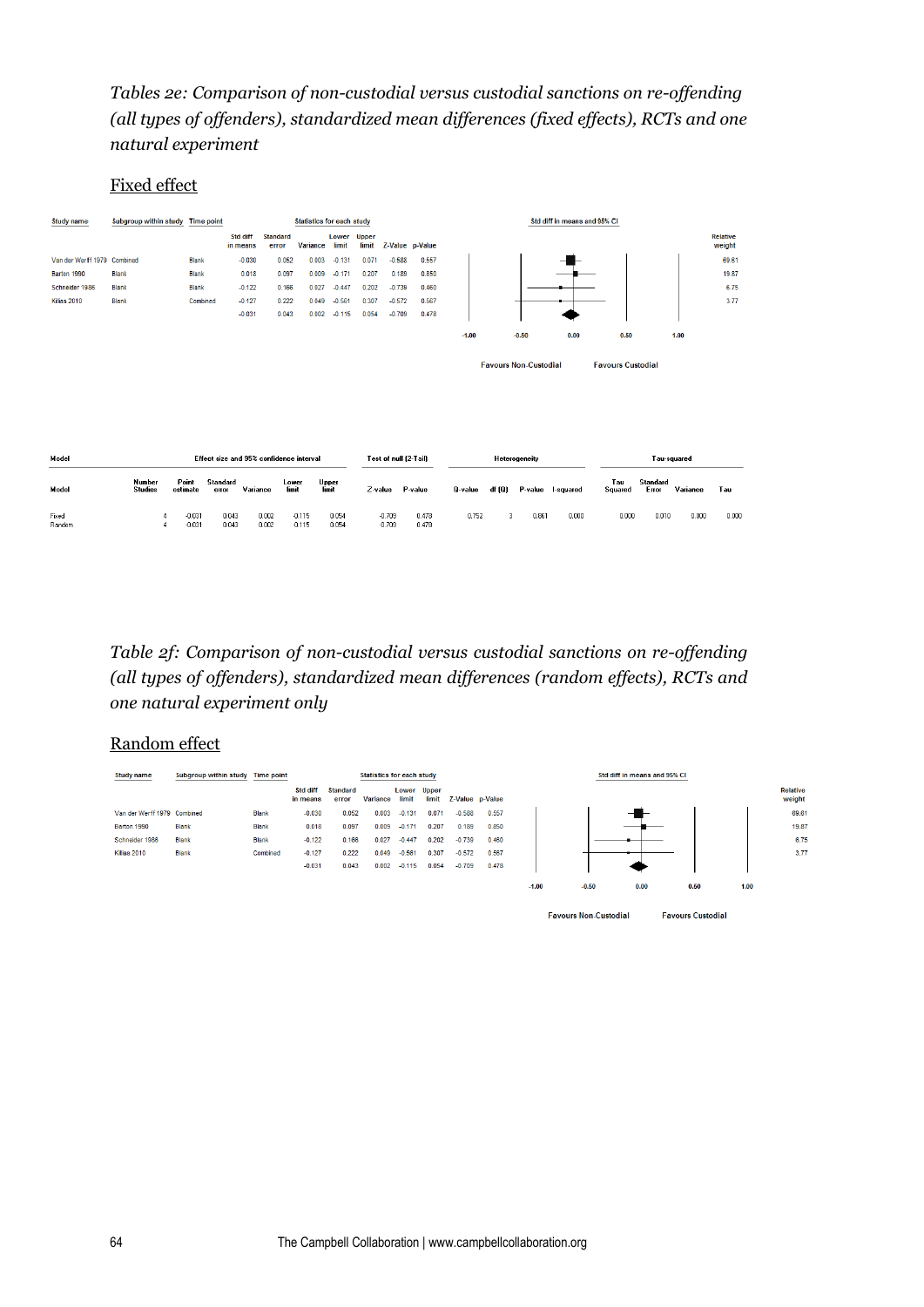# **A-2 Complementary meta-analysis on the eight studies using propensity score matching with log-odds ratio and standardized mean differences**

*Tables 3c: Comparison of non-custodial versus custodial sanctions on re-offending (all types of offenders), log odds ratio (fixed effect), studies using propensity score matching only*

## Fixed effect

| <b>Study name</b> |                   |                          | <b>Statistics for each study</b> |                |                       |                 |       | Log odds ratio and 95% CI |                              |      |                          |      |                    |  |
|-------------------|-------------------|--------------------------|----------------------------------|----------------|-----------------------|-----------------|-------|---------------------------|------------------------------|------|--------------------------|------|--------------------|--|
|                   | Log<br>odds ratio | <b>Standard</b><br>error | <b>Variance</b>                  | Lower<br>limit | <b>Upper</b><br>limit | Z-Value p-Value |       |                           |                              |      |                          |      | Relative<br>weight |  |
| Wermink           | $-0.275$          | 0.056                    | 0.003                            | $-0.384$       | $-0.166$              | $-4.936$        | 0.000 |                           | ╼█╾                          |      |                          |      | 38.36              |  |
| Lulham            | $-0.446$          | 0.080                    | 0.006                            | $-0.602$       | $-0.290$              | $-5.603$        | 0.000 |                           |                              |      |                          |      | 18.85              |  |
| Nieuwbeerta       | $-0.605$          | 0.094                    | 0.009                            | $-0.788$       | $-0.421$              | $-6.449$        | 0.000 |                           |                              |      |                          |      | 13.56              |  |
| Loughran          | $-0.189$          | 0.120                    | 0.014                            | $-0.425$       | 0.046                 | $-1.577$        | 0.115 |                           |                              |      |                          |      | 8.27               |  |
| Nirel             | $-0.455$          | 0.129                    | 0.017                            | $-0.708$       | $-0.202$              | $-3.525$        | 0.000 |                           |                              |      |                          |      | 7.16               |  |
| Apel              | $-0.301$          | 0.147                    | 0.022                            | $-0.589$       | $-0.014$              | $-2.055$        | 0.040 |                           |                              |      |                          |      | 5.54               |  |
| Weisburd          | $-0.348$          | 0.162                    | 0.026                            | $-0.665$       | $-0.031$              | $-2.151$        | 0.031 |                           |                              |      |                          |      | 4.55               |  |
| Bales             | $-0.386$          | 0.179                    | 0.032                            | $-0.738$       | $-0.035$              | $-2.154$        | 0.031 |                           |                              |      |                          |      | 3.71               |  |
|                   | $-0.367$          | 0.035                    | 0.001                            | $-0.434$       | $-0.299$              | $-10.618$       | 0.000 |                           |                              |      |                          |      |                    |  |
|                   |                   |                          |                                  |                |                       |                 |       | $-1.00$                   | $-0.50$                      | 0.00 | 0.50                     | 1.00 |                    |  |
|                   |                   |                          |                                  |                |                       |                 |       |                           | <b>Favours Non-Custodial</b> |      | <b>Favours Custodial</b> |      |                    |  |

| Model           | Fifect size and 95% confidence interval |                                  |                   |                |                      |                      | Test of null (2-Tail) |                |         | Heterogeneity |         |           |                | Tau-squared       |          |       |  |
|-----------------|-----------------------------------------|----------------------------------|-------------------|----------------|----------------------|----------------------|-----------------------|----------------|---------|---------------|---------|-----------|----------------|-------------------|----------|-------|--|
| Model           | Number<br><b>Studies</b>                | Point<br>estimate                | Standard<br>error | Variance       | Lower<br>limit       | Upper<br>limit       | Z-value               | P-value        | Q-value | df (Q)        | P-value | I-squared | Tau<br>Squared | Standard<br>Error | Variance | Tau   |  |
| Fixed<br>Random |                                         | $-0.367$<br>8.<br>$-0.379$<br>8. | 0.035<br>0.052    | 0.001<br>0.003 | $-0.434$<br>$-0.481$ | $-0.299$<br>$-0.277$ | $-10.618$<br>$-7.276$ | 0.000<br>0.000 | 12.993  |               | 0.072   | 46.124    | 0.009          | 0.011             | 0.000    | 0.096 |  |

*Table 3d: Comparison of non-custodial versus custodial sanctions on re-offending (all types of offenders), log odds ratio (random effect), studies using propensity score matching only*

## Random effect

| Study name   |                   |                   | <b>Statistics for each study</b> |                |                       |                 |       |         |         | Log odds ratio and 95% CI |      |      |                    |
|--------------|-------------------|-------------------|----------------------------------|----------------|-----------------------|-----------------|-------|---------|---------|---------------------------|------|------|--------------------|
|              | Log<br>odds ratio | Standard<br>error | <b>Variance</b>                  | Lower<br>limit | <b>Upper</b><br>limit | Z-Value p-Value |       |         |         |                           |      |      | Relative<br>weight |
| Wermink      | $-0.275$          | 0.056             | 0.003                            | $-0.384$       | $-0.166$              | $-4.936$        | 0.000 |         | ╼╋      |                           |      |      | 22.15              |
| Lulham       | $-0.446$          | 0.080             | 0.006                            | $-0.602$       | $-0.290$              | $-5.603$        | 0.000 |         |         |                           |      |      | 17.55              |
| Nieuwbeerta  | $-0.605$          | 0.094             | 0.009                            | $-0.788$       | $-0.421$              | $-6.449$        | 0.000 |         |         |                           |      |      | 15.14              |
| Loughran     | $-0.189$          | 0.120             | 0.014                            | $-0.425$       | 0.046                 | $-1.577$        | 0.115 |         |         |                           |      |      | 11.52              |
| <b>Nirel</b> | $-0.455$          | 0.129             | 0.017                            | $-0.708$       | $-0.202$              | $-3.525$        | 0.000 |         |         |                           |      |      | 10.52              |
| Apel         | $-0.301$          | 0.147             | 0.022                            | $-0.589$       | $-0.014$              | $-2.055$        | 0.040 |         |         |                           |      |      | 8.86               |
| Weisburd     | $-0.348$          | 0.162             | 0.026                            | $-0.665$       | $-0.031$              | $-2.151$        | 0.031 |         |         |                           |      |      | 7.69               |
| Bales        | $-0.386$          | 0.179             | 0.032                            | $-0.738$       | $-0.035$              | $-2.154$        | 0.031 |         |         |                           |      |      | 6.58               |
|              | $-0.379$          | 0.052             | 0.003                            | $-0.481$       | $-0.277$              | $-7.276$        | 0.000 |         |         |                           |      |      |                    |
|              |                   |                   |                                  |                |                       |                 |       | $-1.00$ | $-0.50$ | 0.00                      | 0.50 | 1.00 |                    |

**Favours Non-Custodial** 

**Favours Custodial**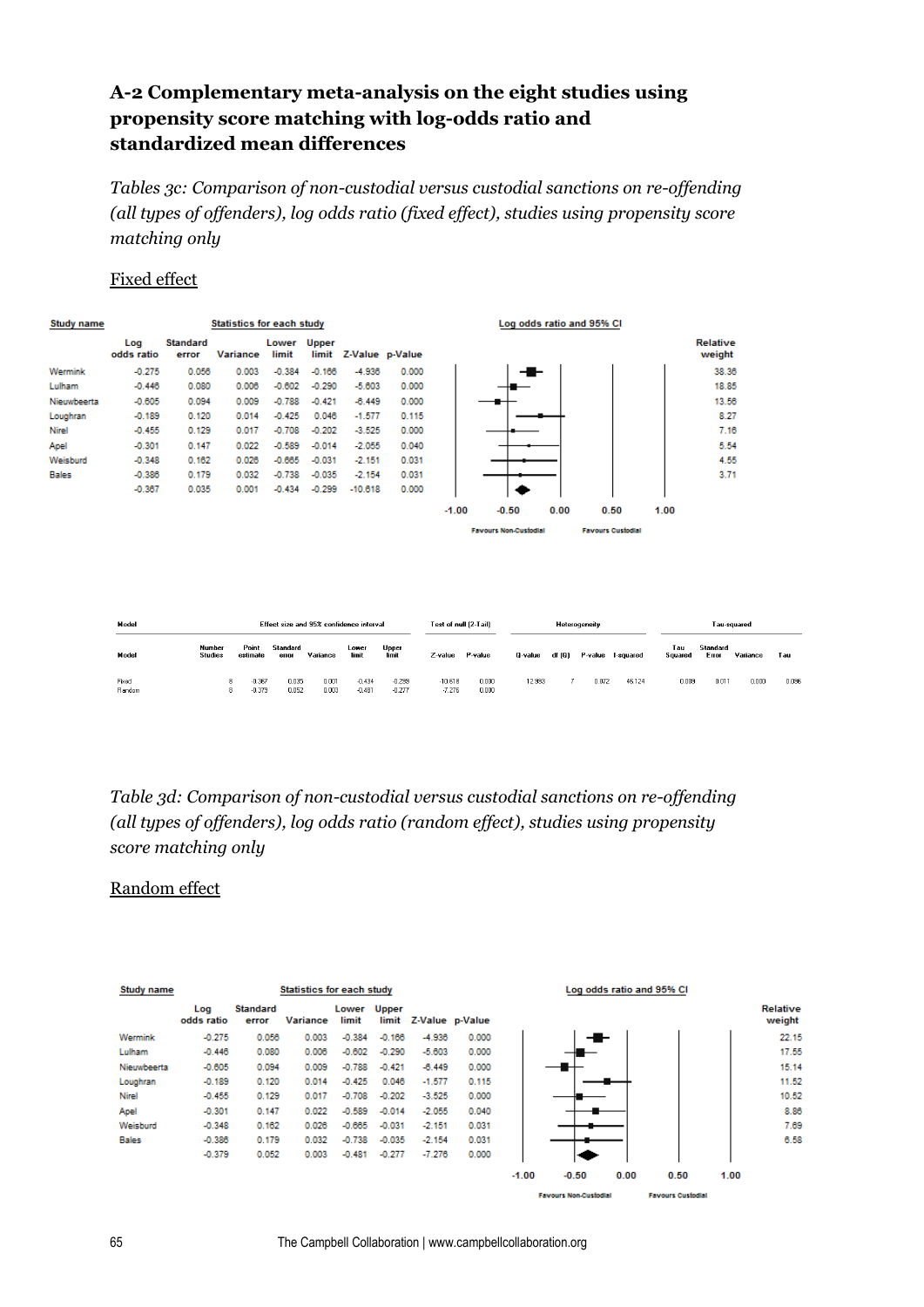*Tables 3e: Comparison of non-custodial versus custodial sanctions on re-offending (all types of offenders), standardized mean differences (fixed effect), studies using propensity score matching only*

## Fixed effect

| Study name      |                          |                                | <b>Statistics for each study</b>        |                                        | Std diff in means and 95% CI |                 |                                         |         |                              |                   |        |                          |                          |          |                    |
|-----------------|--------------------------|--------------------------------|-----------------------------------------|----------------------------------------|------------------------------|-----------------|-----------------------------------------|---------|------------------------------|-------------------|--------|--------------------------|--------------------------|----------|--------------------|
|                 | Std diff<br>in means     | <b>Standard</b><br>error       | <b>Variance</b>                         | Lower<br>limit                         | <b>Upper</b><br>limit        | Z-Value p-Value |                                         |         |                              |                   |        |                          |                          |          | Relative<br>weight |
| Wermink         | $-0.152$                 | 0.031                          | 0.001                                   | $-0.212$                               | $-0.091$                     | $-4.936$        | 0.000                                   |         |                              |                   |        |                          |                          |          | 38.36              |
| Lulham          | $-0.246$                 | 0.044                          | 0.002                                   | $-0.332$                               | $-0.160$                     | $-5.603$        | 0.000                                   |         |                              |                   |        |                          |                          |          | 18.85              |
| Nieuwbeerta     | $-0.333$                 | 0.052                          | 0.003                                   | $-0.435$                               | $-0.232$                     | $-6.449$        | 0.000                                   |         |                              |                   |        |                          |                          |          | 13.56              |
| Loughran        | $-0.104$                 | 0.066                          | 0.004                                   | $-0.234$                               | 0.025                        | $-1.577$        | 0.115                                   |         |                              |                   |        |                          |                          |          | 8.27               |
| Nirel           | $-0.251$                 | 0.071                          | 0.005                                   | $-0.390$                               | $-0.111$                     | $-3.525$        | 0.000                                   |         |                              |                   |        |                          |                          |          | 7.16               |
| Apel            | $-0.166$                 | 0.081                          | 0.007                                   | $-0.325$                               | $-0.008$                     | $-2.055$        | 0.040                                   |         |                              |                   |        |                          |                          |          | 5.54               |
| Weisburd        | $-0.192$                 | 0.089                          | 0.008                                   | $-0.367$                               | $-0.017$                     | $-2.151$        | 0.031                                   |         |                              |                   |        |                          |                          |          | 4.55               |
| Bales           | $-0.213$                 | 0.099                          | 0.010                                   | $-0.407$                               | $-0.019$                     | $-2.154$        | 0.031                                   |         |                              |                   |        |                          |                          |          | 3.71               |
|                 | $-0.202$                 | 0.019                          | 0.000                                   | $-0.239$                               | $-0.165$                     | $-10.618$       | 0.000                                   |         |                              |                   |        |                          |                          |          |                    |
|                 |                          |                                |                                         |                                        |                              |                 |                                         | $-1.00$ | $-0.50$                      |                   | 0.00   | 0.50                     | 1.00                     |          |                    |
|                 |                          |                                |                                         |                                        |                              |                 |                                         |         | <b>Favours Non-Custodial</b> |                   |        | <b>Favours Custodial</b> |                          |          |                    |
|                 |                          |                                |                                         |                                        |                              |                 |                                         |         |                              |                   |        |                          |                          |          |                    |
|                 |                          |                                |                                         |                                        |                              |                 |                                         |         |                              |                   |        |                          |                          |          |                    |
|                 |                          |                                |                                         |                                        |                              |                 |                                         |         |                              |                   |        |                          |                          |          |                    |
|                 |                          |                                |                                         |                                        |                              |                 |                                         |         |                              |                   |        |                          |                          |          |                    |
|                 |                          |                                |                                         |                                        |                              |                 |                                         |         |                              |                   |        |                          |                          |          |                    |
| Model           |                          |                                | Effect size and 95% confidence interval |                                        |                              |                 | Test of null (2-Tail)                   |         | Heterogeneity                |                   |        |                          | Tau-squared              |          |                    |
| Model           | Number<br><b>Studies</b> | Point<br>estimate              | Standard<br>Variance<br>error           | Lower<br>limit                         | Upper<br>limit               | Z-value         | P-value                                 | Q-value | df (Q)                       | P-value I-squared |        | Tau<br>Squared           | <b>Standard</b><br>Error | Variance | Tau                |
| Fixed<br>Random |                          | $-0.202$<br>8<br>8<br>$-0.209$ | 0.019<br>0.029                          | 0.000<br>$-0.239$<br>0.001<br>$-0.265$ | $-0.165$<br>$-0.153$         |                 | $-10.618$<br>0.000<br>$-7.276$<br>0.000 | 12.993  | 7                            | 0.072             | 46.124 | 0.003                    | 0.003                    | 0.000    | 0.053              |

*Table 3f: Comparison of non-custodial versus custodial sanctions on re-offending (all types of offenders), standardized mean differences (random effect), studies using propensity score matching only*

## Random effect

| Study name  |                      |                          | <b>Statistics for each study</b> |                      |          |                 | Std diff in means and 95% CI |         |                              |      |                          |      |                    |  |  |
|-------------|----------------------|--------------------------|----------------------------------|----------------------|----------|-----------------|------------------------------|---------|------------------------------|------|--------------------------|------|--------------------|--|--|
|             | Std diff<br>in means | <b>Standard</b><br>error | Variance                         | Lower Upper<br>limit | limit    | Z-Value p-Value |                              |         |                              |      |                          |      | Relative<br>weight |  |  |
| Wermink     | $-0.152$             | 0.031                    | 0.001                            | $-0.212$             | $-0.091$ | $-4.936$        | 0.000                        |         |                              | 를    |                          |      | 22.15              |  |  |
| Lulham      | $-0.246$             | 0.044                    | 0.002                            | $-0.332$             | $-0.160$ | $-5.603$        | 0.000                        |         | -∎-                          |      |                          |      | 17.55              |  |  |
| Nieuwbeerta | $-0.333$             | 0.052                    | 0.003                            | $-0.435$             | $-0.232$ | $-6.449$        | 0.000                        |         | ╼█╾                          |      |                          |      | 15.14              |  |  |
| Loughran    | $-0.104$             | 0.066                    | 0.004                            | $-0.234$             | 0.025    | $-1.577$        | 0.115                        |         |                              |      |                          |      | 11.52              |  |  |
| Nirel       | $-0.251$             | 0.071                    | 0.005                            | $-0.390$             | $-0.111$ | $-3.525$        | 0.000                        |         |                              |      |                          |      | 10.52              |  |  |
| Apel        | $-0.166$             | 0.081                    | 0.007                            | $-0.325$             | $-0.008$ | $-2.055$        | 0.040                        |         |                              |      |                          |      | 8.86               |  |  |
| Weisburd    | $-0.192$             | 0.089                    | 0.008                            | $-0.367$             | $-0.017$ | $-2.151$        | 0.031                        |         |                              |      |                          |      | 7.69               |  |  |
| Bales       | $-0.213$             | 0.099                    | 0.010                            | $-0.407$             | $-0.019$ | $-2.154$        | 0.031                        |         |                              |      |                          |      | 6.58               |  |  |
|             | $-0.209$             | 0.029                    | 0.001                            | $-0.265$             | $-0.153$ | $-7.276$        | 0.000                        |         |                              |      |                          |      |                    |  |  |
|             |                      |                          |                                  |                      |          |                 |                              | $-1.00$ | $-0.50$                      | 0.00 | 0.50                     | 1.00 |                    |  |  |
|             |                      |                          |                                  |                      |          |                 |                              |         | <b>Favours Non-Custodial</b> |      | <b>Favours Custodial</b> |      |                    |  |  |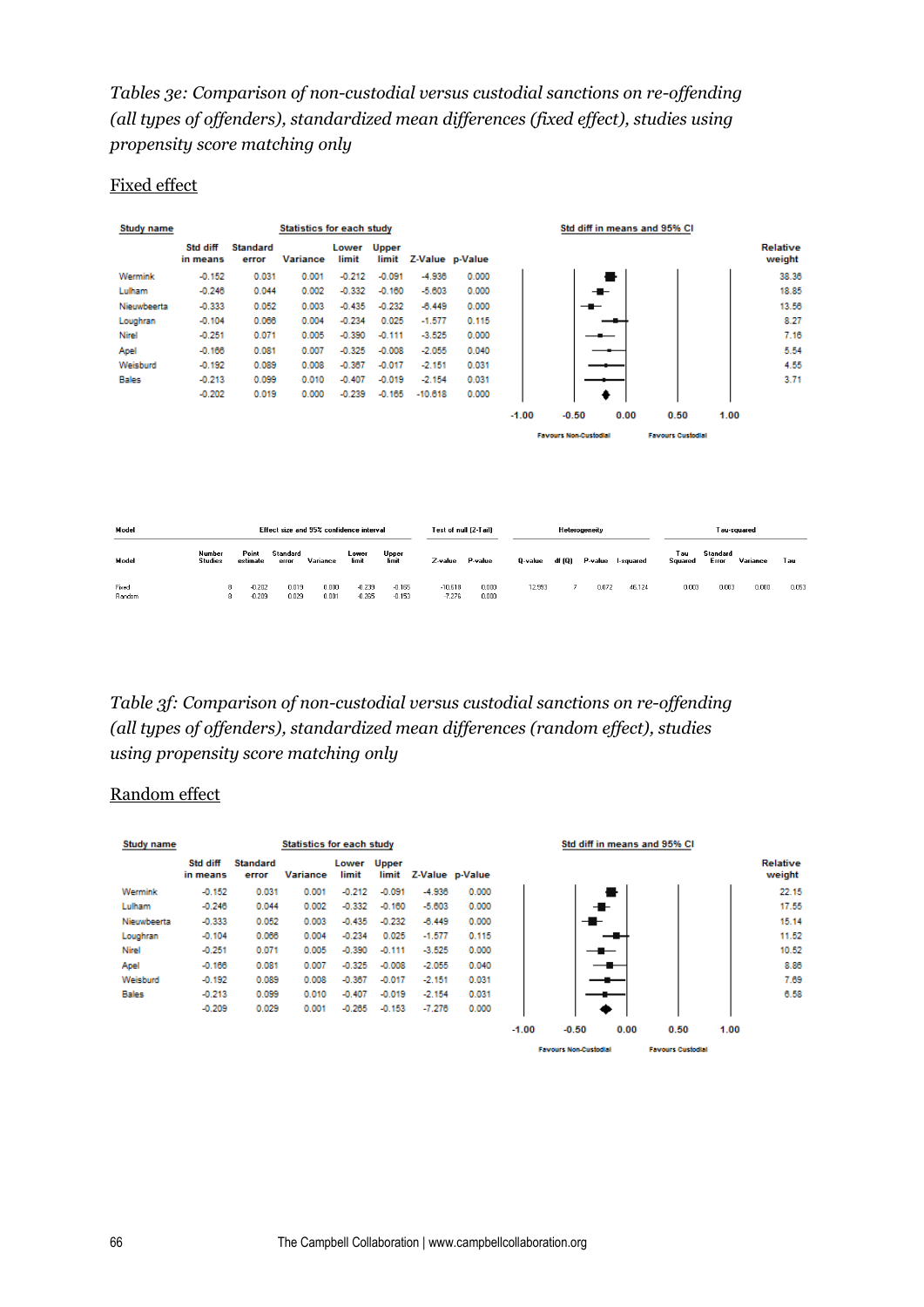# **Appendix II: Bibliography of the systematic review**

# **A. THE 38 ELIGIBLE STUDIES**

*Studies listed under 1, 2 and 3 and with an \* have been meta-analysed. Studies under 4 are summarized in Table 1 because they reach higher methodological standards (more than three control variables and higher statistical standards), though not to the extent of studies included in the meta-analysis.* 

## **1. Controlled randomized trials**

- \*01 Barton W.H., Butts J.A. (1990).Viable options: intensive supervision programs for juvenile delinquents. *Crime and Delinquency* 36/2, 238- 256.
- 02 Bergman G.R. (1976). *The evaluation of an experimental program designed to reduce recidivism among second felony criminal offenders*. Wayne State University, Detroit (Mich.), PhD dissertation (77-9368). (This study is listed here because it was included among the RCTs in the first edition of this review. It has not been retained among RCTs in the update, however)
- \*03 Killias M., Aebi M., Ribeaud D. (2000). Does community service rehabilitate better than shorter-term imprisonment ? : Results of a controlled experiment. *Howard Journal of Criminal Justice* 39/1, 40-57.
- \*U01 Killias M., Gilliéron G., Villard F., Poglia C. (2010a) How damaging is imprisonment in the long-term? A controlled experiment comparing long-term effects of community service and short custodial sentences on re-offending and social integration. *J. of Experimental Criminology* 6/2, 115-130.
- \*04 Schneider A.L. (1986), Restitution and recidivism rates of juvenile offenders: results from four experimental studies. *Criminology* 24/3, 533-552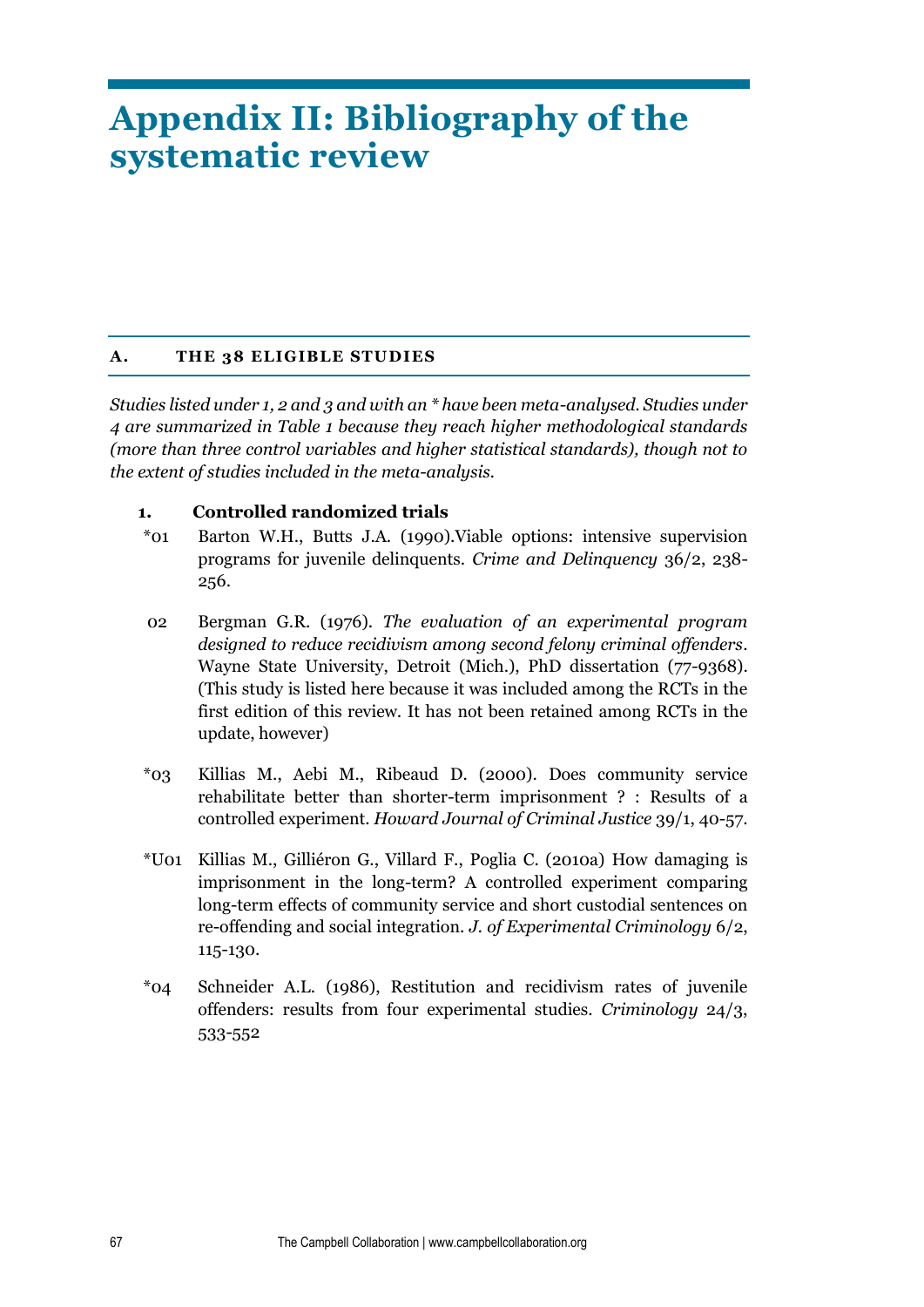## **2. Natural experiments**<sup>7</sup>

- 05 Gottfredson D.C., Barton W. H. (1993). Deinstitutionalization of juvenile offenders. *Criminology* 31/4, 591-610. (Not included in the metaanalysis)
- \*06 Van der Werff C. (1979), *Speciale Preventie*. Den Haag (NL): WODC.

# **3. Matched-pair design studies using propensity score methods**<sup>8</sup>

- \*U02 Apel R., Sweeten G. (2010a). The impact of first-time incarceration on criminal behaviour during transition to adulthood. Unpublished.
- \*U03 Bales W.D., Piquero A.R. (2012). Assessing the impact of imprisonment on recidivism. *J. of Experimental Criminology* 8/1, 71-101.
- \*U04 Loughran T.A., Mulvey E.P., Schubert C.A., Fagan J., Piquero A.R., Losoya S.H. (2009). Estimating a dose-response relationship between length of stay and future recidivism in serious juvenile offenders. *Criminology*  47/3, 699-738.
- \*U05 Lulham, Rohan; Weatherburn, Don; Bartels, Lorana (2009). [The](http://web.b.ebscohost.com/ehost/viewarticle?data=dGJyMPPp44rp2%2FdV0%2Bnjisfk5Ie46a9Krq%2BxSrak63nn5Kx95uXxjL6prUmwpbBIr6qeTbipt1Kzqp5Zy5zyit%2Fk8Xnh6ueH7N%2FiVbCmtE6zqrdIsZzqeezdu37wnOJ6u9noeaTq33%2B7t8w%2B3%2BS7TLaqtki0r7E%2B5OXwhd%2Fqu37z4uqM4%2B7y&hid=121)  [recidivism of offenders given suspended sentences: A comparison with](http://web.b.ebscohost.com/ehost/viewarticle?data=dGJyMPPp44rp2%2FdV0%2Bnjisfk5Ie46a9Krq%2BxSrak63nn5Kx95uXxjL6prUmwpbBIr6qeTbipt1Kzqp5Zy5zyit%2Fk8Xnh6ueH7N%2FiVbCmtE6zqrdIsZzqeezdu37wnOJ6u9noeaTq33%2B7t8w%2B3%2BS7TLaqtki0r7E%2B5OXwhd%2Fqu37z4uqM4%2B7y&hid=121)  [full-time imprisonment.](http://web.b.ebscohost.com/ehost/viewarticle?data=dGJyMPPp44rp2%2FdV0%2Bnjisfk5Ie46a9Krq%2BxSrak63nn5Kx95uXxjL6prUmwpbBIr6qeTbipt1Kzqp5Zy5zyit%2Fk8Xnh6ueH7N%2FiVbCmtE6zqrdIsZzqeezdu37wnOJ6u9noeaTq33%2B7t8w%2B3%2BS7TLaqtki0r7E%2B5OXwhd%2Fqu37z4uqM4%2B7y&hid=121) *Crime & Justice Bulletin*, 136, 1-16.
- U06 McGrath A., Weatherburn D. (2012). The effect of custodial penalties on juvenile reoffending. *Australian & New Zealand J. of Criminology* 45/1, 26-44.
- U07 Mears D.P., Cochran J.C., Bales W.D. (2012). Gender differences in the effects of prison on recidivism. *J. of Criminal Justice* 40/5, 370-378. (Not included in the meta-analysis)
- \*U08 Nieuwbeerta P., Nagin D., Blokland A. (2009). Assessing the Impact of First-Time Imprisonment on Offenders' Subsequent Criminal Career Development: a matched samples comparison. *Journal of Quantitative Criminology* 25, 227-257.
- \*U09 Nirel R., Landau S.F., Sebba L. and Sagiv B. (1997). The effectiveness of service work: An analysis of recidivism. *J. Quantitative Criminologe* 13/1, 73-92.
- \*07a Weisburd D., Waring E., Chayet E. (1995). Specific deterrence in a sample of offenders convicted of white-collar crimes", *Criminology* 33/4, 587- 607.

 $\overline{a}$ 

<sup>7</sup> Unless otherwise indicated, studies listed here have been included in the meta-analysis.

<sup>8</sup> Unless otherwise indicated, studies listed here have been included in the meta-analysis.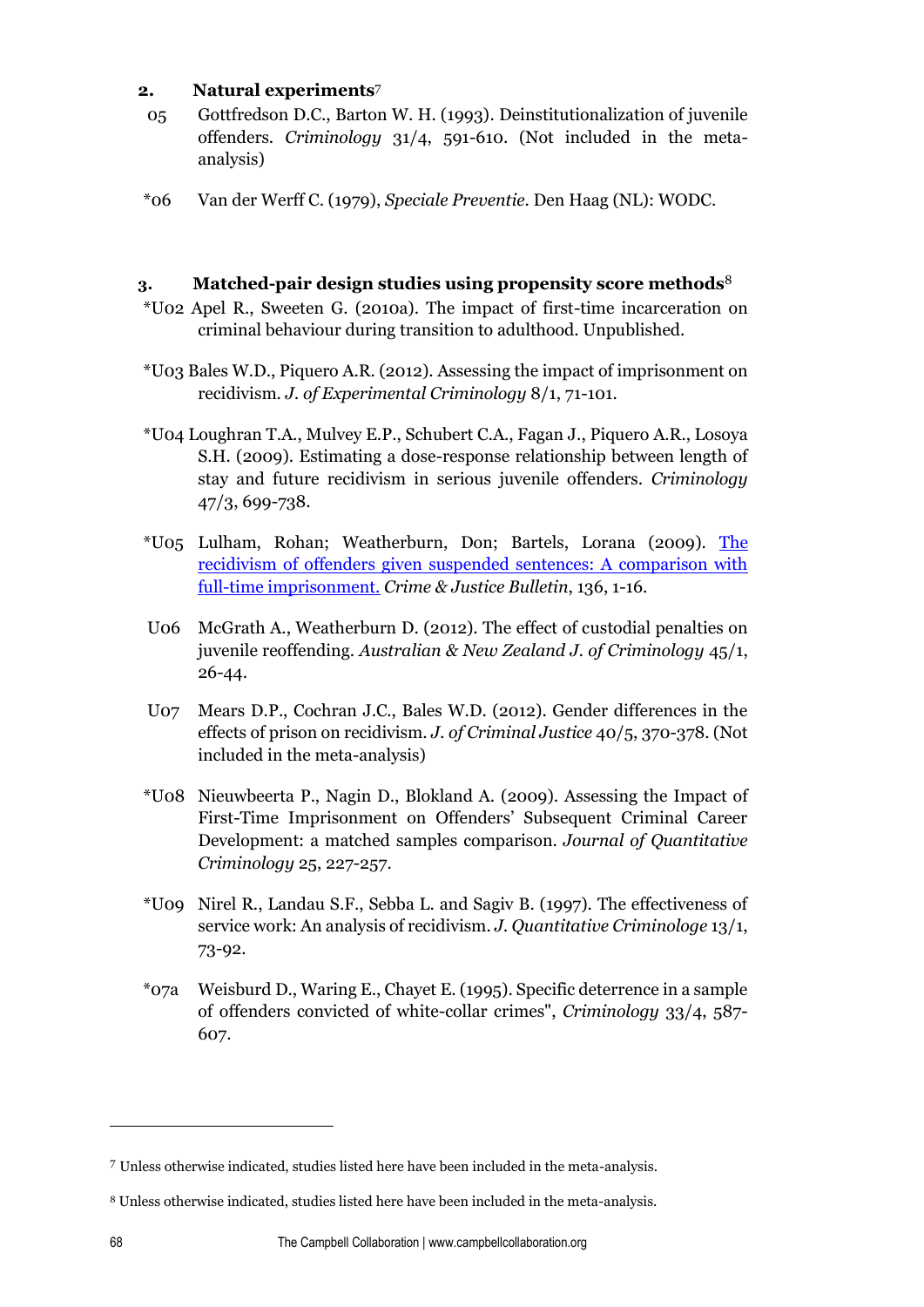- \*07b Weisburd D., Waring E., Chayet E. (2001). White-collar crime and criminal careers. Cambridge: Cambridge University Press.
- \*U10 Wermink H., Blokland A., Nieuwbeerta P., Nagin D., Tollenaar N. (2010). Comparing the effects of community service and short-term imprisonment on recidivism: a matched samples approach. *J Exp Crim*  6/3, 325-349.

# **4. Other matched-pair studies and studies with several control variables (not included in the meta-analysis)**

- 08 Bondeson U.V. (1994). *Alternatives to imprisonment: intentions and reality*, Transaction Publishers / Westview Press, London / Boulder (2nd edition 2002)-
- 09 Bonta J., Wallace-Capretta S., Rooney J. (2000a). Can electronic monitoring make a difference? An evaluation of three canadian programs. *Crime and Delinquency* 46/1, 61-75.
- 10 Bonta J., Wallace-Capretta S., Rooney J. (2000b). A quasi-experimental evaluation of an intensive rehabilitation supervision program. *Criminal Justice and Behaviour* 27/3, 312-329.
- U11 Bontrager R. S., Winokur E.K., Hand G., Chapman, S. (2013). [Juvenile](http://web.b.ebscohost.com/ehost/viewarticle?data=dGJyMPPp44rp2%2FdV0%2Bnjisfk5Ie46a9Krq%2BxSrak63nn5Kx95uXxjL6prUmwpbBIr6qeTbipt1Kzqp5Zy5zyit%2Fk8Xnh6ueH7N%2FiVbCmtE6zqrdIsZzqeezdu37wnOJ6u9noeaTq33%2B7t8w%2B3%2BS7ULavs02yqLM%2B5OXwhd%2Fqu37z4uqM4%2B7y&hid=121)  [justice interventions: System escalation and effective alternatives to](http://web.b.ebscohost.com/ehost/viewarticle?data=dGJyMPPp44rp2%2FdV0%2Bnjisfk5Ie46a9Krq%2BxSrak63nn5Kx95uXxjL6prUmwpbBIr6qeTbipt1Kzqp5Zy5zyit%2Fk8Xnh6ueH7N%2FiVbCmtE6zqrdIsZzqeezdu37wnOJ6u9noeaTq33%2B7t8w%2B3%2BS7ULavs02yqLM%2B5OXwhd%2Fqu37z4uqM4%2B7y&hid=121)  [residential placement.](http://web.b.ebscohost.com/ehost/viewarticle?data=dGJyMPPp44rp2%2FdV0%2Bnjisfk5Ie46a9Krq%2BxSrak63nn5Kx95uXxjL6prUmwpbBIr6qeTbipt1Kzqp5Zy5zyit%2Fk8Xnh6ueH7N%2FiVbCmtE6zqrdIsZzqeezdu37wnOJ6u9noeaTq33%2B7t8w%2B3%2BS7ULavs02yqLM%2B5OXwhd%2Fqu37z4uqM4%2B7y&hid=121) *Journal of Offender Rehabilitation*, 52/5, 358-375.
- 11 Börjeson B. (1966). *Om Paföljders Verkningar (On the effects of sanctions). En undersökning av prognosen för unga lagöverlrdare efter olika slag av behandling*, Almqvist & Wiksell, Stockholm.
- 12 Brennan P.A., Mednick S.A. (1994). Learning theory approach to the deterrence of criminal recidivism. *Journal of Abnormal Psychology*  103/3, 430-440.
- \*U12 Cid J. (2009). Is imprisonment criminogenic? A comparative study of recidivism rates between prison and suspended prison sentences. *European J. of Criminology* 6/6, 459-480.
- 13 DeYoung, D.J. (1997). An evaluation of the effectiveness of alcohol treatment, driver license actions and jail terms in reducing drunk driving recidivism in California. *Addiction* 92/8, 989-997.
- 14 Kraus J. (1974).A comparison of corrective effects of probation and detention on male juvenile offenders. *British Journal of Criminology*  14/1, 49-62.
- \*U13 Kraus J. (1978). Remand in custody as a deterrent in juvenile jurisdiction. *Brit. J. of Criminology* 18/3, 285-289.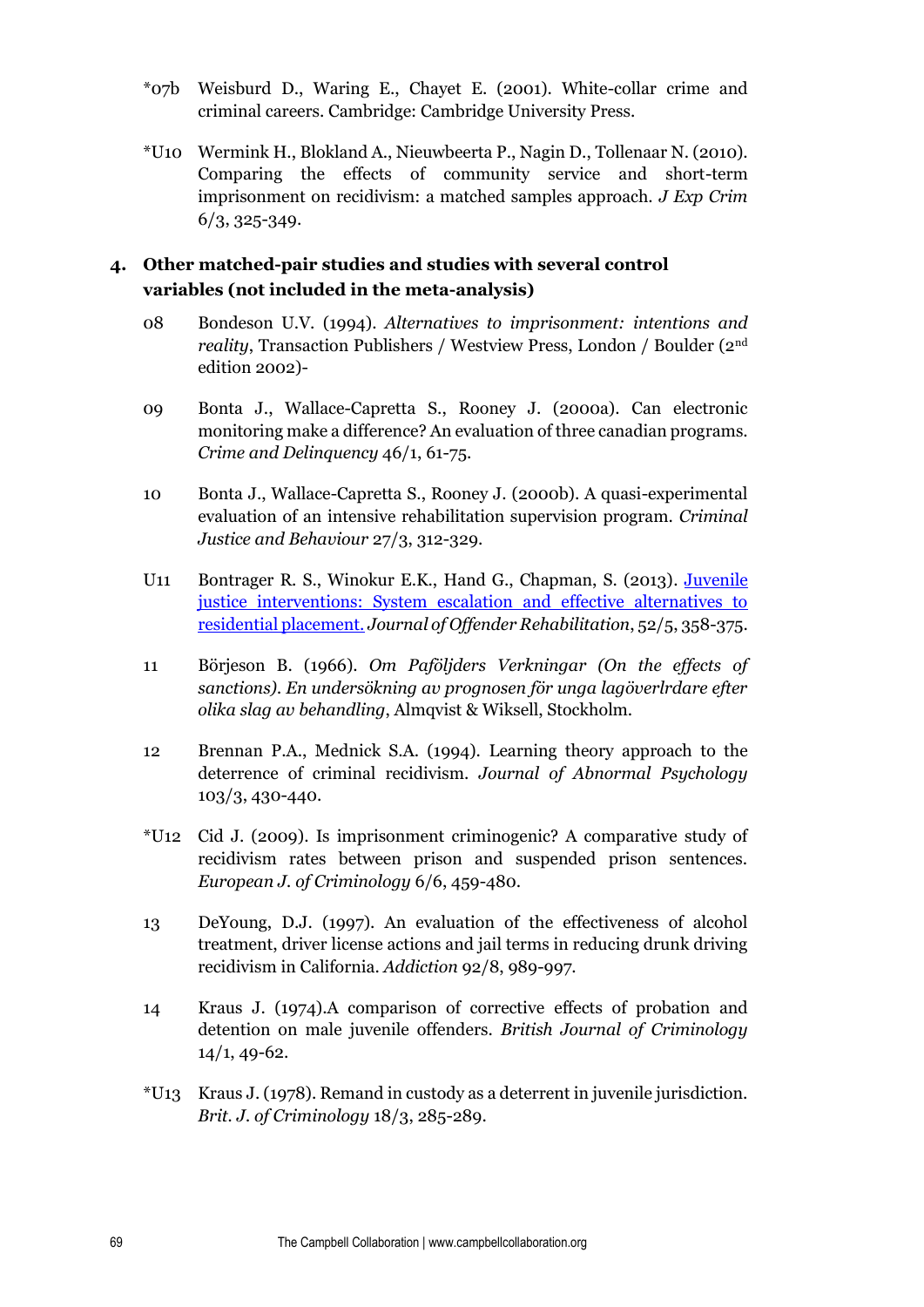- 15 MacKenzie D.L., Shaw J.W. (1993). The impact of shock incarceration on technical violations and new criminal activities. *Justice Quarterly* 10/3, 463-487
- 16 MacKenzie D.L. (1991). The parole performance of offenders released from shock incarceration (boot camp prisons): a survival time analysis. *Journal of Quantitative Criminology* 7/3, 213-236.
- 17 MacKenzie D.L., Brame R., McDowall D., Souryal C. (1995). Boot camp prisons and recidivism in eight states. *Criminology* 33/3, 327-358
- 18 Muiluvuori M.-L. (2001). Recidivism among people sentenced to community service in Finland. *Journal of Scandinavian Studies in Criminology and Crime Prevention* 2/1, 72-82.
- 19 Petersilia J., Turner S., and Peterson J. (1986). *Prison versus probation in California: implications for crime and offender recidivism*. Santa Monica (Ca.): The RAND Corporation.
- 20 Roeger L.S. (1994). The effectiveness of criminal justice sanctions for Aboriginal offenders. *Australian and New Zealand Journal of Criminology* 27/3, 264-281.
- 21 Savolainen J., Nehwadowich W., Tejaratchi A., Linen-Reed B., *Criminal recidivism among felony-level ATI program participants in New York City*. New York City Criminal Justice Agency, New York, 2002.
- 22 Smith L.G., Akers R.L. (1993). A comparison of recidivism of Florida's community control and prison: a five-year survival analysis. *Journal of Research in Crime and Delinquency* 30/3, 267-292.
- \*U14 Spohn C. (2007). The Deterrent Effect of Imprisonment and Offenders'Stakes in Conformity. *Criminal Justice Policy Review* 18/1, 31-50.
- 23 Spohn C., Holleran D. (2002). The effect of imprisonment on recidivism rates of felony offenders: a focus on drug offenders. *Criminology* 40/2, 329-357.
- 24 Tashima H.N. Marelich W.D. (1989). *A comparison of the relative effectiveness of alternative sanctions for DUI offenders*. Sacramento, CA: California Department of Motor Vehicles.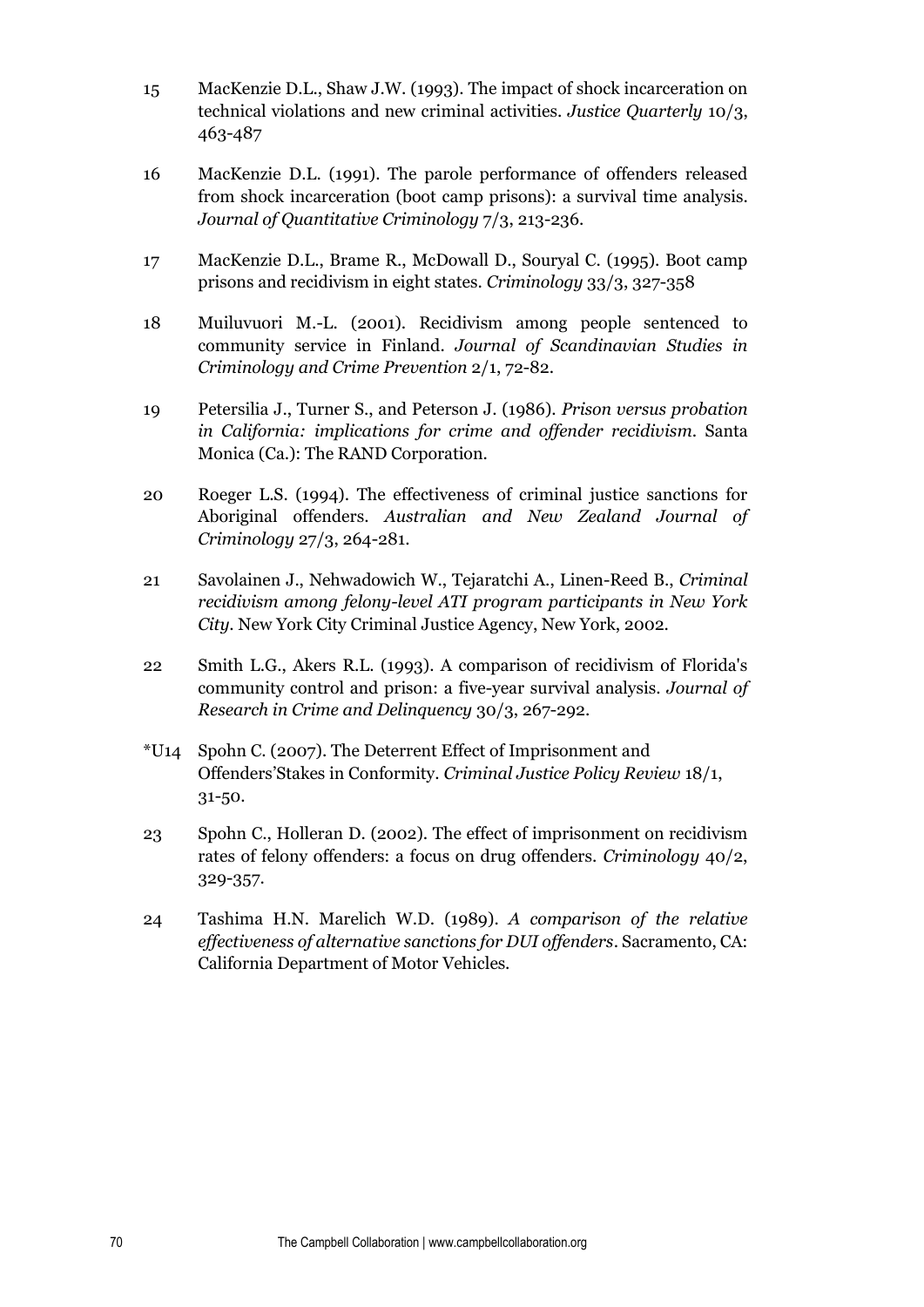#### **B. THE 105 NON-ELIGIBLE STUDIES (B-STUDIES)**

*Studies listed did, after closer examination, not qualify for inclusion, usually because no control variables beyond age, gender, and previous convictions were used (for details, see comments and reason of exclusion in the first edition of this review, Appendix IV). Studies with numbers between \*asterisks\* have been abstracted in full (see coding protocols in Appendix III of the first edition). Note that for the update, studies of this level have not been systematically searched for, nor abstracted or recorded here. Numbers refer to those used in the first edition.* 

- \*48\* Albrecht H.J., *Legalbewaehrung bei zu Geldstrafe und Freiheitsstrafe Verurteilten*, Freiburg i. Br.: MPI 1982
- 1009 Babst D.V., Mannering J.W., "Probation vs. Imprisonment for similar types of offenders: A comparison by subsequent violations", *J. of Research on Crime and Delinquency* 2 (1965), 60-71
- 22 Bavon A., "The effect of the Tarrant County drug court project on recidivism", *Evaluation and Program Planning* 24/1 (2001), 13-22
- 109 Beless D.W., Rest E.R., *Probation officer case aide project: final report phase I*, University of Chicago Law School, Chicago, 1972
- \*62\* Boudouris J., Turnbull B.W., "Shock probation in Iowa", *Journal of Offender Counseling Services and Rehabilitation* 9/4 (1985), 53-67
- 92 Brandau T.J., *An alternative to incarceration for juvenile delinquents: the Delaware Bay Marine Institute*, 1992
- \*51\* Burns J.C., Vito G.F., "An impact analysis of the Alabama boot camp program", *Federal Probation* 59/1 (1995), 63-67
- 40 California Youth Authority, *California's probation subsidy program: a progress report to the legislature*, Sacramento: Ca, 1975
- $*77*$  Courtright K.E. et al., "Effects of house arrest with electronic monitoring on DUI offenders", *Journal of Offender Rehabilitation* 24/3&4 (1997), 35-37
- 15 Deschenes E.P., Greenwood P.W., "Alternative placements for juvenile offenders: results from the evaluation of the Nokomis challenge program", *The Journal of Research in Crime and Delinquency* 35 (1998), 267-294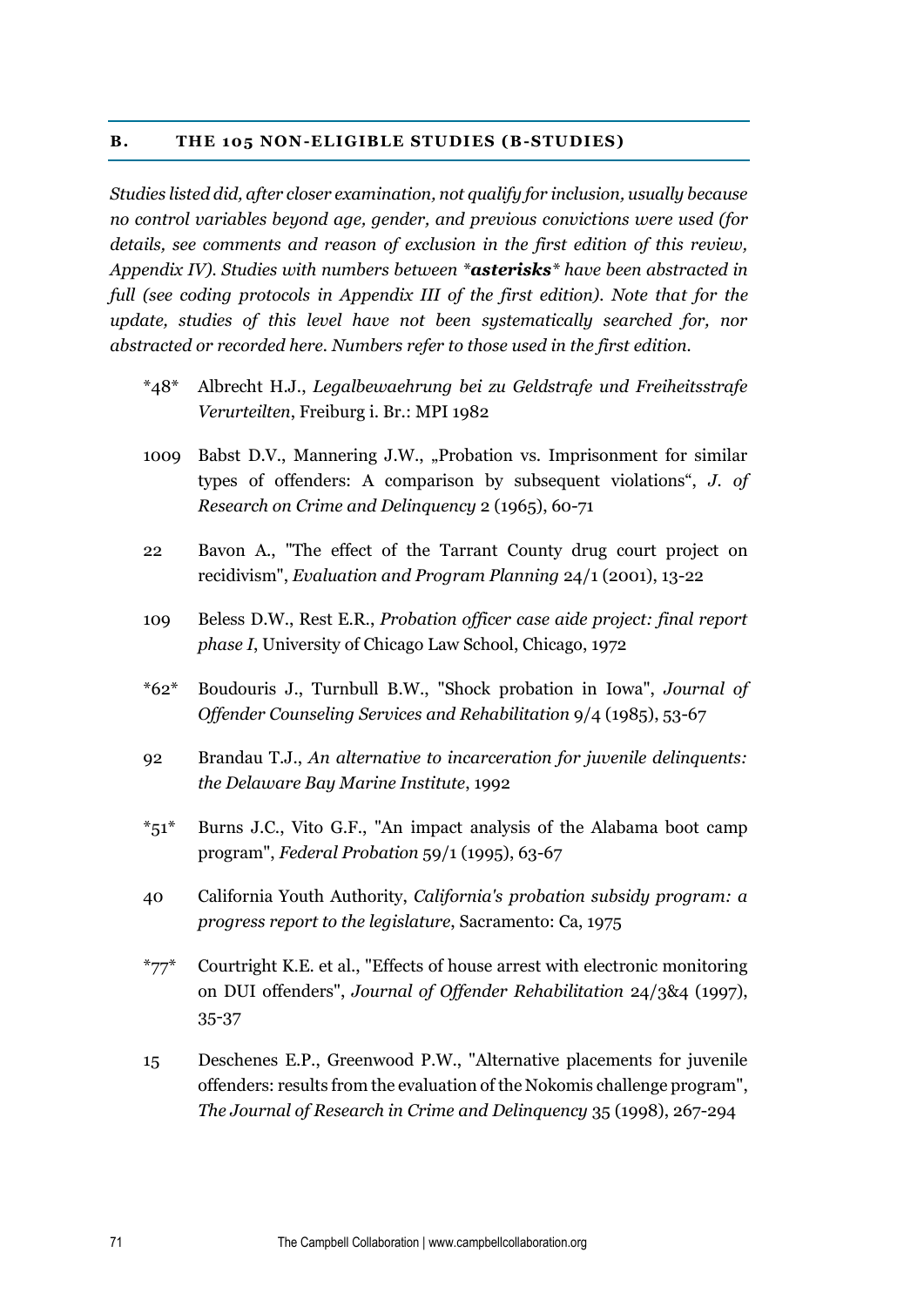- 58 Deschenes E.P., Turner S., Petersilia J., "A dual experiment in intensive community supervision: Minnesota's prison diversion and enhanced supervised release programs", *Prison Journal* 75/3 (1995), 330-356
- 12 Doelling D., Hartmann A., Trauslen M., "Legalbewaerung nach Taeter-Opferausgleich im Jugendstrafrecht", *Monatsschrift für Kriminologie und Strafrechtsreform* 85/3 (2002), 185-193
- \*46\* Duffy B.P., *A cost effectiveness analysis of the Maryland State restitution program*, Ann Arbor, MI: University Microfilms International, 1985
- 10-2 Egg R., Pearson F.S., Cleland C.M., Lipton D.S, "Evaluations of correctional treatment programs in Germany: a review and metaanalysis", *Substance use & misuse* 35/12-14 (2000), 1967-2009
- \*1006\*Empey L.T., Lubeck St.G., *The Silverlake Experiment*, Aldine, Chicago, 1971
- \*54\* Erwin B.S., "Turning up the heat on probationers in Georgia", *Federal Probation* 50/2 (1986), 17-24
- 106 Evans R.R., *A systematic evaluation of the Alabama Fifteenth Circuit Court's pretrial diversion program*, Ann Arbor, MI: University Microfilms International, 1980
- 117 Finckenauer J.O., *Scared straight and the panacea phenomenon*, Prentice-Hall, Inc., Englewood Cliffs, N.J., 1982
- 39 Gainey R.R., Payne B.K., O'Toole M., "The relationship between time on electronic monitoring and recidivism: an event history analysis of jailbased program", *Justice Quarterly* 17 (2000), 733-752
- 73 Geerken M.R., Hays H.D., "Probation and parole: public risk and the future of incarceration alternatives", *Criminology* 31/4 (1993), 549-564
- 5 Gendreau P., Goggin C., Cullen F.T., *The effects of prison sentences on recidivism*, Ottawa: Solicitor General of Canada, 1999
- 86 Gillespie R.W., "Fines as an alternative to incarceration: the German experience", *Federal Probation* 44 (1980), 20-26
- 80 Glaser D., Gordon M. A., "Profitable penalties for lower level courts", *Judicature* 73/5 (1990), 248-252
- \*36\* Glaser D., Gordon M.A., "Use and effectiveness of fines, jail and probation in municipal courts", *Journal of Offenders Counselling Service and Rehabilitation* 14/2 (1988), 25-40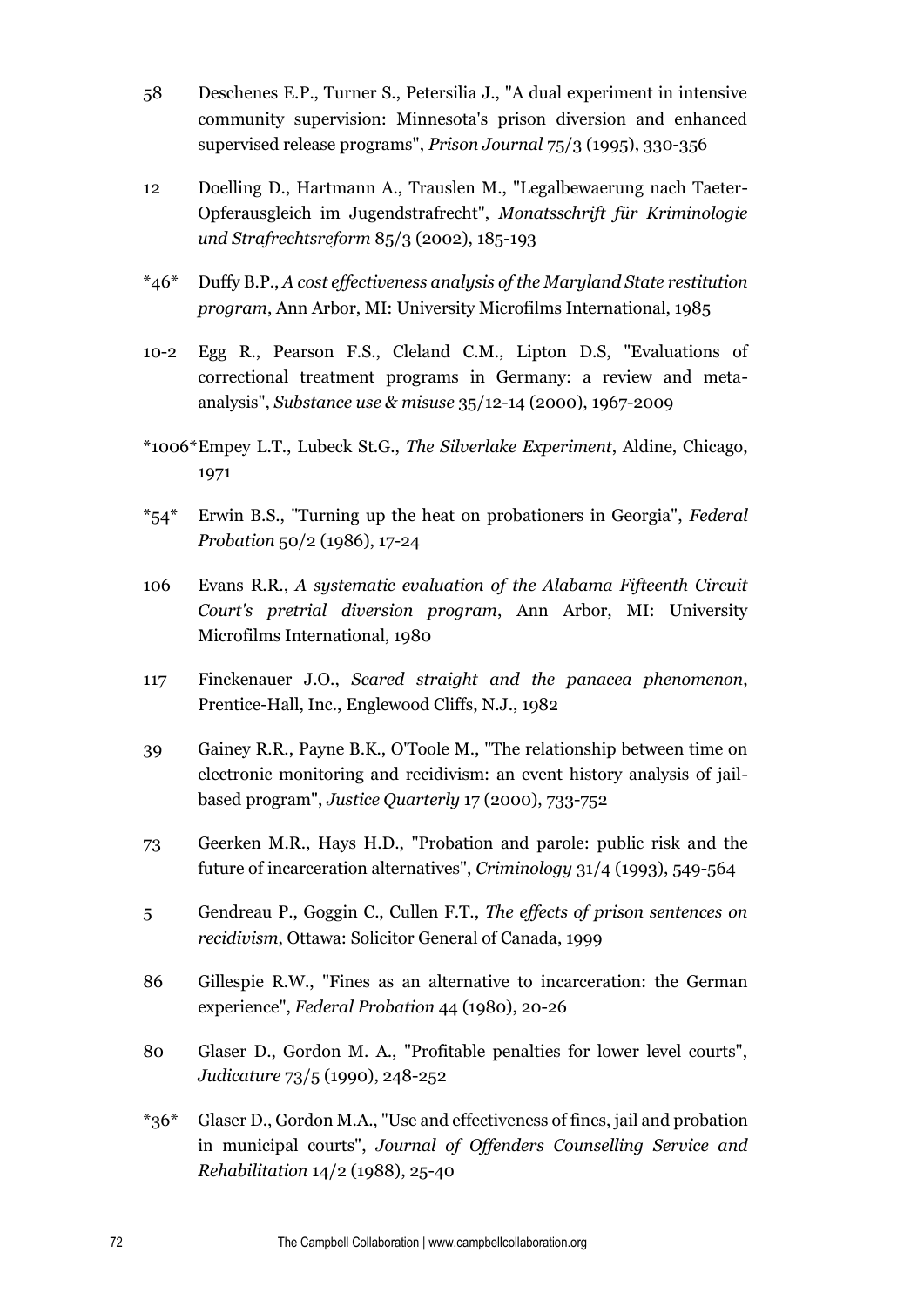- \*24\* Granfield R., Eby C., Brewster T., "An examination of the Denver drug court: the impact of a treatment-oriented-drug-offender system", *Law and Policy* 20/2 (1998), 183-202
- 122 Henggeler S.W., Melton G.B., Brondino M.J., Scherer D.G., Hanley J.H., "Multisystemic therapy with violent and chronic juvenile offenders and their families: the role of treatment in successful dissemination", *Journal of Consulting and Clinical Psychology* 65/5 (1997), 821-833
- 75 Homel R., "Penalties and drink-driver: a study of one thousand offenders*", Australian and New Zealand Journal of Criminology* 14/4 (1981), 225-241
- \*41-2\* Hopkins A.P., *Return to crime: a quasi-experimental study of the effects of imprisonment and its alternatives*, Ann Arbor, MI: University Microfilms International, 1974

Hopkins A.P., "Imprisonment and recidivism: A quasi-experimental study", *Journal of Research in Crime and Delinquency* 13/1 (1976), 13-32

- 116 Howdeshell W.L., *A case study of the impact of a volunteer program for misdemeanants on the offenders and the court*, Ann Arbor, MI: University Microfilms International, 1983
- 8 Johnson Sh., Latessa E.J., *The Hamilton County Drug Court: Outcome evaluation findings*, Final Report, Cincinnati, OH: Center for Criminal Justice Research, University of Cincinnati, 2000
- \*29\* Jolin A., Stipak B., "Drug treatment and electronically monitored home confinement: an evaluation of community-based sentencing option", *Crime and Delinquency* 38/2 (1992), 158-170
- 63 Jones M., "Do boot camp graduates make better probationers?", *Journal of Crime and Justice* 19/1 (1996), 1-14
- \*88\* Jones M., Ross D.L., "Electronic house arrest and boot camp in North Carolina: comparing recidivism", *Criminal Justice Policy Review* 8/4 (1997), 383-403
- \*65\* Jones P.R., "The risk of recidivism: evaluating the public-safety implications of a community corrections program", *Journal of Criminal Justice* 19/1 (1991), 49-66
- 1007 Karstedt S., "Determinants of patterns of recidivism: Some results of survival analyses based on official crime records of the Swiss Canton Jura, in E. Weitekamp and H.J. Kerner (eds.), *Cross-National Longitudinal*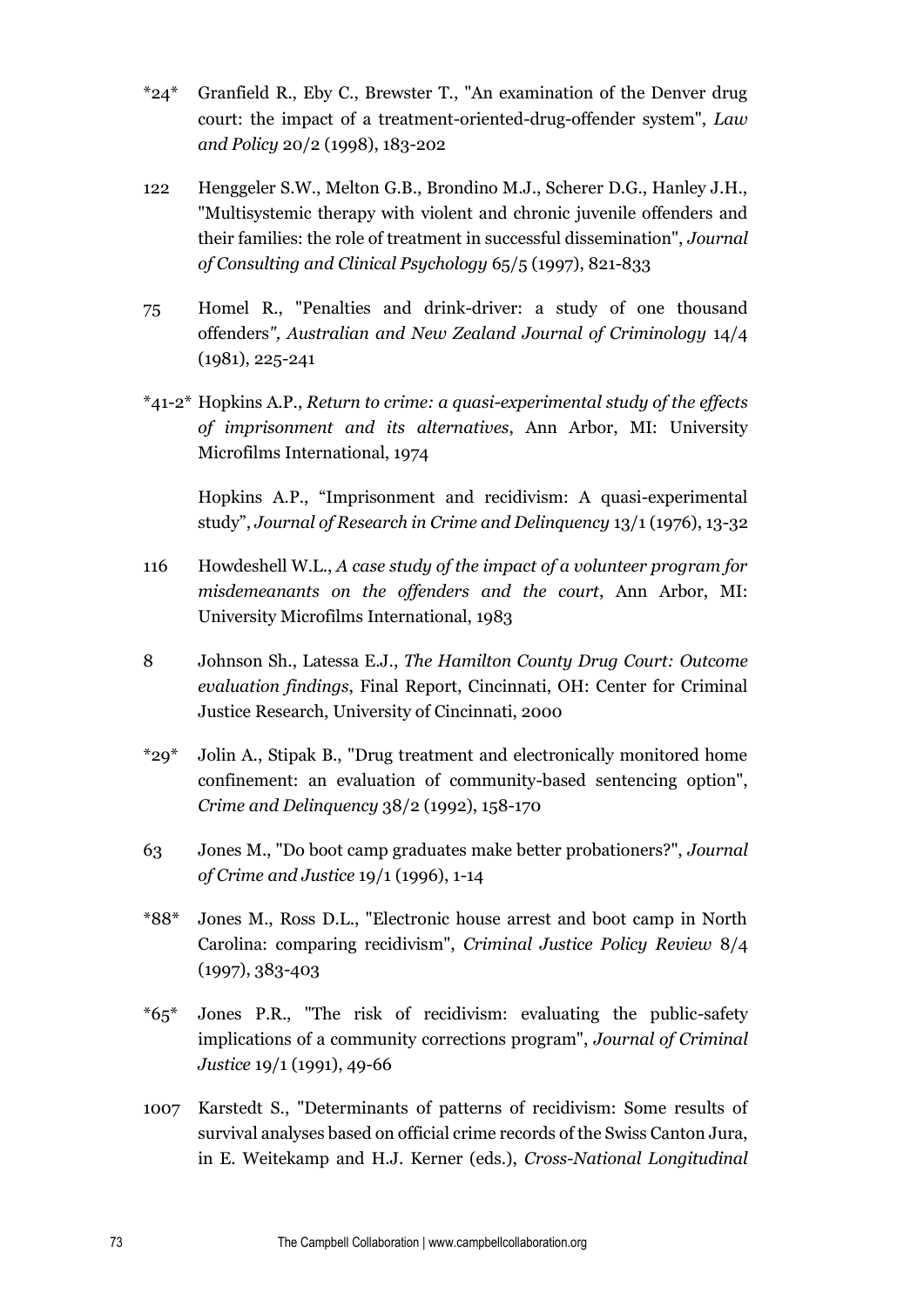*Research on Human Development and Criminal Behavior,* Doordrecht (NL): Kluwer 1994, 131-148

- 7 Kerr H., Wilson D., "Adult reconviction in Northern Ireland", *Research & Statistical Bulletin*, Northern Ireland Office, Belfast, 2000
- \*38\* Kershaw C., Goodman J., White S., *Reconvictions of offenders sentenced or discharged from prison in 1995*, England and Wales, Home Office Statistical Bulletin, Issue 19/99, London, 1999
- 30 Kingsnorth R.F., "The Gunther special: deterrence and the DUI offender", *Criminal Justice Behavior* 18/3 (1991), 251-266
- 120 Kiwull H., *Kurzfristige Freiheitsstrafen und Geldstrafen vor und nach der Strafrechtsreform, einschliesslich der Entziehung der Fahrerlaubnis und des Fahrverbots als Mittel der Spezialprävention*, 1979
- 119 Klein-Saffran J., *Electronic monitoring versus halfway houses*, *A Study of Federal Offenders*, Dissertation, University of Maryland, 1993
- 76-2 Kraus J. (1981). The effects of committal to a special school for truants. *International Journal of Offender Therapies and Comparative Criminology* 25/2, 130-138
- 112 Kuehlhorn E., *Non-institutional treatment and rehabilitation: an evaluation of a Swedish experiment*, Report-no-7, Sweden National Council for Crime Prevention, Stockholm, 1979
- \*1004\*Lamb R. R., Goertzel V., "Ellsworth House: A Community Alternative to Jail", *American Journal of Psychiatry* 131/1 (1974), 64-68
- 79 Lamb R. R., Goertzel V., "A community to county jail: the hopes and the realities", *Federal Probation* 39/1 (1975), 33-39
- 84 Land K.C., McCall P.L., Williams J.R., "Something that works in juvenile justice: an evaluation of the North Carolina court counsellors' intensive protective supervision randomized experimental project", *Evaluation Review* 14/6 (1990), 574-606
- 70 Latimer J., "A meta-analytic examination of youth delinquency, family treatment and recidivism", *Canadian Journal of Criminology and Criminal Justice* 43/2 (2001), 237-253
- 90 Levin M.A., "Policy evaluation and recidivism", *Law and Society Review Denver* 6/1 (1971), 17-46
- \*42\* Lloyd C., Mair G., Hough M., "Explaining reconviction rates: a critical analysis", Research Study n° 136, Home Office, London, 1994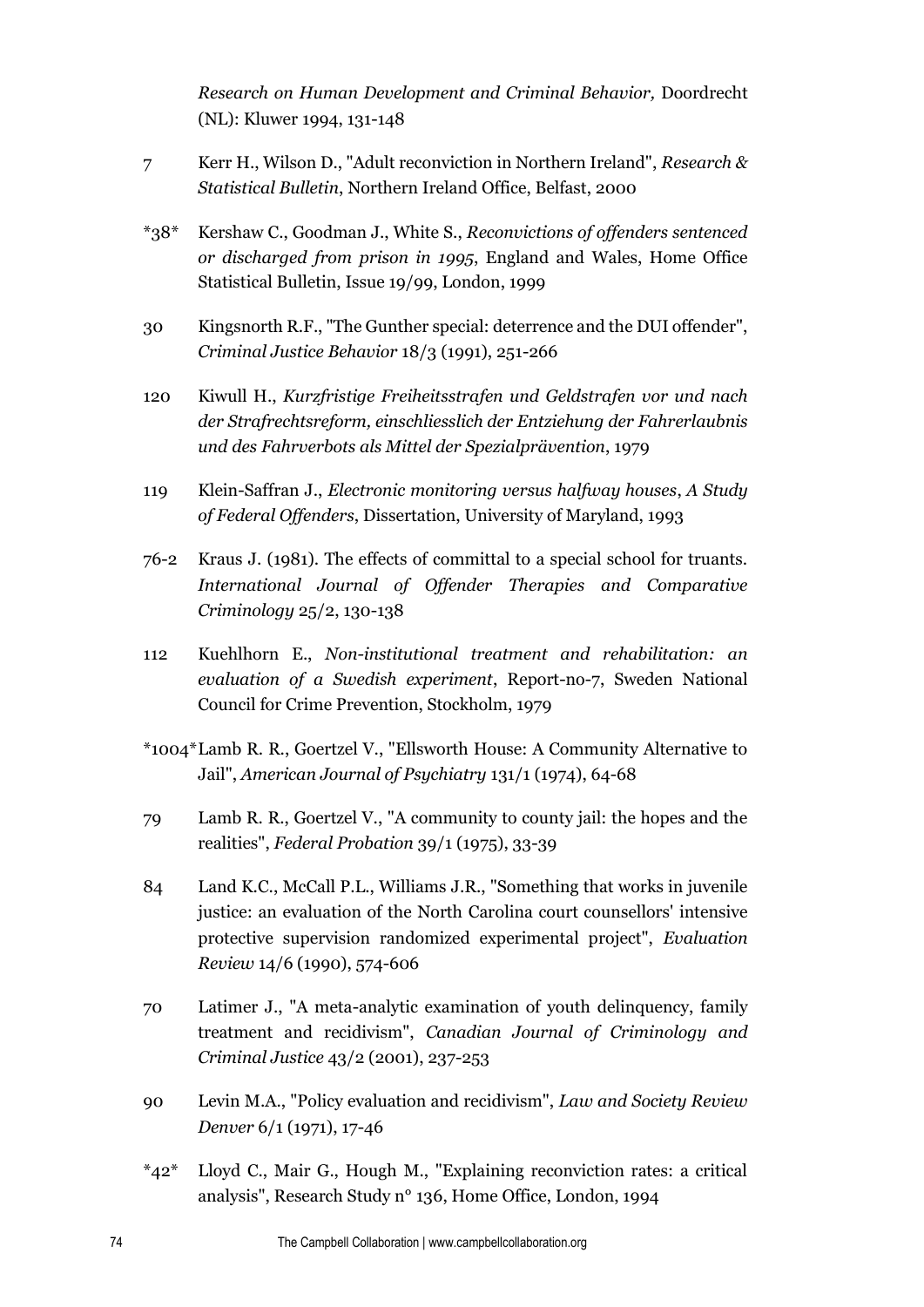- 81 Locke T. et al., "An evaluation of a juvenile education program in a state penitentiary", *Evaluation Review* 10/3 (1986), 281-298
- 52 MacKenzie D.L. (1990). Boot camp prisons: components, evaluation, and empirical issues. *Federal Probation* 54/3, 44-52
- 59 MacKenzie D.L., Gould L.A., Riechers L.M., Shaw J.W. (1990). Shock incarceration: rehabilitation or retribution", in D.L. MacKenzie and G.S. Amstrong (eds.), Correctional Boot Camps: Military Basic Training or a Model for Corrections? Sage Publications, Thousand Oaks.
- 27 Miethe T.D., Lu H., Reese E., "Reintegrative shaming and recidivism risk in drug court: explanations for some unexpected findings", *Crime and Delinquency* 46/4 (2000), 522-541
- \*81-2\* Miller L.C., "Southfields: evaluation of short-term impatient treatment center for delinquents", *Crime and Delinquency* 16/3 (1970), 305-316
- 113 MITRE Corporation, *High impact anti-crime program: assumptions research in probation and parole: initial description of client, worker, and project variables*, 1975
- 107 Murray C.A., Cox L.A., *Beyond probation: juvenile corrections and the chronic delinquent*, Social Research Vol. 94, Sage Publications, Beverly-Hills, CA, 1979
- 114 Nath S.B., *Intensive supervision project: final report*, Parole and Probation Commission. Research, Statistics, and Planning Section. Tallahassee, Florida, 1974
- 50 Niemeyer M., Shichor D., "A preliminary study of a large victim/offender reconciliation program", *Federal Probation* 60/3 (1996), 30-34
- 6 Office of Legislative Auditor, "Recidivism of adult felons", http://www.auditor.leg.state.mn.us/ped/1997/felon97+F255.htm, 1997
- 3 Oregon Department of Corrections, *Recidivism of New Parolees and Probationers*, Salem, 2003
- 4 Oregon Department of Corrections, *The effectiveness of communitybased sanctions in reducing recidivism*, Salem, 2002
- \*1003\*Palmer T.B., "California Community Treatment Program for Delinquent Adolescents", *Journal of Research in Crime and Delinquency* 8 (1971), 74-92
- \*1003\*Palmer T.B., "The Youth Authority's Community Treatment Project", *Federal Probation* 38/1 (1974), 3-14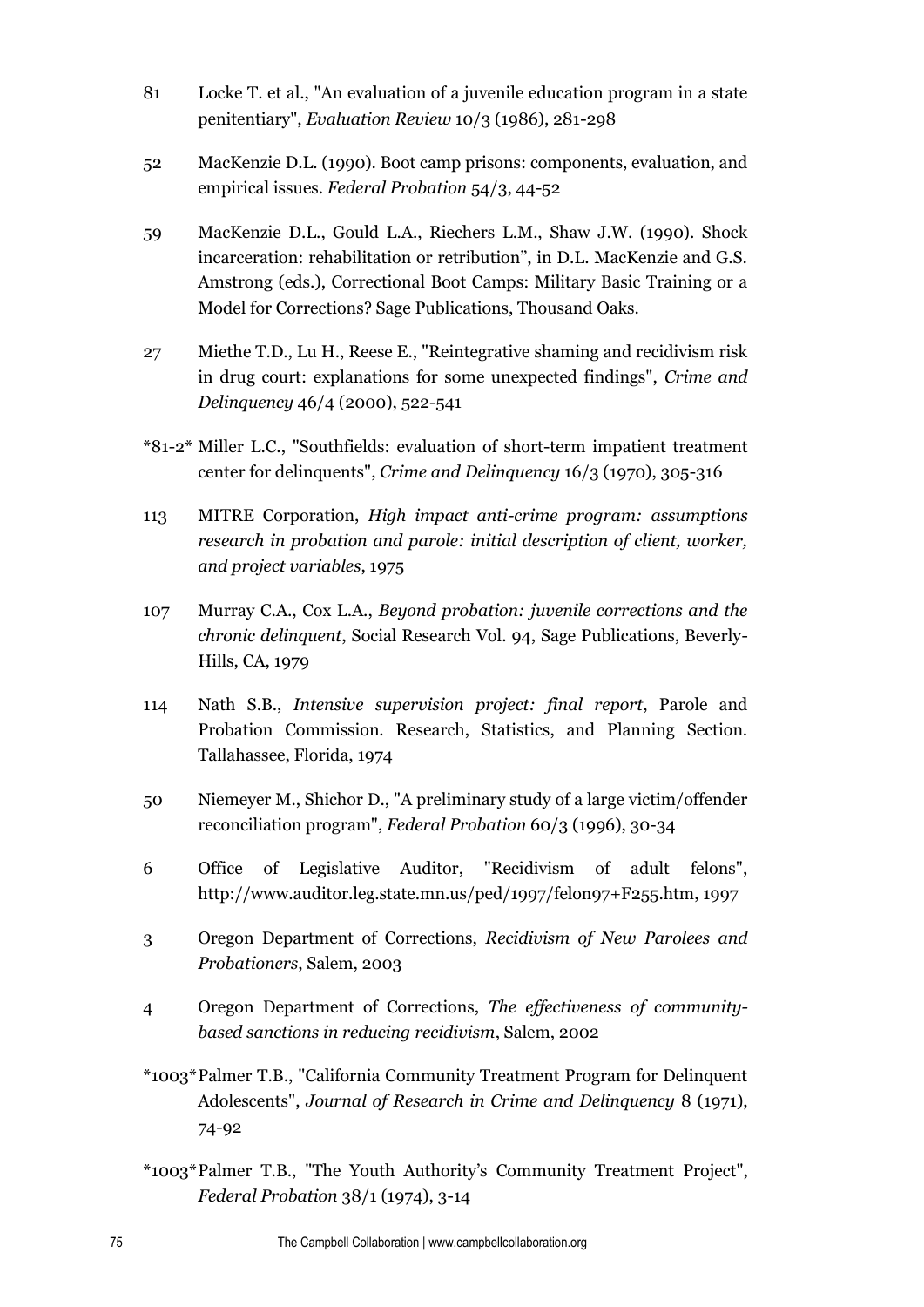- 13 Parisi N., "A taste of the bars?", *Journal of Criminal Law and Criminology Chicago* 72/3 (1981), 1109 -1123
- 102 Pease K., Bellingham S., Earnshaw L., "Community service assessed in 1976", Research Study n° 39, Home Office, London, 1977
- 28 Peters R.H., Murrin M.R., "Effectiveness of treatment-based drug courts in reducing criminal recidivism", *Criminal Justice and Behavior* 27/1 (2000), 72-96
- 33 Petersilia J., Turner S., "Intensive probation and parole", *Crime and Justice* 17 (1993), 281-336
- 53 Petersilia J., Turner S., Deschenes E.P., "The costs and effects of intensive supervision for drug offenders", *Federal Probation* 56/4 (1992), 12-17
- \*41\* Petersilia J., Turner S., *Diverting prisoners to intensive supervision: results of an experiment in Oregon*, Rand Corporation, Santa Monica, CA, 1990
- 101 Petrie C., *The nowhere boys: a comparative study of open and closed residential placement*, Saxon House, Hampshire, England, 1980
- 104 Polan S.L., *CSP revisited: an evaluation of juvenile diversion*, Dissertation, Ann Arbor, MI: University Microfilms International, 1994
- 108 Robert W.G., *Citizens in corrections: an evaluation of 13 correctional volunteer programs*, Youth Authority, Sacramento, California, 1976
- \*85\* Scarpitti F.R., Stephenson R.M., "A study of probation effectiveness", *Journal of Criminal Law, Criminology and Police Science* 59/3 (1968), 361-369
- 34 Selke W.L., "Diversion and crime prevention: a time series analysis", *Criminology* 20/3&4 (1982), 395-406
- 93 Shoham S., Sandberg M., "Suspended sentences in Israel: an evaluation of the preventive efficacy of prospective imprisonment", *Crime and Delinquency* 10 (1963), 74-85
- \*49\* Smith L.G., *Recidivism, community control and imprisonment*, National Institute of Justice, Washington D.C., 1991
- 1000 Smith P., Goggin C., Gendreau P., *Effets de l'incarcération et des sanctions intermédiaires sur la récidive: effets généraux et différences individuelles*, Ottawa : Solicitor General of Canada 2002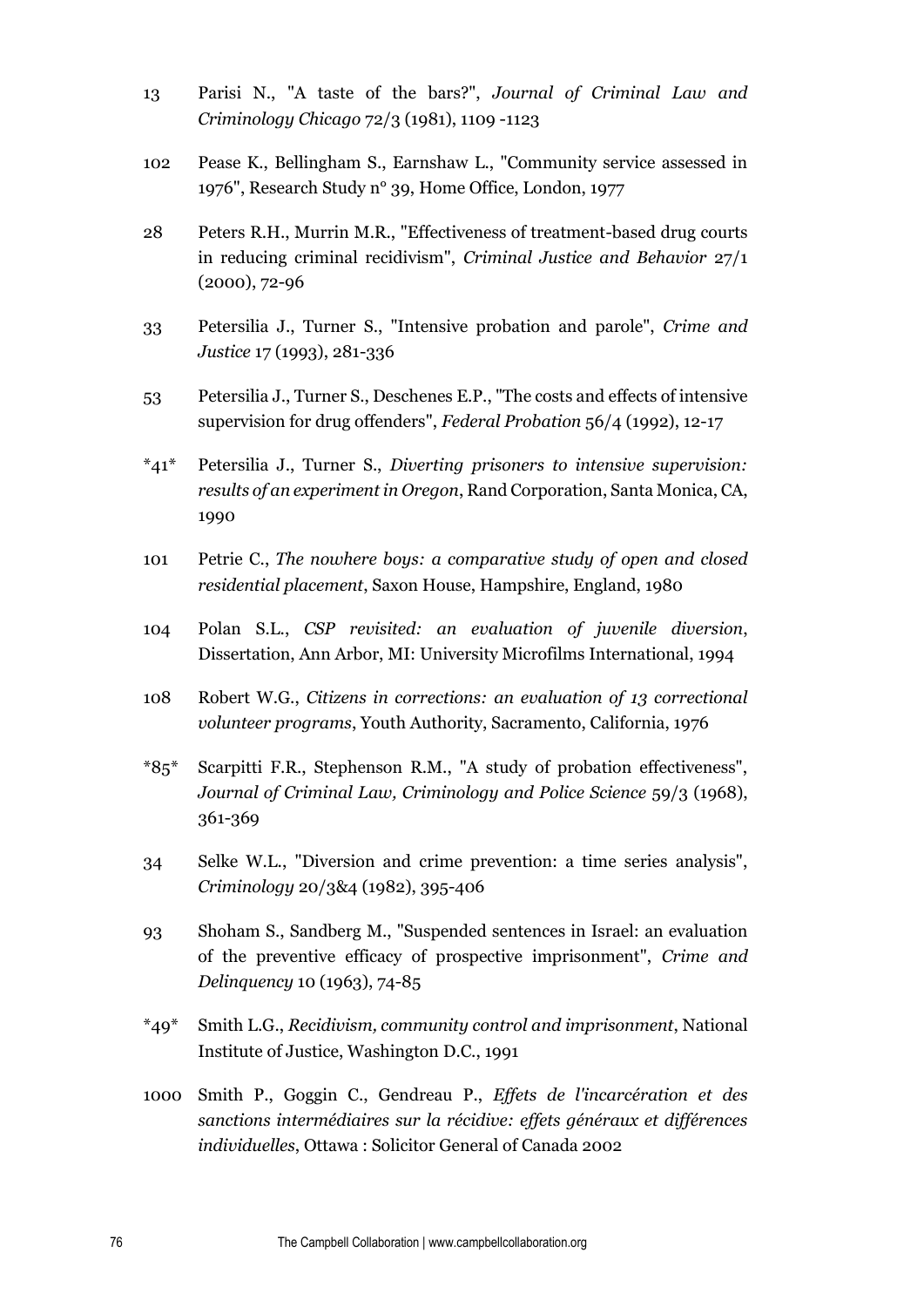- 123 Snacken S., "Les courtes peines de prison", *Déviance et Société* 10/4 (1986), 363-387
- 105 Sontheimer H.G., *The suppression of juvenile recidivism: a methodological inquiry*, Dissertation, The Pennsylvania State University, The Graduate School of Community Systems Planning and Development, Ann Arbor, MI: University Microfilms International, 1990
- \*55\* Spaans E.C., "Community service in the Netherlands: its effects on recidivism and net-widening", *International Criminal Justice Review* 8 (1998), 1-14
- 115 Stead D.G., *The effectiveness of criminal mediation: an alternative to court proceedings in a Canadian city*, Dissertation, University of Denver, Ann Arbor, MI: University Microfilms International, 1986
- 1001 Stemmer B., Killias M., "Récidive après une peine ferme et après une peine non-ferme: la fin d'une légende", *Revue Internationale de Criminologie et de Police Technique,* 43/1, 1990, 41-58
- 100 Stenner D., *Die kurzfristige Freiheitsstrafe und die Möglichkeit zu ihrem Ersatz durch andere Sanktionen*, Kriminalistik Verlag, Hamburg, 1970
- 121 Storz R., "Strafrechtliche Sanktionen und Rückfälligkeit: Versuch einer komparativen Analyse verschiedener Sanktionsraten anhand von Daten der Strafurteilsstatistik", in M. Killias (ed), *Rückfall und Bewährung/ récidive et réhabilitation*, Rüegger, Grüsch, 1992
- 103 Sweet R.P., *Final evaluation report of the community treatment of recidivist felony offenders project, Oakland County, Michigan*, 1975
- 11 Trulson C., Triplett R., Snell C., "Social control in a school setting: evaluating a school-based boot camp", *Crime and Delinquency* 47/4 (2001), 573-609
- \*14\* Van der Werff C., *Recidivism and special deterrence*, Justice Ministry, Netherlands, The Hague, 1978
- 87 Vito G., "Developments in shock probation: a review of research findings and policy implications", *Federal Probation* 48 (1984), 22-27
- 78 Vito G., Allen H.E., "Shock probation in Ohio: a comparison of outcomes", *International Journal of Offender Therapy and Comparative Criminology* 25/1 (1981), 70-75
- 1 Voas R.B, Fisher D.A., "Court procedures for handling intoxicated drivers", *Alcohol Research & Health* 25/1 (2001), 32-42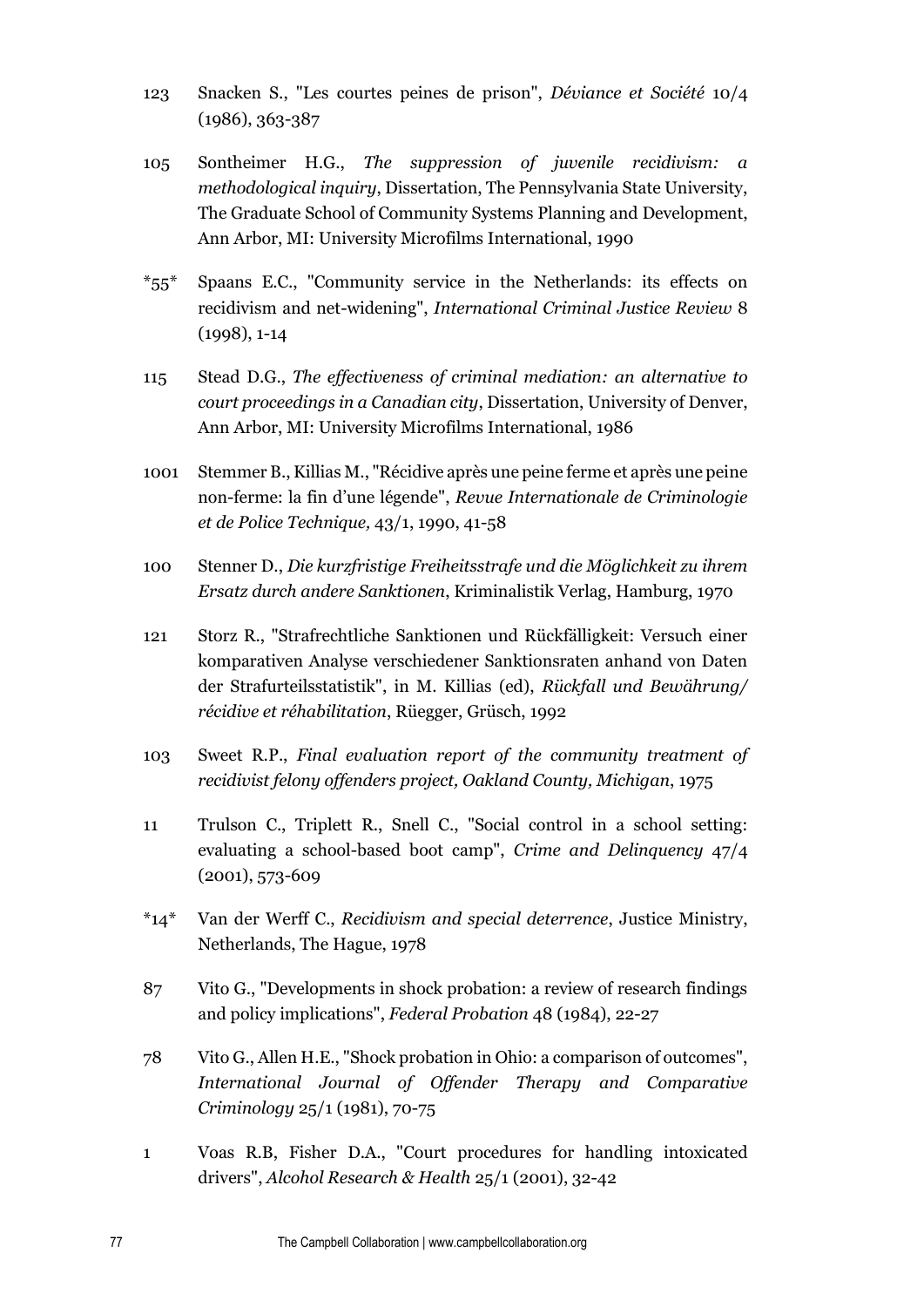- 18 Voas R.B., Blackman K.O., Tippetts A.S., Marques P.R., "Evaluation of a program to motivate impaired driving offenders to install ignition interlocks", *Accident Analysis and Prevention* 34/4 (2002), 449-455; also: *Annual proceedings/Association for Advancement of Automotive medicine* 45 (2002), 303-316
- 118 Voser B., *Die Eignung der Busse zur Ersetzung der kurzen Freiheitsstrafen*, Dissertation, Universität Basel, 1985
- 17 Wagenaar A.C., Zobeck T.S., Williams G.D. et al., "Methods used studies of drink-drive control efforts: a meta-analysis of the literature from 1960- 1991", *Accident Analysis and Prevention* 27/3 (1995), 307-316
- 1008 Walker N., Farrington D.P., Tucker G., "Reconviction rates of adult males after different sentences", *British Journal of Criminology* 21/4 (1981), 357-360
- 110 Washington-(State) Coordination Council for Occupational Education, *A future for correctional rehabilitation?*, Federal Offenders Rehabilitation Program: Final Report, Olympia, 1969
- 60 Wells Parker E., Anderson B.J., Landrum J.W., Snow R.W., "Long-term effectiveness of probation, short-term intervention and LAI administration for reducing DUI recidivism", *British Journal of Addiction*  83/4 (1988), 415-421
- 19 Wells Parker E., Bangert Drowns R., Mc Millen R. et al., "Final results from a meta-analysis of remedial interventions with drink/drive offenders", *Addiction* 90 (1995), 907-926
- \*83\* Wheeler G.R., Hissong R.V., "A survival time analysis of criminal sanctions for misdemeanor offenders: a case for alternatives to incarceration", *Evaluation Review* 12/5 (1988), 510-527
- 67 Wheeler G.R., Hissong R.V., "Effects of criminal sanctions on drunk drivers: beyond incarceration", *Crime and Delinquency* 34/1 (1988), 29- 42
- 44 Whitbeck J.K. (eds.), *Chronicling an alternative: an evaluation of IUE/The Work Connection*, Brandeis University, Ann Arbor, MI: UMI, 1989
- 71 Wilson R.J., Stewart L., Stirpe T., Barrett M., Cripps J.E., "Communitybased sexual offender management: combining parole supervision and treatment to reduce recidivism", *Canadian Journal of Criminology and Criminal Justice* 42/2 (2000), 177-188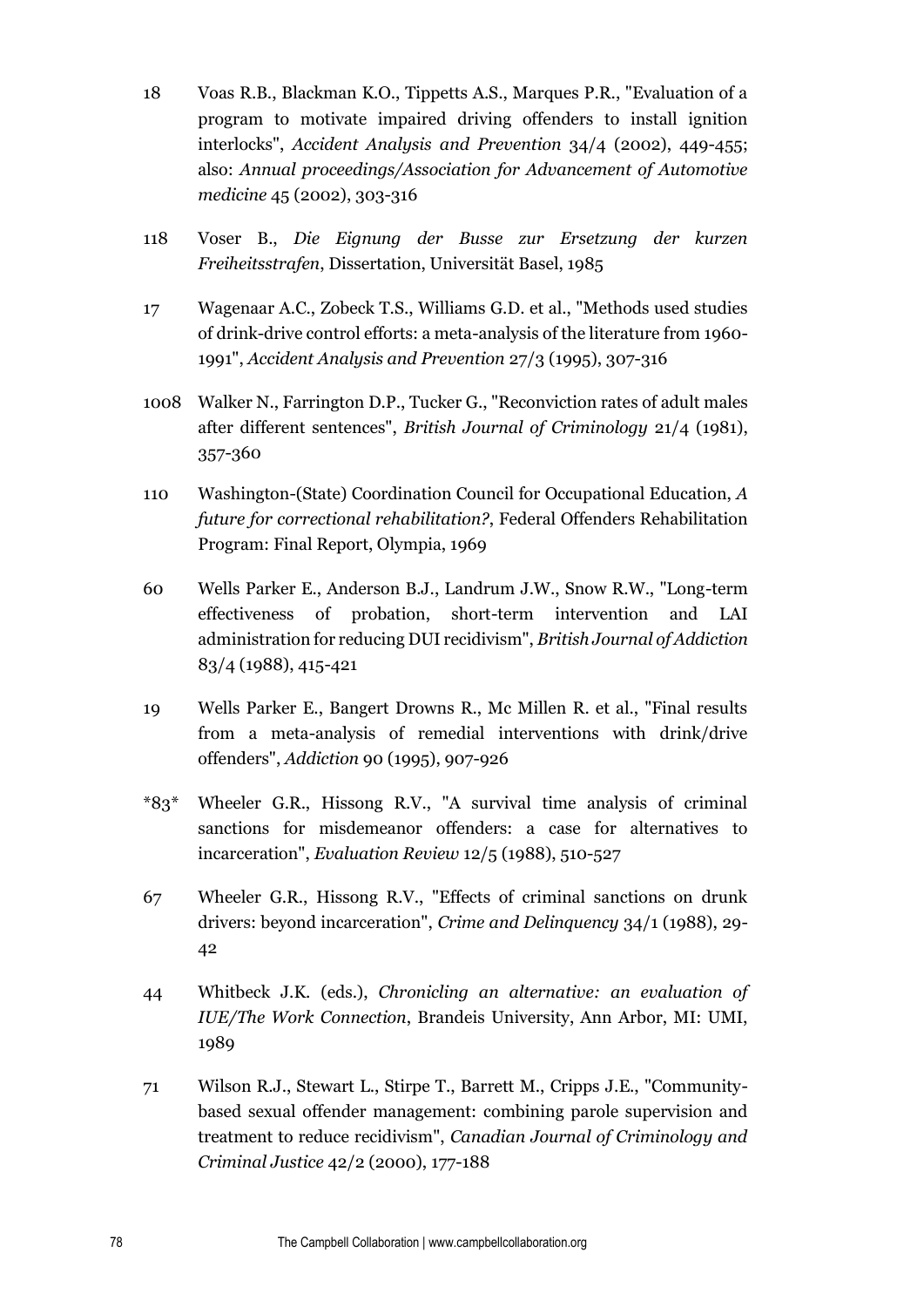- \*26\* Wooldredge, J.D., "Differentiating the effects of juvenile court sentences on eliminating recidivism", *Journal of Research in Crime and Delinquency* 25/3 (1988), 264-300
- \*61\* Wright D.T., Mays G.L., "Correctional boot camp, attitudes, and recidivism: the Oklahoma experience", *Journal of Offender Rehabilitation* 28/1&2 (1998), 71-87
- 89 Yoneda A., "A study of the disposition of criminal cases in which both juveniles and adults were co-offenders", *Bulletin of the Criminological Research Department* (1970), 6-8
- 111 Zold P.A., *Evaluating residential probation for drug-involved felony offenders*, Ann Arbor, MI: UMI, 1999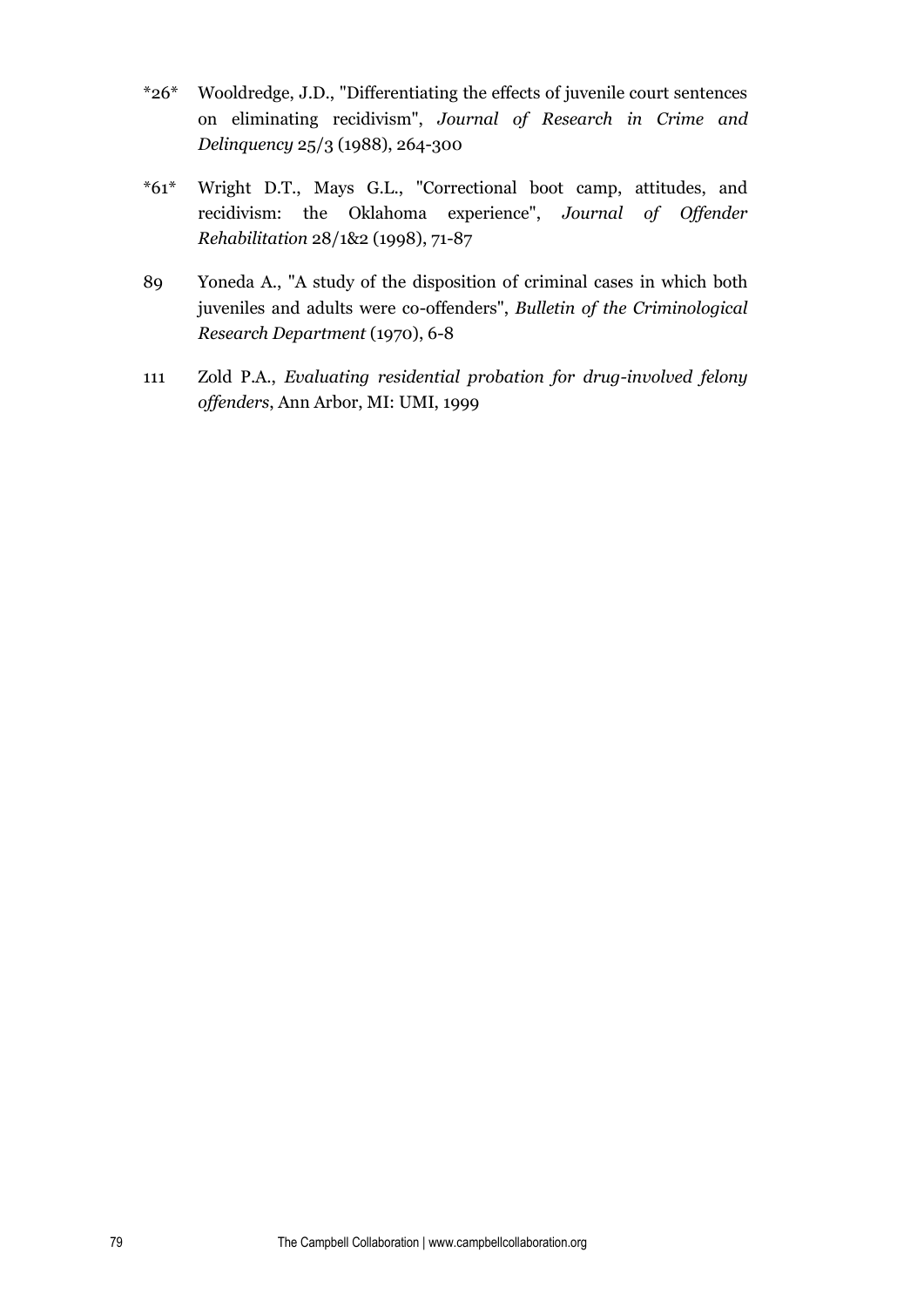## **C. DOCUMENTAL STUDIES ON RECIDIVISM (C-STUDIES)**

*Studies listed here did, after summary examination, not qualify for inclusion (usually because too few variables were controlled for). Note that during the update, no studies of this level have been systematically searched for, nor abstracted or recorded.* 

> Adkins G., Huff D., Stageberg P. 2000. *The Iowa Sex Offender Registry and Recidivism.* Department of Human Rights, Des Moines, Iowa: Iowa, 2000

> Akers R.L., *Evaluation of post-adjudication felony drug court: graduate research fellowship*, National Institute of Justice, Washington DC, 1998

> Albrecht H.J., "Recidivism after fines, suspended sentences and imprisonment", *International Journal of Comparative and Applied Criminal Justice* 8/2 (1984), 199-207

> Amilon C., *The lessons to be learned from Scandinavian experience in penal reform*, 1976

> Anderson J.F. Dyson L., "A tracking investigation to determine boot camp success and offender risk assessment for CRIPP participants", *Journal of Crime and Justice,* 19/1 (1996), 179-190

> Annan S., Martin S.E., Forst B., *Deterring the drunk driver: a feasibility study: technical report,* Washington, DC: Police Foundation, 1986

> Aos S., Phipps, Polly, Barnoski, Robert et al., *The comparative costs and benefits of programs to reduce crime: a review of national research findings with the implications for Washington State*, Olympia, WA: Washington State Institute for Public Policy, 1999

> Arthur L.G., "Punishment doesn't work!", *Juvenile and Family Court Journal* 51/3 (2000), 37-42

Austin J., Krisberg B., *The impact of juvenile court intervention*, 1987

Baird C., *Report on intensive supervision programs in probation and parole*, Philadelphia, PA: Prison Overcrowding Project, 1983

Baird C., Wagner D., Decombo B. et al., *Evaluation of effectiveness of supervision and community rehabilitation programs in Oregon*, San Francisco, CA: National Council on Crime and Delinquency, 1994

Baird S.C., Wagner D., DeComo R.E., *Evaluation of the impact of Oregon's structured sanctions program,* San Francisco, CA: National Council on Crime and Delinquency, 1995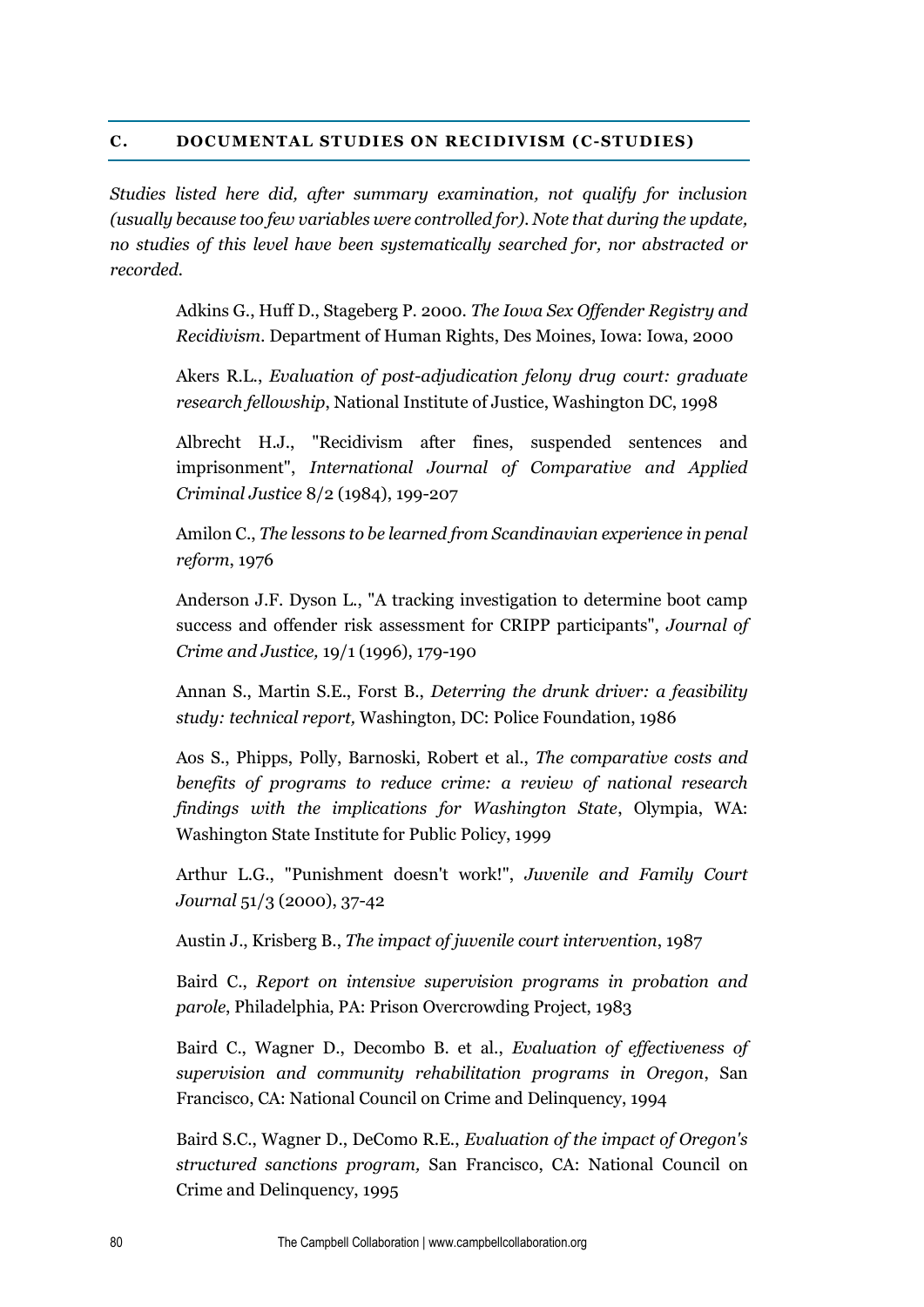Ball R.A., Huff C.R., Lilly J.R., *House arrest and correctional policy: doing time at home*, Newbury Park, CA: Sage, 1988

Bartell T., Winfree L.T., "Recidivist impacts of differential sentencing practices for burglary offenders", *Criminology Beverly Hills Calif* 15/3 (1977), 387-396

Bartels L. (2009). The weight of the sword of Damocles: A reconviction analysis of suspended sentences in Tasmania. *The Australian and New Zealand J. of Criminology* 42/1, 72-100.

Barton W.H., Butts J.A., *Intensive supervision in Wayne County: an alternative to state commitment for juvenile delinquents. Final report,*  University of Michigan, Ann Arbor, MI: Institute for Social Research, 1988

Barton W.H., Butts J.A., *The evaluation of three in home alternatives to state commitment for juvenile delinquents*, 1989

Barton W.H., Butts J.A., "Accommodating innovation in a juvenile court", *Criminal Justice Policy Review* 4/2 (1990), 144-158

Barton W.H., Butts J.A., "Intensive supervision programs for high-risk juveniles: critical issues of program evaluation", in T.L. Amstrong, Monsey (ed), *Intensive interventions with high-risk youth: promising approaches in juvenile probation and parole*, 1991, 317-340

Basta J., *Evaluation of the intensive probation specialized caseload for graduates of shock incarceration*, Tucson, AZ: Adult Probation Department, Pima County Superior Court, 1995

Beck J., Hoffman P.B., "Time served and release performance: a research note", *Journal of Research in Crime and Delinquency* 13 (1976), 127-132

Belenko S., Davis R.C., Dumanovsky T. et al., *Drug felony case processing in New York City's N parts: interim report*, New York City Criminal Justice Agency, New York, 1992

Belenko S., Fagan J., Dumanovsky T. et al., *Drug felony case processing in New York City's N parts: interim report*, New York City Criminal Justice Agency, New York, 1992

Belenko S., Fagan J., Dumanovsky T. et al., *New York City's special drug courts: recidivism patterns and processing costs*, New York City Criminal Justice Agency, New York, 1993

Belenko S., *Impact evaluation of the DTAP diversion program*, 2000

Bishop N., *Post-prison and post-probation recidivism: two studies*, Swedish Prison and Probation Administration (ed), Norrkoping, Sweden, 1991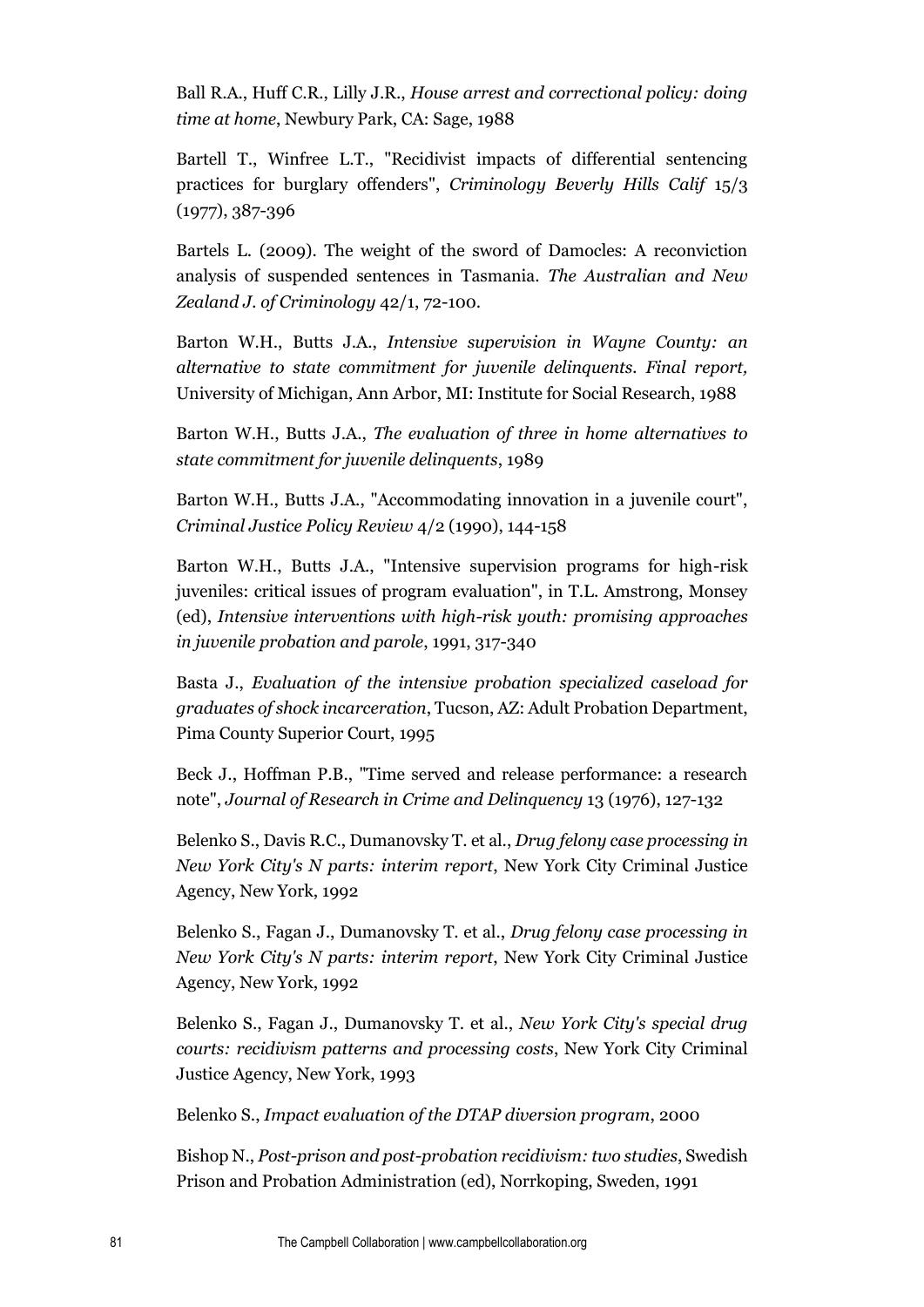Bleich J.L., "Toward an effective policy for handling dangerous juvenile offenders", in F.X. Hartmann (ed), *From children to citizens - the role of juvenile court*, New York, NY, Springer-Verlag, (Volume II) 1987, 143-175

Boersema C., Hardenbergh D., "Initial results from the Maryland DWI/DUI sentencing project", *State Court Journal* 14/1 (1990), 4-15

Bohlander E.W., *Shock probation: the use and effectiveness of an early release program as a sentencing alternative*, University Microfilms, Ann Arbor, Mich., 1973

Bonta J., Wallace Capretta S., Rooney J., *Restorative justice: an evaluation of the restorative resolutions project*, (www.sgc.gc.ca): Solicitor General Canada, 1998

Bonta J., Wallace Cepretta S., Rooney J., *Electronic monitoring in Canada*, Ottawa, CAN: Solicitor General Canada, 1999

Brame R., MacKenzie D.L., Waggoner A.R. et al, "Moral recognition therapy and problem behavior in Oklahoma Department of Corrections", *Journal of the Oklahoma Criminal Justice Research Consortium* 3/Aug (1996), 63-84

Breckenridge J.F., Winfree L.T.Jr., Maupin J.R. et al., "Drunk drivers, DWI "drug court" treatment and recidivism: who fails?", *Justice Research and Policy* 2/1 (2000), 87-105

Broward County (Florida) Board of the Commissioners Commission Auditor's Office, *A study of recidivism rates for boot camp: executive summary*, Fort Lauderdale, FL, 1996

Brown W.K., Jenkins R.L., "The favorable effect of juvenile court adjudication of delinquent youth on the first contact with the juvenile justice system", *Juvenile and Family Court Journal* 38/3 (1987), 21-26

Buzawa E., *Understanding, preventing & controlling domestic violence incidents*, 1998

Byrne J.M., Lurigio A.J., Petersilia J., *Smart sentencing: the emergence of intermediate sanctions*, Sage Publications, Newbury Park, CA, 1992

Clarke S.H., Harrison A.L., *Recidivism of criminal offenders assigned to community correctional programs or released from prison in North Carolina in 1989*, Chapel Hill, NC: Institute of Government, University of North Carolina, 1992

Cohen B.Z., Eden R., Lazar A., "The efficacy of probation *versus* imprisonment in reducing recidivism of serious offenders in Israel", *Journal of Criminal Justice* 19/3 (1991), 263-270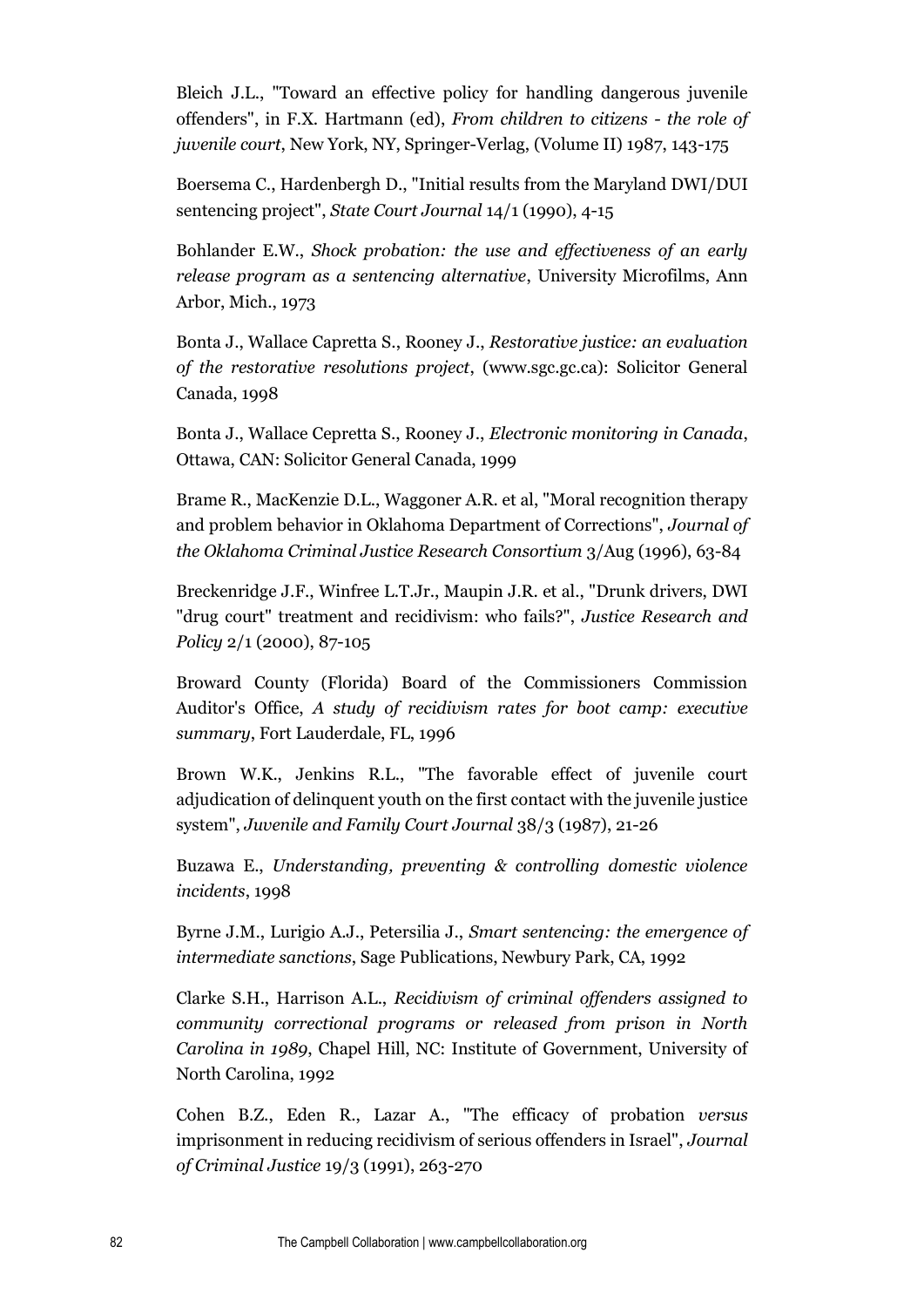Cook T.J., Scioli F.P., "Volunteer program effectiveness: the reduction of recidivism", *Criminal Justice Review* 1/2 (1976), 73-80

Covington B.C., *Follow-up on the Harris County's boot camp program project*, 1996

Craddock A., *Day reporting centers as an intermediate sanction: a process & impact project*, National Institute of Justice, Washington DC, 1996

Davies S., *A comparison of patients subject to supervised discharge (section 25, MH(PA)A1995) probation orders with conditions of psychiatric treatment (PO) and conditionally discharged restricted patients (Section 41, MHA 1983 (S41CD))*, 1999

Davis R.C., Smith B.E., Nickles L., *Prosecuting domestic violence cases with reluctant victims: assessing two novel approaches in Milwaukee*, Washington, DC: Criminal Justice Section, American Bar Association, 1997

Delaware Statistical Analysis Center, *Evaluation of the Delaware juvenile drug court diversion program*, Dover, 1999

Deschenes E.P., Turner S., Grenenwood P., Chiesa J., *An experimental evaluation of drug testing and treatment interventions for probationers in Maricopa County, Arizona*, Santa Monica, CA: Rand, 1996

Deschenes E.P., Turner S., Petersilia J., "Intensive community supervision in Minnesota: A dual experiment in prison diversion and enhanced supervised release (DRU-777-NIJ)", *CA: RAND, Santa Monica*, 1995

Dignan J., *Repairing the damage: an evaluation of an experimental adult reparation scheme in Kettering, Northampton shire*, Sheffield, UK: University of Sheffield, Centre for Criminological and Legal Research, 1990

Drug Strategies, *Cutting crime: drug courts in action*, 2445 M Street, N.W., Washington, DC 20037, 1997

Eckert M.A. et al, *An evaluation of the court employment project's FY84 alternatives to incarceration program: final report*, New York, NY: New York City Criminal Justice Agency, 1987

Eilers J.C., *Alternatives to traditional incarceration for serious traffic offenders*, Charlottesville, VA: Virginia Transportation Research Council, 1994

Eisenberg M., Reed M., *Implementation and cost-effectiveness of the correctional substance abuse treatment initiative*, Criminal Justice Policy Council, Austin, TX, 1997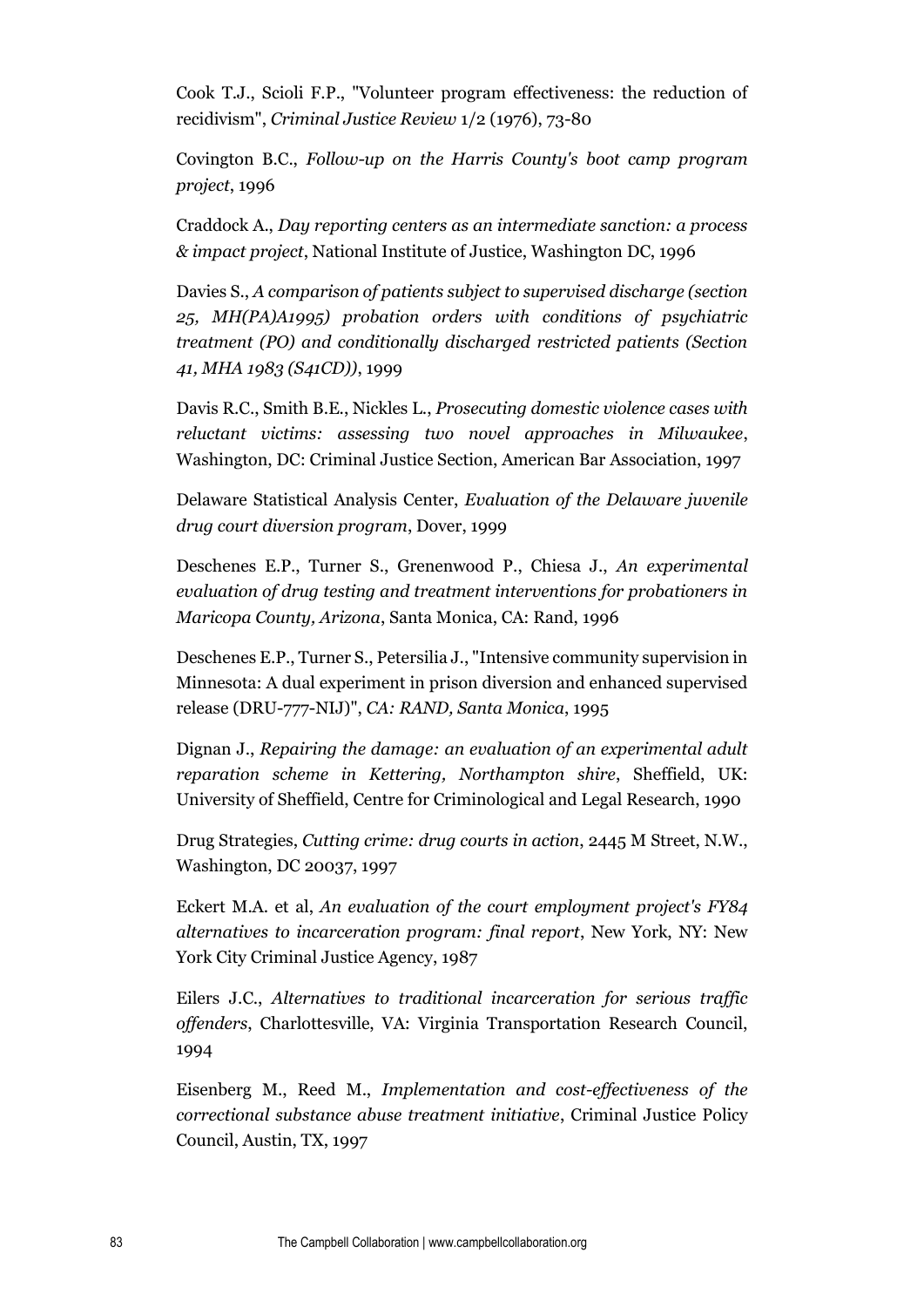Eisenberg M., *Three years recidivism tracking of offenders participating in substance abuse treatment programs*, Austin, TX: Texas Criminal Justice Policy Council, 1999

English K., Chadwick S.M., Pullen S.K., *Colorado's intensive supervision probation: report of findings*, Colorado Division of Criminal Justice, Boulder, 1994

Enos R., Holman J.E., Carroll M.E., *Alternative sentencing: electronic monitored correctional supervision*, Bristol, Wyndham Hall Press, 1999

Entrophy, Limited*, Demonstration project: alternative to incarceration for the woman offenders*, 1975

Erwin B.S., *Evaluation of intensive probation supervision in Georgia: final report*, Atlanta, GA: Georgia Department of Corrections, Office of Evaluation and Statistics, 1987

Evje A., Cushman R.C., *A summary of the evaluations of six California's victim offender reconciliation programs*, Sacramento, CA: Judicial Council of California, Center for Families, Children & the Courts, 2000

Felsteiner, Williams L.F., Williams L.A*., Community mediation in Dorchester, Massachusetts: final report*, 1979

Finn M.A., Muirhead-Steves S., "The effectiveness of electronic monitoring with violent male parolees", *Justice Quarterly*, 19/2 2002 293-312

Florida Department of Juvenile Justice Bureau of Data and Research, *Bay County sheriff's office juvenile boot camp: a follow-up study of the first seven platoons*, Tallahassee, FL 1997

Flowers G.T., Carr T.S., Ruback R.B., *Special alternative incarceration evaluation*, Atlanta, GA: Georgia Department of Corrections, 1991

Fors S.W., Rojek D.G., "The effect of victim impact panels on DUI/DWI rearrest rates: twelve-month follow-up", *Journal of Studies on Alcohol* 60 /4 (1999), 514-520

Geudens H., "Restorative justice for juveniles: potentialities, risks and problems", in Walgrave, Lode (eds), *Samenleving Criminliteit & Strafrechspleging*, 12, Leuven University Press, Leuven, Belgium, 1998

Gibbens T., "Treatment in liberty", *International Annals of criminology* 9/1 (1970), 9-30

Gottfredson D.C., Coblentz K., Harmon M.A., *A short-term outcome evaluation of the Baltimore city drug treatment court program*, University Park, MD: University of Maryland, 1996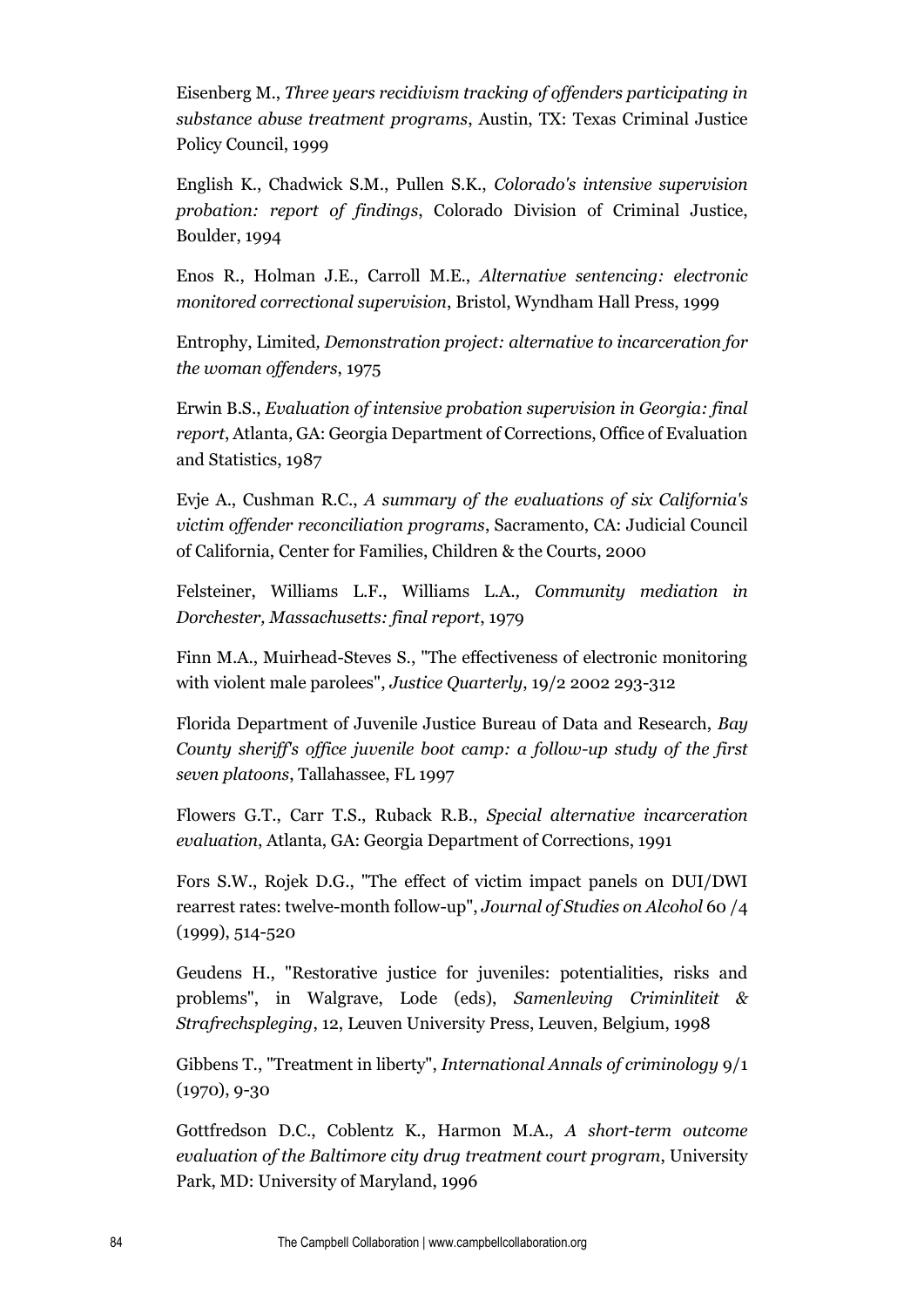Gottfredson D.J*., Choosing punishments: crime control effects of sentencing*, Sacramento CA: National Institute of Justice 1998

Gottfredson D.M., *Effects of judges' sentencing decisions on criminal careers*, Washington, DC: U.S. National Institute of Justice, 1999

Greene J.A., *The Maricopa County FARE probation experiment: an effort to introduce a mean-based monetary sanction as a targeted felony-level intermediate sanction*, New York, NY: Vera Institute of Justice, 1996

Greenwood P.W. et al., *The RAND intermediate-sanction cost estimation model*, Santa Monica, CA: Rand Corporation, 1989

Greenwood P.W., Turner S., *The vision quest program: an evaluation*, 1987

Gross A.M., Brigham T.A., "Behavior modification and the treatment of juvenile delinquency: a review and proposal for future research", *Corrective and Social Psychiatry and Journal of Behavior Technology methods and therapy Olathe Kans* 26/3 (1980), 98-106

Gustavsson J., Krantz L., Engman K., *Post-prison and post-probation recidivism: two studies*, Norrkoping, Sweden: Swedish Prison and Probation Administration, 1991

Hart W., "Profile/Michigan", *Corrections Magazine* 2/5 (1976), 55-63; 65- 66

Hepburn J.R., Jonston C.W., Rogers S., *No drugs. Do time: an evaluation of Maricopa County demand restitution program*, Washington, DC: U.S. National Institute of Justice, 1994

Holley P.D., Wright D.E., "Oklahoma's regimented inmate discipline program for males: its impact on recidivism", *Journal of the Oklahoma Criminal Justice Research Consortium* 2/Aug (1995), 58-70

Holley P.D., Wright D.E., *Oklahoma's regimented inmates discipline program for males: its impact on recidivism*, Weatherford, OK: Department of Social Sciences, Southwestern Oklahoma State University,1994

Home Office, *Statistics of the criminal justice system, England and Wales, 1969-79*, Her Majesty's Stationery Office, London, 1980

Huskey B., Lurgio A.J., "An examination of privately operated sanctions within the U.S.", *Corrections Compendium* 17/12 (1992), 1, 3-8

Iowa Department of Human Rights, *The Iowa sex offender registry and recidivism*, 2000

Iowa Legislative Fiscal Bureau, *Iowa Department of Social Services adult community-based corrections*, Des Moines, 1983, 3 vols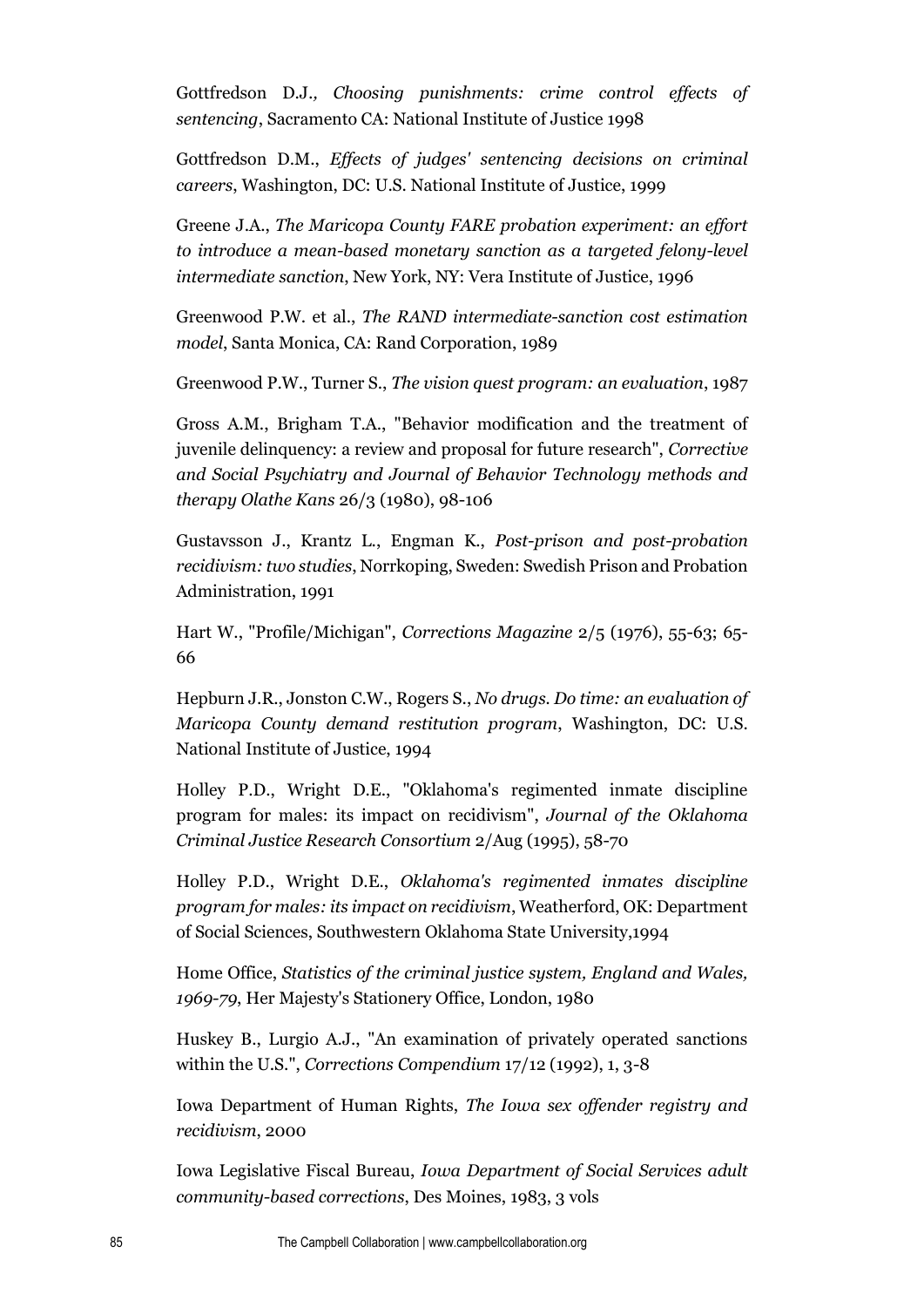Jolin A., Stipak B., "Drug treatment and electronically monitored home confinement: an evaluation of a community-based sentencing option", *Crime and Delinquency*, 38/2 (1992), 158-170

Jones M., Ross D.L., "Is less better? Boot camp, regular probation and rearrest in North Carolina", *American Journal of Criminal Justice* 21/2 (1997), 147-161

Junger Tas J., *Alternatieven voor de vrijheidsstraf: lessen uit buitenland*, Arnhem, NETH: Gouda Quint, 1993

Justice Education Center Inc., *Longitudinal study: alternatives to incarceration sentencing evaluation*, Hartford, CT: Connecticut Judicial Branch, 1996

Kentucky Department of Corrections, *Recidivism in Kentucky 1992*, Frankfort, KY: Commonwealth of Kentucky, 1995

Kentucky Mental Health Manpower Commission, *Curriculum development for training of Kentucky Department of Corrections' personnel in areas of community resource management*, 1974

Kershaw C., "Reconvictions of offenders sentenced or discharged from prison in 1994; England and Wales", *Home Office Statistical Bulletin* 5/99 (1999), http://www.homeoffice.gov.uk./rds/publf.htm

Knaus J., *Das Problem der kurzfristigen Freiheitsstrafe*, Dissertation, Universität Zürich, 1973

Konicek P., *Five year recidivism follow up of 1989 sex offender releases*, Columbus, OH: Ohio Department of Rehabilitation and Correction, 1996

Krantz L., Lindsten K., "Recidivism statistics for imprisonment and probation", http://www.kvv.se, 2002

Kraus J. (1974). A comparison of corrective effects of probation and detention on male juvenile offenders. *British Journal of Criminology* 14/1, 49-62.

Kriminalvarden 1975 (The prison and probation system 1975), *Sweden national prison and probation administration*, Stockholm, 1976

Kunitz J.S., Woodall W.G., Zhao H., Wheeler D.R., Lillis R., Rogers E., "Rearrest rates after incarceration for DWI: a comparative study in an southern US county", *American Journal of Public Health* 92/11 (2002), 1826-1831

Lamb R.R., Goertzel V., "Ellsworth house: a community alternative to jail", *American Journal of Psychiatry* 131/1 (1974), 64-68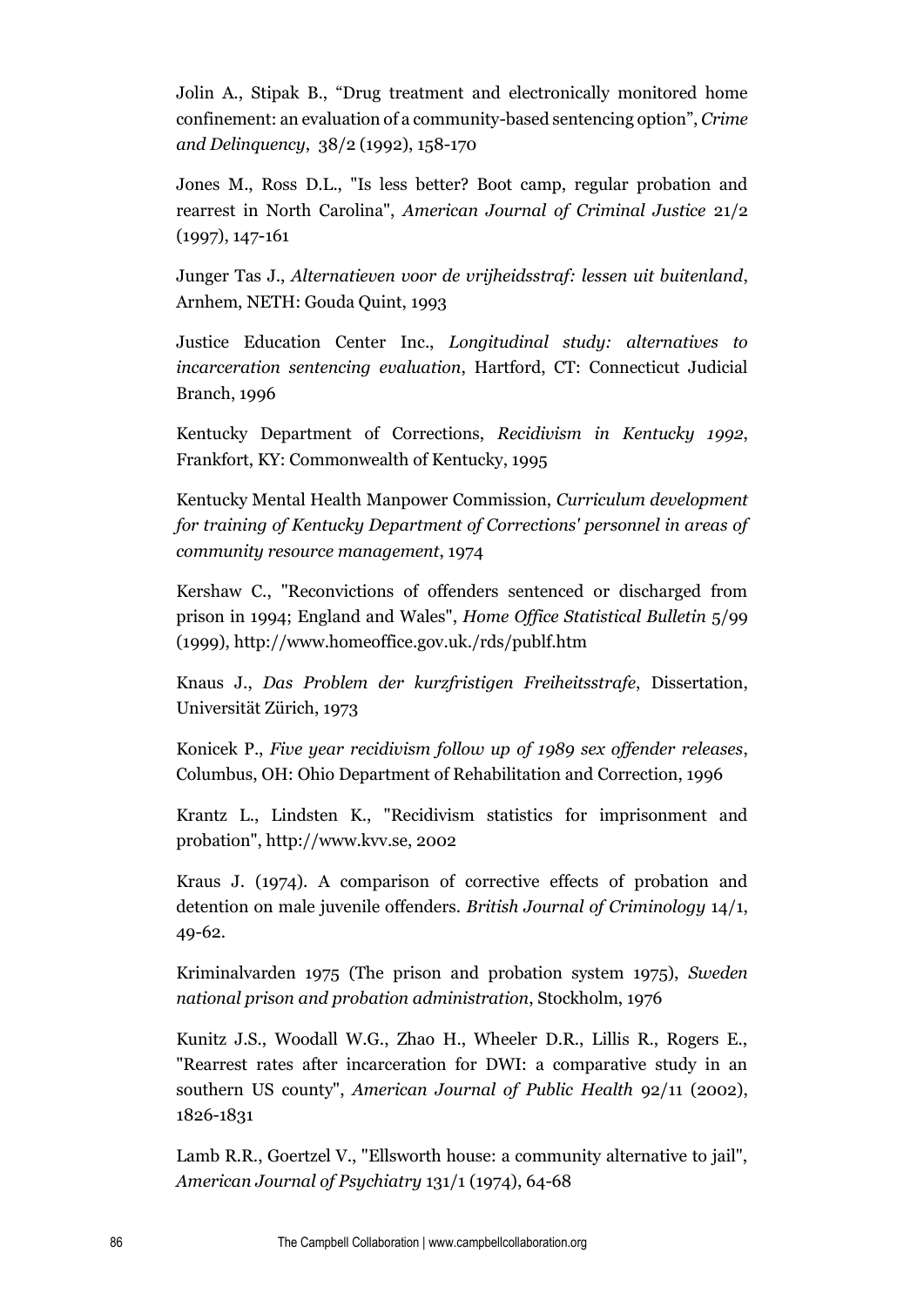Lampkin A.C., *Sante Clara County day care treatment center for delinquents: final evaluation report*, San Jose, CA: American Justice Institute, 1974

Langan P.A., "Between prison and probation: intermediate sanctions", *Science* 262/May (1994), 791-793

Latessa E.F., Travia L.F., "Halfway house or probation: a comparison of alternative disposition", *Journal of Crime and Criminal Justice* 14/1 (1991), 53-75

Laurie E., Schneider A., "Explaining the effects of restitution on offenders: results", in Monsey (ed), *Criminal Justice, Restitution and reconciliation*, 1990, 183-206

LeBlanc M., Beaumont H., "The effectiveness of diversion in Montreal in 1981", *Canadian Journal of Criminology* 33/1 (1991), 61-82

Leibrich J., "Criminal history and reconvictions of two sentence groups: community service and non-residential periodic detention", in J. Leibrich, B. Galaway, Y. Underhill (eds), *Community service orders in New Zealand*, Wellington, NZ: Planning and Development Division, Department of Justice, 1984, 161-204

Lerner M.J., "The effectiveness of a definite sentence parole program", *Criminology* 15 (1977-78), 211-224

Levin M.A., *The impact of criminal court sentencing decisions and structural characteristics*, National Technical Information Service, Springfield, Va., 1973

Louisvill K., *Comparative analysis of community and institutional treatment*, 1971

Louisville/Jefferson County (KY) Metropolitan Social Services Department, *Aftercare/pre-probation: a review*, Louisville, KY, 1975

Lucker G.W., Applegate B.K., Courtright K.E. et al., "Interventions with DWI, DUI, and drug offenders", *Journal of Offender Rehabilitation* 24/3&4 (1997), 1-100

Macdonald D.G., *Overview of departments follow-up research on return rates of participants in major programs*, Albany, NY: New York State Department of Correctional Services, 1995

MacKenzie D.L., Shaw J.W., Gowdy V., *An evaluation of shock incarceration in Louisiana*, National Institute of Justice, Washington DC, 1993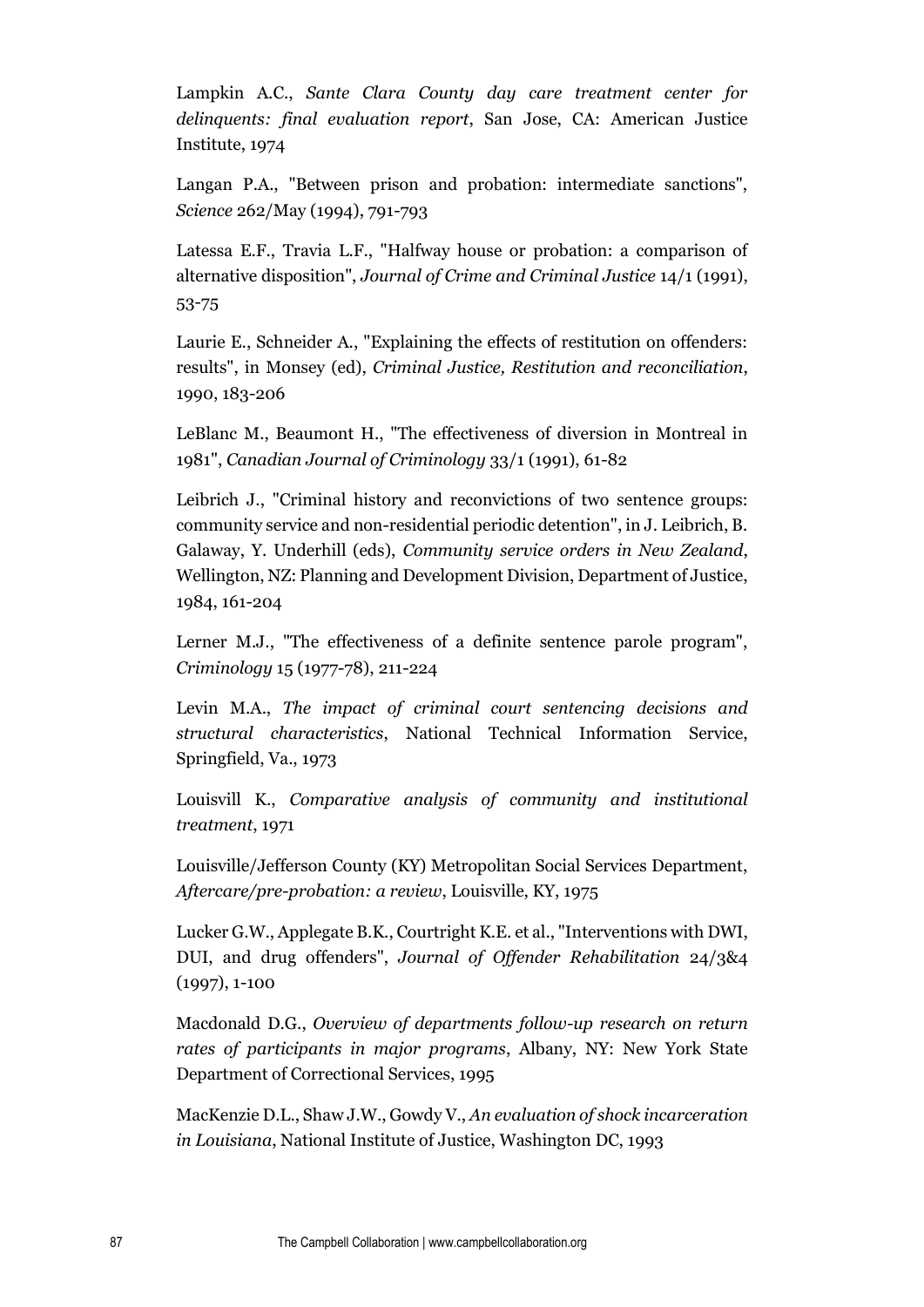Mann R.E., Vingilia E.R. Gavin D., Adalf E., Anglin L., "Sentence severity and the drinking driver: relationship with traffic safety outcome", *Accident Analysis and Prevention* 23 (1991), 483-491

Martin S.E., Annan S., Forst B., "The special deterrent effects of a jail sanctions on first time drunk drivers: a quasi experimental study", *Accident Analysis and Prevention* 25/5 (1993), 561-568

Martinson R., Wilks J.A., "A statistic-descriptive model of field supervision", *Criminology Beverly Hills Calif* 13/1 (1975), 3-20

McCarty D., Argeriou M., "Rearrest following residential treatment for repeat offender drunken drivers", *Journal of Studies on Alcohol* 49/1 (1988), 1-6

McCleary R., Gordon A.C., Maltz M.D., *A reanalysis of UDIS: deinstitutionalizing the chronic juvenile offender*, Chicago: University of Illinois at Chicago Circle, 1978

McDonald D.C., *Punishment without walls: community service sentences in New York City*, New Brunswick, NJ: Rutgers University Press, 1986

McIvor G., "Community service and custody in Scotland", *The Howard Journal* 29/2 (1990), 101-113

McNeece C.A., Byers J.B., *Hillsborough County drug court: two year (1995) follow-up study*, Tallahassee, FL: Florida Department of Community Affairs, 1995

Melder J.F., *Oregon community corrections, 1977-1984*, 1985

Mielityinen I., *Crime and mediation: selection of cases, the significance and meaning of mediation to the participants and reoffending*, Helsinki, FIN: National Research Institute of Legal Policy, 1999

Miller M.L., Scocas E.A., O'Connell J.P., *Evaluation of the juvenile drug court diversion Program*, Dover, DE: Delaware Statistical Analysis Center,, 1998

Minnesota Office of the Legislative Auditor, *Recidivism of adult felons. A program evaluation report*, St. Paul, MN, 1997

National Council on Crime and Delinquency Research Center, *Residential corrections. Alternative to incarceration*, Davis, Calif., 1973

Natter G., *A follow-up of the case management system*, Columbus, OH: Ohio Department of Rehabilitation and Correction, 1986

North Carolina Department of Correction Office of Research and Planning, *A preliminary evaluation of North Carolina's IMPACT program*, Raleigh, NC, 1995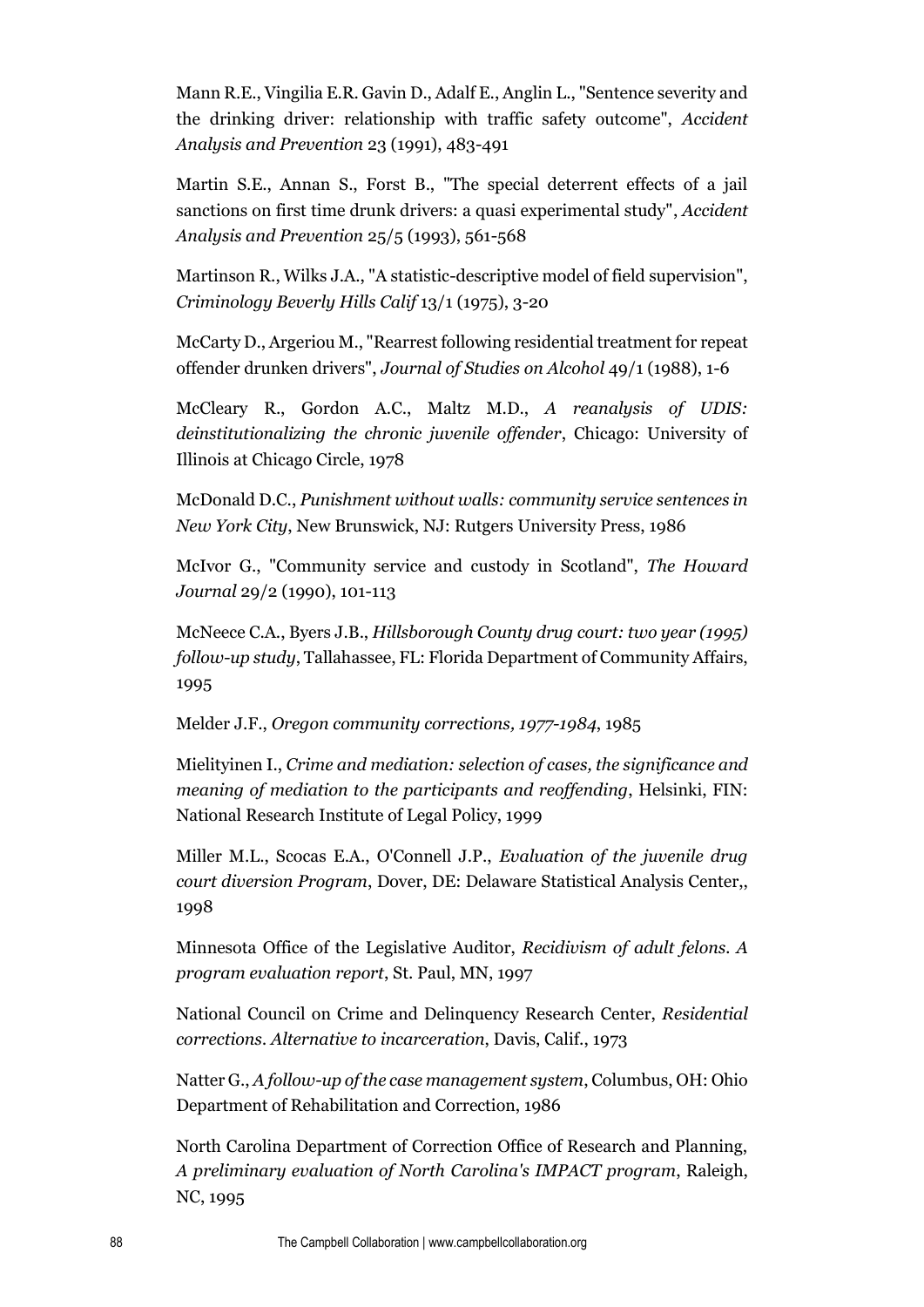Nuffield J., *Evaluation of adult victim-offender program, Saskatoon Community Mediation Services*, Alberta, SASK: Saskatchewan Justice, 1997

Nugent W.R., Umbreit M.S., Wiinamaki L., "Participation in victim-offender mediation and reoffense: successful replications?", *Research on Social Work Practice* 11/1 (2001), 5-23

Orchowsky S., Merritt N., Browning K., *Evaluation of Virginia Department of Corrections' intensive supervision*, Richmond, VA: Virginia Department of Criminal Justice Services, 1994

Pearson F.S., *Final report of research on New Jersey's intensive supervision program*, New Brunswick, NJ: Institute for Criminological Research, Rutgers University, Prepared for the U.S. National Institute of Justice, 1987

Pearson F. S., "Evaluation of New Jersey's intensive supervision program", *Crime and Delinquency* 34 (1988), 437-448

Pennsylvania Program for Woman and Girl Offenders Inc., *Report on recidivism of women sentenced to state probation and released from SCI Muncy 1971-1973*, 1976

Peters M., *Evaluation of the impact of boot camps for juvenile offenders: mobile interim report*, Washington, DC: U.S. Office of Juvenile Justice and Delinquency Prevention, 1996

Peters M., Albright K., Gimbel C. et al., *Evaluation of the impact of boot camps for juvenile offenders*, Washington, DC: U.S. Office of Juvenile Justice and Delinquency Prevention, 1996

Peters R.H., Murrin M.R., *Evaluation of treatment-based drug courts in Florida's First Judicial*, Tallahassee, FL: Florida Office of the State Courts Administrator, 1998

Prairie Research Associates Inc, *Manitoba spouse abuse tracking Project final report: volume 1*, Ottawa, CAN: Department of Justice Canada, 1994

Priestley P. et al., *Social skills in prison and the community: problemsolving for offenders*, Boston, MA: Routledge and Kegan Paul, 1984

Rontoul J.W., *Day reporting centers as an intermediate sanction project*, 1995

Rowley M.S., "Recidivism of juvenile offenders in a diversion restitution", in Monsey (ed), *Criminal Justice, Restitution and reconciliation*, 1990, 217-225

Sample K., Huie D., *A study of recidivism, violations and supervision*, Arkansas: U.S. Probation Office. Eastern District of Arkansas, 1976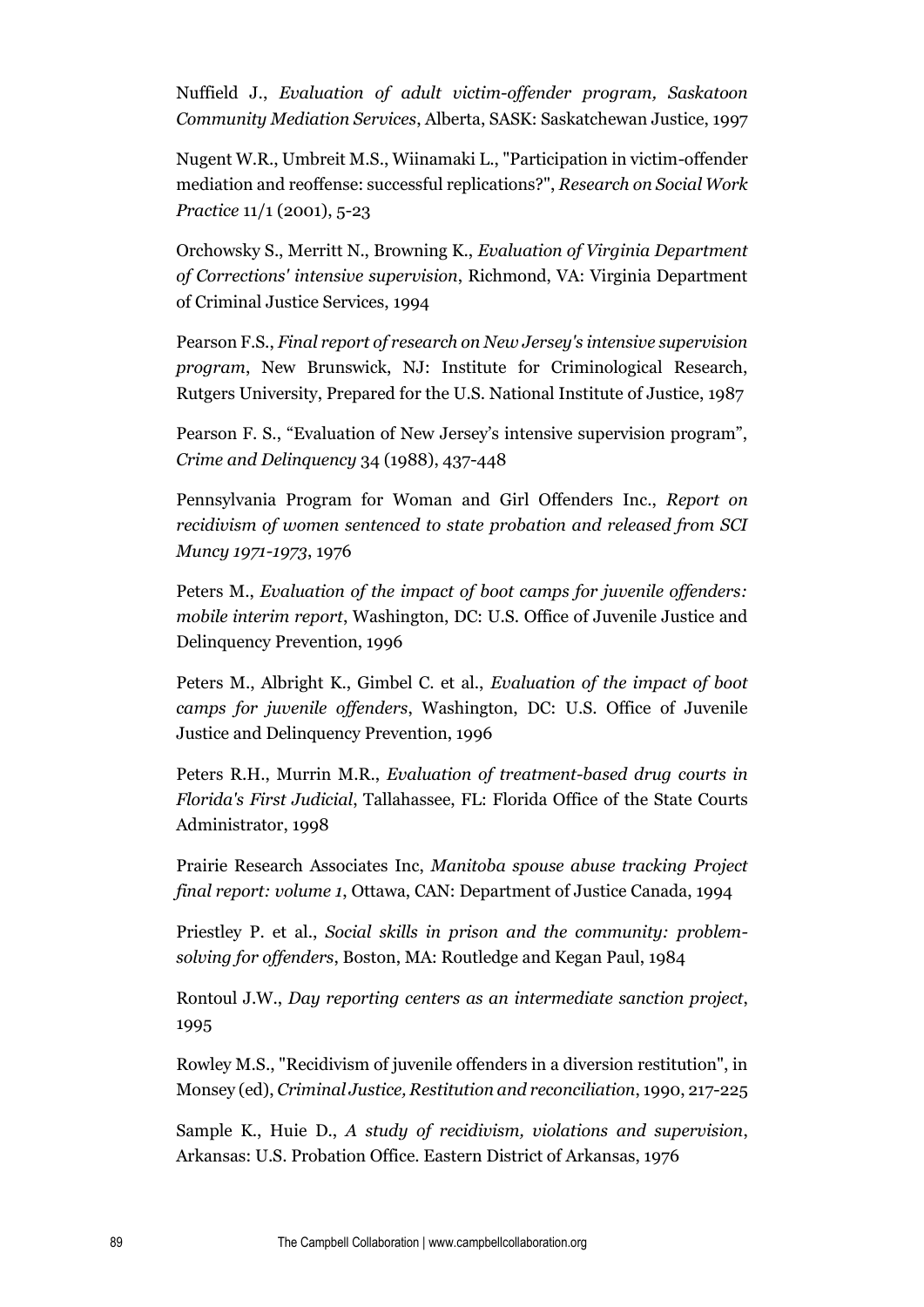Sebba L., "Amnesty – A Quasi-Experiment", *British Journal of Criminology*  19/1 (1979), 5-30

Sechrest D.K., Shichor D., Artist K. et al., *The Riverside County drug court: final research report*, The Riverside County Probation Department, Riverside County, California, 1998

Sechrest D.K., Shicor D., (Brewster M.P.), "Drug courts as an alternative treatment modality", *Journal of Drug-Issues* 31/1 (2001), 1-292

Shaw M., Robinson K., "Summary and analysis of the first juvenile drug court evaluations", *National Drug Court Institute review* 1/1 (1998), 73-85

Shelden R.G., *An assessment of the detention diversion advocacy project: final report*, Las Vegas, NV: Department of Criminal Justice, University of Nevada, 1997

Skonovd N., Krause W., "The regional youth educational facility: a compromising short-term intensive institutional and aftercare program for juvenile court wards", in T.L. Amstrong, Monsey (ed), *Intensive interventions with high-risk youth: promising approaches in juvenile probation and parole*, 1991, 395-422

Smith B., *Domestic violence cases: effects of a specialized court project*, 1996

Smith D.R., Smith W.R., Zupko E., *The specific deterrence effects of sentences for robbery: does type of punishment influence recidivism?*, New Brunswick, NJ: Institute for Criminology Research, Rutgers University, 1987

Social Research Associates, *Intensive services assessment and delivery project: final report*, Philadelphia, PA: Philadelphia Court of Common Pleas, Adult Probation Department, 1981

Socie E.M., Wagner S.A., Hopkins R.S., "The relative effectiveness of sanctions applied to first-time drunken driving offenders", *American Journal of Preventive Medicine* 10/2 (1994), 85-90

Sontheimer H., Goodstein L., "Evaluation of juvenile intensive aftercare probation: aftercare *versus* system response effects", *Justice Quarterly*, 10/2 (1993), 197-227

South Carolina Departement of Youth Services, *South Carolina delinquent males: a follow-up into adult corrections*, 1989

Spaans E.C., *Appels en pern: een onderzoek naar de recidive van dienstverleners en kortgestraften*, The Hague, NETH: Gouda Quint, 1994

Sparks R.F., "Research on the use and effectiveness of probation, parole and measures of after-care", in *Practical organization of measures for*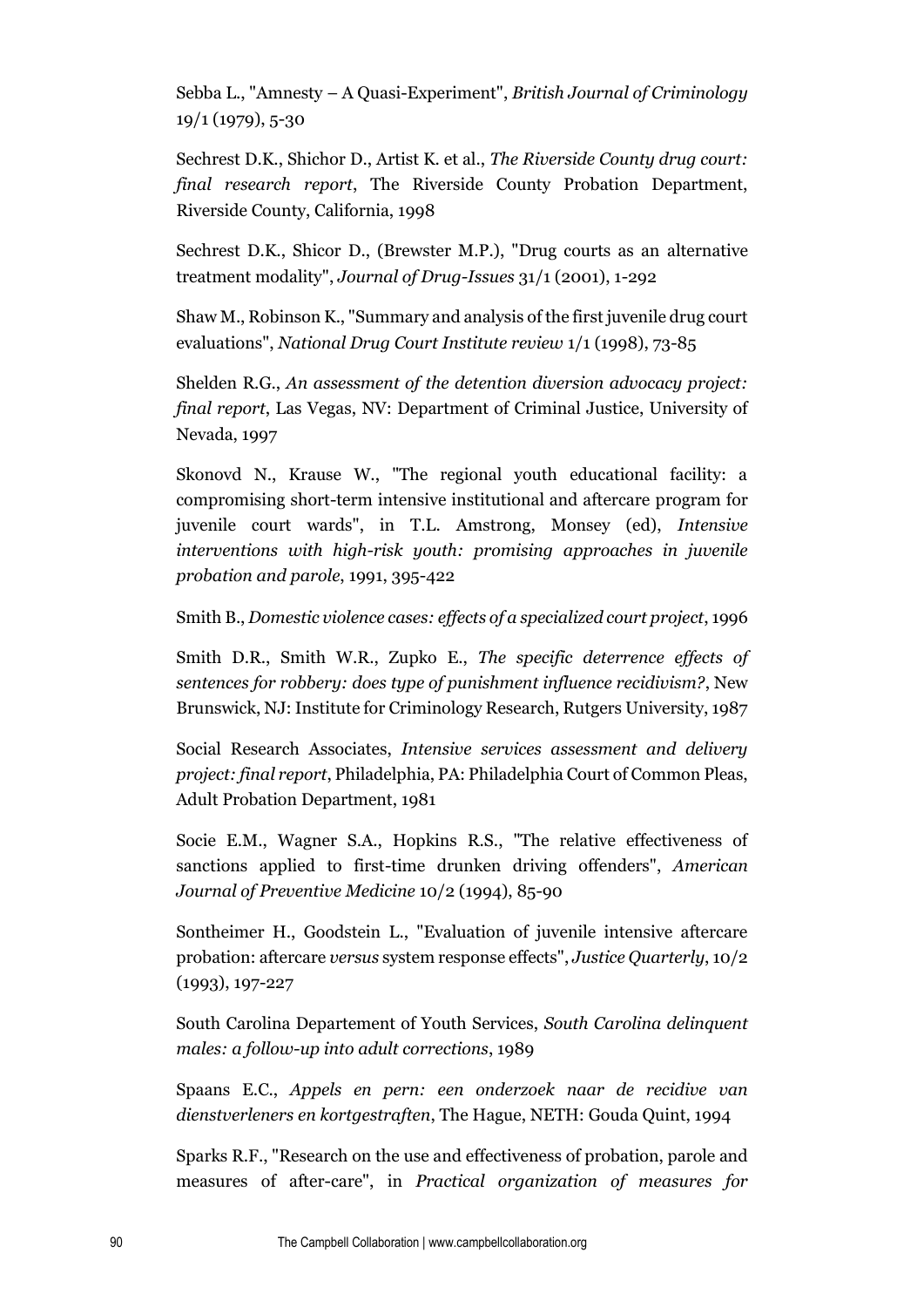*supervision and after-care of conditionally sentenced or conditionally released offenders*, Strasbourg, FR: Council of Europe, 1970, 249-273

Stephenson R.M., Scarpitti F.R., "Essexfields: a non residential experiment in group centered rehabilitation of delinquents", *American Journal of Correction* 31/1 (1969), 12-18

Sterfelt O., Bagge I., Bishop N., *Aterfall efter ungdomsfanelse - en uppfoljning av 68 ars klientel*, Stockholm: Liber-Tryck, 1975

Sudipto R., "Perspective on juvenile delinquency", *Journal of Contemporary Criminal Justice* 9/2 (1993), 81-157

Texas Criminal Justice Policy Council, "Two- and three years recidivism rate for offenders released from prison", http://www.courts.state.co.us/dps/annualreport/recidivism2002.pdf, 2002

Texas Criminal Justice Policy Council, *Recidivism as a performance measure: the record so far*, 1996

Texas Criminal Justice Policy Council, *Recidivism in the Texas criminal justice system*, National Institute of Justice, 1992

Texas Department of Criminal Justice, *Shock incarceration in Texas: special incarceration program*, 1991

True D.A., *Evaluative research in a police juvenile diversion program*, University Microfilms, Ann Arbor, Mich., Dissertation, University of Oregon, 1973

Turner S., Petersilia J., "Focusing on high-risk parolees: an experiment to reduce commitments to the Texas Department of corrections", *Journal of Research in Crime and Delinquency* 29/1 (1992), 34-61

Ulmer J.T., "Intermediate sanctions: a comparative analysis of the probability and severity of recidivism", *Sociological Inquiry* 71/2 (2001), 164-193

Underdown A. Ellis T., *Strategies for effective offender supervision*, London, UK: U.K. Home Office, 1998

URSA Institute, *Community involvement in mediation of first and second time juvenile offenders project of the community board program of San Francisco*, San Francisco, CA 1993

US General Accounting Office, *Intensive probation supervision: mixed effectiveness in controlling crime*, Washington, DC, 1993